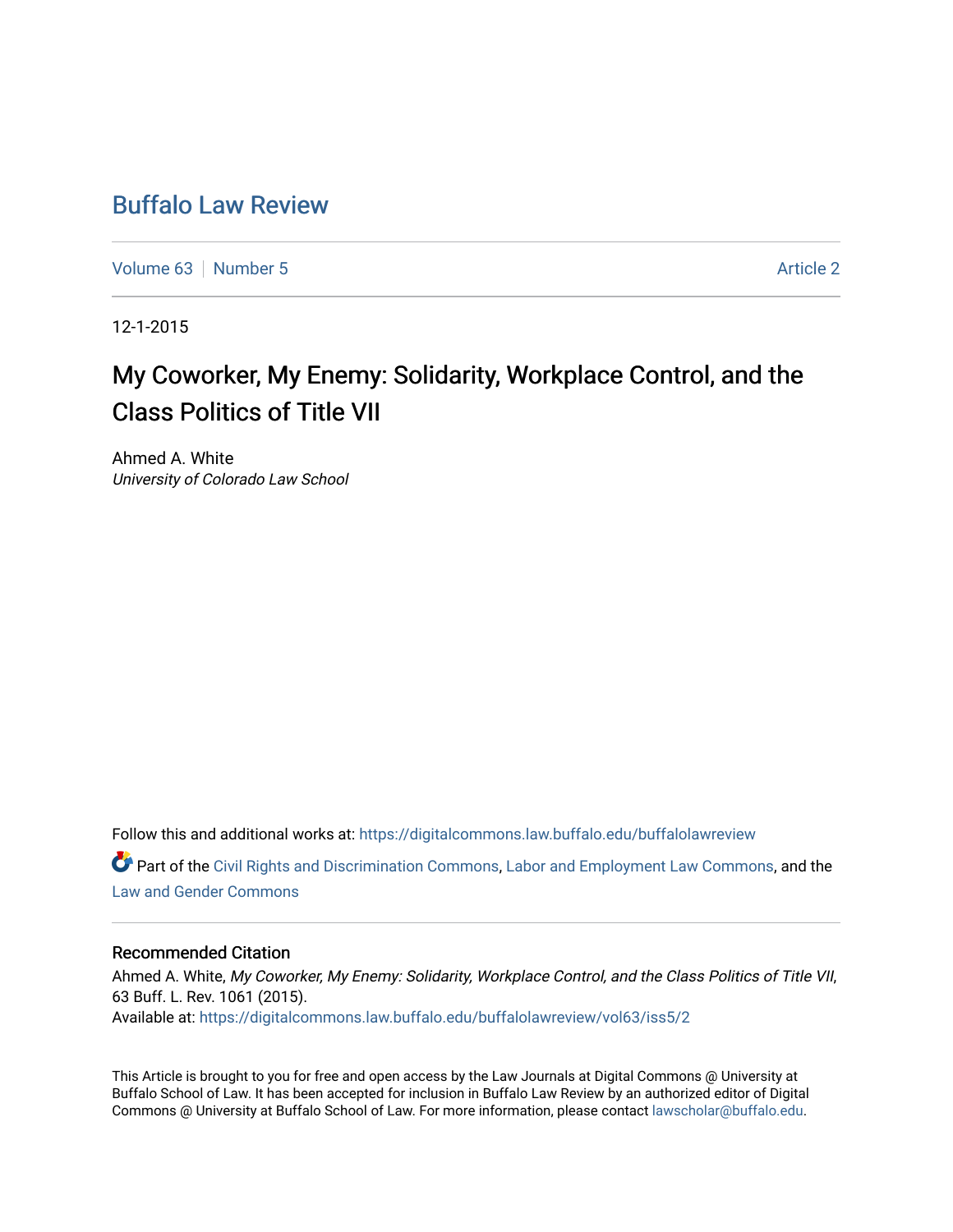# **BUFFALO LAW REVIEW**

VOLUME 63 DECEMBER 2015 NUMBER 5

 $\overline{a}$ 

## **My Coworker, My Enemy: Solidarity, Workplace Control, and the Class Politics of Title VII**

#### AHMED A. WHITE†

#### **INTRODUCTION**

Few statutes are as esteemed as Title VII of the Civil Rights Act of 1964. Celebrated by legal academics, lawyers, activists, and liberals of every bent as a triumph for workers' rights, the statute's vision of a workplace purged of discrimination is contested only by reactionaries and ignorant, if occasionally well-meaning, libertarians. Last year's 50th anniversary of Title VII's enactment occasioned even greater affirmation, bringing forth a torrent of praise for the law and fulsome commemoration of its role in opening opportunities to minorities and women and broadly improving employment practices and working conditions.<sup>1</sup> Indeed, among liberals and progressives, the only consistent

<sup>†</sup> Professor of Law and Wolf-Nichol Fellow, University of Colorado School of Law. I must thank the participants of the AALS 2014 Midyear Workshop on Next Generation Issues in Sex, Gender, and the Law, as well as my colleagues here at the University of Colorado for their many helpful criticisms and suggestions.

<sup>1.</sup> *See* Peter Baker, *50 Years Later, Obama Salutes Effects of Civil Rights Act*, N.Y. TIMES (Apr. 10, 2014), http://www.nytimes.com/2014/04/11/us/politics/50 years-later-obama-salutes-passage-of-civil-rights-act.html?\_r=1; *Legal Highlight: The Civil Rights Act of 1964*, U.S. DEP'T LABOR, https://www. law.upenn.edu/live/news/5115-celebrate-the-50th-anniversary-of-the-civilrights#.VhL2fuxVikq (last visited Oct. 5, 2015). For an example of an event held to celebrate the law, see *Penn Law Celebrates the 50th Anniversary of the Civil Rights Act*, U. PA. L. SCH. (Oct. 31, 2014), https://www.law.upenn.edu/live/news/ 5115-celebrate-the-50th-anniversary-of-the-civil-rights#.VhL2fuxVikq.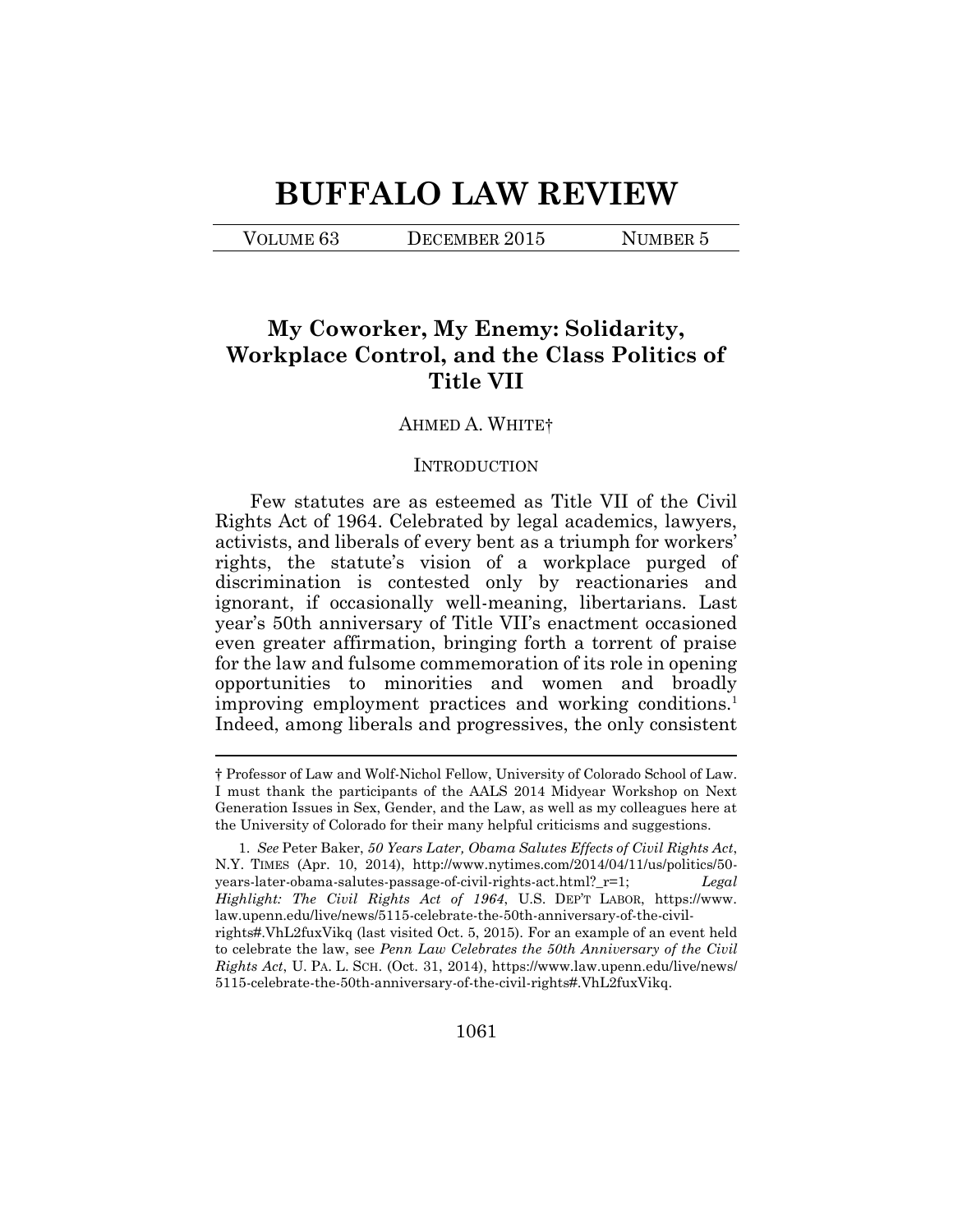criticisms of Title VII are that it does not go far enough in protecting workers from discrimination, and that its procedures are often overly cumbersome.<sup>2</sup> In its basic substance and framework, the law remains sacrosanct.

In fact, Title VII is problematic in ways that neither its strongest supporters nor its most vocal critics have managed to grasp. Although this history has been ignored or forgotten by the statute's champions, Title VII was enacted in the face of serious concerns on the part of unionists and other leftists about the wisdom of its approach to the problem of workplace inequality. These critics, who strongly supported the extension of the new Civil Rights Act into the workplace, nonetheless worried that Title VII's conceptualization of workplace inequality in terms of individual discrimination, its reliance on private litigation, and its indifference to the structural underpinnings of workplace inequality would render the law ill-suited to effectively address the problem. Instead, these critics favored a different approach that would have oriented the law around the collective interests of workers and addressed the problem of workplace inequality by establishing an active and powerful federal agency, interlinked with other agencies and initiatives, and charged with instituting structural and collective reforms. Unfortunately, this alternative approach was brushed aside. As predicted by its critics from the left—and as other critics

<sup>2.</sup> *See, e.g.*, Kathryn Abrams, *The New Jurisprudence of Sexual Harassment*, 83 CORNELL L. REV. 1169 (1998); Lisa Barré-Quick & Shannon Matthew Kasley, *The Road Less Traveled: Obstacles in the Path of the Effective Use of the Civil Rights Provision of the Violence Against Women Act in the Employment Context*, 8 SETON HALL CONST. L.J. 415, 425-26 (1998); Rosa Ehrenreich, *Dignity and Discrimination: Toward a Pluralistic Understanding of Workplace Harassment*, 88 GEO. L.J. 1, 7-11 (1999); Katherine M. Franke, *What's Wrong with Sexual Harassment*, 49 STAN. L. REV. 691 (1997); Tracy L. Gonos, *A Policy Analysis of Individual Liability–The Case for Amending Title VII to Hold Individuals Personally Liable for Their Illegal Discriminatory Actions*, 2 N.Y.U. J. LEGIS. & PUB. POL'Y 265, 281 (1999); Debbie N. Kaminer, *Title VII's Failure to Provide Meaningful Protection and Consistent Protection of Religious Employees: Proposals for Amendment*, 21 BERKELEY J. EMP. & LAB. L. 575, 628-31 (2000); Minna J. Kotkin, *Public Remedies for Private Wrongs: Rethinking the Title VII Back Pay Remedy*, 41 HASTINGS L.J. 1301 (1990); Lynn Ridgeway Zehrt, *Twenty Years of Compromise: How the Caps on Damages in the Civil Rights Act of 1991 Codified Sex Discrimination*, 25 YALE J.L. & FEMINISM 249, 315-16 (2014).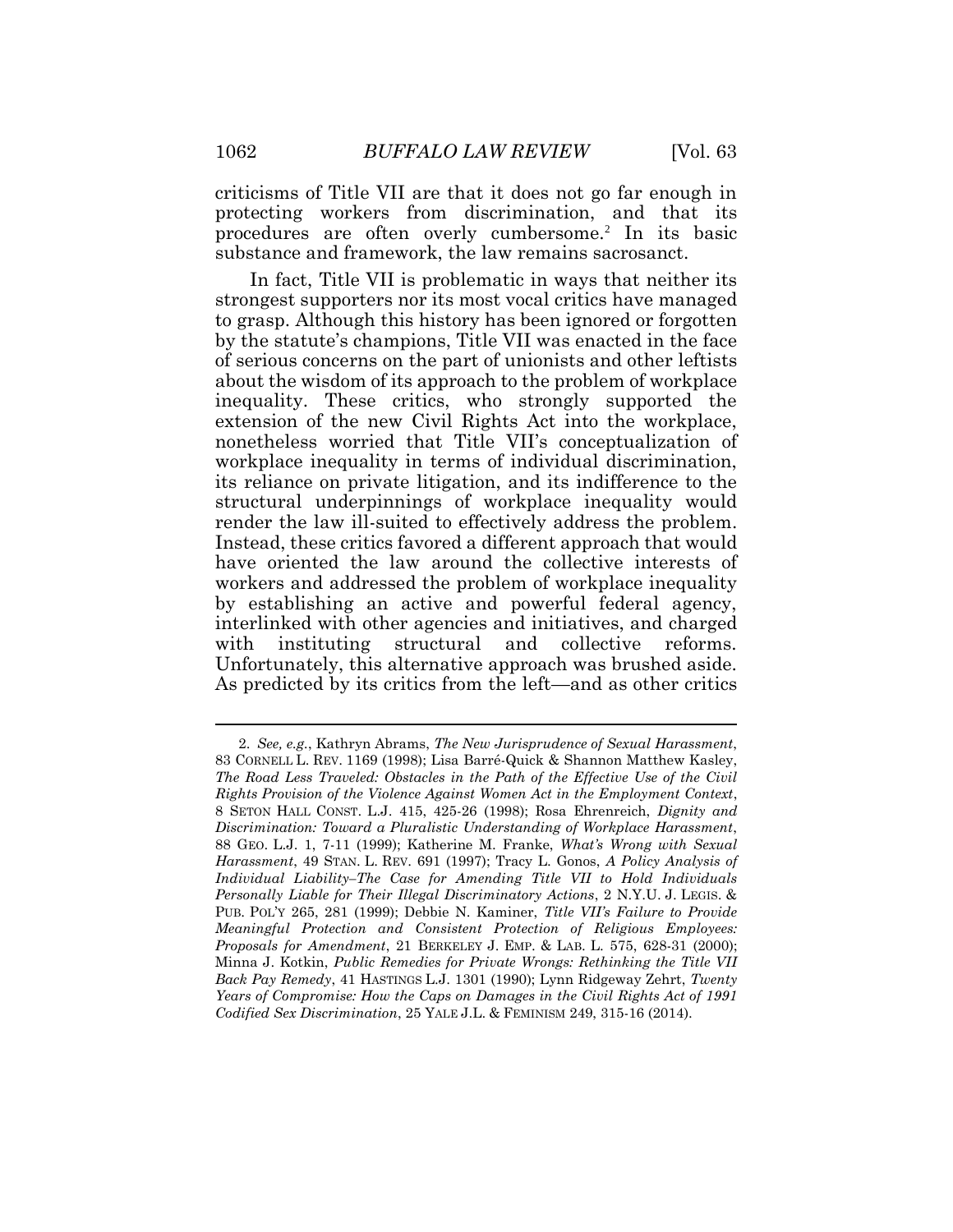have since acknowledged—the regime that was enacted has failed to rectify the problem of workplace inequality.<sup>3</sup> Far worse, in the hands of employers, courts, and civil rights and feminist activists, Title VII has evolved in a fashion that enhances employers' authoritarian control of the workplace while eroding the most crucial foundation of workers' rights: solidarity. It is, in key respects, an anti-worker law.

This critique of Title VII is a sympathetic one, at least to the extent it is not motivated by a rejection of the values of workplace equality or antidiscrimination. Nevertheless, the argument developed in this Article is explicitly conceived as a blunt challenge to the law's class politics. Indeed, it is directed not only at the law but also at liberal and progressive supporters of Title VII who have consistently defended the law's virtues with scant regard for alternative approaches to workplace inequality, and with little thought of how, in a class society, the law might sacrifice values and interests that are at least as important as those of racial and gender equality, employment opportunity, and the like. More broadly, this critique sees Title VII as a milestone in a devolution of postwar liberalism marked by a wholesale repudiation of serious concerns about class in a favor of a debilitating focus on racial, gender, and other identities.

This critique has historical foundations. For it rests, at the outset, on a review of the struggle for control between employers and workers that has defined the workplace for

<sup>3.</sup> *See, e.g.*, RUBEN J. GARCIA, MARGINAL WORKERS: HOW LEGAL FAULT LINES DIVIDE WORKERS AND LEAVE THEM WITHOUT PROTECTION 64-84 (2012); Natalie Bucciarelli Pedersen, *A Legal Framework for Uncovering Implicit Bias*, 79 U. CIN. L. REV. 97, 117-18, 152-53 (2010); E. Christi Cunningham, *The Rise of Identity Politics I: The Myth of the Protected Class in Title VII Disparate Treatment Cases*, 30 CONN. L. REV. 441, 448-49 (1998); Kenji Yoshino, *Covering*, 111 YALE L.J. 769, 879, 889-905 (2002). *See generally* Susan Bisom-Rapp, *Of Motives and Maleness: A Critical Review of Mixed Motive Doctrine in Title VII Sex Discrimination Cases*, 1995 UTAH L. REV. 1029 (1995); Deborah L. Brake & Joanna L. Grossman, *The Failure of Title VII as a Rights-Claiming System*, 86 N.C. L. REV. 859 (2008); Juan F. Perea, *Ethnicity and Prejudice: Reevaluating "National Origin" Discrimination Under Title VII*, 35 WM. & MARY L. REV. 805 (1994); Leticia M. Saucedo, *Intersectionality, Multidimenisioality, and Latino Immigrant Workers, and Title VII*, 67 SMU L. REV. 257 (2014); Vicki Schultz, *Reconceptualizing Sexual Harassment*, 107 YALE L.J. 1683 (1998).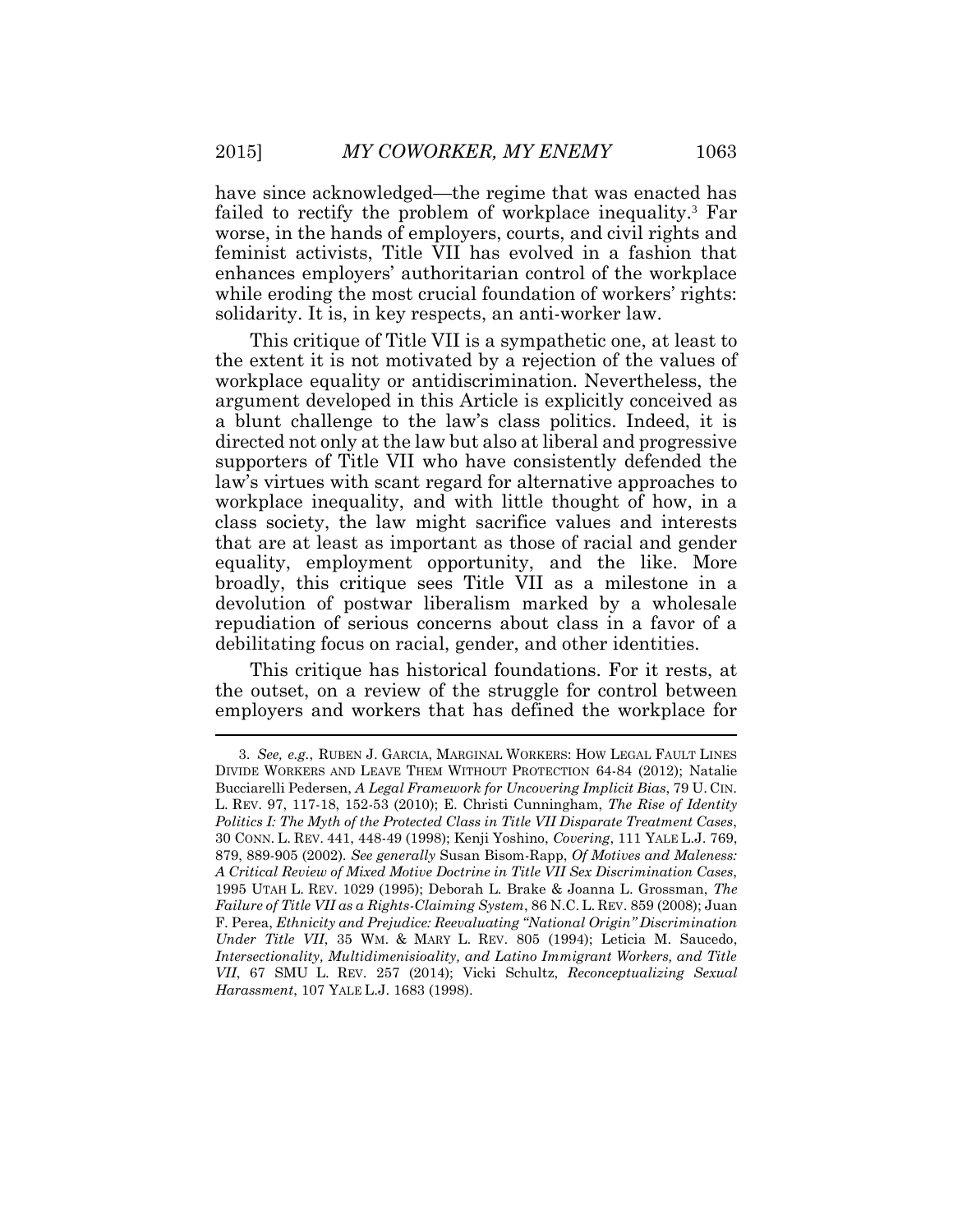more than a century and shaped the landscape on which Title VII was conceived, enacted, and implemented. It shows how the statute evolved in this context to advance a particularly pernicious vision of employer control, described by one scholar as a program of "bureaucratic control," characterized by the operationalization of employers' interests in a system of formal rules steeped in paternalistic rhetoric but committed at root to the "institutionalization of hierarchical power" at the expense of worker solidarity.<sup>4</sup> This Article shows how this vision of control emerged out of Title VII's concept of discrimination and its codification in individual rights; and how it was realized in the context of seniority rules and workplace harassment, where the law has both mandated and inspired an unfortunate configuration of employers as benefactors and guardians of workers, and workers as each other's adversaries.

Scholars have only approached the outermost edges of this topic. In recent years especially, social and legal historians have brought to light the class biases of the civil rights movement, including the ways these biases affected the enactment of Title VII.<sup>5</sup> But none have explored the way these politics have reflected themselves in the contemporary workings of the statute. Similarly, quite a few scholars have called attention to the problem of solidarity under Title VII, albeit with a very different concern for how the law supports, or might better support, racial and gender solidarity as opposed to class solidarity.<sup>6</sup> Others have explored the way

6. On the articulation of solidarity in terms of identity, see generally Kathryn Abrams, *Elusive Coalitions: Reconsidering the Politics of Gender and Sexuality*, 57 UCLA L. REV. 1135 (2010); Reva B. Siegel, *From Colorblindness to Antibalkanization: An Emerging Ground of Decision in Race Equality Cases*, 120 YALE L.J. 1278 (2011); Noah D. Zatz, *Beyond the Zero-Sum Game: Toward Title VII Protection for Intergroup Solidarity*, 77 IND. L.J. 63, 79-82 (2002). On the impulse to directly critique class solidarity as the enemy of identity, see, for example, Molly S. McUsic & Michael Selmi, *Postmodern Unions: Identity in the Workplace*, 82 IOWA L. REV. 1339 (1997).

<sup>4.</sup> RICHARD EDWARDS, CONTESTED TERRAIN: THE TRANSFORMATION OF THE WORKPLACE IN THE TWENTIETH CENTURY 21 (1979).

<sup>5.</sup> *See, e.g.*, JUDITH STEIN, RUNNING STEEL, RUNNING AMERICA: RACE, ECONOMIC POLICY, AND THE DECLINE OF LIBERALISM 69 (1998) [hereinafter STEIN, RUNNING STEEL]; Risa L. Goluboff, *"We Live's in a Free House Such as it is": Class and the Creation of Modern Civil Rights*, 151 U. PA. L. REV. 1977, 1979 (2003).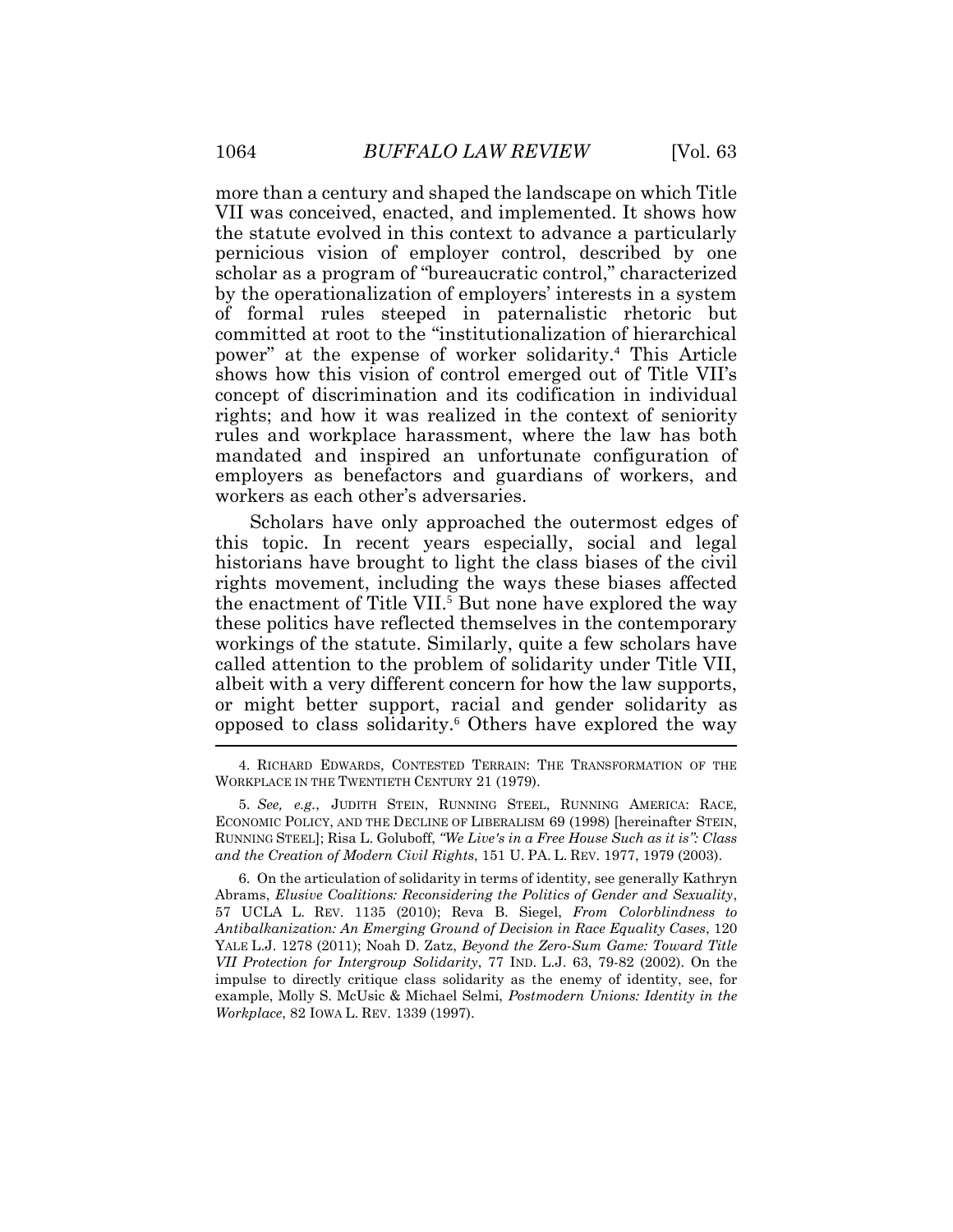Title VII's emphasis on discrete classifications of workers illserves those who do not fit neatly into these categories;<sup>7</sup> how, in practice, it tends to exclude "marginal" workers entirely;<sup>8</sup> and how, in line with a different kind of paternalism, it joins with other civil rights regimes in forcing workers into the role of victims.<sup>9</sup> But none of these scholars have examined Title VII's role in systematically undermining *class* solidarity, let alone furthering a retrograde notion of employer sovereignty in the balance. Indeed, by relentlessly criticizing unions and the labor law in the course of defending Title VII and its values, more than a few liberals have implicitly rejected the concept of class solidarity as a valid social norm and organizing principle.<sup>10</sup> This Article takes a very different view of workers and the workplace, emphasizing the centrality of class solidarity to workers' interests in a way that questions not only the value of Title VII, but the premises of those whose outlooks on law and policy either ignore the question of class altogether or blithely subordinate class solidarity to race, gender, and other identities.

Conceptually, this Article has roots in a broader skepticism about the compatibility of social policies based in individual rights and legalism with the collective interests of workers, one that extends at least from the writings of the young Karl Marx—who famously impeached the emancipative claims of bourgeois rights in general—to

<sup>7.</sup> Kimberle Crenshaw, *Demarginalizing the Intersection of Race and Sex: A Black Feminist Critique of Antidiscrimination Doctrine, Feminist Theory and Antiracist Politics*, 1989 U. CHI. LEGAL F. 139 (1989).

<sup>8.</sup> *See generally* GARCIA, *supra* note 3.

<sup>9.</sup> *See* KRISTIN BUMILLER, THE CIVIL RIGHTS SOCIETY: THE SOCIAL CONSTRUCTION OF VICTIMS 52-77 (1988).

<sup>10.</sup> For examples of this kind of scholarship and commentary, see, for example, HERBERT HILL, BLACK LABOR AND THE AMERICAN LEGAL SYSTEM: RACE, WORK, AND THE LAW 162-68 (1977) [hereinafter HILL, BLACK LABOR AND THE AMERICAN LEGAL SYSTEM]; Marion Crain, *Whitewashed Labor Law, Skinwalking Unions*, 23 BERKELEY J. EMP. & LAB. L. 211 (2002); Herbert Hill, *The Problem of Race in American Labor History*, 24 REVS. AM. HIST. 189, 194-95 (1996) [hereinafter Hill, *The Problem of Race*]; *see also* David E. Bernstein, *Roots of the 'Underclass': The Decline of Laissez-Faire Jurisprudence and the Rise of Racist Labor Legislation*, 43 AM. U. L. REV. 85 (1993) [hereinafter Bernstein, *Roots of the 'Underclass'*] (discussing labor legislation's oppression of immigrants and persons of color).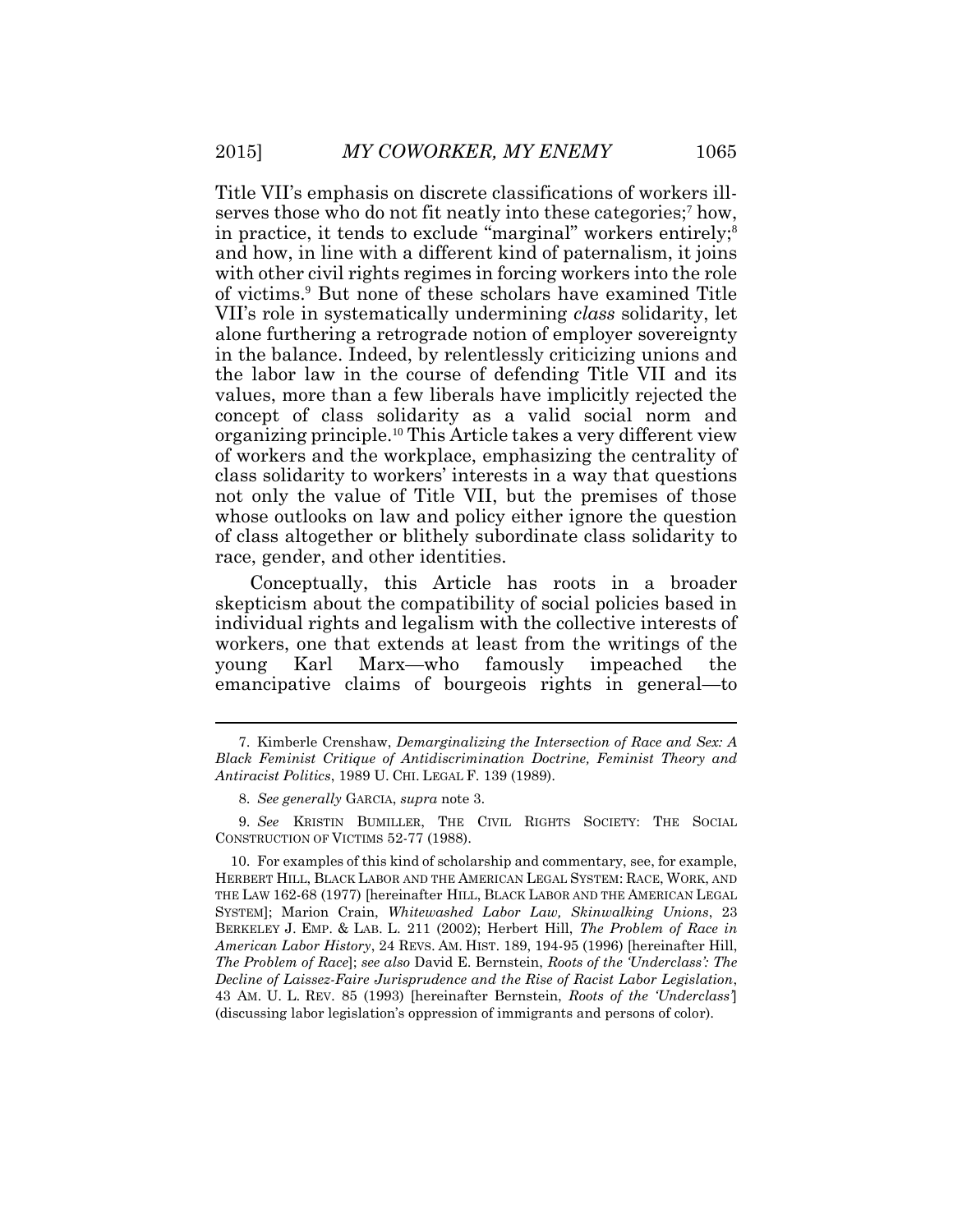contemporary commentary by Mary Ann Glendon—a conservative legal scholar who nonetheless rightly questioned the courts' role in subordinating the "principle of solidarity" to individual rights.<sup>11</sup> To couch the thesis in yet a different debate, this Article argues that what labor and employment scholar Cynthia Estlund has called the "[p]rivatization of [r]ights [e]nforcement" in the workplace is actually at base a program for reifying employers' power over workers.<sup>12</sup> From these vantages, this Article undertakes to subject Title VII to the kind of frank criticism that leftist scholars (including this author) have applied to the labor  $law<sup>13</sup>$ 

Although this Article's political concerns follow a different line of leftist criticism, its critique of Title VII from the standpoint of workers' interests is similar to Vicki Schultz's 2003 article, *The Sanitized Workplace*. In this important contribution, Schultz exposes the "neo-Taylorist project of suppressing sexuality and intimacy in the workplace" that grew out of the work of feminist reformers and the efforts of human resource managers to realize their vision of Title VII.<sup>14</sup> In fact, Schultz's critique of the sexual sanitization of the workplace, which is useful in many ways, hints at the way in which Title VII might undermine workplace solidarity, although without ultimately pursuing this question. 15

A more direct inspiration for this Article is the work of radical economist Richard Edwards, whose 1979 book, *Contested Terrain*, provides an innovative and extremely useful account of the ways employers asserted authority in

14. Vicki Schultz, *The Sanitized Workplace*, 112 YALE L.J. 2061, 2064 (2003) [hereinafter Schultz, *The Sanitized Workplace*].

15. *Id.* at 2069.

<sup>11.</sup> MARY ANN GLENDON, RIGHTS TALK: THE IMPOVERISHMENT OF POLITICAL DISCOURSE 115 (1991).

<sup>12.</sup> Cynthia Estlund, *Rebuilding the Law of the Workplace in an Era of Self-Regulation*, 105 COLUM. L. REV. 319, 333-34 (2004).

<sup>13.</sup> *See, e.g*., JAMES A. GROSS, BROKEN PROMISE: THE SUBVERSION OF U.S. LABOR RELATIONS POLICY, 1947–1994 (2003) [hereinafter GROSS, BROKEN PROMISE]; Karl E. Klare, *Judicial Deradicalization of the Wagner Act and the Origins of Modern Legal Consciousness, 1937-1941*, 62 MINN. L. REV. 265 (1978).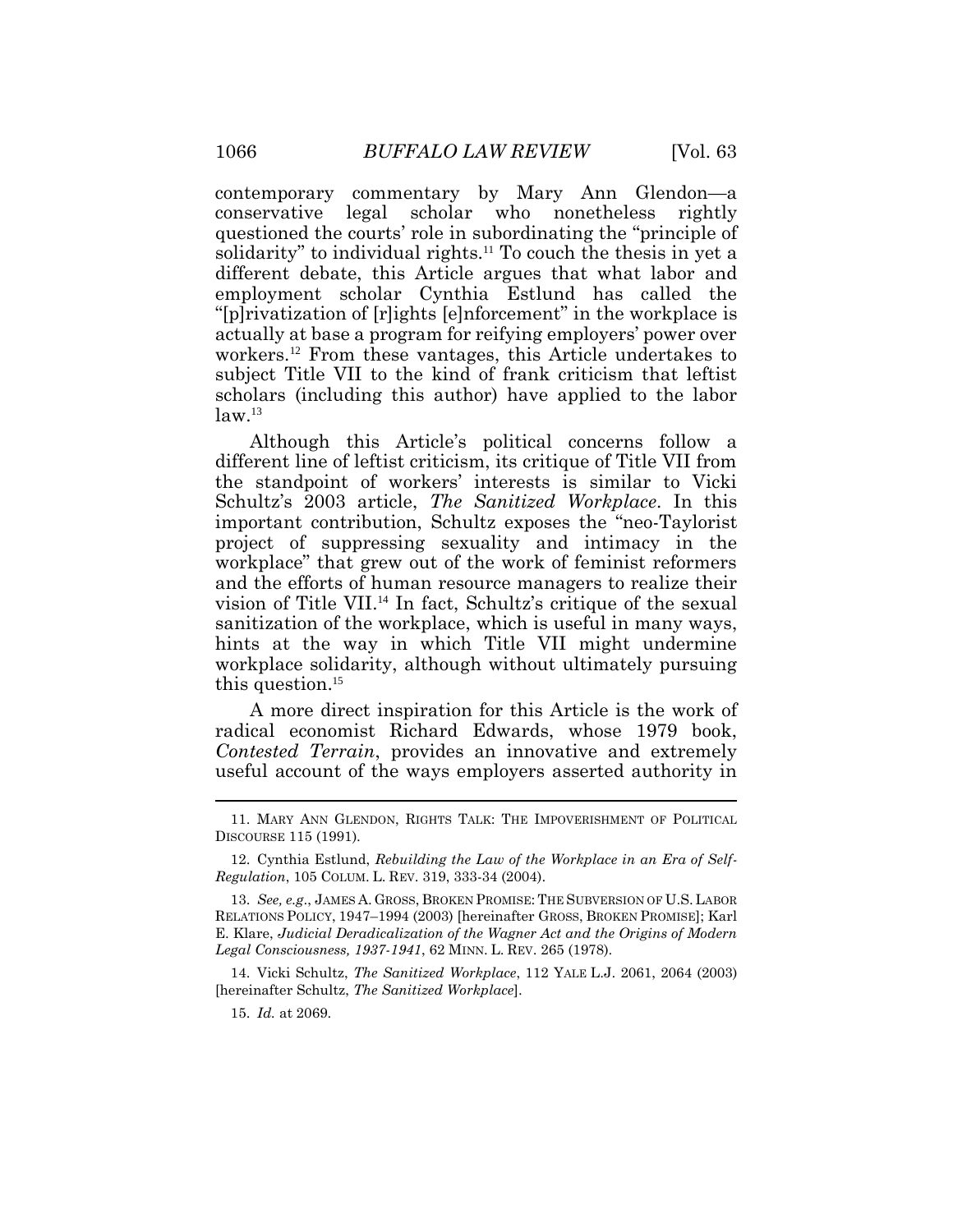the workplace.<sup>16</sup> Edwards gives theoretical clarity to the work of social historians and labor relations scholars who have depicted the struggle between workers and employers for control of the workplace as a fundamental feature of modern capitalism, and who see worker solidarity as a central point of conflict in this struggle. He shows how, after surrendering power to workers in the Depression Era and the decade that followed, employers in the postwar period developed newer, bureaucratized systems of workplace control that undermined worker solidarity and preserved employers' authority.<sup>17</sup> Edwards' notions of the origins and functions of bureaucratic control is central to this Article.

In more immediate ways, the argument developed here builds on the enterprising work of sociologists Frank Dobbin and Lauren Edelman, and historian Judith Stein. Dobbin's and Edelman's main contributions lay with their explorations of how employers appropriated Title VII for their own purposes, and how managers and "personnel experts" played a crucial role in shaping the real meaning of discrimination law in the workplace.<sup>18</sup> Neither of these scholars is especially concerned with class and class conflict as such, let alone the implications of Title VII for worker solidarity. Nevertheless, their work is useful in understanding how the interests and aims of employers have reflected themselves in the practical meaning of Title VII. Stein's critical rereading of the origins and early uses of Title VII, which she explores in the context of industrial policy and labor, is valuable not least because it is so sensitive to oftenignored questions of class and political economy.<sup>19</sup> Even

19. *See* STEIN, RUNNING STEEL, *supra* note 5.

<sup>16.</sup> *See generally* EDWARDS, *supra* note 4.

<sup>17</sup>*. See id.*

<sup>18.</sup> *See* FRANK DOBBIN, INVENTING EQUAL OPPORTUNITY 75-77, 98-100, 220-26 (2009); Lauren B. Edelman, *Legal Ambiguity and Symbolic Structures: Organizational Mediation of Civil Rights Law*, 97 AM. J. SOC. 1531, 1535 (1992) [hereinafter Edelman, *Legal Ambiguity*]; Lauren B. Edelman et al., *Diversity Rhetoric and the Managerialization of Law*, 106 AM. J. SOC. 1589 (2001) [hereinafter Edelman et al., *Diversity Rhetoric*]; Lauren B. Edelman et al., *Internal Dispute Resolution: The Transformation of Civil Rights in the Workplace*, 27 LAW & SOC'Y REV. 497, 511, 529 (1993) [hereinafter Edelman et al., *Internal Dispute Resolution*].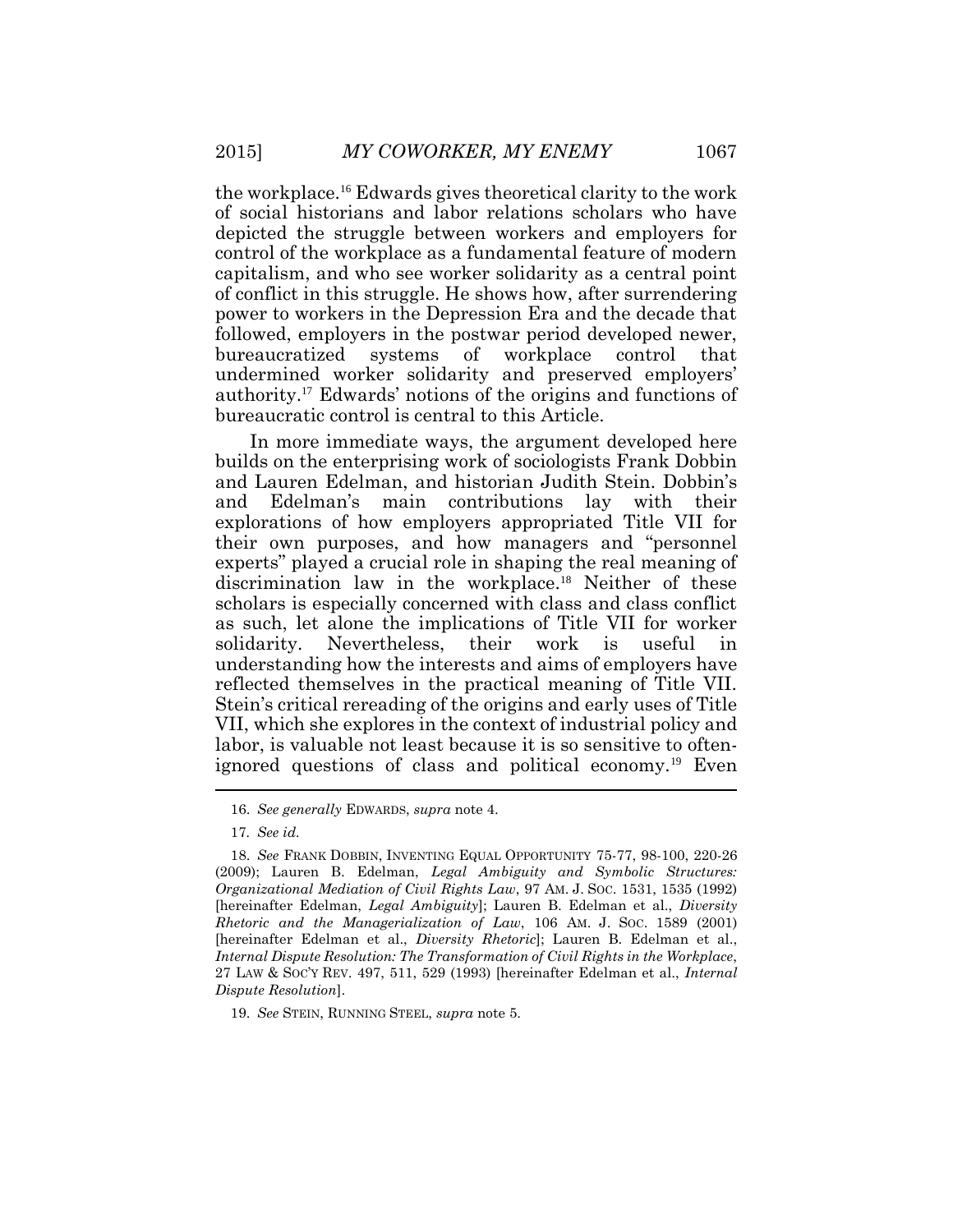though it is not overly focused on the anti-solidarity aspect of Title VII and not concerned at all with the implications of harassment law, Stein's study, which is relentlessly nuanced and ultimately quite persuasive, is, in many ways, the very model of a class critique of Title VII.<sup>20</sup>

Building on these critiques, this Article exposes Title VII as a law not simply flawed at its conception, but saddled with a hostility to the realities of class conflict in the workplace, and an indifference (if not hostility) to the collective interests of workers. These antipathies have only worsened in the decades since. Although not preoccupied with the longstanding debate about the relative virtues of employment law versus labor law, or the underlying contention that the proliferation of employment laws has diminished workers' need for labor rights and the collective representation that the labor law support, this Article does offer an important rejoinder to that contention; for this Article suggests that, in fact, what Title VII has actually done is erode the foundations of workplace solidarity on which a functional system of unionism and labor rights depends.

This argument unfolds as follows: Part I explores the deeper roots of workplace paternalism and its contest with worker solidarity. Drawing on Edwards' critical narrative of the struggle for control, it plumbs a more extensive literature in labor history—anchored in the work of David Montgomery, David Brody, and Lizabeth Cohen, among others—which emphasizes how central a struggle pitting solidarity against workplace paternalism was in the evolution of the labor movement and the campaign for workers' rights. Part II is a critical review of the early history of Title VII, which draws on the scholarship of Stein and her explorations to show how class politics, centered on competing visions of solidarity and employer control, attended the statute's enactment. Part III turns to Title VII itself; it details exactly how Title VII elevates paternalism to the detriment of solidarity. This Part builds its critique of the statute on a review of case law and administrative policies as well as management practices that the law has cultivated among employers. Finally, the Conclusion considers this Article's broader implications, including the implication that in the dysfunctions of Title VII

<sup>20.</sup> *See id.*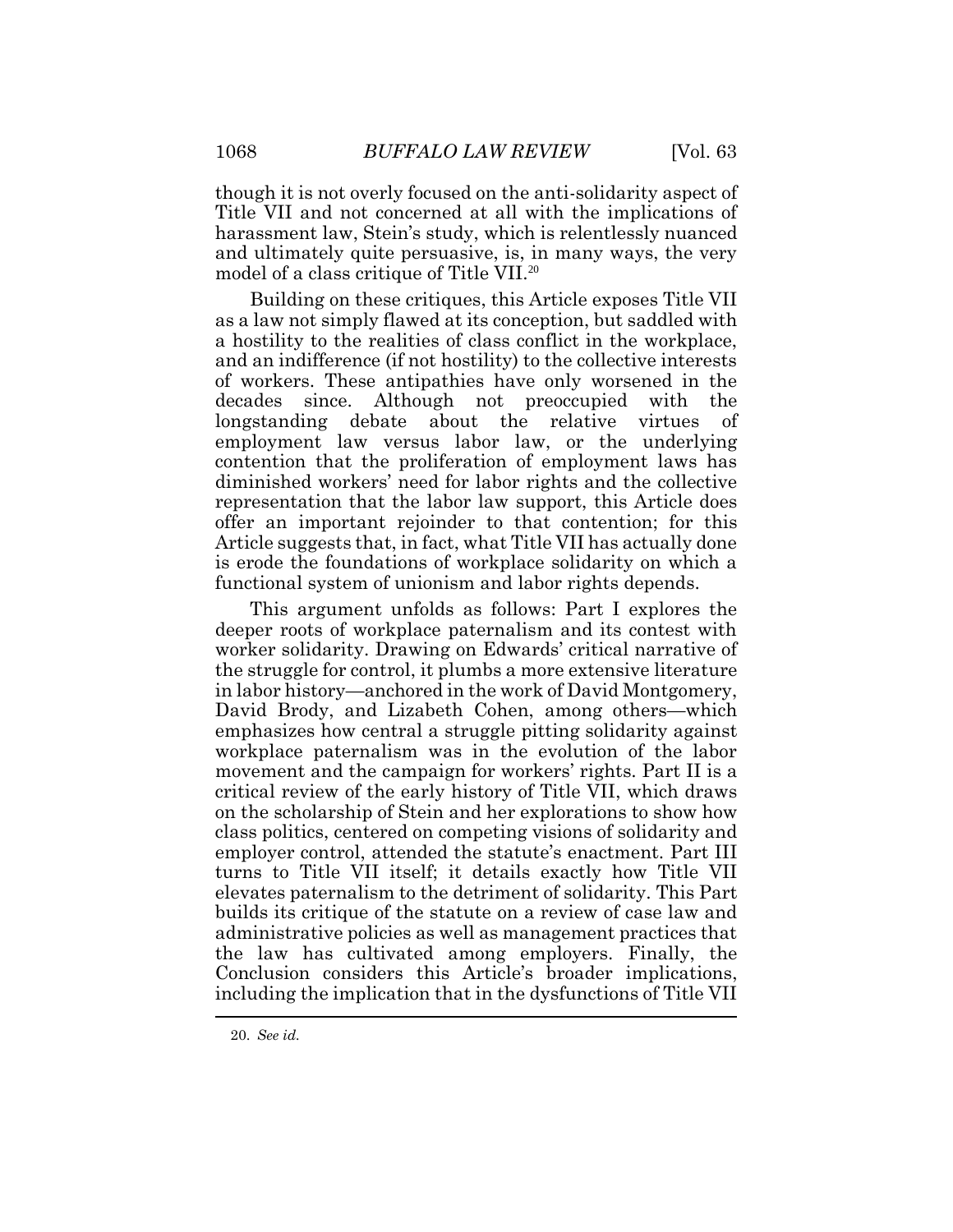can be found, not only an important instance in the antagonism between employment rights and labor rights, but something fundamental about liberalism's disqualifying antipathy to the realities of class.

## I. "CONTESTED TERRAIN"—THE STRUGGLE FOR CONTROL OF THE WORKPLACE IN TWENTIETH CENTURY AMERICA

Although it is a fundamental feature of labor and life in modern society, the concept of worker solidarity can be tricky to define. Dominant trends in scholarship suggest defining the concept in quantitative, "behavioral" terms, and measuring it, for example, by surveying workers' attitudes. But construing worker solidarity in this way is actually quite problematic. Doing so simultaneously diminishes the interplay of workers' attitudes with their actions in constituting solidarity, and discounts solidarity's basis in the realities of conflict and opposition in the workplace. From a behavioral perspective, worker solidarity appears as a range of static attitudes or dispositions, rather than as a human institution that is shaped in the course of struggle, and whose meaning is fully revealed only in this light.<sup>21</sup> In other words, worker solidarity can be seen and measured most clearly in contests between workers and employers for control of the workplace.<sup>22</sup>

Although nascent from the very first iterations of industrialization, struggles between workers and capitalists intensified in the late nineteenth and early twentieth centuries. At that time, automation and mechanization, combined with immense accumulation of private capital, mass immigration, and evolving ideologies of capitalist entitlement and proletarian prerogative unsettled the structure of work, intensified conflicts, rendered older forms of workplace control obsolescent, and forced employers and workers alike to reconfigure their strategies.<sup>23</sup> After decades

 $\overline{a}$ 

<sup>21.</sup> *See* RICK FANTASIA, CULTURES OF SOLIDARITY: CONSCIOUSNESS, ACTION, AND CONTEMPORARY AMERICAN WORKERS 4-8, 19-22 (1988).

<sup>22.</sup> *Id.* at 25-72.

<sup>23.</sup> On the overall history of labor relations in this period, see, for example, PHILIP DRAY, THERE IS POWER IN A UNION: THE EPIC STORY OF LABOR IN AMERICA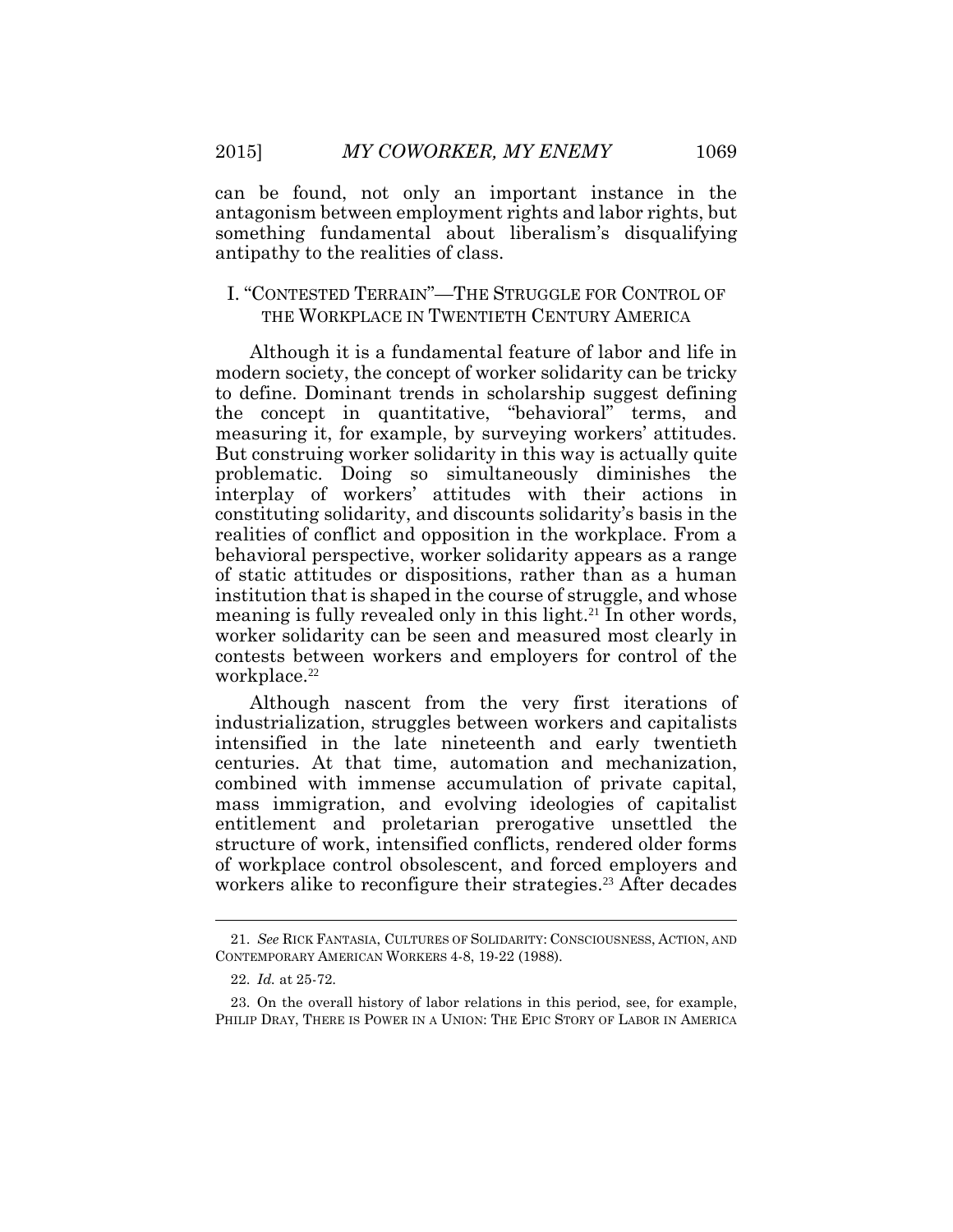of discord punctuated by explosive conflict, in the 1930s and 1940s workers were able to make deep inroads against employer sovereignty. The key institution in this development was unionism, which assumed for the first time an enduring and functional presence in American life. Unionism at once embodied and incubated a vibrant culture of workplace solidarity at the same time that unionism and the solidarity on which unions were based were fomented by the obsolescence of existing models of employer control. Via collective bargaining agreements and shop floor representation, both backed by the power of strikes, unionism significantly qualified employers' capacity for control while expanding workers' participation in management.<sup>24</sup> The question of control was hardly settled, however. Workers' successes on these fronts proved contingent, as employers developed new methods of control, which would soon inform the meaning of Title VII.<sup>25</sup>

## A. *The Evolving Landscape of Struggle*

All work is conducive to conflict; but capitalism engenders an inexorable struggle for control in the workplace, as the profit motive drives employers to wrest as much value out of the labor (or "labor power") of their workers as is practical; and as workers in turn resist these efforts in pursuit of their own interests in ease, creativity, autonomy, and material compensation.<sup>26</sup> As Richard Edwards makes clear, the modern history of capitalism can be understood as a struggle between employers and workers over this question of control, one defined by changing ideologies and methods of control and resistance, and shaped by an evolving array of economic and social structures. Edwards' special gift rests in the theoretical coherence his work gives to insights about the  $\overline{ }$ 

- 24. *See infra* Part I.E.
- 25. *See infra* Part I.E.

26. *See* EDWARDS, *supra* note 4, at 11-12; *see also* HARRY BRAVERMAN, LABOR AND MONOPOLY CAPITAL: THE DEGRADATION OF WORK IN THE TWENTIETH CENTURY 57-69 (1974).

<sup>(2010).</sup> On the building struggle for control, see, for example, DAVID MONTGOMERY, THE FALL OF THE HOUSE OF LABOR: THE WORKPLACE, THE STATE, AND AMERICAN LABOR ACTIVISM, 1865-1925 (1987); *see also* EDWARDS, *supra* note 4, at 11-36.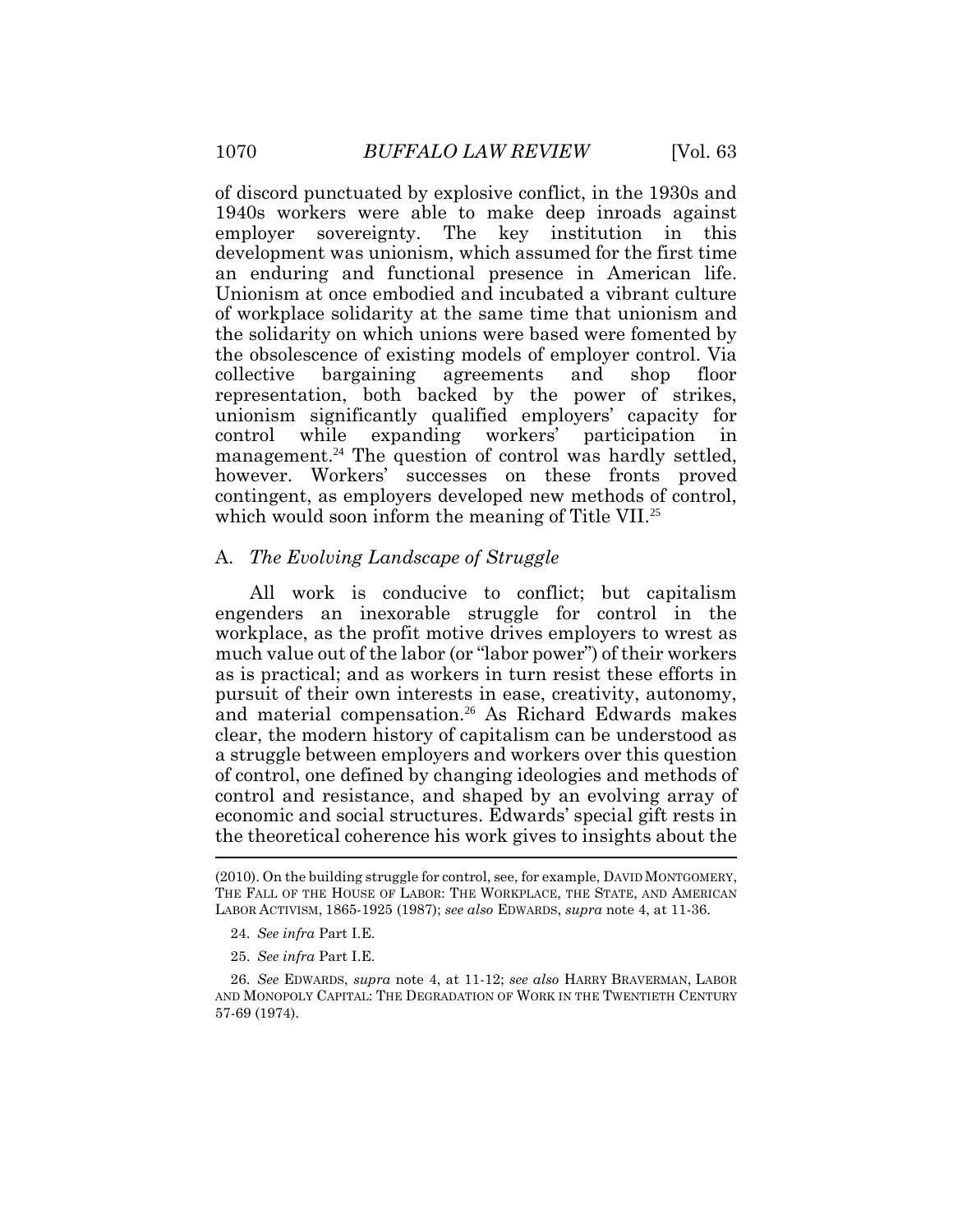workplace that have been the province of social historians, labor relations experts, and radical critics.<sup>27</sup>

In the early period of industrialization in this country, the struggle for control was muted by the relatively small size of capitalist concerns and the relative intimacy of relationships between managers (who were often owners of their businesses) and workers. These factors both diminished conflict and facilitated its resolution. In Edwards' terms, "simple" forms of managerial control sufficed: "although the need for control was great, the mechanisms for achieving it were very unsophisticated, and the systems of control tended to be informal and unstructured."<sup>28</sup> Often enough "the personal power and authority of the capitalist" himself (of course they were virtually all men) were adequate to ensure effective rule of the workplace.<sup>29</sup> Workers might very well feel "oppressed and exploited by such employers, but they also became enmeshed in a whole network of personal relations" that diminished worker solidarity and militancy at the same time that it legitimated employers' authority.<sup>30</sup>

As it unfolded, industrialization steadily uprooted these conditions, particularly in the late nineteenth and early twentieth century. For industrialization unsettled work; it eroded older, traditional pillars of authority that had prevailed in the workshops and small mills and factories. Smaller work units, often built around intimate community and family ties, were increasingly eviscerated as production was relocated to larger factories and anonymous contractual relations came to tie workers more loosely to their employers. In this period, employers and workers were further divided as the ethnic and racial homogeneity of enterprises was diminished by the influx of millions of immigrants and internal migrants of diverse backgrounds. In this way, anonymity and alienation replaced familiarity and intimacy. The result, according to Edwards, was the increasing

<sup>27.</sup> EDWARDS, *supra* note 4, at 11-19.

<sup>28.</sup> *See id.* at 18-19.

<sup>29.</sup> *Id.* at 25.

<sup>30.</sup> *Id.* at 26.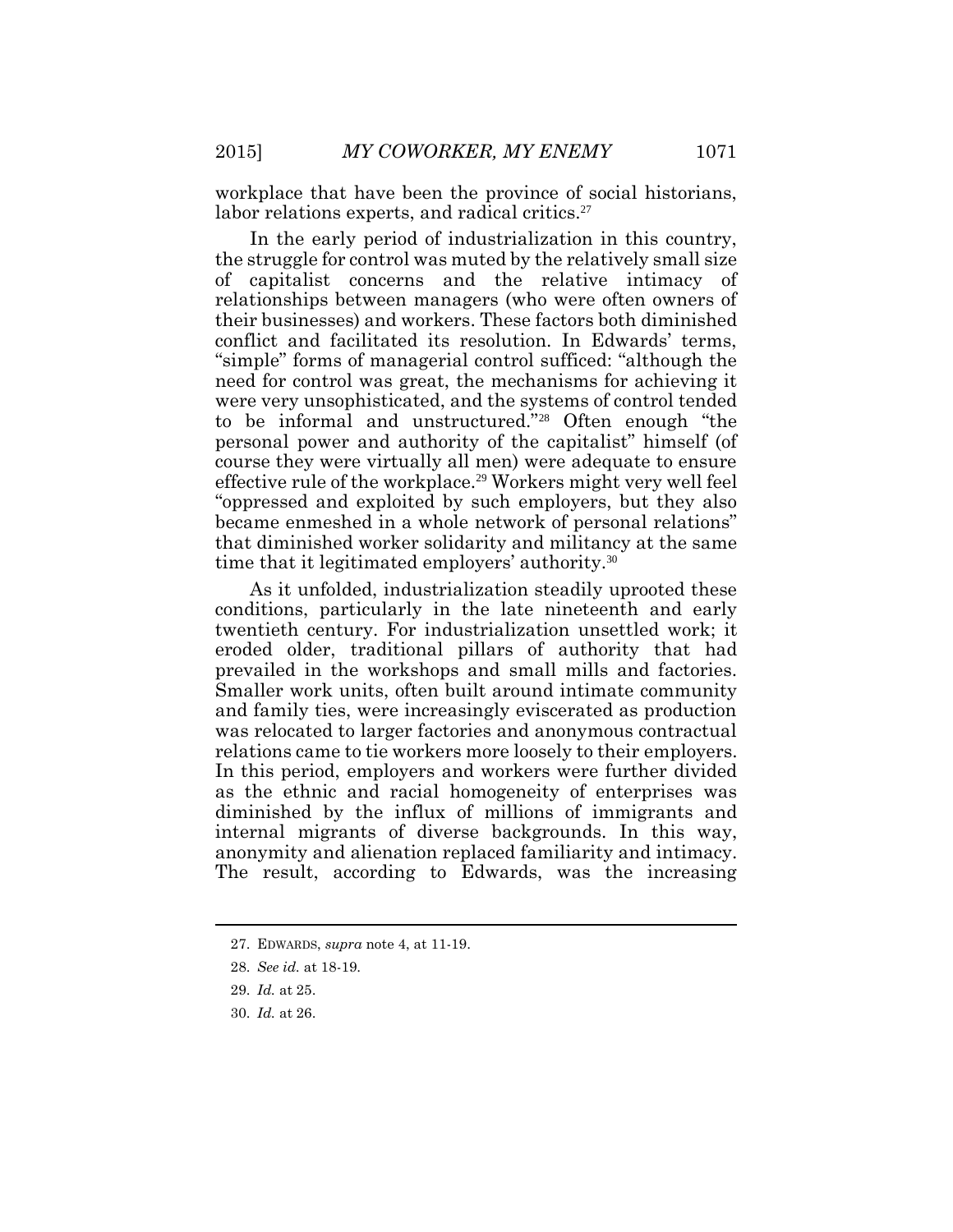obsolescence of simple control culminating in a "crisis of control."<sup>31</sup>

On the shop floors, employers met this crisis by replacing simple systems of control with what Edwards calls "hierarchical control," characterized by highly structured, often explicitly militaristic, systems of domination in which employers' prerogatives were mediated by the naked authority of foremen and supervisors. <sup>32</sup> As a number of researchers have noted, a veritable "foreman's empire" was erected on the industrial landscape, as these intermediaries wielded the authority, largely unchecked by anyone, to hire, fire, promote, demote, dock, discipline, or otherwise drastically alter the terms of service of the men and women who labored under them.<sup>33</sup> In many workplaces, this system of governance was quite brutal. A telling example can be found at Ford Motor, which through the 1930s maintained a "service department" of some "3,500 thugs, including former boxers, ex-cops, bouncers, football players and ex-FBI agents" who backed up the company's foremen, dispensing threats and beatings to workers in its plants.<sup>34</sup>

These methods of control reflected intensified conflict between employers and workers. The cold logic of exploitation joined with immigration and the rapidly growing size of firms in corroding intimacies between employers and workers and sweeping aside traditional norms of workplace fairness.<sup>35</sup> From every corner of the working class, currents of militancy emerged in the form of left-wing political movements and various versions of unionism, united by little more than a common "resistance to their capitalist overlords."<sup>36</sup> As labor historian David Montgomery notes, on at least three major occasions between the late nineteenth

<sup>31.</sup> *Id.* at 33-34, 52-71.

<sup>32.</sup> *Id.* at 25-34.

<sup>33.</sup> *See, e.g.*, DAVID NELSON, MANAGERS AND WORKERS: ORIGINS OF THE NEW FACTORY SYSTEM IN THE UNITED STATES, 34-54 (1975).

<sup>34.</sup> *See* Robert P. Weiss, *Private Detective Agencies and Labour Discipline in the United States, 1855–1946*, 29 HIST. J. 87, 105 (1986).

<sup>35.</sup> *See* EDWARDS, *supra* note 4, at 18-19, 25-26, 51.

<sup>36.</sup> *See id.* at 48.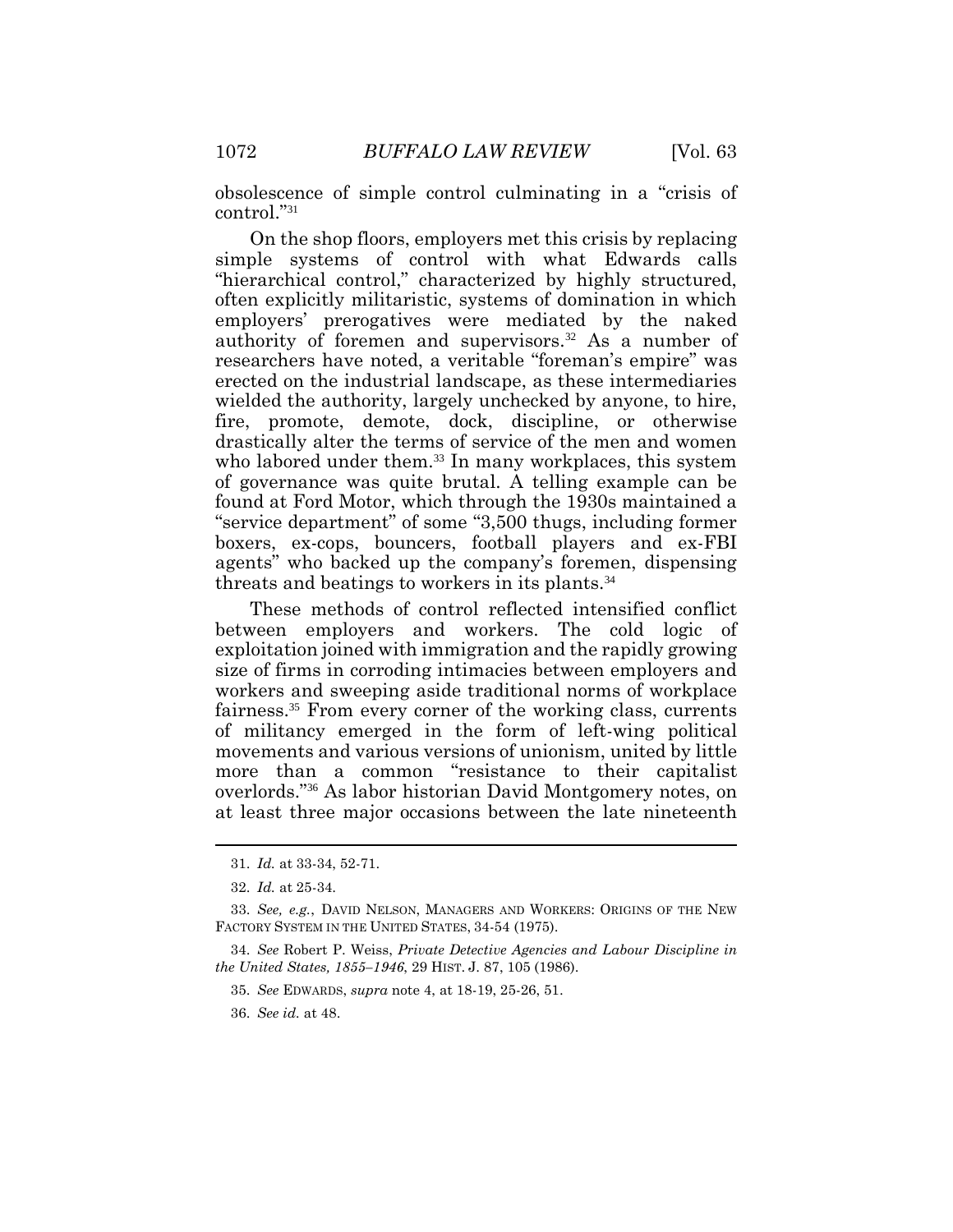century and the Second World War, this militant resistance coalesced in concentrated periods of widespread struggle: 1901–1904, 1916–1920, and 1934–1941.<sup>37</sup> However the first two of these campaigns foundered primarily because employers were increasingly successful not only in changing the terms of exploitation, but in rooting out organized resistance on the part of workers. In this, the instruments of hierarchical control were themselves quite useful, not least in mobilizing naked authority, including private police and armies of strikebreakers, to crush strikes.<sup>38</sup>

In these efforts, employers were also abetted by the fact that, until the mid-1930s, craft unionism, embodied in the ideals and practices of the leading labor federation, the American Federation of Labor (AFL), reigned as the leading form of unionism. In line with this orientation, the AFL and its constituent unions featured a parochial orientation that was at once increasingly dysfunctional in the face of deskilling and automation, and unsuited by structure and political temperament to accommodate into their ranks a rapidly diversifying working class. <sup>39</sup> Unions in this fold stood little chance in contesting the prerogatives of employers that wielded ever-more economic power and influence over courts and police; and they were repeatedly swept aside in labor conflicts during these periods. 40

Importantly, unionization and union activism were not the only modes of resistance to employer control. Aside from formal political activism, which then as now is the nearexclusive province of elites, there was also so-called shop floor resistance on the part of workers: largely informal, often spontaneous acts of defiance, including walkouts and "quickie strikes"; verbal challenges and threats of physical

<sup>37.</sup> David Montgomery, *The 'New Unionism' and the Transformation of Workers' Consciousness in America, 1909–1922*, 4 J. SOC. HIST. 509, 515 (1974).

<sup>38.</sup> DRAY, *supra* note 23, at 334-44, 368-69, 382-90; EDWARDS, *supra* note 4, at 59-63.

<sup>39.</sup> These processes are richly described by David Montgomery and David Brody. *See generally* DAVID BRODY, STEELWORKERS IN AMERICA: THE NONUNION ERA (1960); MONTGOMERY, *supra* note 23.

<sup>40.</sup> For a review of events through this period of labor history, see DRAY, *supra* note 23, at 107-21, 243-51.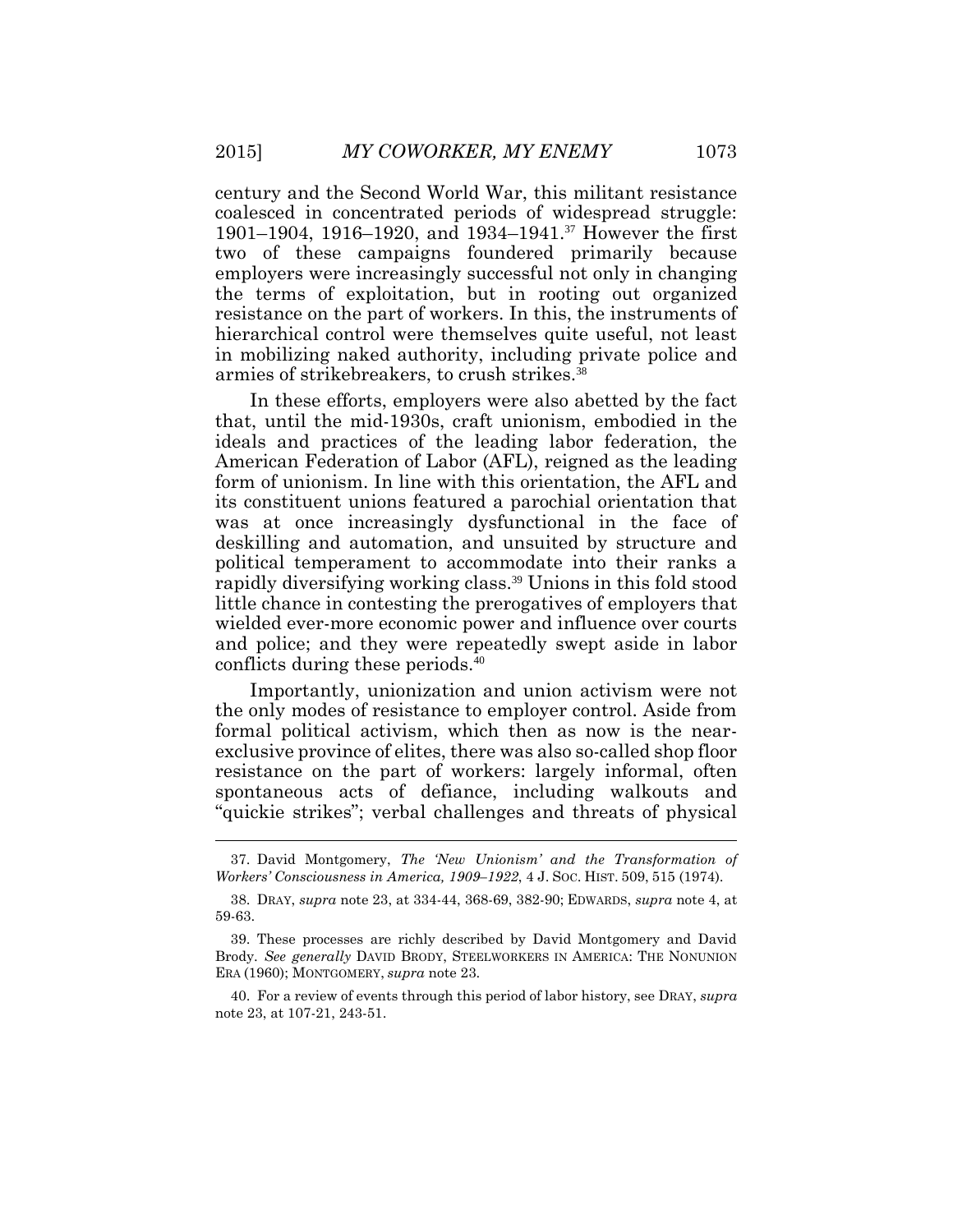violence, often directed at foremen; thefts of property or time; and sabotage of equipment.<sup>41</sup> Far more pervasive than strikes, such forms of resistance were an absolute affront to hierarchical control. They could also be as damaging to employers' interests as organized protests—not least because the spontaneity of such tactics (and their secrecy) made them hard to defeat; and they could just as easily emerge in the absence of union organization.<sup>42</sup>

In order to combat such tactics, in the first decades of the twentieth century, hierarchical control was increasingly augmented by what Edwards calls "technical control."<sup>43</sup> With technical control, direction and disciplinary functions are embedded in the nature of the task itself, usually via the structure of production. In the words of Harry Braverman, the one-time factory worker, whose critique of the degradation of work remains a classic: "[m]achinery offers to management the opportunity to do by wholly mechanical means that which it had previously attempted to do by organizational and disciplinary means."<sup>44</sup> The archetype of technical control is the assembly line or, more broadly, the concept of "continuous flow" production, in which individual workers are all captive to specific tasks and a pace of work over which they have very limited control. "With the line," writes Edwards, "the worker-boss struggle was mediated by technology, and the bosses were no longer responsible for actively directing workers in the sequence or the pace of their tasks."<sup>45</sup> Under this regime, "the human hierarchy and the capitalist organization of production that has produced the technology appear to recede."<sup>46</sup>

- 42. *See* Fones-Wolf, *Industrial Recreation*, *supra* note 41.
- 43. EDWARDS, *supra* note 4, at 20.
- 44. BRAVERMAN, *supra* note 26, at 195-97.
- 45. EDWARDS, *supra* note 4, at 121.
- 46. *Id.* at 125.

<sup>41.</sup> EDWARDS, *supra* note 4, at 53-54; Elizabeth Fones-Wolf, *Industrial Recreation, the Second World War, and the Revival of Welfare Capitalism, 1934- 1960*, 60 BUS. HIST. REV. 232, 233 (1986) [hereinafter Fones-Wolf, *Industrial Recreation*].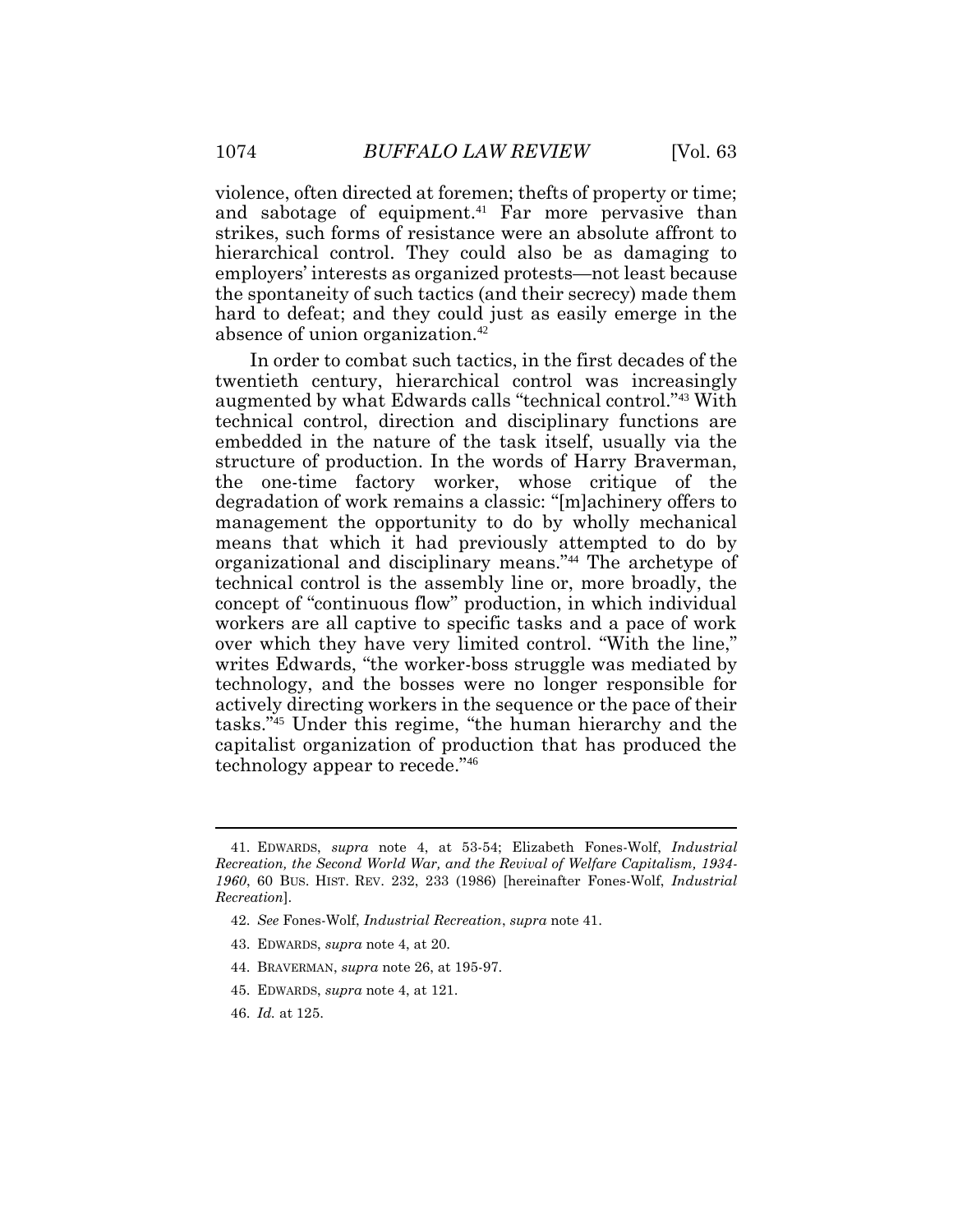Although a familiar concept to the most casual students of workplace control, "Taylorism" or "scientific management" was in many ways less an operative system of management in its own right—its extreme mandates often foundered in the face of workers' shop floor resistance—than an intellectual program which combined elements of hierarchical and technical control. In Braverman's apt depiction, "[s]cientific management," is little more than "an attempt to apply the methods of science to the increasingly complex problems of the control of labor . . . ."<sup>47</sup> Its key theme, and its most enduring feature, is the idea that management should wrest from workers "control over the special knowledge of production."<sup>48</sup> While "time-motion" studies of the proper use of a shovel and other practical iterations of scientific management have become the stuff of classroom humor, the essential logic of scientific management can still be found in the workplace, in the way employers have operationalized the anti-harassment norms of Title VII.

In their attempts to contest the new systems of employer control, workers also had to contend with initiatives by which employers presented themselves as paternalistic guardians of workers' interests. In some respects, these efforts took the form of practical institutions of so-called "welfare capitalism," including employer-subsidized home purchasing programs and stock options, which were designed to increase workers' dependence on employers and increase the costs of strikes or firings motivated by disloyalty.<sup>49</sup> Such programs proliferated in the early twentieth century. The same Ford Motor that deployed thousands of thuggish servicemen to menace and brutalize its workers maintained a vibrant array of paternalistic programs.<sup>50</sup> But in a way that speaks volumes

<sup>47.</sup> BRAVERMAN, *supra* note 26, at 86.

<sup>48.</sup> EDWARDS, *supra* note 4, at 104.

<sup>49.</sup> LIZABETH COHEN, MAKING A NEW DEAL: INDUSTRIAL WORKERS IN CHICAGO, 1919–1939, at 163-76, 183-84 (2d ed. 2008).

<sup>50.</sup> IRVING BERNSTEIN, THE TURBULENT YEARS: A HISTORY OF THE AMERICAN WORKERS 1933–1941, at 570-71, 734-35 (1969) [hereinafter BERNSTEIN, THE TURBULENT YEARS]; EDWARDS, *supra* note 4, at 117-18; Robert P. Weiss, *Private Detective Agencies and Labour Discipline in the United States, 1855–1946*, 29 HIST. J. 87, 105 (1986).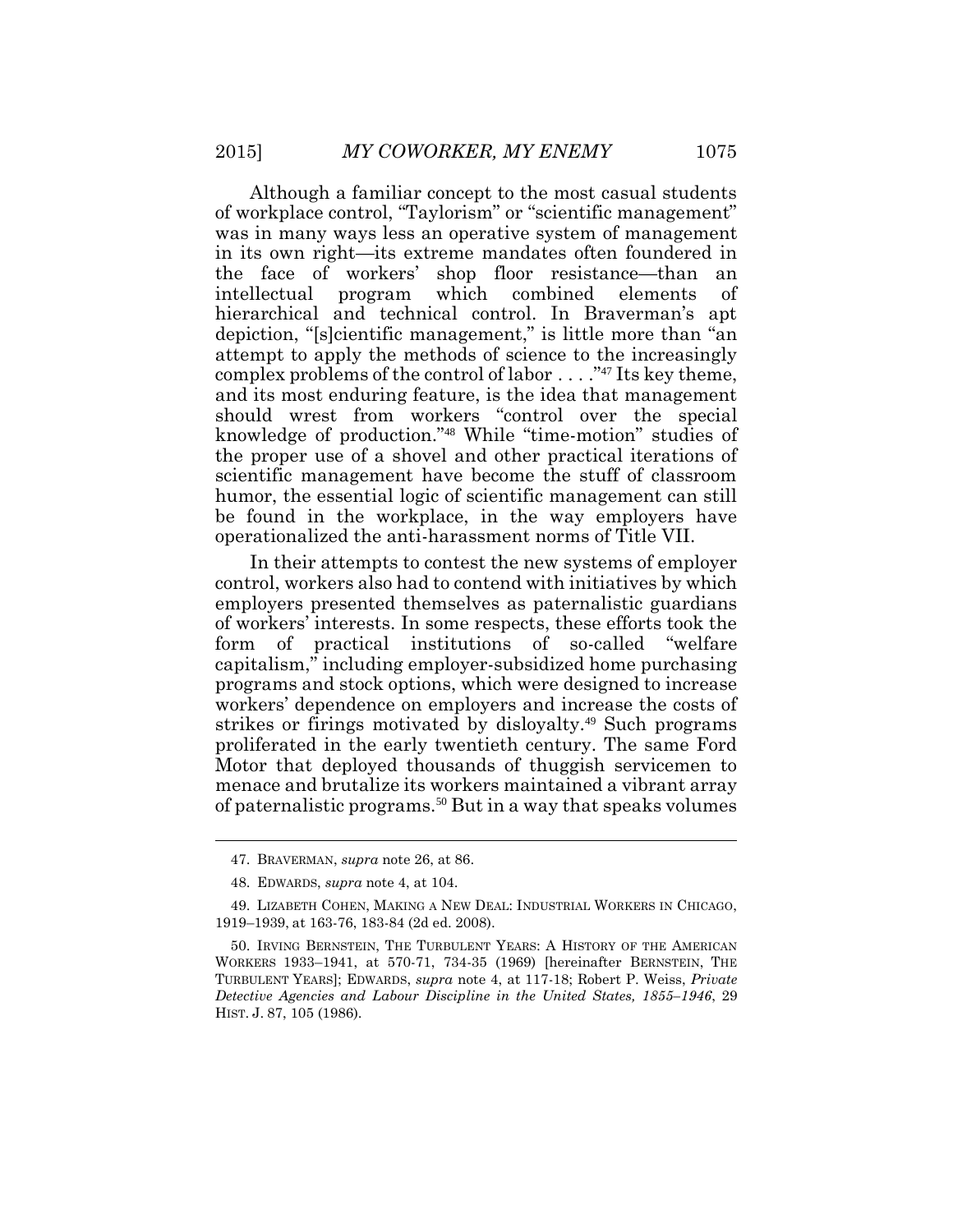about the true nature of welfare capitalism, these arrangements, including Ford's supposedly beneficent \$5 per day wage plan (still invoked today as an example of socially responsible capitalism), concealed a ruthless scheme for cultivating dependency and coercing obedience to management.<sup>51</sup>

In other cases, paternalism was institutionalized in employee representation plans, or ERPs, which were essentially company unions designed to preempt independent union representation.<sup>52</sup> Touted by liberal reformers and corporate ideologists alike, ERPs proliferated gradually from the mid-1910s through the 1920s, before exploding in frequency in the early 1930s, when employers embraced them as means of forestalling escalating union organizing efforts and pretending compliance with early (poorly drafted) New Deal legislation that seemed to favor union representation and collective bargaining. Although sometimes useful in representing workers' interests, the ERPs uniformly were "constructed to keep managerial control intact."<sup>53</sup> Worse than their immediate functions was their ideological program, as their structures were designed to "replace *working-class* solidarity with *company* solidarity, *shop* solidarity, or 'family factory relations."<sup>54</sup>

The ideology of paternalism was also reflected in a wideranging propaganda program, financed by powerful trade associations, which identified employers' interests with those of their workers, while tarring unionists as corrupt, selfish outsiders, willing to sacrifice (other) workers' interests to dishonest economic motives and radical political aims. Although often deployed locally and in fairly informal ways, this propaganda program became increasingly sophisticated and coordinated across entire industries through the first

<sup>51.</sup> *See* BRAVERMAN, *supra* note 26, at 149-50; FANTASIA, *supra* note 21, at 28- 29.

<sup>52.</sup> *See* COHEN, *supra* note 49, at 163-83; HORACE B. DAVIS, LABOR AND STEEL 148-51 (1933); *see also* Daniel Nelson, *The Company Union Movement, 1900–1937: A Reexamination*, 56 BUS. HIST. REV. 335, 336 (1982).

<sup>53.</sup> FANTASIA, *supra* note 21, at 37

<sup>54.</sup> *Id.* at 32, 35-37.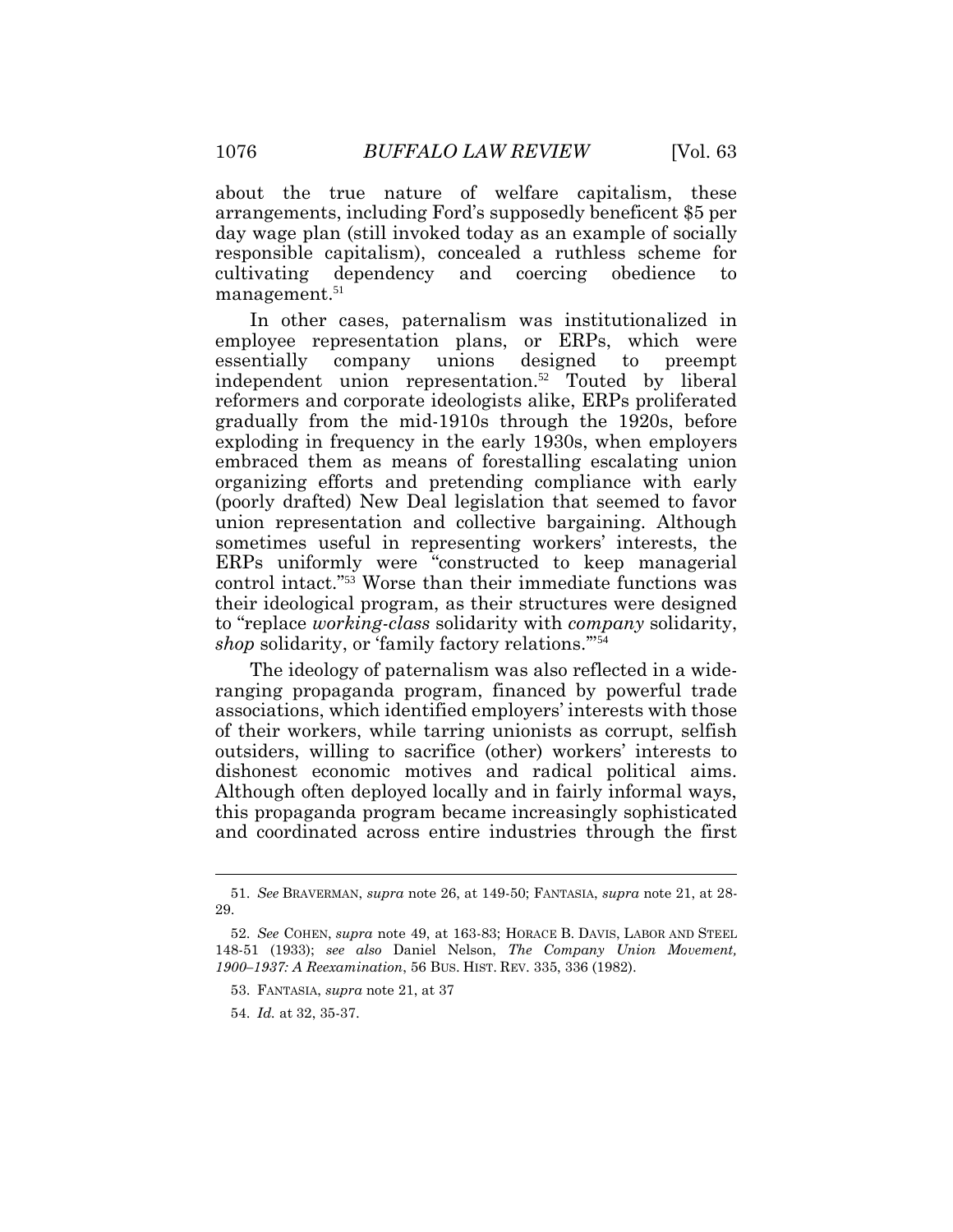three decades of the twentieth century. <sup>55</sup> Its central motif was the "open shop" concept,<sup>56</sup> which deceptively packaged employers' categorical opposition to genuine union representation as a benign nod to the liberty interests of their workers.

Welfare capitalism reached its zenith in the 1920s, when it constituted the main pillar in a comprehensive system of employer domination variously propagandized as the "American Plan," the "New Era,"<sup>57</sup> and the reign of the "right" to work."<sup>58</sup> Augmenting the more practical aspects of welfare capitalism with cultural and recreational programs, and activities like company-sponsored picnics that we would now call (with appropriate derision) exercises in "team building," companies managed to install a "company family concept" that blunted both the profound alienation that the modern workplace generated among those who labored in it, as well as workers' efforts to unionize.<sup>59</sup> Welfare capitalism gave a paternalistic veneer to hierarchical control. However, it remained fundamentally consistent with such control, not least in that its many iterations were never anything but employer prerogatives designed, at root, to foster dependency on the part of workers while advancing a positive image of the companies that practiced them.<sup>60</sup>

A crucial turning point in the struggle for control of the workplace arrived in the 1930s. The most visible preconditions of this change occurred in the domains of politics, economics, and law. Of course, this was the period of the Great Depression and the New Deal. While the latter created a level of desperation that generated militancy by its

60. EDWARDS, *supra* note 4, at 94-95.

<sup>55.</sup> *See, e.g*., Richard S. Tedlow, *The National Association of Manufacturers and Public Relations during the New Deal*, 50 BUS. HIST. REV. 25, 27-34 (1976).

<sup>56.</sup> IRVING BERNSTEIN, THE LEAN YEARS: A HISTORY OF THE AMERICAN WORKER, 1920–1933, at 147-48 (1960) [hereinafter BERNSTEIN, THE LEAN YEARS].

<sup>57.</sup> BERNSTEIN, THE LEAN YEARS, *supra* note 56 at 148; Nelson, *supra* note 52, at 336.

<sup>58.</sup> FANTASIA, *supra* note 21, at 39-44.

<sup>59.</sup> Elizabeth Fones-Wolf, *Industrial Unionism and Labor Union Culture in Depression-Era Philadelphia*, 109 PA. MAG. HIST. & BIOGRAPHY 3, 6 (1985) [hereinafter Fones-Wolf, *Industrial Unionism*].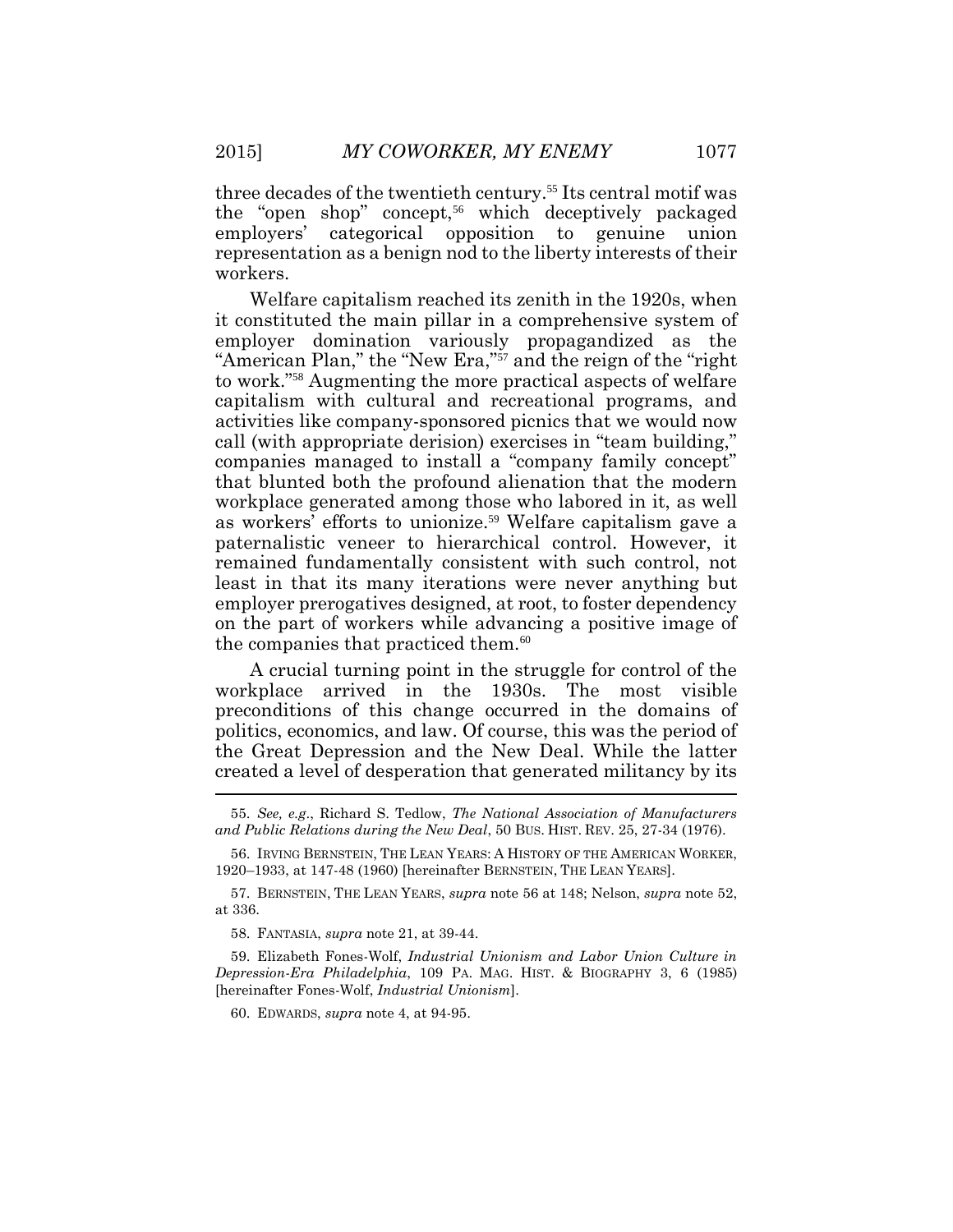own hand, the New Deal inaugurated a new political economy and legal order which entertained the possibility, at least, of government-sanctioned interventions into the domain of employer control.<sup>61</sup> Thus, section  $7(a)$  of the National Industrial Recovery Act of 1933 purported to protect the right of workers to form unions and engage in collective bargaining; and the National Labor Relations (or Wagner) Act of 1935 encoded these rights (and the right to strike) in a comprehensive administrative program.<sup>62</sup>

At the end of the day, laws are neither self-enforcing nor self-validating—a point well illustrated by the administrative failure of section 7(a), followed by the invalidation of a majority of the National Industrial Recovery Act.<sup>63</sup> Both developments were the product of intense opposition from the business community.<sup>64</sup> Rather, the realization of effective constraints on employer control depended on an uprising by workers that began in the early 1930s and culminated in huge organizing gains later in the decade. Although a rank-and-file affair at root, this movement was much aided by Communists, social democrats, and other leftists, who together managed to forge what historian Lizabeth Cohen calls a "culture of unity"<sup>65</sup> among the diverse and hitherto fractious ethnic and racial divisions of the industrial working class.<sup>66</sup> For Cohen, the

<sup>61.</sup> On the New Deal's overall approach to labor rights, see ELLIS HAWLEY, THE NEW DEAL AND THE PROBLEM OF MONOPOLY: A STUDY IN POLITICAL AMBIVALENCE 12, 195-97 (1995).

<sup>62.</sup> *See id.*

<sup>63.</sup> On the dysfunctions of section 7(a) and its invalidation by the Supreme Court, see BERNSTEIN, THE TURBULENT YEARS, *supra* note 50, at 172-85, 342-43.

<sup>64.</sup> The relevant portion of the National Industrial Recovery Act, Title II, was struck down by the Supreme Court in May of 1935. *See* A.L.A. Schechter Poultry Corp. v. United States, 295 U.S. 495 (1935). However, the labor provision had proved ineffective in the face of employer resistance long before this occurred. On the story of this failure, see JAMES A. GROSS, THE MAKING OF THE NATIONAL LABOR RELATIONS BOARD (1974).

<sup>65.</sup> *See* COHEN, *supra* note 49, at 324.

<sup>66.</sup> *See* BERT COCHRAN, LABOR AND COMMUNISM: THE CONFLICT THAT SHAPED AMERICAN UNIONS 43-103 (1977). On the important role of leftists during this period of labor history, see JUDITH STEPAN-NORRIS & MAURICE ZEITLIN, LEFT OUT: REDS AND AMERICA'S INDUSTRIAL UNIONS (2002). The best overview of the labor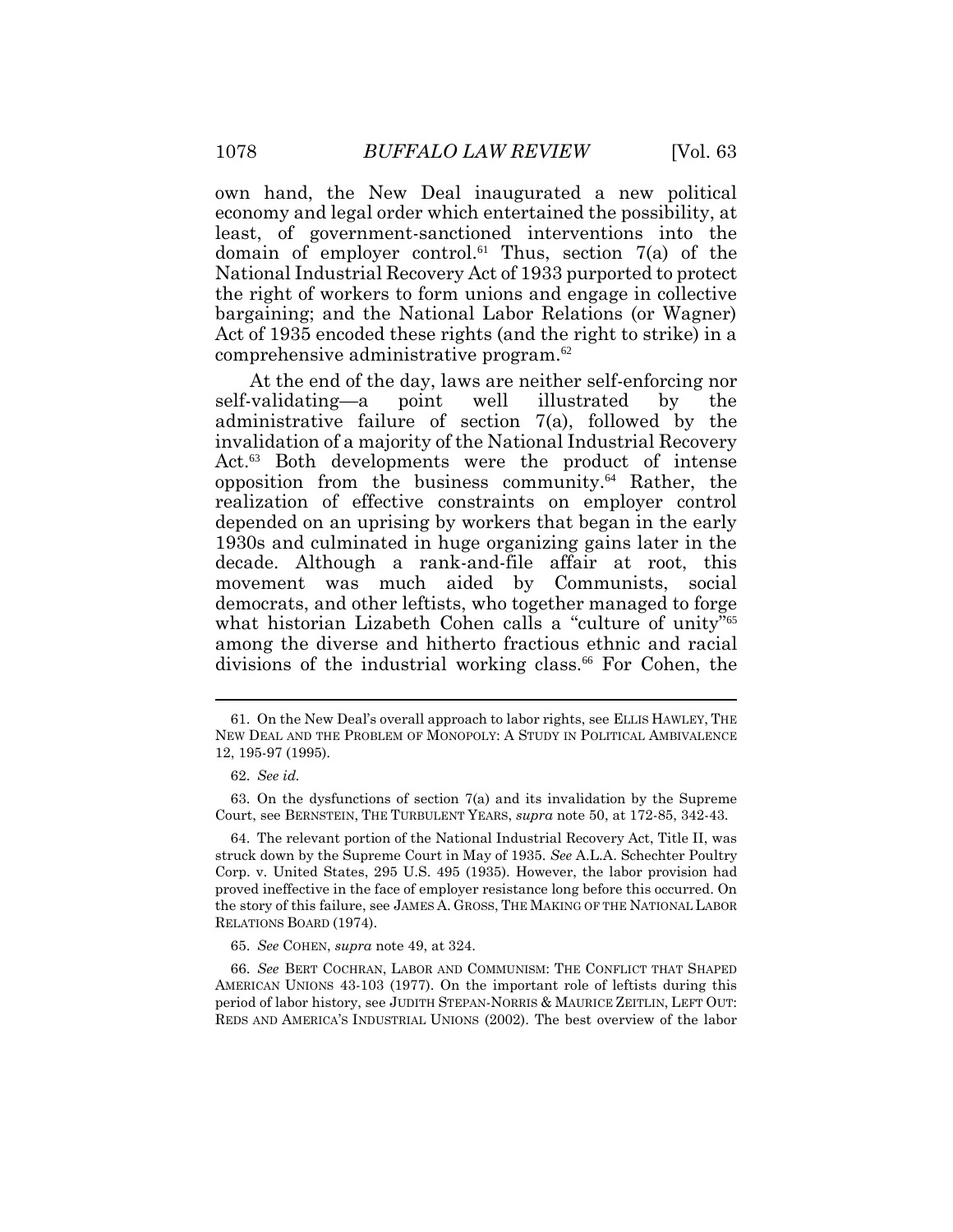cornerstone of this effort was the success of labor organizations (many of them mere plant committees and other nascent, vulnerable formations), particularly those under the umbrella of the Committee for Industrial Organization (CIO, later the Congress of Industrial Organizations), in subverting divisions among workers on the basis of ethnicity and skill, and challenging the implements of employer paternalism. They accomplished this by courting local ethnic institutions, particularly churches and fraternal organizations; by infiltrating the ERPs, which they turned to their own purposes; and by destabilizing the very concept of employer paternalism, which the ERPs embodied, using their empty promises of genuine worker representation to steer workers towards more meaningful and effective organizations. <sup>67</sup> Built on such efforts, CIO unions were also able to make important inroads against the image of unions, so thoroughly embodied in the AFL old craft organizations, as exclusionary, racist and xenophobic, organizationally moribund, and enslaved to the interests of their own members (if not strictly their own bureaucratic leaderships); they were able to cultivate instead a very different image of unions as inclusive, activist, and above all committed to the vision of worker solidarity that helped give rise to them in the first place. 68

Another crucial factor in the success of unions in this period concerned the nature of both hierarchical and technical control, whose contradictions influenced their own demise. As Edwards points out, both methods suffered from debilitating transparency in the way they exploited workers. "As a naked and clearly visible system of power, hierarchical

movement during this period remains in two volumes by Irving Bernstein. *See generally* BERNSTEIN, THE LEAN YEARS, *supra* note 56; BERNSTEIN, THE TURBULENT YEARS, *supra* note 50; *see also* RHONDA F. LEVINE, CLASS STRUGGLE AND THE NEW DEAL: INDUSTRIAL LABOR, INDUSTRIAL CAPITAL, AND THE STATE *passim* (1988).

<sup>67.</sup> COHEN, *supra* note 49, at 171-73, 291-321.

<sup>68.</sup> On this process, in which black workers themselves actively participated, see, for example, RUTH NEEDLEMAN, BLACK FREEDOM FIGHTERS IN STEEL: THE STRUGGLE FOR DEMOCRATIC UNIONISM (2003); BRUCE NELSON, WORKERS ON THE WATERFRONT: SEAMEN, LONGSHOREMEN, AND UNIONISM IN THE 1930S, at 84-85, 133-34 (1988) [hereinafter NELSON, WORKERS ON THE WATERFRONT].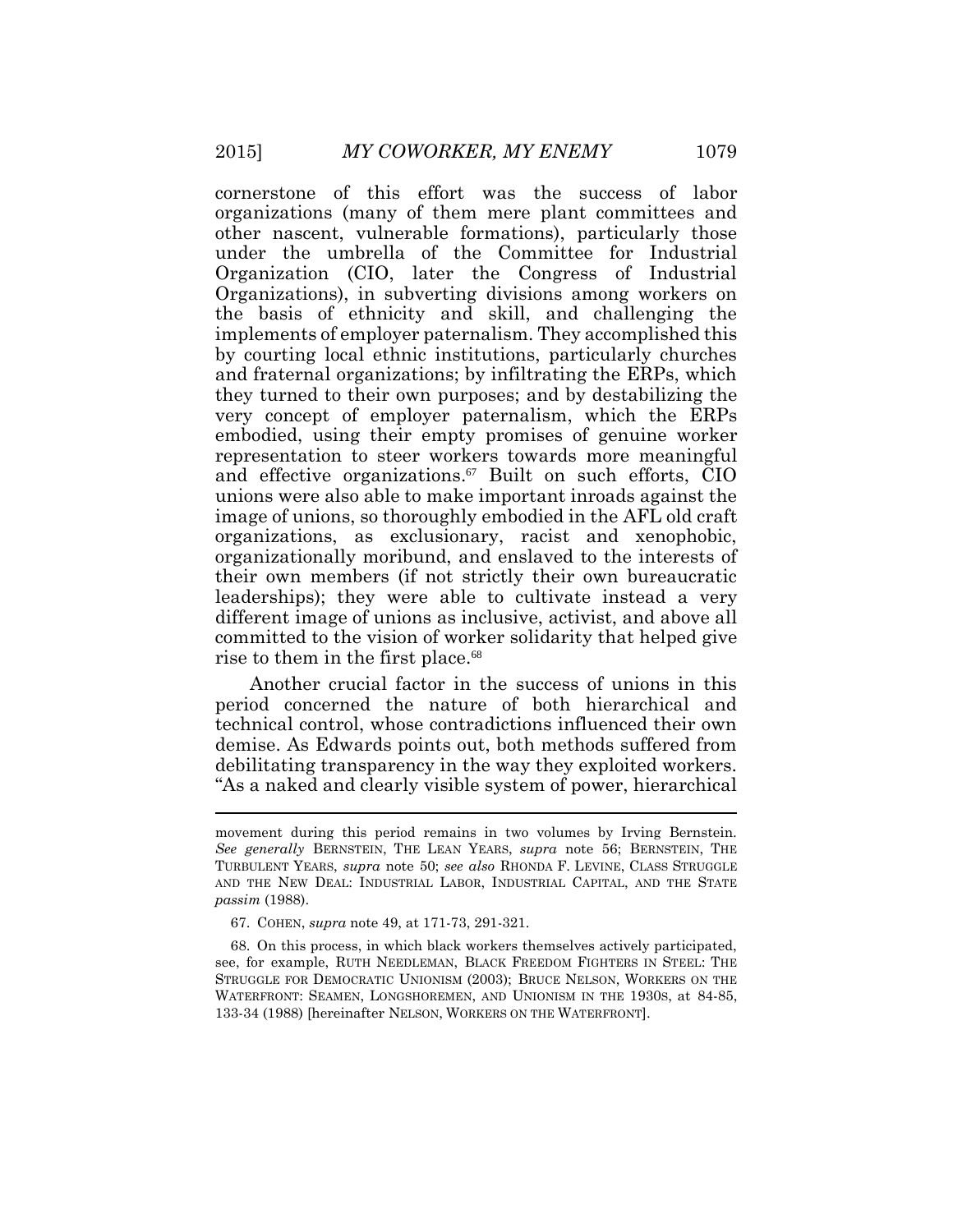control revealed to the workers the oppressive nature of capitalist relations."<sup>69</sup> Although effective in many respects, the "close supervision" inherent in hierarchical control generated "intensified militance among the oppressed."<sup>70</sup> Workers chaffed at the oppressions of technical control too, as they were able to perceive in the speed of the line or the rigors of the task, the human hand of exploitation. Unions appeared increasingly attractive in this light.

The history of New Deal labor relations is very much defined by employers' entrenched and often violent defense of their incumbent prerogatives and their resistance to the currents of reform. The resulting battles between employers and workers unfolded on a scale and with a ferocity unsurpassed in American history. Powerful employers, deeply committed to their own vision of the workplace and contemptuous of legal obligations under the labor law, bitterly contested workers' efforts to challenge their rule.<sup>71</sup> How these struggles played out around competing visions of employer sovereignty and worker solidarity is nowhere better illustrated than in two signal clashes that should be familiar to all students of this period: the struggle of autoworkers at General Motors in 1936 and 1937 to establish effective union representation at that company; and the campaign to organize steel workers in Aliquippa, Pennsylvania, which unfolded over that same time-frame and gave rise to the Supreme Court's landmark decision *NLRB v. Jones &*  Laughlin Steel.<sup>72</sup> The story of these struggles, briefly told, illustrates how the contest for control of the workplace not only shaped the course of these disputes and others like them, but also framed workplace law and policy in the decades that followed.

<sup>69.</sup> EDWARDS, *supra* note 4, at 53.

<sup>70.</sup> *Id.*

<sup>71.</sup> For a review of this struggle, see Ahmed A. White, *Industrial Terrorism and the Unmaking of New Deal Labor Law*, 11 NEV. L.J. 561, 573-606 (2010) [hereinafter White, *Industrial Terrorism*].

<sup>72.</sup> NLRB v. Jones & Laughlin Steel Corp., 301 U.S. 1 (1937).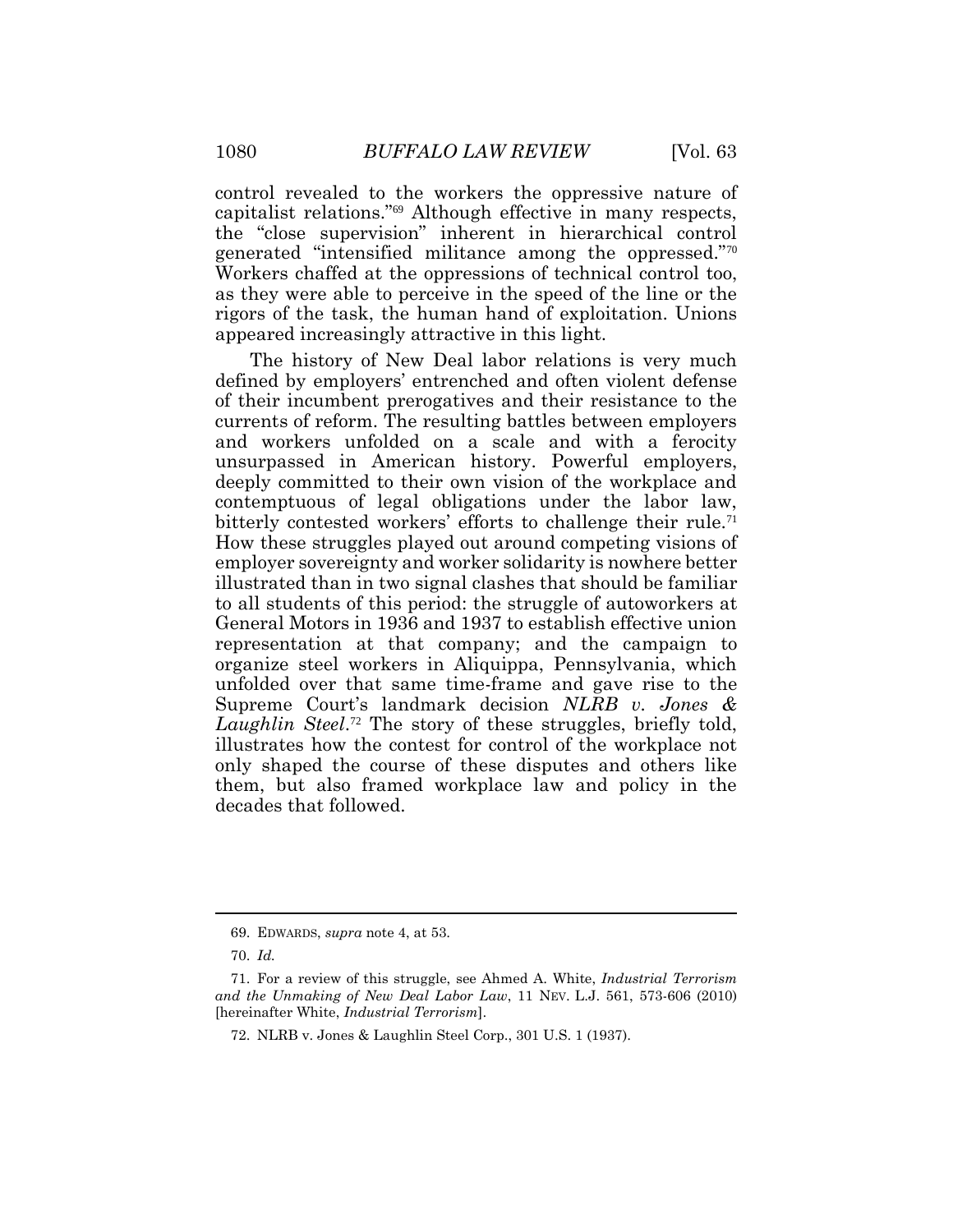#### B. *The General Motors Sit-Down Strikes*

The GM sit down strikes, centered at Flint, Michigan, constitute one of the most important events in American history. The key facts are fairly well-known and may be stated succinctly: on the last day of the year, 1936, hundreds of workers at GM's sprawling production complex in Flint, Michigan, seized two factories and then held them for six weeks, defying injunctions and defeating a full-scale effort by local police to drive them out. Eventually, the conflict, which was front-page news throughout the country, spread to other GM plants and crippled the company's operations. Unable to convince state officials to use overwhelming force to drive out the Flint sit-down strikers, company officials retreated from a long-held, categorical opposition to treating with independent unions and agreed to negotiate with representatives of the strikers' union, the United Automobile Workers, or UAW.<sup>73</sup>

GM's opposition to independent unionism had been backed by a vast infrastructure of labor repression, which featured both soft and hard forms of hierarchical control and accomplished far more than simply warding off formal union representation. The company maintained a host of welfarist programs for its workers, including bonus and savings plans, an insurance program, stock ownership plans, a housing program, and an array of recreational and cultural programs.74 However, it also maintained what government investigators called an "amazing and terrifying"75 system of espionage at its plants, operated by about 200 companyemployed spies, as well as agents provided by a dozen detective agencies and an unknown number of GM employees who had been coerced into spying on their fellow workers. The company also maintained one of the largest police forces in the country; it employed more than 1400 well-armed

<sup>73.</sup> On the strike and the events surrounding it, see generally SIDNEY FINE, SIT-DOWN: THE GENERAL MOTORS STRIKE OF 1936–1937 (1969).

<sup>74.</sup> *See id.* at 22-26.

<sup>75.</sup> Ahmed A. White, *The Depression Era Sit-Down Strikes and the Limits of Liberal Labor Law*, 40 SETON HALL L. REV. 1, 11 (2010) [hereinafter White, *The Depression Era Sit-Down Strikes*].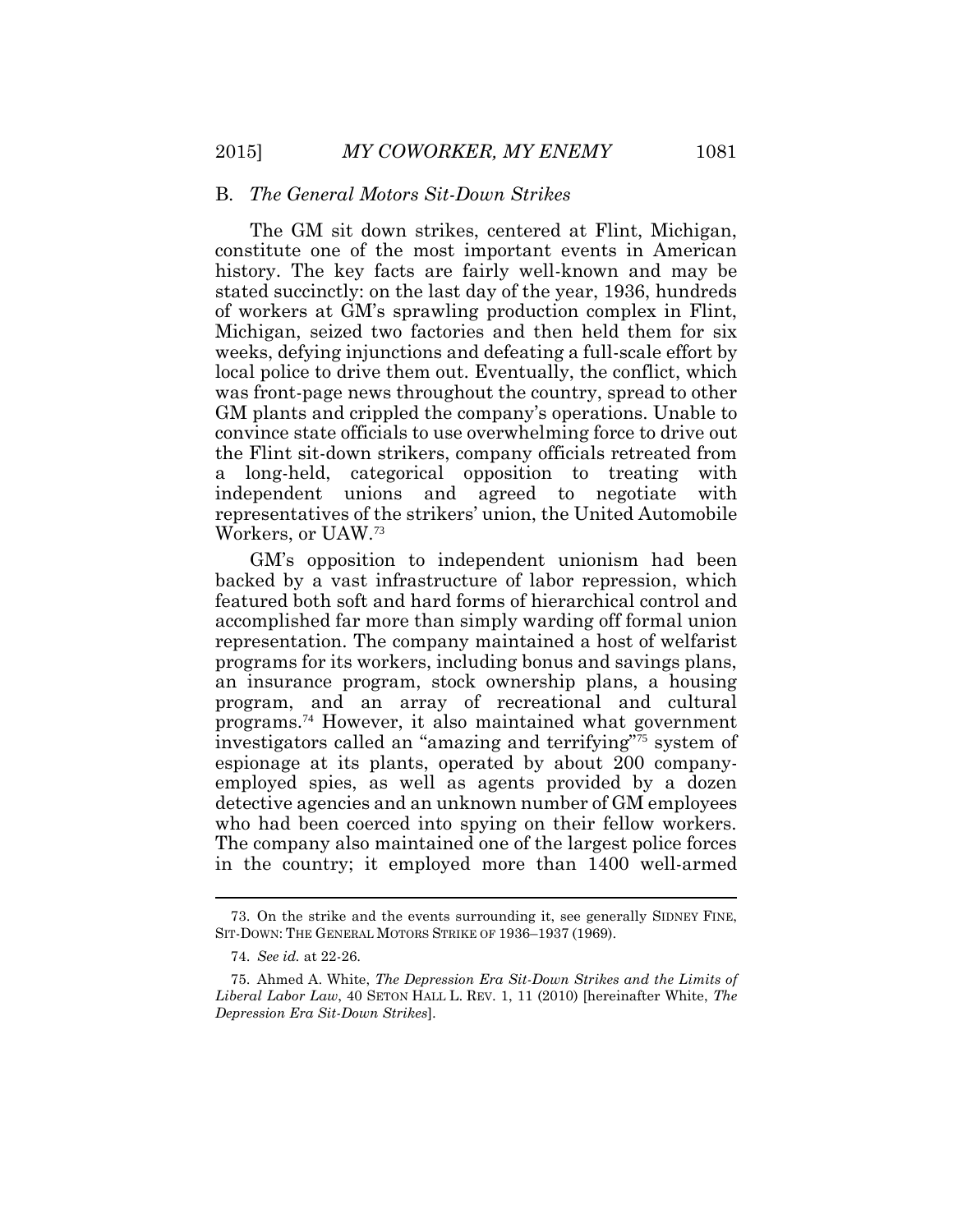company police.<sup>76</sup> These spies and police concerned themselves with every aspect of life in and around GM's plants; and they gave backing to the front-line authority of GM's foremen, who ruled the shop floors.

Workers' anger and frustration with these oppressive dimensions of hierarchical control were major influences behind the move to organize GM that eventually culminated in the strikes, which originated among the rank-and-file. As Sidney Fine's definitive history of the strikes confirms, the main grievance among GM's workers was not pay, but rather with the company's system of control. Workers were keenly disappointed with GM's welfare program, whose caprices were laid bare by Depression Era conditions.<sup>77</sup> And they also deeply resented the rampant oppression they endured on the shop floors, including arbitrary rules for determining tenure and time of employment, and inscrutable pay systems.<sup>78</sup> Although Fine is right in pointing out that the grievances regarding the rigors of assembly line work probably captured too much attention among observers–fewer than one-fifth actually performed such work—the workers in this uprising against GM were definitely motivated as well by resistance to the company's assertion of technical controls. In particular, workers chaffed at the company's relentless employment of the "speed up," which in an integrated factory, reached beyond the assembly line to intensify the exploitation of all of its production workers.<sup>79</sup>

In its reliance on these methods, GM was fairly typical of major employers in this period. But the sit-down strikers' defeat of the company was quite remarkable. Their victory established the UAW, which was affiliated with the CIO, at what was then the largest company in the world. In forcing GM to deal with the UAW, the strikes removed it from its position as the cornerstone of a program of concerted opposition to the New Deal on the part of powerful industrial capitalists. In the meantime, the sit-down strikes electrified

<sup>76.</sup> *Id.*

<sup>77.</sup> FINE, *supra* note 73, at 26-27.

<sup>78.</sup> *Id.* at 59-61.

<sup>79.</sup> *Id.* at 54-59.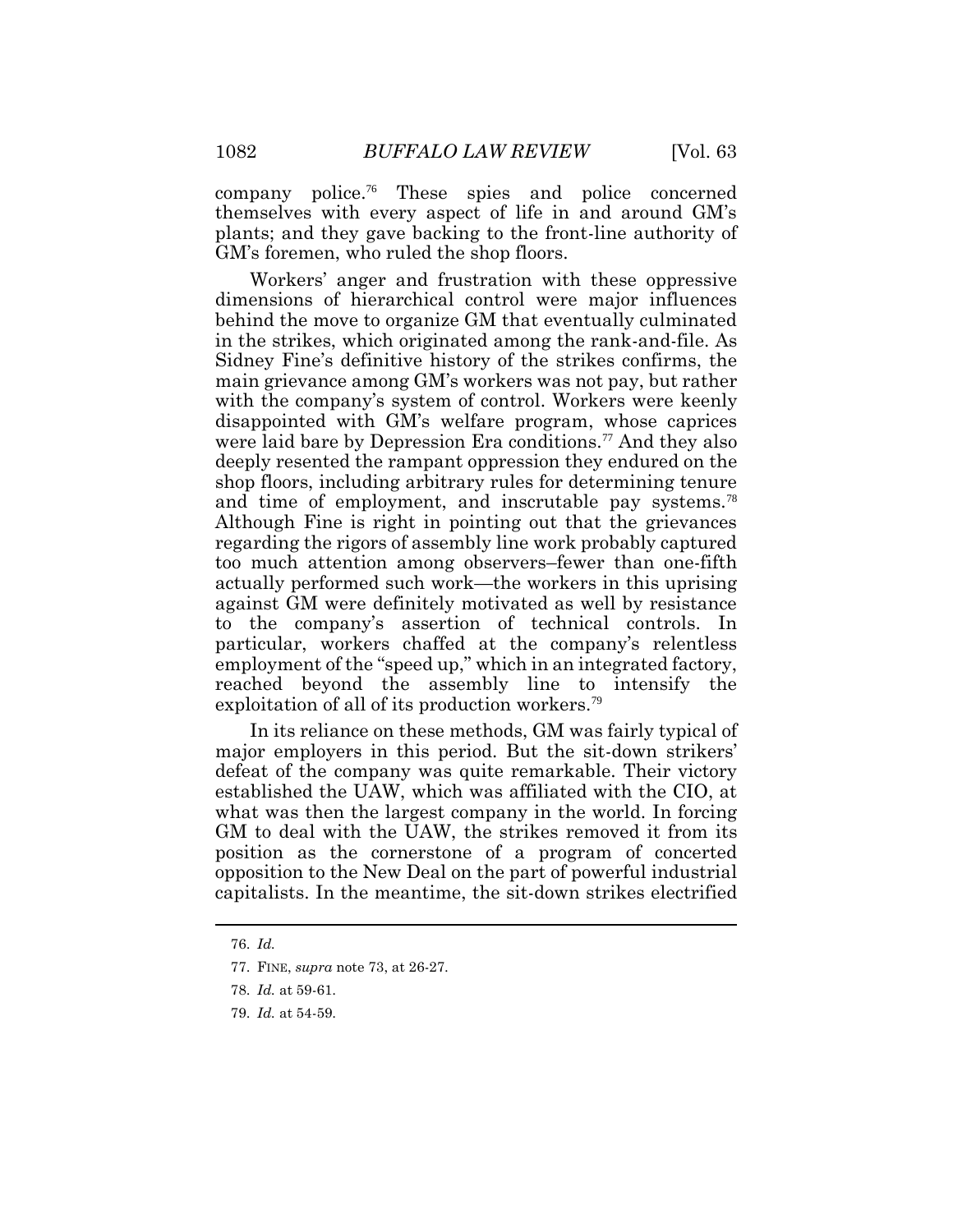other workers, inspiring an enormous wave of labor militancy, highlighted by hundreds of other sit-down strikes that swept over the country through the first half of  $1937$ .<sup>80</sup> Perhaps even more important, the strikes helped secure the constitutionality of the Wagner Act, and indeed helped secure the political and legal survival of the entire New Deal.<sup>81</sup>

The GM sit-down strikes also illustrate the crucial role that solidarity played in forming the foundation of militant resistance to employer control. As James Pope makes clear, the strikes in Flint were the culmination of a vibrant movement among industrial workers in the 1930s, with deep roots in the automobile and rubber industries, in which these workers increasingly asserted their prerogatives, not only to receive better wages, but to regain some control over the very processes of production.<sup>82</sup> Long before some of them contrived to occupy GM's plants, workers were already seizing back from employers' some influence how those plants should be run and by whom.<sup>83</sup> What happened at GM was actually a major cresting in this wave of grass-roots and shop floor militancy whose strength is underscored by the success the workers had in holding the plants in good order for so long.<sup>84</sup>

At GM and elsewhere, such assertions of solidarity and demands for worker control were directly at the expense of employers' own claims to control the workplace via rules, policies, and personnel of their choosing and were a vivid example of how incumbent forms of control contributed to their own demise. At the same time, their success positioned workers, via union representation, to reshape the workplace in partial compliance with their own interests and values. Another important expression of this clash over contested visions of the workplace can be found in events that came to

<sup>80.</sup> *See* White, *The Depression Era Sit-Down Strikes*, *supra* note 75, at 10-11, 15-16.

<sup>81.</sup> *See* Jim Pope, *Worker Lawmaking, Sit-Down Strikes, and the Shaping of American Industrial Relations, 1935–1958*, 24 LAW & HIST. REV. 45, 91, 95-96  $(2006)$ 

<sup>82.</sup> *See id.* at 50-60.

<sup>83.</sup> *See id.* at 49-50.

<sup>84.</sup> *See id.* at 56-61.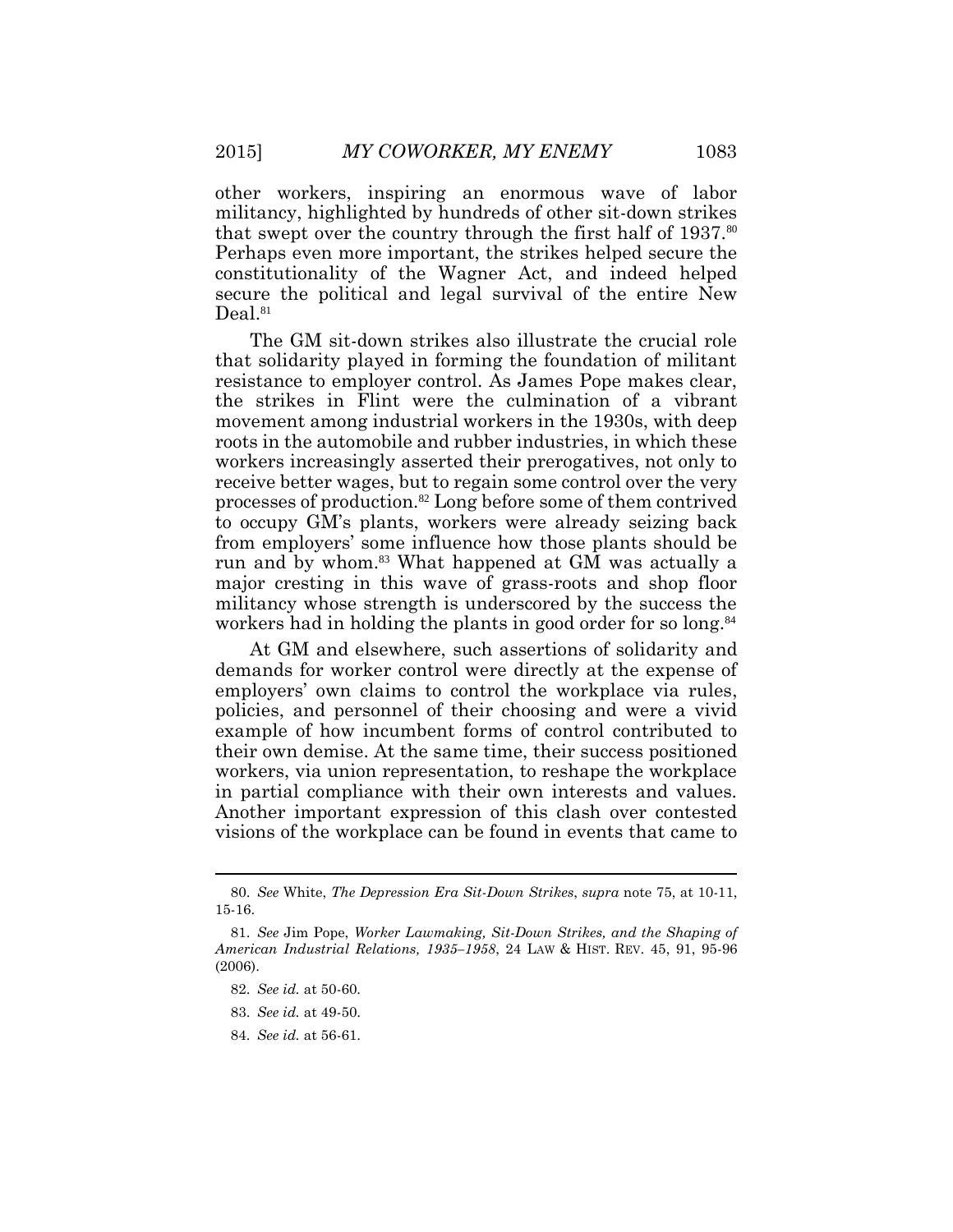a head only a couple of months after the GM sit-downs strikes, in Aliquippa.

### C. *The Steel Workers' Struggle at Aliquippa*

As both David Brody and David Montgomery have shown, the steel industry had long been the scene of especially heated conflict over control, not least because it was also home to a particularly rapid and complete triumph of modern, industrial capitalist production over more traditional organizations and practices. By the mid-1930s, the industry, which was already highly mechanized, was not overly invested in technical forms of control;<sup>85</sup> but it was committed to a system of hierarchical control based in an array of welfarist programs, ERPs, and a capacity for raw repression that exceeded even that of GM. Although brutal methods often prevailed—a truth reflected in the bloody battles at Homestead, Pennsylvania, in 1982, and during the Great Steel Strike of 1919—the industry offers a striking example of how the apparent conflict between these seemingly very different ways of controlling workers was muted, rhetorically at least, by strident appeals to paternalism.

By the mid- to late-1930s, the steel industry and its allies expended enormous sums courting workers with the idea that the companies cared deeply for them, and that the main threat to workers' interests lay not with the companies' relentless drive to exploit them and assert control over them, but with the irresponsible intrigues of other workers, often instigated by radical agitators and other outsiders, who wanted nothing more than to foment ruinous strikes and to poison the workplace with an air of antipathy between workers and capitalists.<sup>86</sup> In this way, steel workers were

 $\overline{a}$ 

<sup>85.</sup> The industry's use of technical controls was limited by the process of making steel itself, which could not easily be rushed, and probably also by the low ratio of labor costs to capital investment. *See* EDWARDS, *supra* note 4, at 115.

<sup>86.</sup> S. REP. NO. 77-151, pt. 1, at 91-93, 109-13, 300-14, 320-21 (1939); Frank H. Blumenthal, *Anti-Union Publicity in the Johnstown "Little Steel" Strike of 1937*, 3 PUB. OPINION Q. 676, 677 (1939). On the full range of material developed for the campaign, see *Violations of Free Speech and Rights of Labor, Part 18–Employer Associations and "Citizens' Committees": Hearing on S. Res. 266 Before a*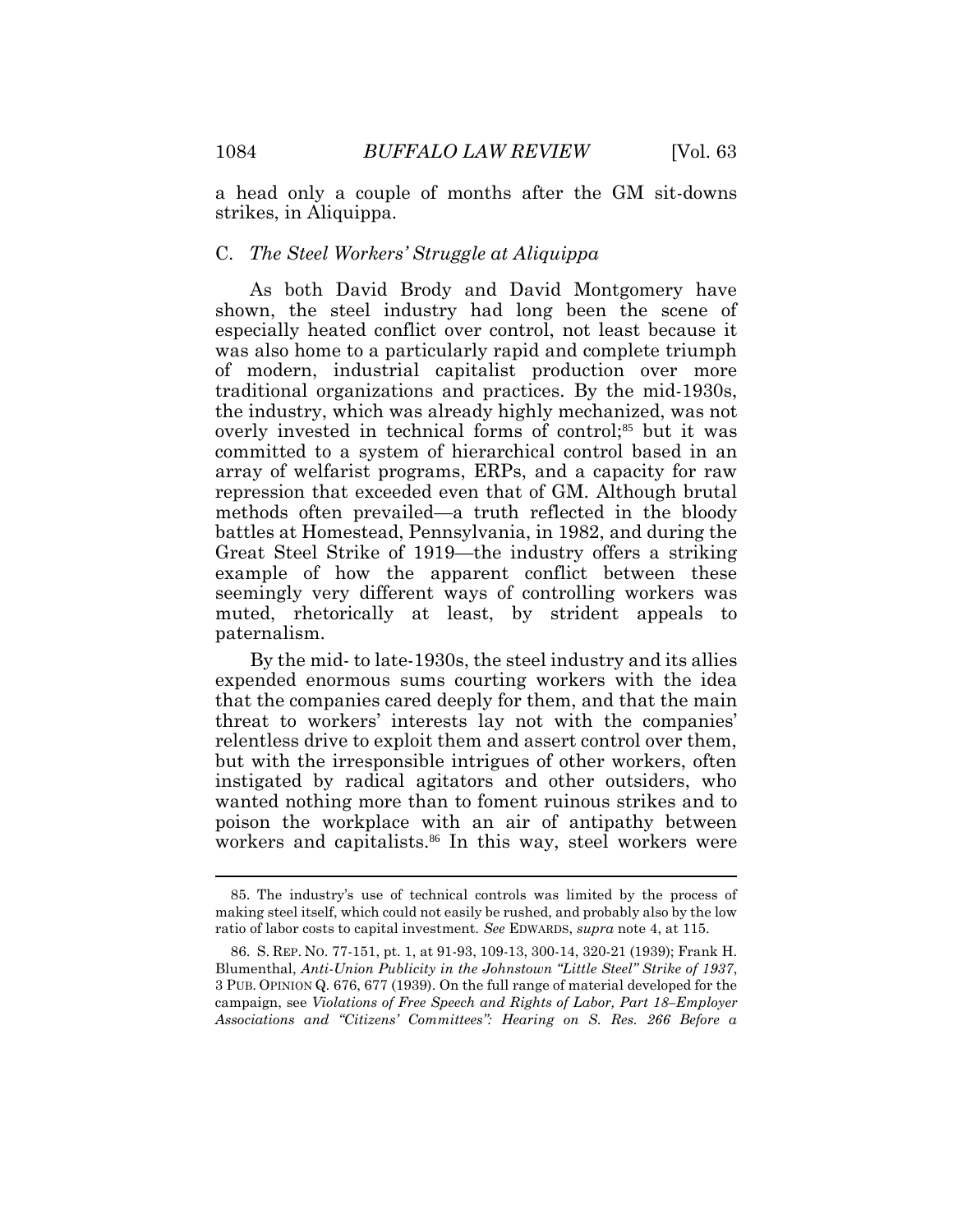invited to think of the companies' massive arsenals of firearms and gas weapons, and their cadres of heavily armed company police, not as outrageous affronts to the companies' paternalistic pretensions, but as essential extensions of this platform.<sup>87</sup>

All of the major steel companies (and many companies in other industries) subscribed to this program; and in the case of company propaganda, they actually coordinated in producing it. However, Jones & Laughlin Steel Corporation was particularly well-endowed in its capacity for hierarchical control, it seemed, not least because of the peculiar situation at its plant in Aliquippa, one of its two major operations. At a time when company towns were still commonplace, Aliquippa was perhaps the quintessential company town. Most of Aliquippa's working population was employed by the company and the company exercised more or less direct control of crucial civic functions: the police, retail commerce, the housing market, many social clubs, the political process, and so forth.<sup>88</sup> The director of Jones & Laughlin's operations in Aliquippa in the 1910s and 1920s described the company's rule as a "benevolent dictatorship." <sup>89</sup> And on the shop floors, the "foreman's empire" remained fully intact.<sup>90</sup>

And so it was that for years, workers who sought to organize independent unions in the town were hunted down and ejected, often after being severely beaten by company police. In one notorious episode in 1926, several union

87. *See* S. REP. NO. 76-6, pt. 3 at 5-13 (1939).

88. *See* Kenneth Casebeer, *Aliquippa: The Company Town and Contested Power in the Construction of Law*, 43 BUFF. L. REV. 617, 627-33 (1995).

89. *See* TOM GIRDLER WITH BOYDEN SPARKES, BOOT STRAPS: THE AUTOBIOGRAPHY OF TOM GIRDLER 177 (1943).

90. *See* EDWARDS, *supra* note 4, at 115.

*Subcomm. of the Comm. on Educ. & Labor*, 75th Cong. 7766-78, 7895-908, 7910- 23, 8031-50, 8069-85 (1938) [hereinafter *Hearings*] (citing exhibits 3853, 3858-59, 3873, 3885); *id.* at *Part 35*, 14386-479 (1939). This position was clearly articulated in a series of articles and statements in the industry's trade journal. *See* L.W. Moffett, *Washington*, IRON AGE, July 9, 1936, at 72, 75-76; *Royalist Lewis Adds Fabricators to His Prospective Empire*, IRON AGE, July 30, 1936, at 45; *Steel Companies Meet Unionization Drive With Statement of Position*, IRON AGE, July 9, 1936, at 88; *Steel Industry States Attitude Toward Unionization Drive Now Under Way*, IRON AGE, July 2, 1936, at 55.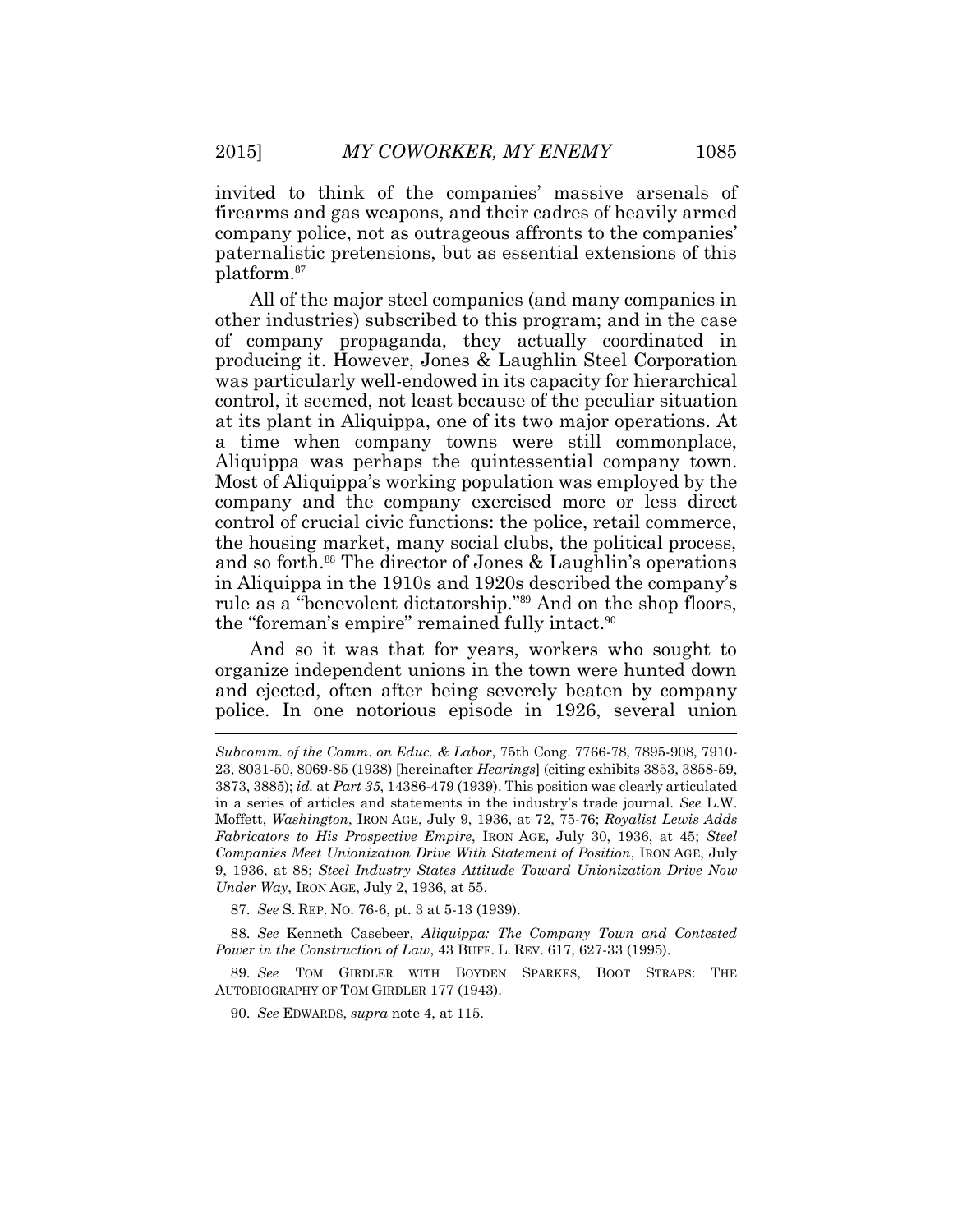sympathizers who dared meet together were "convicted" in an ad hoc tribunal and sentenced to five years in the county workhouse.<sup>91</sup> Perhaps as important in securing the company's control, all workers in the town were subject to being spied on, having their political votes dictated by company agents, and of course being invited to bear witness to what happened to those who overtly supported unionism—while being reminded of how much the company cared about them and how vigilant it was in protecting their interests.<sup>92</sup> In 1934, the wife of Pennsylvania's governor was able to address a union meeting in Aliquippa only with state police protection, and with company machine guns trained on the crowd.<sup>93</sup>

Nevertheless, Jones & Laughlin was not immune to the larger forces that were cultivating worker solidarity and militancy, and undermining the company's system of control.<sup>94</sup> Matters in Aliquippa came to a head beginning in 1936, when the CIO's Steel Workers Organizing Committee (SWOC) brought the company into its campaign to organize steel. As at Flint, workers in Aliquippa were eventually able to overthrow the company's archaic system of labor control, but not without great difficulty. From the beginning of its drive, SWOC organizers working in Aliquippa faced intense repression.<sup>95</sup> The organizers' rooms and persons were searched without warrant, and their union materials were confiscated and destroyed.<sup>96</sup> They were arrested "by the dozen" and charged with disorderly conduct, with the fines to be deducted directly from their pay, if they worked for the

<sup>91.</sup> *See* Casebeer, *supra* note 88, at 634-35.

<sup>92.</sup> *See id.* at 627-54.

<sup>93.</sup> Jones & Laughlin Steel, 1 N.L.R.B. 503, 510 (1936); JOHN BODNAR, WORKERS' WORLD: KINSHIP, COMMUNITY, AND PROTEST IN AN INDUSTRIAL SOCIETY, 1900–1940, at 125-34 (1982).

<sup>94.</sup> *See* BERNSTEIN, THE TURBULENT YEARS, *supra* note 50, at 475-77.

<sup>95.</sup> *Id.*

<sup>96.</sup> ROBERT R.R. BROOKS, AS STEEL GOES . . . UNIONISM IN A BASIC INDUSTRY 118 (1940).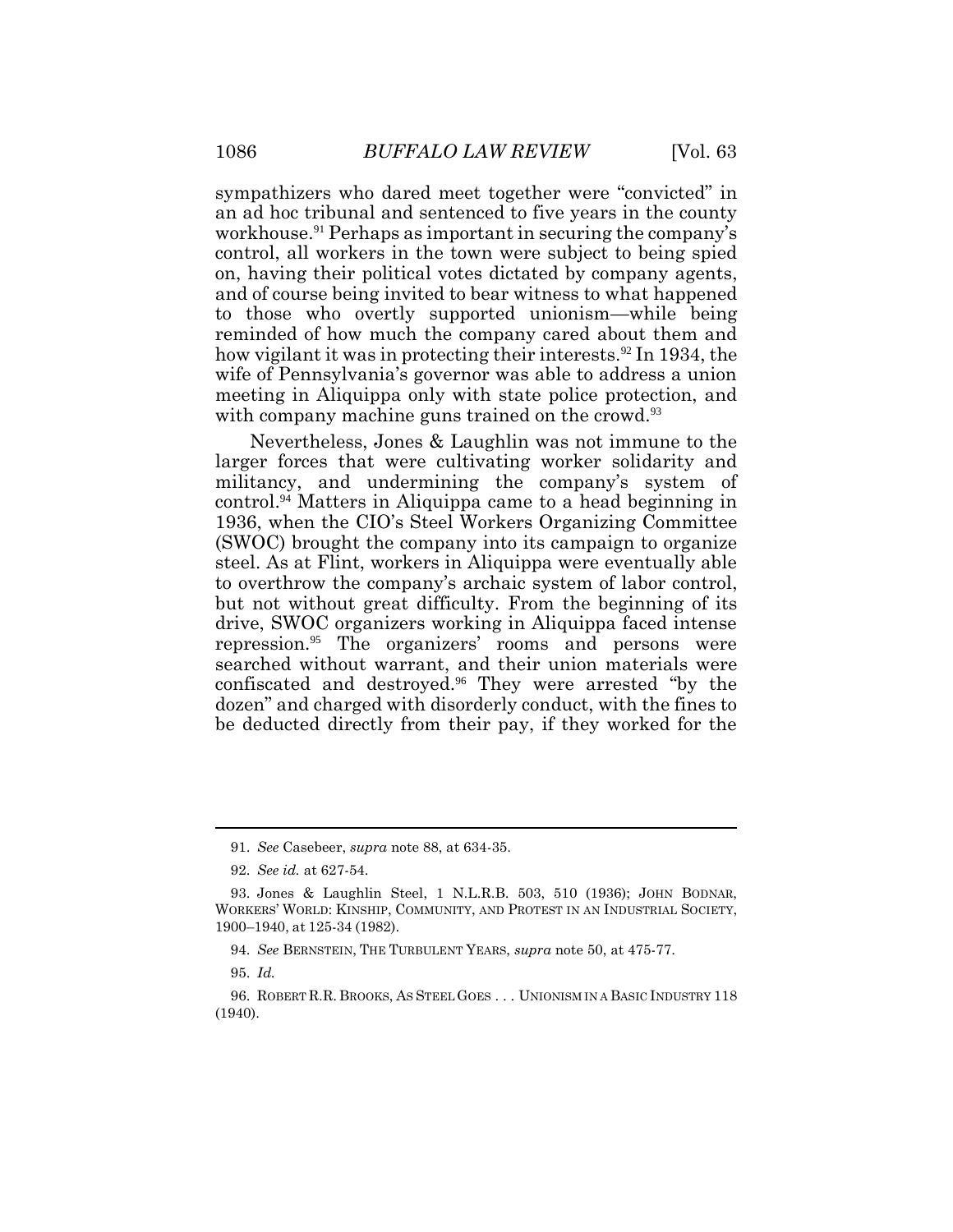company.<sup>97</sup> Those who worked in the mills were also often threatened, demoted, or discharged.<sup>98</sup>

As at GM, workers' efforts to overthrow this system of control were both an immediate prerequisite of union representation and its *raison d'etre*. The culmination of their efforts was a massive strike. Beginning on May 12, 1937, virtually the whole town turned out on the picket line. Huge numbers of picketers besieged the company's sprawling plant, taking advantage of the mill's geography to place a *cordon sanitaire* around it. Armed with bats, clubs, and pipes, they routed the company police. Jones & Laughlin was forced to close the Aliquippa mill.<sup>99</sup> Fearing the effect of an extended shutdown on its viability and bowing to the fact that it could not foresee ousting the picketers any time soon, after three days the company capitulated. It agreed to do something that seemed quite unthinkable only weeks earlier: to grant the SWOC exclusive representation if it won a National Labor Relations Board (NLRB)-sponsored election. Little over a week later, on May 25, the union won the election by a decisive margin and the CIO had its first exclusive contract with a major steel producer.<sup>100</sup> The victory catalyzed a string of organizing successes at dozens, and then hundreds, of other, mainly smaller steel companies and set the union on its way to organizing nearly the entire steel industry. <sup>101</sup> The

<sup>97.</sup> *Id.*

<sup>98.</sup> *See* Jones & Laughlin Steel, 1 N.L.R.B. at 503, 512, 516; BROOKS, *supra* note 96, at 117-20.

<sup>99.</sup> *See* BROOKS, *supra* note 96, at 123-27; *C.I.O. Steel Strike Shuts Two Plants of Jones-Laughlin: 27,000 Men Idled*, N.Y. TIMES, May 13, 1937, at 1; *see also* BERNSTEIN, THE TURBULENT YEARS, *supra* note 50, at 477-78; ROBERT H. ZIEGER, AMERICAN WORKERS, AMERICAN UNIONS, 1920–1985, at 50, 60-61 (1986); Louis Stark, *Peace Plan Drawn in Big Steel Strike; More Plants Close*, N.Y. TIMES, May 14, 1937, at 1; *C.I.O. Spreads Steel Strike: Seeks to Stir 200,000 Men to Join Walkout*, CHI. TRIB., May 14, 1937, at 1.

<sup>100.</sup> *See* BERNSTEIN, THE TURBULENT YEARS, *supra* note 50, at 477-78; ZIEGER, *supra* note 99, at 50, 60-61; *CIO Victorious in Sharon Vote*, CANTON REPOSITORY, May 26, 1937, at 1; *SWOC Wins by 10,000 at J-L; Sharon Steel Vote May 25*, STEEL LAB., May 24, 1937, at 1. Frank Purnell of Sheet & Tube also testified that Jones & Laughlin was motivated by economic vulnerability to sign. *See Hearings*, *supra* note 86, at *Part 27*, 11241-42 (1939).

<sup>101.</sup> *See The Union Mills*, STEEL LAB., June 5, 1937, at 2; *The Union Mills*, STEEL LAB., May 15, 1937, at 2; *Wheeling Steel, Timken Roller, 86 Others Sign*, STEEL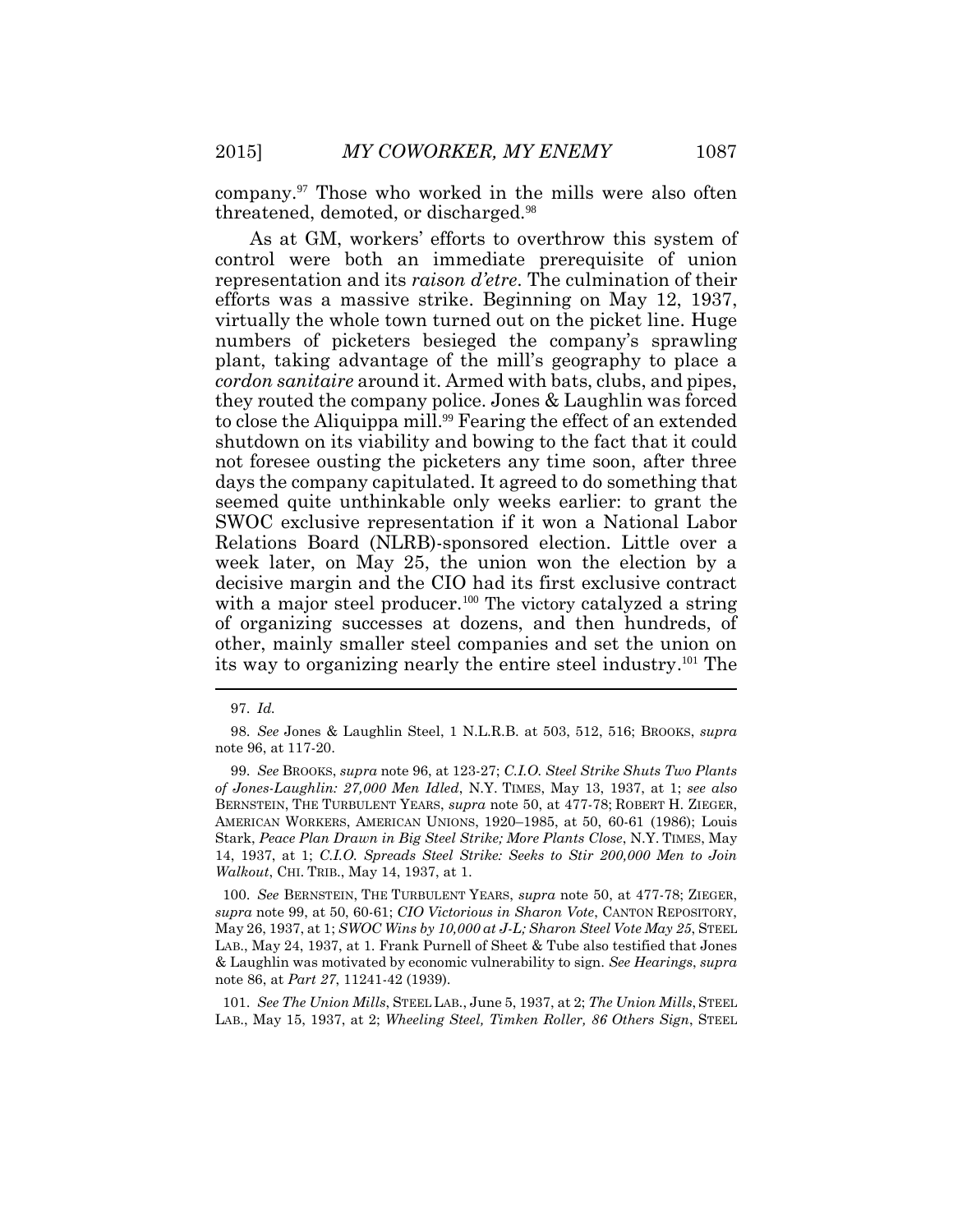events at Aliquippa—the organizing that preceded the strike—also led directly to the Supreme Court's landmark decision to uphold the Wagner Act in *NLRB v. Jones & Laughlin*, decided as the union's drive gained steam and only about six weeks prior to the decisive strike.<sup>102</sup>

As at Flint, the underpinning of these developments was the union's success in completely subverting employer paternalism at Aliquippa with a carefully crafted program of worker solidarity, cloaked at first in secrecy but increasingly rooted in the union's penetration of churches, fraternal organizations, and other community groups, and its stealthy infiltration of the shop floor.103 Indeed, as Kenneth Casebeer emphasizes in his study of this struggle, SWOC organizers made ironic use of the very dynamic that seemed to guarantee company control at Aliquippa—the fact that it was pervaded by intimacies, ironically preserved from the effacing powers of industrial capitalism by the company town itself—in redirecting worker loyalties from the company to the union.<sup>104</sup>

### D. *The Changing Dynamics of Control and the Birth of the Modern Labor Movement*

More than simply illustrating the power of worker solidarity in overcoming employer intransigence, the SWOC's victory at Aliquippa and the UAW's defeat of GM stand out as key chapters in a complex and often dramatic campaign on the part of a resurgent labor movement, led by the CIO, to organize American workers, normalize collective bargaining, and refashion the workplace. There were other vivid contests during this period at other automobile and steel companies, and in rubber, electrical equipment, glass, textiles, and ocean shipping, to name a few of the industries

 $\overline{a}$ 

LAB., May 1, 1937, at 1; *23 More Corporations Sign with Steel Union*, STEEL LAB., Mar. 20, 1937, at 1; *51 Steel Mills Signed as Lodges Climb to 492*, STEEL LAB., Apr. 10, 1937, at 1.

<sup>102.</sup> *See* NLRB. v. Jones & Laughlin Steel Corp., 301 U.S. 1, 30 (1937).

<sup>103.</sup> *See* Casebeer, *supra* note 88, at 626, 673.

<sup>104.</sup> *Id.*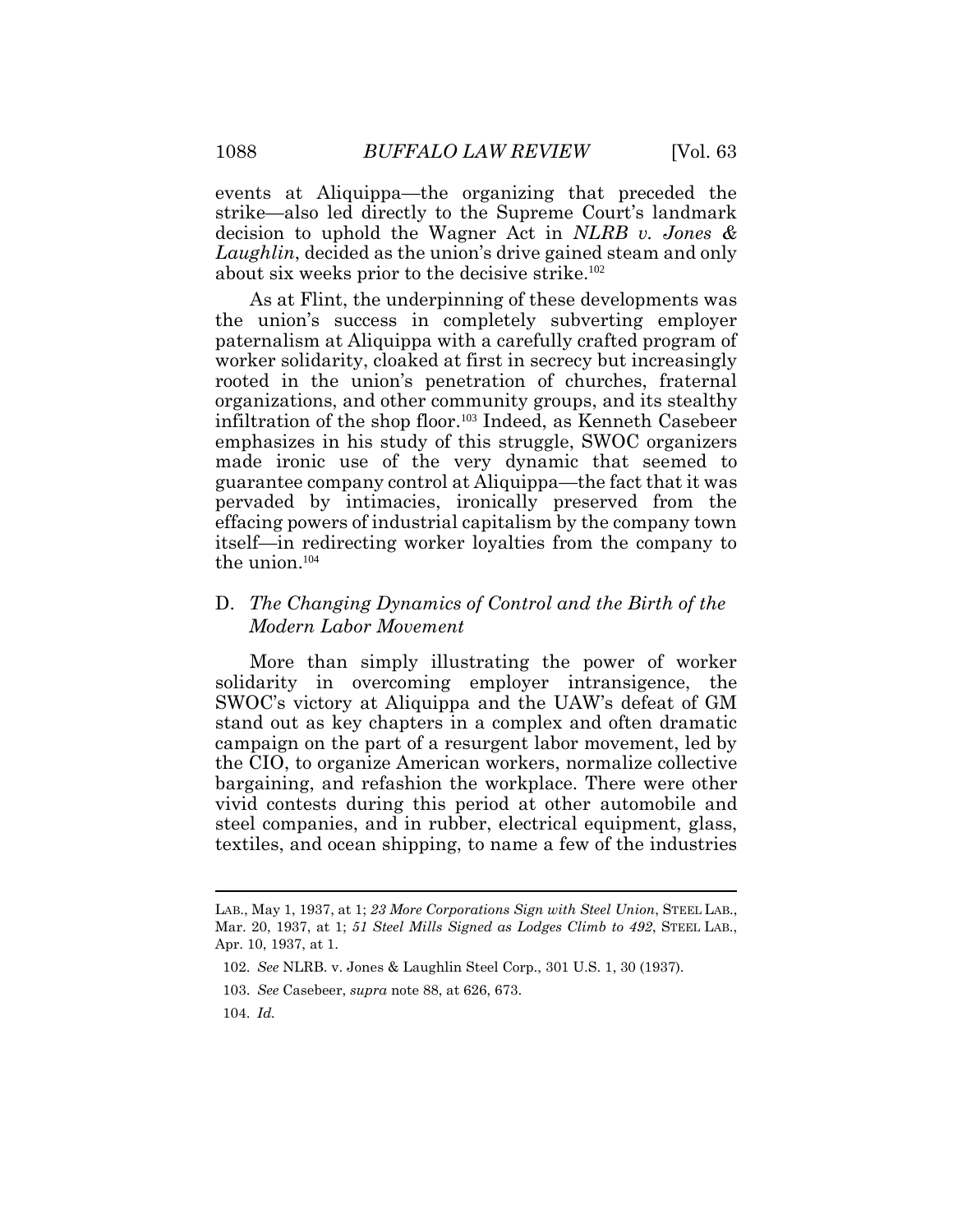affected.<sup>105</sup> In virtually all of these struggles, the basic structure of conflict evident in Flint and Aliquippa in early 1937 repeated itself as workers mobilized to displace oppressive systems of control. <sup>106</sup> Although political and legal dynamics, including the enactment of the National Labor Relations Act were important, solidarity was absolutely key. In Rick Fantasia's words, "It was not the law that proved decisive in labor's greatest victory to date, but a culture of solidarity that could freely negotiate a set of tactics and methods to meet the employers with their tactics and methods head-on and carry the workers through."<sup>107</sup>

This culture of solidarity was prefigured by the structure of the workplace and the dynamics of control in place, but it also grew out of intimate connections that were tirelessly cultivated by workers and union organizers. Records from the epic drive to organize steel that entailed the struggle at Jones & Laughlin confirm this. In the mill towns, organizers needed not only to pass out literature and make speeches, but also to meet with workers one-on-one and in small groups where they could prod and press the virtues of unionism, assuage workers' fears of the companies, and erode their faith in company paternalism.<sup>108</sup> As one participant recalled, "The task was to establish a core of secret union members in one department [in the plants] after another, without the company's knowledge." This often required first approaching workers in secret, sometimes at the workers' homes, perhaps after dark to avoid arousing the suspicions of neighbors. But this was no easy thing; "organizers worked day and night for months." 110

110. *Id.* at 125-26.

<sup>105.</sup> For a review of the major episodes in this struggle, see BERNSTEIN, THE TURBULENT YEARS, *supra* note 50, at 572-634.

<sup>106.</sup> *Id.*

<sup>107.</sup> FANTASIA, *supra* note 21, at 47.

<sup>108</sup>*. See Hearings*, *supra* note 86, at *Part 44*, 16631-34 (citing exhibits 7421-23); COHEN, *supra* note 49, at 318-19; Interview by C. F. Traynor with John S. Johns, (Mar. 3, 1978), at 8 (on file with author); Minutes from SWOC Fieldworkers Meetings, Calumet District (1936–1942) (on file with author).

<sup>109.</sup> JOHN WILLIAMSON, DANGEROUS SCOT: THE LIFE AND WORK OF AN AMERICAN "UNDESIRABLE" 126 (1969).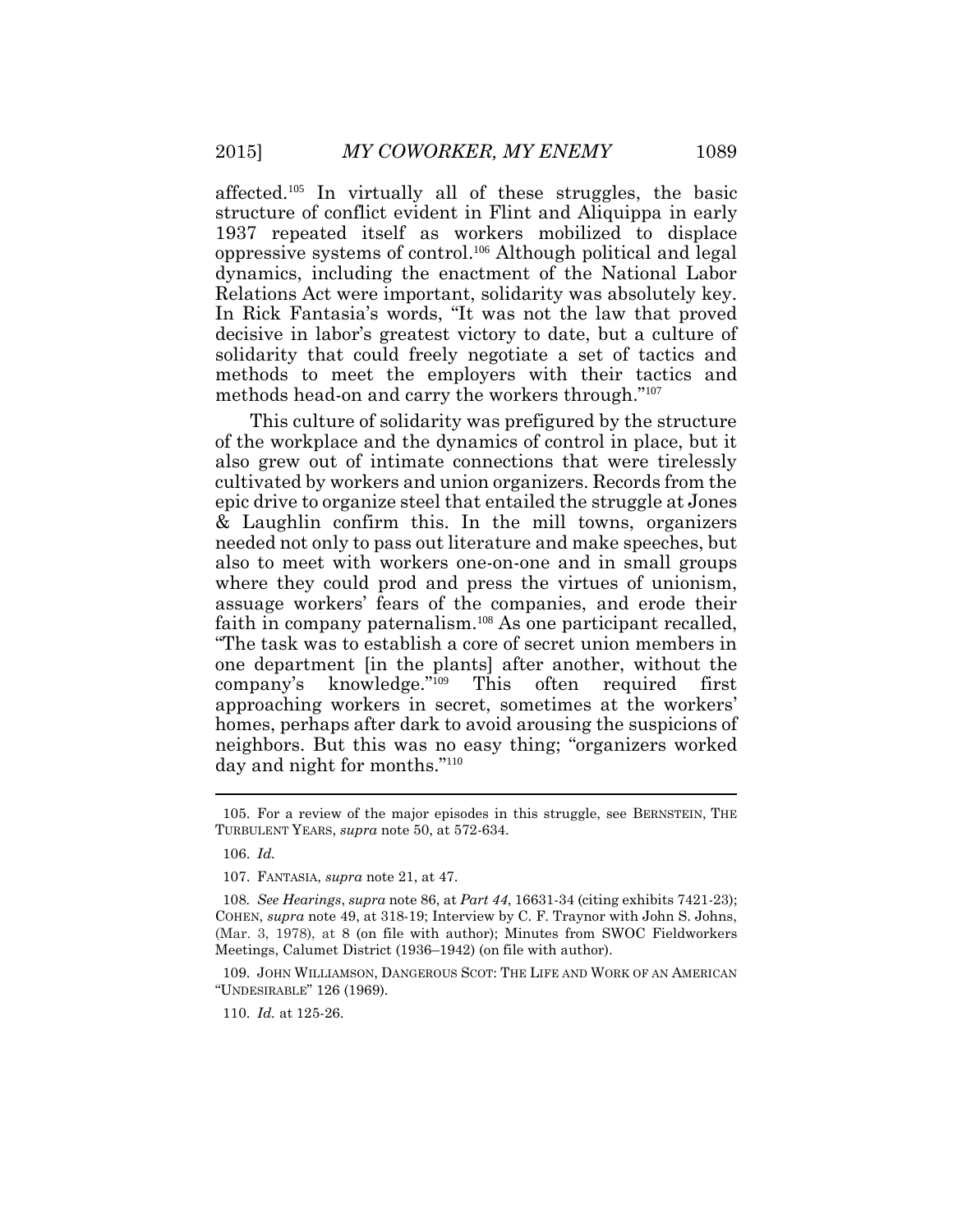This wave of solidarity immersed entire urban areas, sweeping aside workers' faith in welfare capitalism, the "company family concept," and other trappings of paternalistic hierarchical control.<sup>111</sup> In a vast display of the dialectic of spontaneity, ideology, and structure that defines the nature of solidarity, union activists nurtured this culture of camaraderie and common purpose at the same time that their very presence on the field of industrial conflict depended on an upsurge of consciousness and militancy that began among the workers themselves and could be traced to the economic and political conditions of the Depression Era.<sup>112</sup>

These struggles were difficult. Employers retained great power despite the Depression and the New Deal; and resistance was not easily overcome. The UAW defeated Chrysler with sit-down strikes in the spring of 1937 but faltered at Ford, whose servicemen brutalized its organizers.<sup>113</sup> The SWOC's drive prevailed against Jones & Laughlin and led the powerful industry leader, U.S. Steel, to acquiesce to union representation earlier in March; but it culminated in a brutal and unsuccessful strike at the other major steel companies in the summer of 1937. The "Little Steel" Strike, in which at least sixteen unionists were killed, hundreds injured, and maybe 2000 arrested, was a major setback for the SWOC, the CIO, and unionism in general. The strike was lost despite extraordinary displays of solidarity, including mass strike participation across ethnic lines, citywide general strikes, and one particularly poignant episode in which thousands of sympathetic miners marched through one of the mill towns arm-in-arm in support of embattled steel workers.<sup>114</sup> The Little Steel affair is a study in the resiliency of hierarchical control. Not until the eve of the

<sup>111.</sup> *See* Fones-Wolf, *Industrial Unionism*, *supra* note 59, at 6.

<sup>112.</sup> On this characterization of the nature of solidarity, see, for example, Marc Dixon et al., *Unions, Solidarity, and Striking*, 83 Soc. FORCES 3, 6-7 (2004).

<sup>113.</sup> *See* BERNSTEIN, THE TURBULENT YEARS, *supra* note 50, at 734-51; White, *Industrial Terrorism*, *supra* note 71, at 585-88.

<sup>114.</sup> On the events of the strike, see AHMED WHITE, THE LAST GREAT STRIKE: LITTLE STEEL, THE CIO, AND THE STRUGGLE FOR LABOR RIGHTS IN NEW DEAL AMERICA (forthcoming 2016). On the miners' display of solidarity, see JACK METZGAR, STRIKING STEEL: SOLIDARITY REMEMBERED 4 (2000).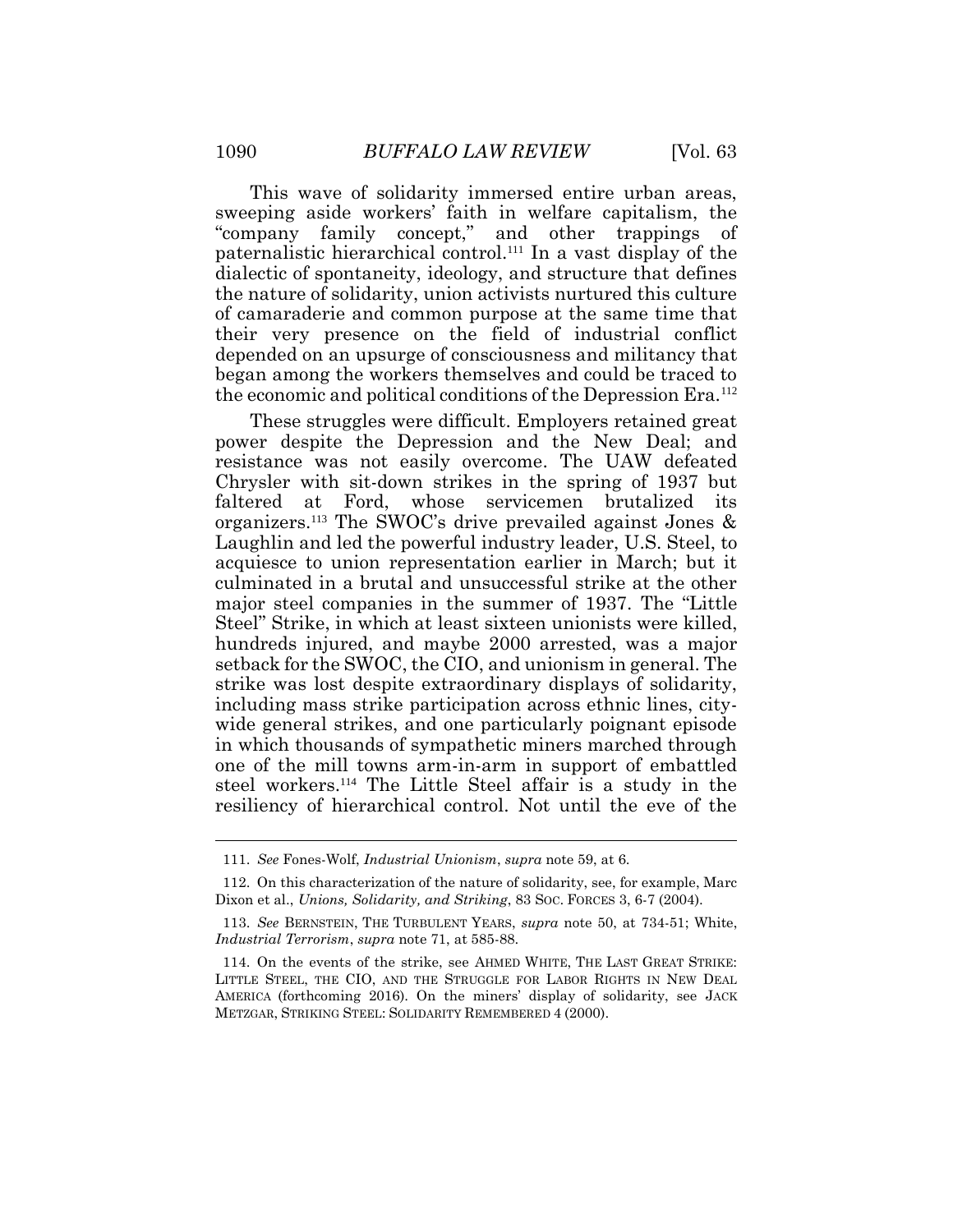Second World War increased the costs of continued labor unrest did Ford and the Little Steel companies concede to union representation.<sup>115</sup>

Despite resistance of this kind and weakening political support in the late 1930s for the labor movement and the New Deal, the union movement nevertheless achieved tremendous growth. Total union membership just about tripled between 1933 and 1941, reaching nearly 10 million just prior to America's entry into the Second World War.<sup>116</sup> Union density increased from 6.9% of the nonagricultural workforce in 1933, to 27.9% in 1941.<sup>117</sup> The war itself expanded production in industries where unions had recently established themselves and brought about government production controls, which favored labor peace, leading to further increases in membership. By 1945, something like 14.5 million men and women—35.4% of the nonagricultural workforce—were union members.<sup>118</sup> Employer sovereignty yielded. Unionized workers were positioned for the first time to play prominent roles in both formal politics and the governance of the workplace.<sup>119</sup> Through their unions, workers forged collective bargaining agreements that increased compensation and benefits and regulated hiring, discipline, promotion, and discharge procedures. Importantly, even many nonunionized employers embraced these standards, either to avoid unionization or to forestall labor conflict more generally.<sup>120</sup>

It must be emphasized that neither this organizational triumph nor the remarkable upsurge in worker solidarity that accompanied it abolished racism, sexism, and other types of inequality in the workplace. Needless to say,

<sup>115.</sup> *See* BERNSTEIN, THE TURBULENT YEARS, *supra* note 50, at 729-31, 747.

<sup>116.</sup> GERALD MAYER, CONG. RESEARCH SERV., RL 32553, UNION MEMBERSHIP TRENDS IN THE UNITED STATES 22-23 tbl.A1 (2004).

<sup>117.</sup> *Id*.

<sup>118.</sup> *Id*.

<sup>119.</sup> *See id.*; NELSON LICHTENSTEIN, STATE OF THE UNION: A CENTURY OF AMERICAN LABOR 100-01 (2002) [hereinafter LICHTENSTEIN, STATE OF THE UNION]; ZIEGER, *supra* note 99, at 100-01.

<sup>120.</sup> *See* LICHTENSTEIN, STATE OF THE UNION, *supra* note 119, at 127-28.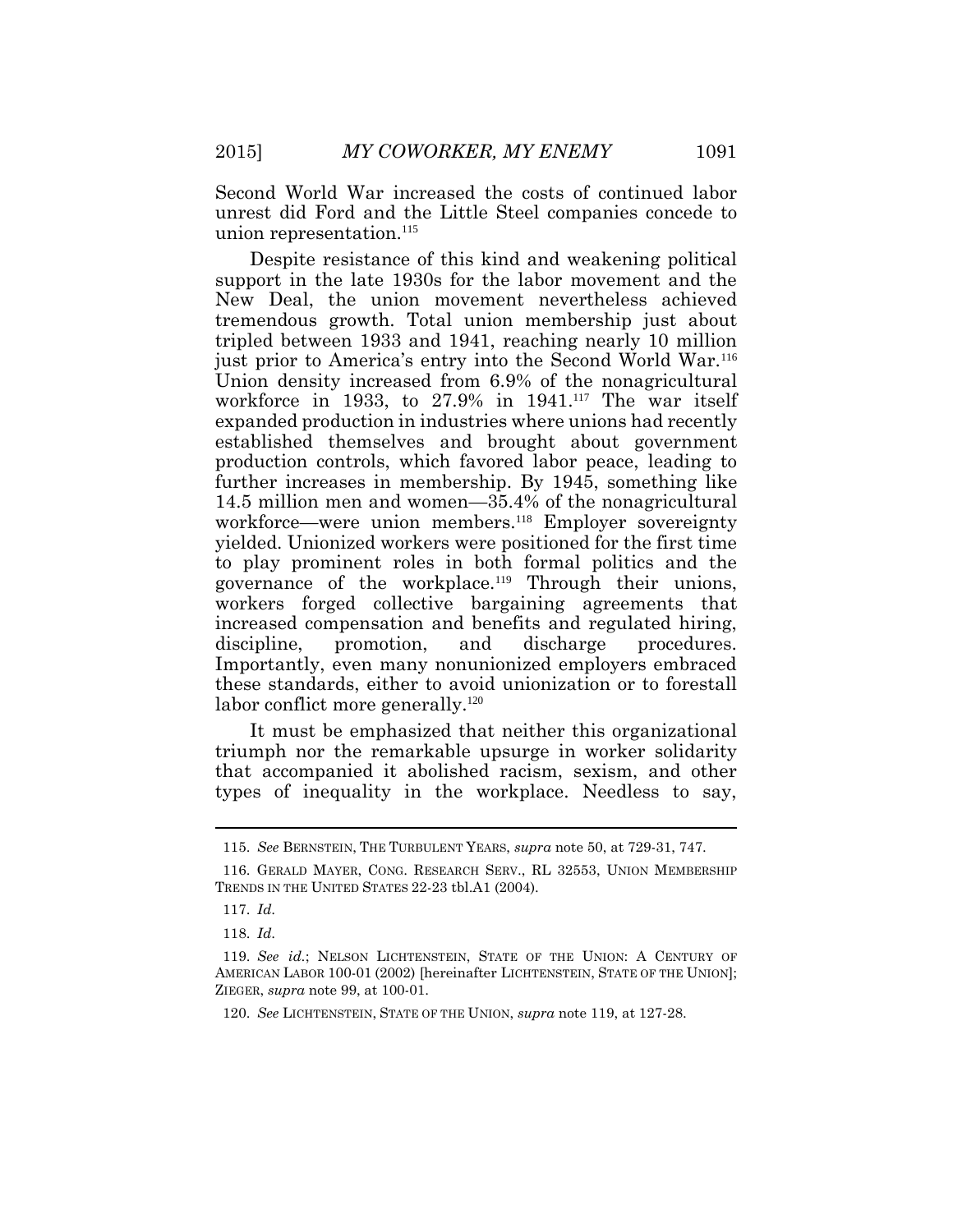employers continued to discriminate; and unions, though by the post-war period largely committed to equality in their constitutional documents and political pronouncements, struggled to realize these commitments in their dealings with employers and workers, and in the way their members treated each other.<sup>121</sup> For many liberal scholars and commentators—and for legal scholars in particular—these shortcomings have long anchored a simplistic narrative, rooted in the prioritization of identity over class, and redolent with a certain contempt for the working class, that sees the labor movement and its underlying culture of solidarity as indifferent to if not relentlessly hostile to the interests of marginalized workers.<sup>122</sup> In fact, this narrative is not nearly so well-founded as its proponents presume. Blacks, especially, were central to the CIO's efforts in major industries like steel and maritime shipping, played an important role in building the labor movement, and benefited significantly from its rise in the  $1930s$  and  $1940s$ .<sup>123</sup> Moreover, the unions, which spearheaded efforts in the 1930s and 1940s to stop the lynching of black men, also provided crucial (though largely unrecognized) support to the civil rights movement in the 1950s and 1960s.<sup>124</sup> As we shall see shortly, there may not have been any employment provision in the 1964 Civil Rights Act had it not been for the efforts of unions activists—and had the recommendations of these

<sup>121.</sup> For a review of these problems and the debates surrounding them, see PAUL FRYMER, BLACK AND BLUE: AFRICAN AMERICANS, THE LABOR MOVEMENT, AND THE DECLINE OF THE DEMOCRATIC PARTY (2008).

<sup>122.</sup> *See, e.g*., HILL, BLACK LABOR AND THE AMERICAN LEGAL SYSTEM, *supra* note 10, at 4, 12; Crain, *supra* note 10, at 213, 220, 228-29, 255-56; Hill, *The Problem of Race*, *supra* note 10, at 190, 197, 200; *see also* Bernstein, *Roots of the 'Underclass*,*' supra* note 10, at 95-96.

<sup>123.</sup> *See, e.g.*, NEEDLEMAN, *supra* note 68, at 19-22 (2003); NELSON, WORKERS ON THE WATERFRONT, *supra* note 68, at 21. On the belated development of this topic by historians, and for a review of their work, see Eric Arnesen, *Up from Exclusion: Black and White Workers, Rate, and the State of Labor History*, 26 REV. AM. HIST. 146 (1998).

<sup>124.</sup> *See* FRYMER, *supra* note 121, at 47; Charlotte Garden & Nancy Leong, *"So Closely Intertwined": Labor and Racial Solidarity*, 81 GEO. WASH. L. REV. 1135, 1160-66 (2013).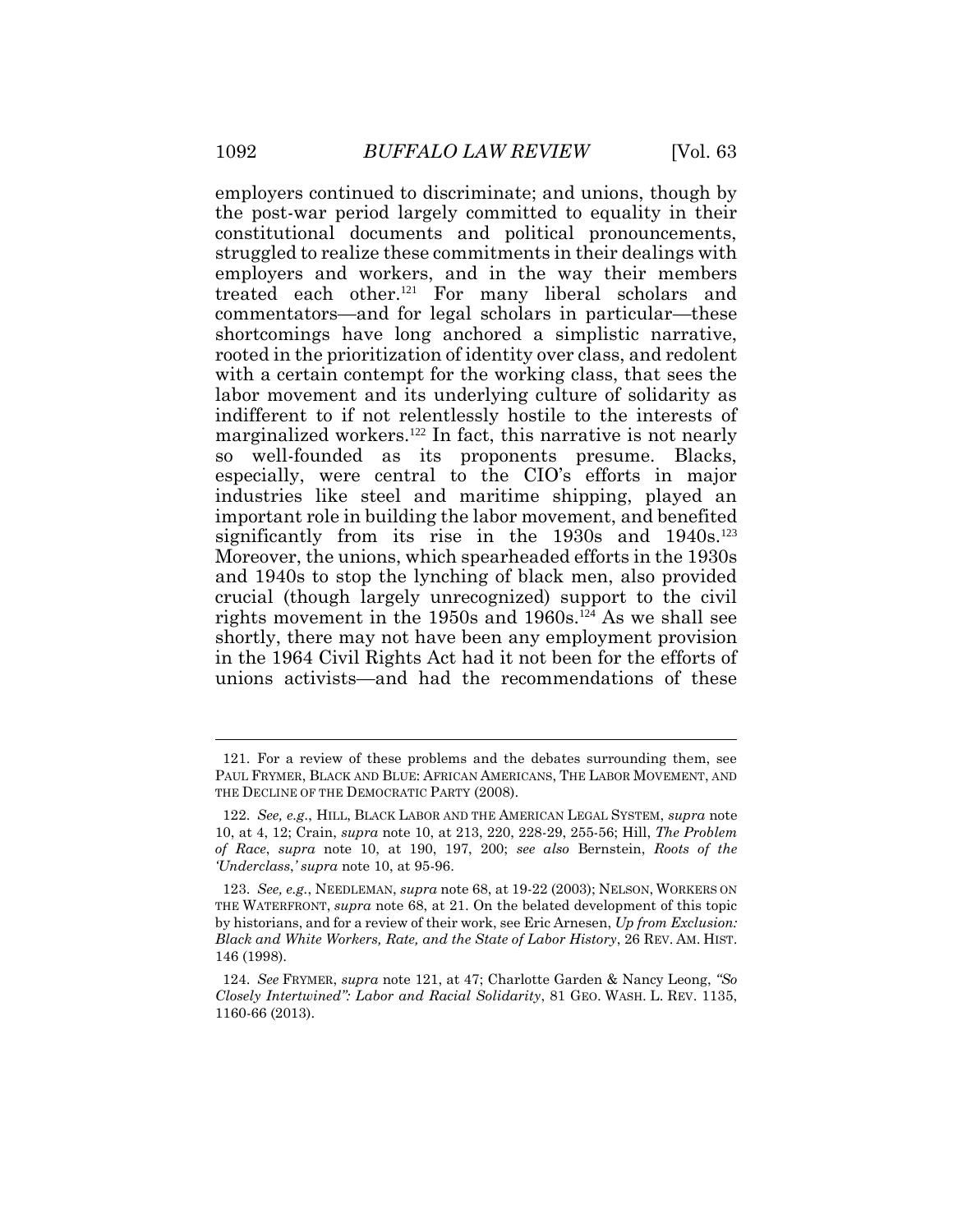activists been needed, there may have been a far more effective provision on workplace inequality.

### E. *The Retreat of Solidarity and the Ascent of Bureaucratic Control*

The end of the war left American workers as strongly positioned as they had ever been to challenge and reshape the terms of exploitation in the workplace. The two decades that followed witnessed the most dramatic improvement in compensation and overall working conditions in American history. However, conflict is fundamental in the workplace and these gains were not easily won or defended. The Supreme Court effectively banned sit-down strikes in 1939 and they faded in frequency, becoming uncommon forms of protest.125 In the wake of this development, other forms of worker solidarity came to the forefront. Wildcat strikes and similar forms of small-scale, often spontaneous shop floor resistance proliferated, even during the war years. Mass picketing, characterized by large numbers of workers engaged in raucous demonstrations, briefly flourished as well. Mass picketing figured prominently when, with the close of the war, workers embarked on the greatest strike wave in American history. On numerous occasions in 1945 and 1946, large assemblages of workers gathered to press their demands for union recognition, more favorable working conditions, and political reforms—both for themselves and, often enough, on behalf of their fellow workers.<sup>126</sup>

In many ways this upsurge of militant solidarity proved highly effective. The dramatic increase in the size and strength of the labor movement was matched by increasing success in securing contracts that limited employer control in the workplace, beginning with the most basic prerogatives to hire, discharge, and discipline workers at will. Nor were these the only impositions on employers. On the shop floors, union stewards and activists made deep inroads on

 $\overline{a}$ 

<sup>125.</sup> Pope, *supra* note 81, at 46, 47, 98-99, 104-07.

<sup>126.</sup> *See* Ahmed A. White, *Workers Disarmed: The Campaign Against Mass Picketing and the Dilemma of Liberal Labor Rights*, 49 HARV. C.R.-C.L. L. REV.59, 82-86 (2014) [hereinafter White, *Workers Disarmed*].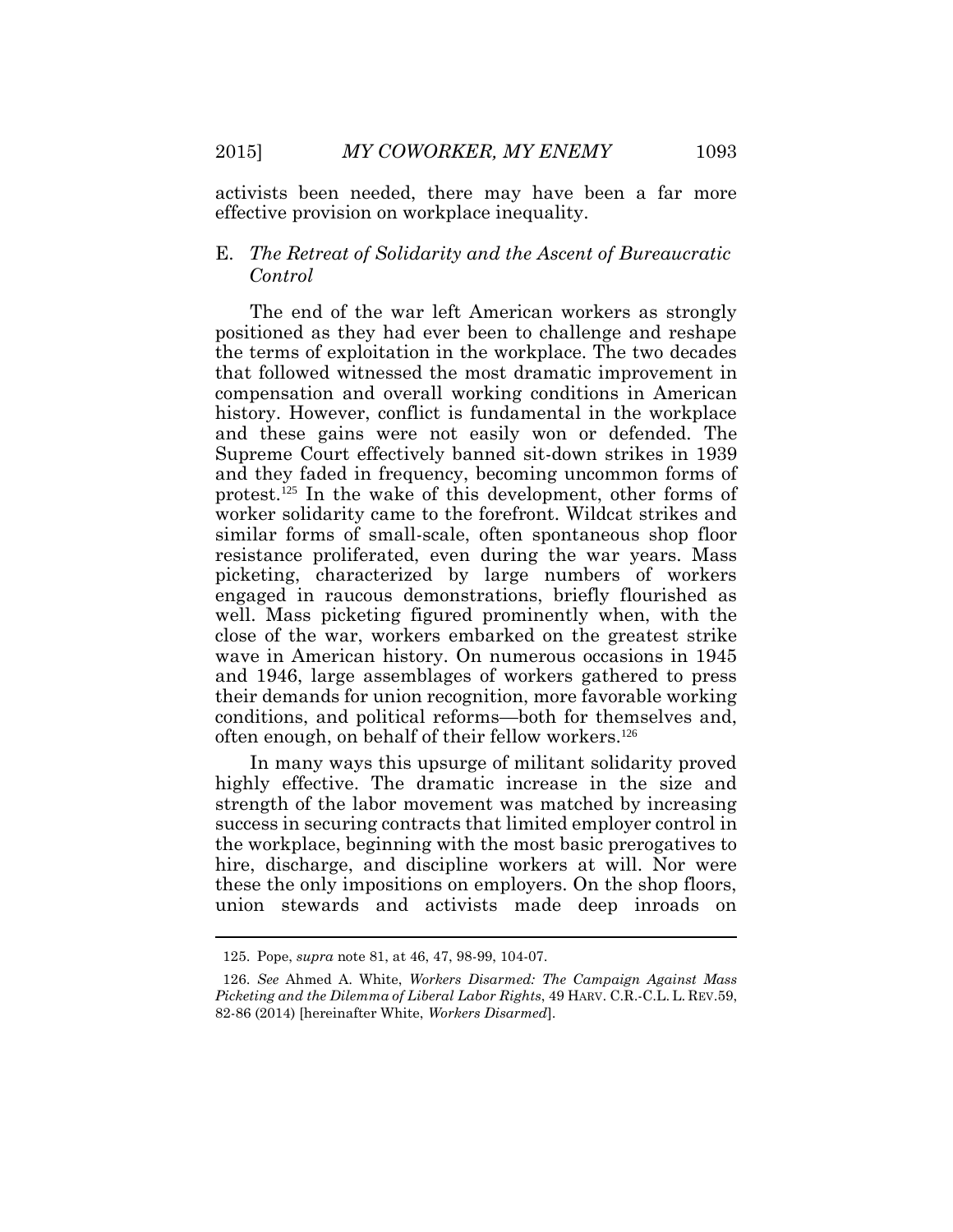managers' and supervisors' authority, challenging their onceunquestioned rule with union contracts laden with grievance provisions, and via informal threats of strikes and slowdowns. This was too much for employers, who complained that their plants had been taken over by the workers.<sup>127</sup>

Of course, this complaint about workers taking over was only true in a very relative sense. But a relative loss of control was injury enough and a counterattack was not long in coalescing. No sooner had the National Labor Relations Act been deemed constitutional than the business community embarked on a campaign to amend the law to rein in strikes, including wildcat strikes and strikes involving mass picketing, as well as secondary strikes by sympathetic workers; to affirm the rights of union dissidents to abstain from membership and to cross picket lines; to preclude workers organizing across their own class lines, by excluding supervisors from the protections of the labor law and instituting special treatment of professionals and skilled workers; and, in the guise of barring Communists from union leadership, to purge the labor movement of leftists who had proved so troublesome to employers' interests. <sup>128</sup> Although these aims were frustrated through the war years, they were all realized with the enactment of the Taft-Hartley Act in the summer of 1947, which enforced them through a combination of administrative or judicial injunctions, civil damages, procedures by which unions could forfeit representative status, and expanded employer prerogatives to retaliate against workers. Notably, Taft-Hartley's passage was justified as a necessary step in reining in worker solidarity and restoring the sovereignty of employers in the workplace.<sup>129</sup> In the words of Rick Fantasia, "The act represented a direct assault on the traditional expressions of working-class solidarity and action."<sup>130</sup>

<sup>127.</sup> FANTASIA, *supra* note 21, at 54.

<sup>128.</sup> *See* HARRY A. MILLIS & EMILY CLARK BROWN, FROM THE WAGNER ACT TO TAFT-HARTLEY: A STUDY OF NATIONAL LABOR POLICY AND LABOR RELATIONS 282, 290, 327, 335, 361, 379, 383 (1950).

<sup>129.</sup> On the campaign to ban mass picketing, via Taft-Hartley and other means, see generally White, *Workers Disarmed*, *supra* note 126, at 86-115.

<sup>130.</sup> FANTASIA, *supra* note 21, at 55.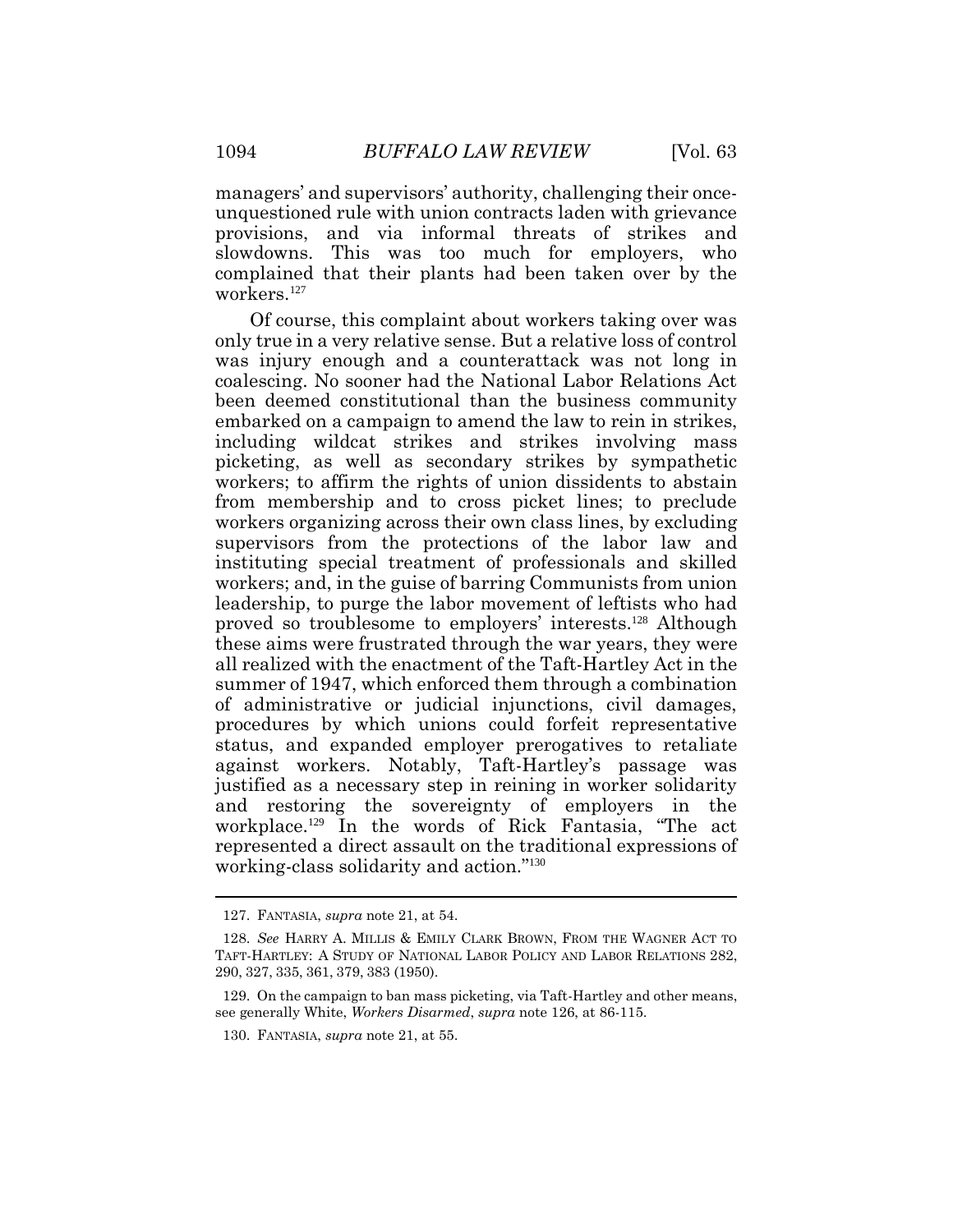Already by the early 1950s, the kind of intense solidarity so evident in the 1930s and 1940s had become somewhat rare, as the sit-down strikes and mass picketing of that earlier time were replaced by more conventional "work stoppages," which occurred with somewhat less frequency and much less rancor. Even wildcat strikes and other forms of shop floor militancy faded, as both unionized and (to a considerable degree) non-unionized workplaces embraced a rule-bound, bureaucratized system of management," which David Brody calls "workplace contractualism."<sup>131</sup> Workers and capitalists settled into an uneasy period of *détente*, in which unionization was seldom challenged but ceased to expand into industries and sectors not conquered in the 1930s and 1940s, compensation and working conditions improved steadily but not dramatically, and employers nervously guarded their "managerial prerogatives" from union depredation.<sup>132</sup>

And so while the labor movement consolidated its membership rolls and its political standing, it lost vigor and spontaneity; a bureaucratic ethos and mode of governance proliferated within unions, at the expense, in part, of the very culture of solidarity on which the movement had been built. Any combination of a number of factors might account for this devolution, including the unique features with which the labor movement was born in the 1930s (including, for instance, a measure of top-down authoritarianism); the particular personalities who happened to lead the labor movement and the political choices they made; and, according to some at least, an inherent tendency of unions to become more conservative over time.<sup>133</sup> Almost certainly,

<sup>131.</sup> DAVID BRODY, *Workplace Contractualism in Comparative Perspective*, *in*  INDUSTRIAL DEMOCRACY IN AMERICA: THE AMBIGUOUS PROMISE 176 (Nelson Lichtenstein & Howel Harris eds., 1993). The degree to which non-unionized firms adhered to this approach can been seen in the fact that some 80% of large nonunion firms in the 1950s maintained grievance procedures patterned on those that could be found in almost all unionized workplaces. DOBBIN, *supra* note 18, at 92.

<sup>132.</sup> *See generally* LICHTENSTEIN, STATE OF THE UNION, *supra* note 119, at 122-25.

<sup>133.</sup> For a review of these arguments, see NELSON LICHTENSTEIN, LABOR'S WAR AT HOME: THE CIO IN WORLD WAR II 2-4 (1982).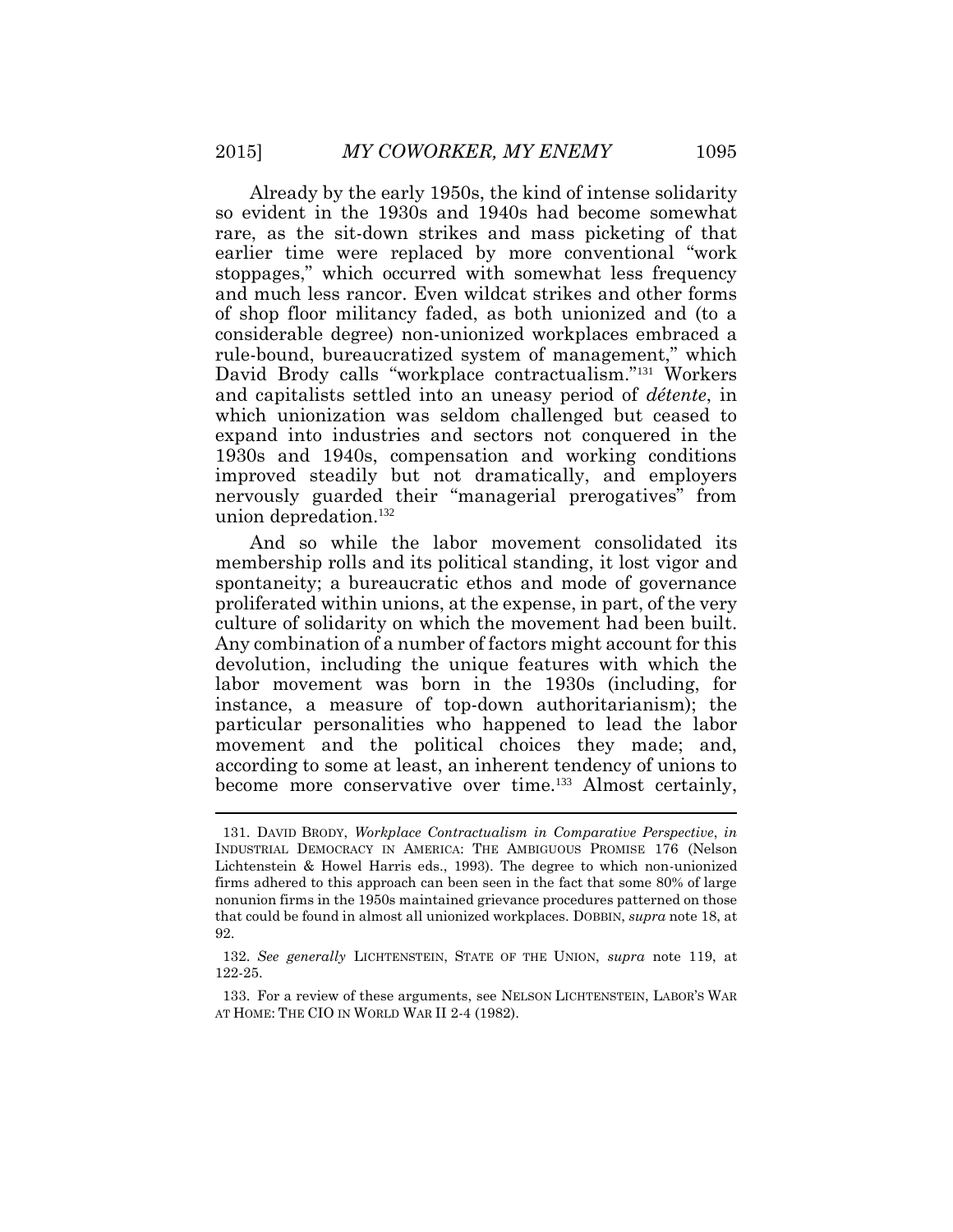though, changes in law and policy, including those codified in Taft-Hartley, played a role. In compliance with its norms, strikes became less common, less boisterous, and less effective; and leftists, who were often at the forefront in cultivating worker solidarity, were pushed out of the movement.<sup>134</sup>

Already by the late 1940s, the culture of solidarity that flourished in the 1930s and 1940s was in retreat. And yet, even in this era, the labor movement remained dependent on solidarity—and for a very basic reason. The rights that the labor law ostensibly conveys, including that of meaningful collective bargaining, are necessarily dependent on the same basic dynamic showcased in Flint and Aliquippa: the ability of the union to wage an effective strike. And the prospect of waging an effective strike is entirely dependent on solidarity—indeed, in the postwar period in some ways even more so. For, once the law condemned sit-down strikes, sympathy strikes, and mass picketing, affirmed the right of workers not to support unions, and validated the prerogative of employers to replace strikers, the only hope of waging an effective strike lay in cultivating a deep well of common identity and commitment among a strong majority of workers. For their part, the institutions that had defined employer paternalism earlier in the century—benefits programs, rules governing employee discipline and discharge, grievance procedures, and so forth—did not disappear in the postwar period, so much as they were incorporated into the institution of collective bargaining. On the one hand, this turn further diminished the role of shop floor militancy and other more basic forms of solidarity in governing the workplace while codifying an insidious kind of collaborationism.<sup>135</sup> On the other hand, the subrogation of employer control to union representation and collective bargaining was undeniably effective in subordinating employer sovereignty to a significant measure of worker

<sup>134.</sup> On the effects of such legal changes on sit-down strikes, see generally Pope, *supra* note 81. On the effects of legal changes on mass picketing, see generally White, *Workers Disarmed*, *supra* note 126, at 111-20.

<sup>135.</sup> *See, e.g.*, ALICE LYND & STAUGHTON LYND, RANK AND FILE: PERSONAL HISTORIES OF WORKING-CLASS ORGANIZERS 3-4 (1973).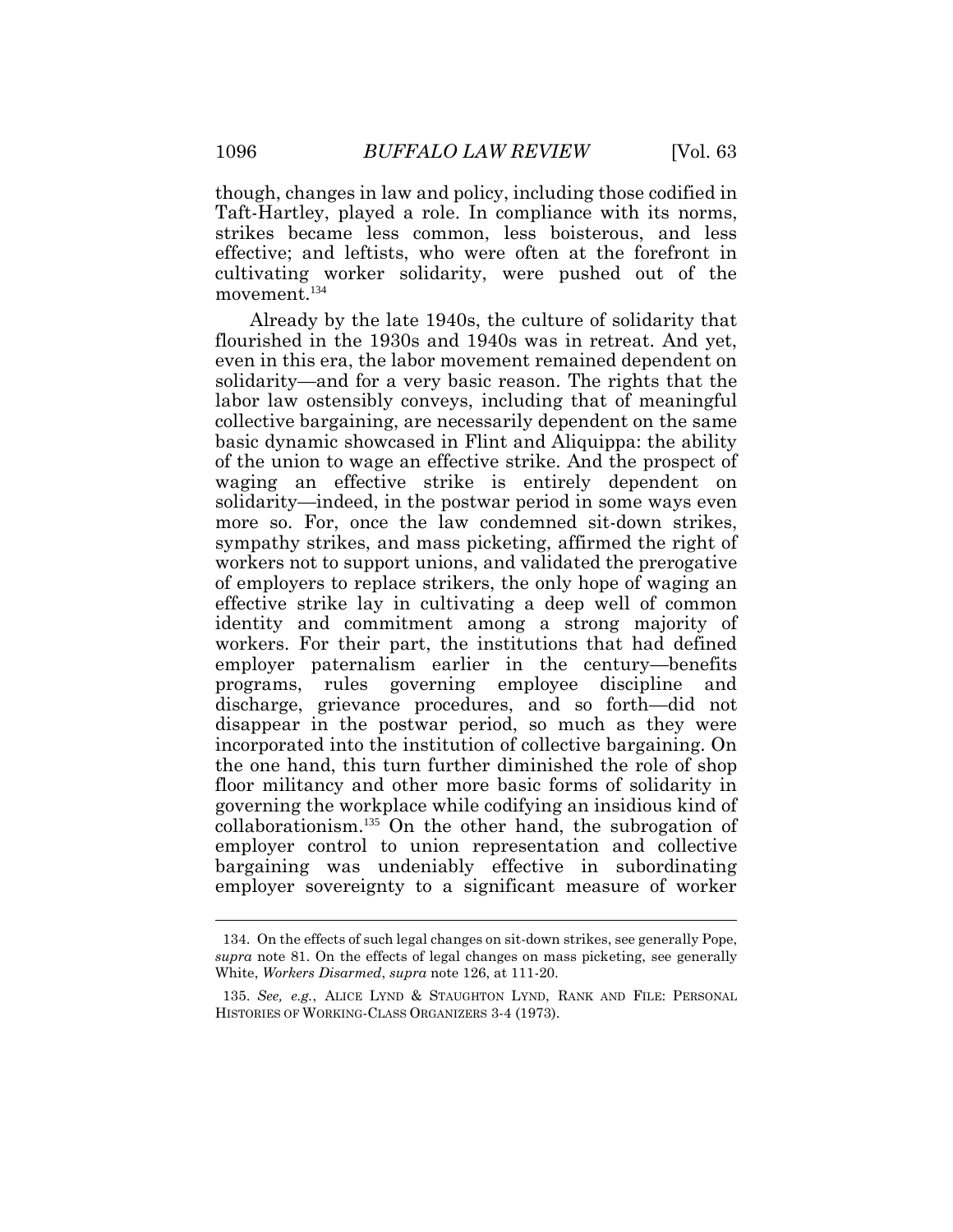influence. From this vantage, one can develop a new appreciation for the strikes of the 1950s and 1960s, which though less frequent and less sensational than those of the 1930s and 1940s, were in their own way profound expressions of solidarity and markers of workers' continued success in rolling back the kind of unqualified employer control that had once prevailed in America.<sup>136</sup>

In this context, the most immediate threat to workers' gains unfolded within the workplace itself. With proof before them of the self-destructive character of both hierarchical and technical control, employers constructed a new and potent system for managing their workers: bureaucratic control. As Edwards recognizes, this system had its origins before the New Deal as a seemingly logical means of organizing white collar office workers and was only gradually embraced as a way of managing the workplace more generally.<sup>137</sup> Another important influence was ERPs, or company unions, which—ironically—"pushed corporate leaders to see their firms as institutions best governed by 'laws' or rules rather than by management whim and command."<sup>138</sup> The ERPs were made illegal by section 8(2) of the National Labor Relations Act and swept aside by the independent unions that emerged in the 1930s and 1940s.<sup>139</sup> But they were influential nonetheless. And the unions that took root in their place also had an ironic role to play in shaping the new system of bureaucratic control. For even as employers "sought to use bureaucratic control to limit the impact of unions, to draw them into joint disciplining of workers, and to regain some of [their] lost initiative" they confronted unions intent on using the "bureaucratization of the workplace to codify and thereby defend their negotiated

<sup>136.</sup> An excellent occasion to reflect on this point is Jack Metzger's very personal account of steel unionism in the postwar period. *See* METZGAR, *supra* note 114. On the course of labor relations in this period, see generally LICHTENSTEIN, STATE OF THE UNION, *supra* note 119, at 98-140.

<sup>137.</sup> EDWARDS, *supra* note 4, at 132.

<sup>138.</sup> *Id.* at 109.

<sup>139.</sup> National Labor Relations Act, 29 U.S.C. § 158(a)(2) (West 2015).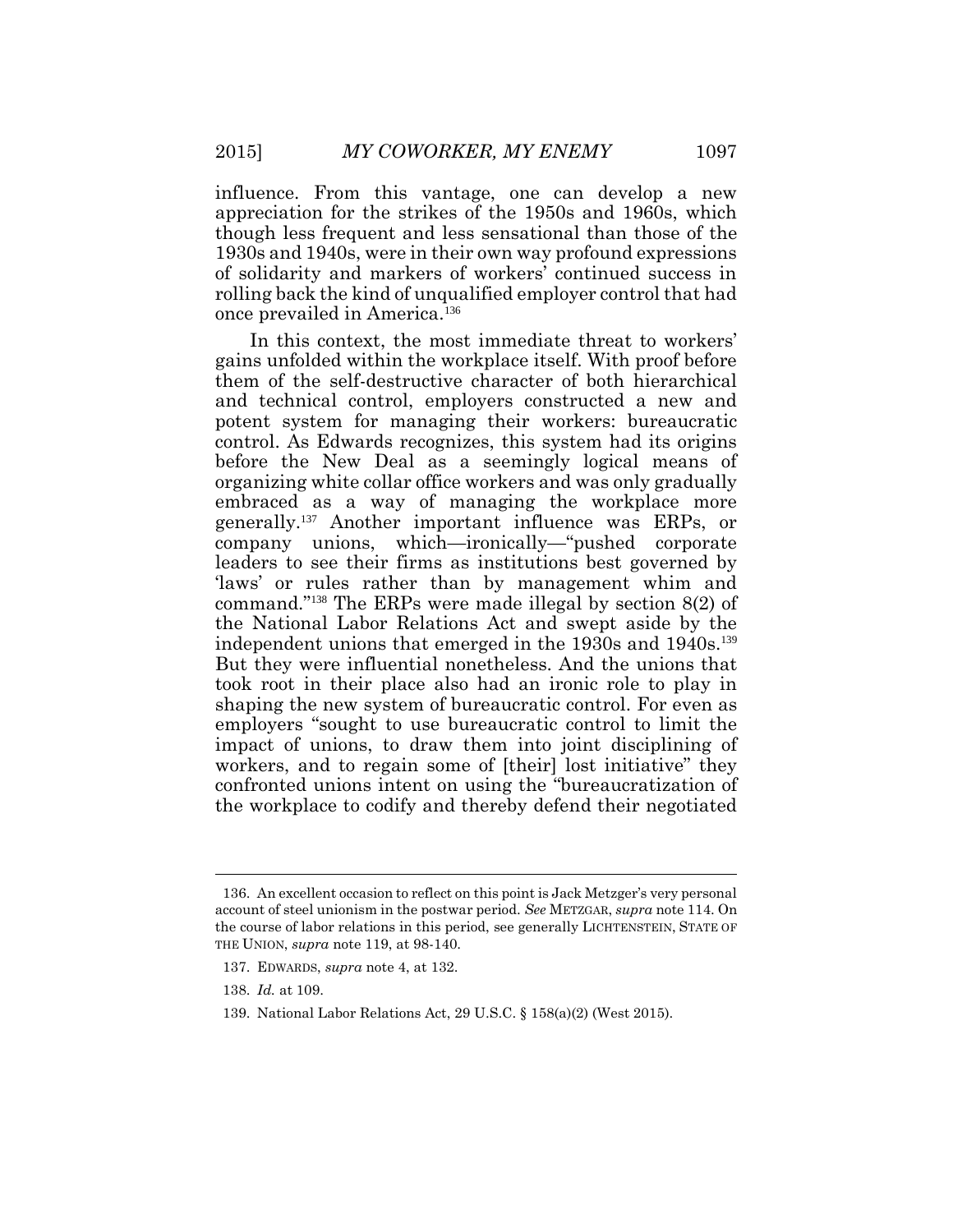gains."<sup>140</sup> In this light, bureaucratic control can be seen as an inherent dimension of Brody's "workplace contractualism."

In general, though, the prerogative to define, structure, and implement bureaucratic control rested with employers. For unions' efforts to shape its meaning fell short in the face of their limited reach and economic power, and interpretations of the labor law that insulated "managerial prerogatives" from mandatory collective bargaining.<sup>141</sup> As it came to predominate in most workplaces in the postwar period, bureaucratic control was fundamentally a system of employer rule. Its main characteristics are well summarized by Edwards: "bureaucratic control is embedded in the social and organizational structure of the firm and is built into job categories, work rules, promotion procedures, discipline, wage scales, definitions of responsibilities, and the like. Bureaucratic control establishes the impersonal force of 'company rules' or 'company policy' as the basis for control."<sup>142</sup> In compliance with the ethos of the postwar period, bureaucratic control encapsulates control in the "rule of law," which is to say "the firm's law." By these means, it rearticulates power in abstract, formal terms. "Hierarchical relations [are] transformed from relations between (unequally powerful) people to relations between jobholders or relations between jobs themselves, abstracted from the specific people or the concrete work tasks involved."<sup>143</sup>

Edwards harbored no illusions about the true functions of bureaucratic control, which he regarded as highly oppressive, deeply exploitative, and corrosive of worker solidarity. His review of its operationalization at major employers reveals its tendencies to replace workers' inclination to identify with each other with a tendency to embrace "we the firm," thus "the workplace culture tends to express less of the worker and more of the firm."<sup>144</sup> A new

144. *Id.* at 148.

<sup>140.</sup> EDWARDS, *supra* note 4, at 132

<sup>141.</sup> The key case on this question is *First Nat'l Maintenance Corp. v. NLRB*, 452 U.S. 666, 685-88 (1981).

<sup>142.</sup> EDWARDS, *supra* note 4, at 131.

<sup>143.</sup> *Id.* at 145.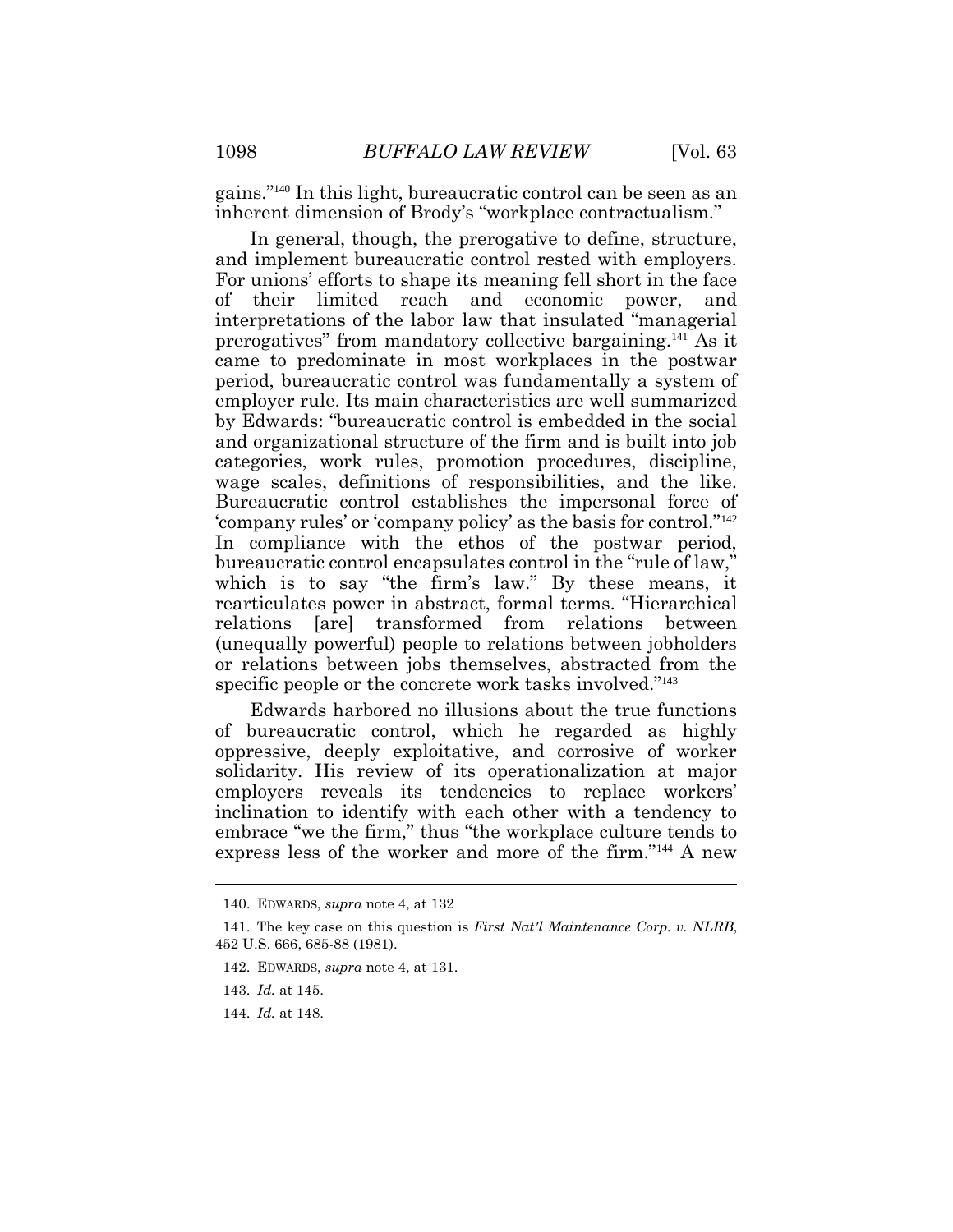paternalism is thus encoded in the workplace. Edwards notes how the rules often metastasize into totalitarian regimes that comprehensively regulate workers' activities, all the while not only undermining behaviors, like "gambling" or "horseplay," that often form the foundation of solidarity, but specifically banning behaviors that are explicitly solidary.<sup>145</sup> Even more perniciously, bureaucratic control, with its governance via rules of individual employment, drives workers to take on the project of managing themselves—to "internalize the enterprise's goals and values" and become "self-directed and self-controlled."146 In all these ways, bureaucratic control creates and valorizes the oddest of concepts, at least from a standpoint that recognizes the inherent conflict of the workplace itself: that of the "good worker."

Despite this very pessimistic view of hierarchical control, Edwards argues that this system of control was nevertheless saddled with destabilizing contradictions. Among these, he says, was the tendency of such controls to convert labor costs into fixed costs, which tends to diminish competitiveness in the long run. As he suggests, this may indeed have played a role in deindustrialization, which was rapidly accelerating at the time he wrote on this subject. Of more immediate relevance to us, though, is Edwards' notion that another contradiction of bureaucratic control rests in its tendency to incorporate statutorily mandated reforms that benefit workers—like those encoded in Title VII.<sup>147</sup> Here, as we shall see, Edwards is correct in predicting what would occur but wrong in failing to see how, in this process, reform would be distorted and harnessed to employers' interests.

## II. SOLIDARITY REJECTED: CLASS POLITICS AND THE ORIGINS OF TITLE VII

Enacted fifty years ago, and amended several times since then, Title VII of the Omnibus Civil Rights Act of 1964 responded to the very real problem of pervasive inequality in  $\overline{\phantom{a}}$ 

<sup>145.</sup> *Id.* at 149.

<sup>146.</sup> *Id.* at 150.

<sup>147.</sup> *Id.* at 161.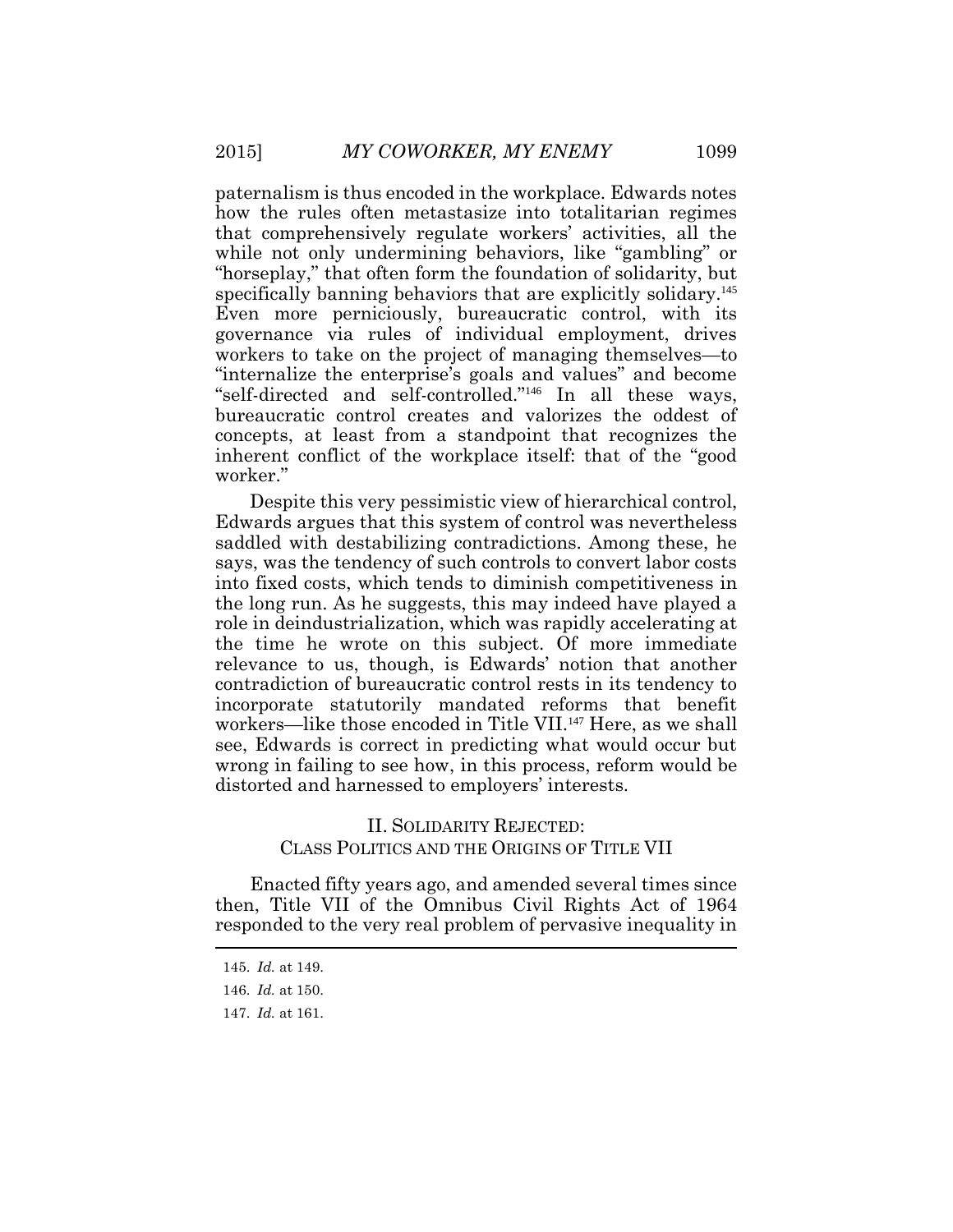the workplace.<sup>148</sup> In so doing it embraced a peculiar approach to inequality, one that conceptualized inequality in terms of discrimination and individual rights, and opened the door to the expansion of bureaucratic controls in the workplace to the detriment of worker solidarity. This fateful course was shaped around a fundamentally political decision—or, rather, was shaped by the results of a political contest regarding the proper government response to the broad problem of inequality and economic dispossession among blacks that was the main motivation for its enactment in the first place. As Judith Stein points out, the political problem Presidents Kennedy and Johnson and Congress faced in 1963, and that actually gave rise to Title VII, was not reducible to discrimination at all, but rather encompassed the broader challenge of securing better working conditions for black workers at a tenuous point in the evolution of the American economy.<sup>149</sup>

While it may be tempting to think that Title VII emerged out of the concerns of elite politicians, undergoing some kind of belated enlightenment on the plight of minority workers, the real story of its origins is more complicated. At least as important as the views of congressmen and presidents were structural forces, including escalating social conflict fueled by the frustrations of black workers, and international politics. <sup>150</sup> These forces were harnessed and shaped by civil rights groups, on the one hand, and elements of the labor movement, on the other, without whose activism there would have been no statute.<sup>151</sup> Prominent among civil rights organizations were the Urban League; the Congress on Racial Equality (CORE); the Southern Christian Leadership

<sup>148.</sup> For a useful review of extent and depth of inequality in the decades preceding the enactment of Title VII, see, for example, DOBBIN, *supra* note 18, at 22-31.

<sup>149.</sup> STEIN, RUNNING STEEL, *supra* note 5, at 69.

<sup>150.</sup> On these influences, see generally HUGH DAVIS GRAHAM, THE CIVIL RIGHTS ERA: ORIGINS AND DEVELOPMENT OF NATIONAL POLICY, 1960–1972 (1990); PAUL D. MORENO, FROM DIRECT ACTION TO AFFIRMATIVE ACTION: FAIR EMPLOYMENT LAW AND POLICY IN AMERICA, 1933–1972 (1997).

<sup>151.</sup> On the many groups that played important roles in securing the enactment of Title VII, see GRAHAM, *supra* note 150, at 95-99, 103-04.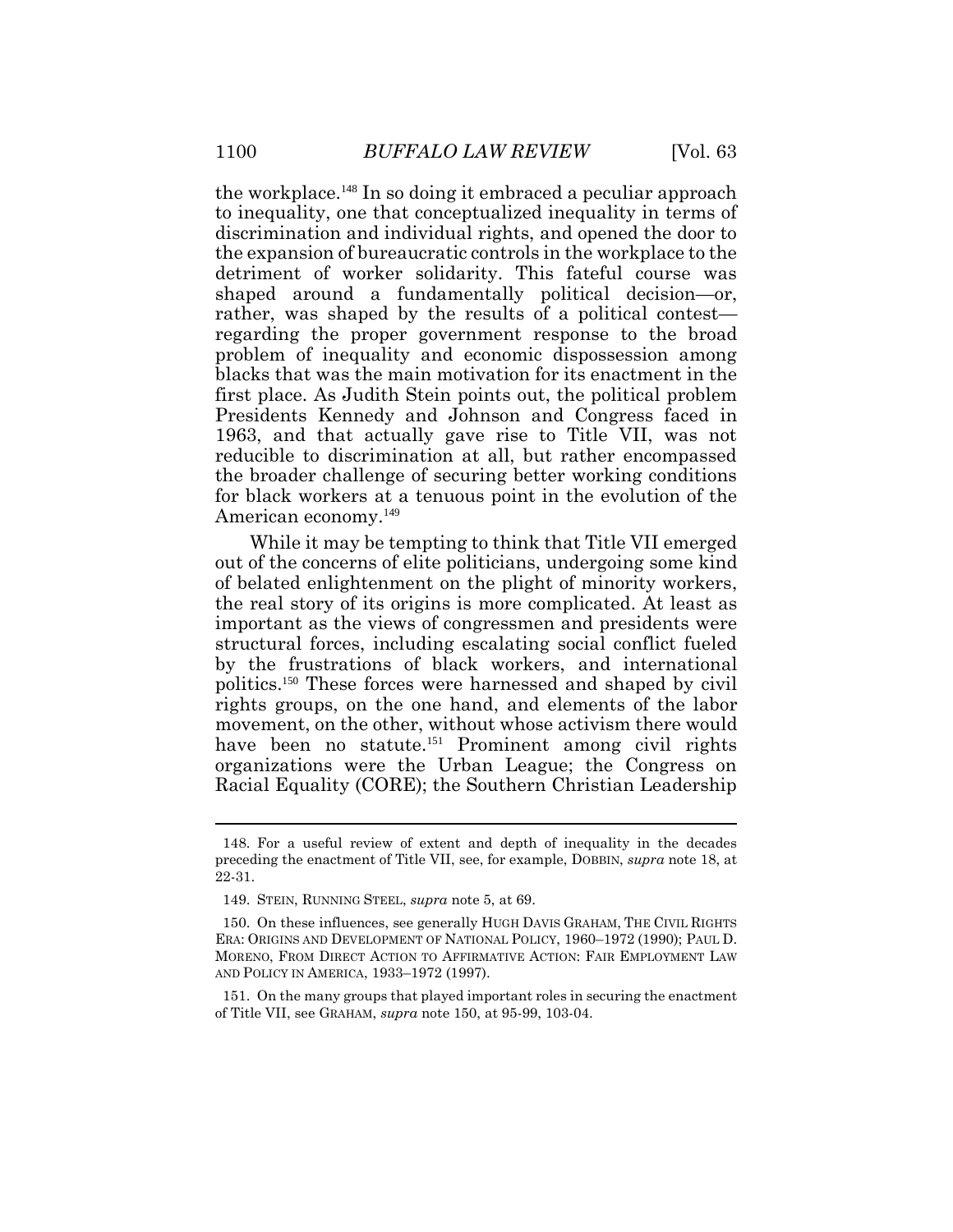Conference (SCLC); the National Association for the Advancement of Colored People (NAACP); and its litigationoriented descendent, by that time an independent organization, the NAACP Legal Defense and Education Fund (LDF). Particularly important among labor organizations were the movement's two preeminent industrial unions, successors to the organizations that had triumphed only a quarter century earlier in the struggles at Flint and Aliquippa: the UAW; and the United Steelworkers of America (USWA), which evolved from the SWOC. Also important was the main labor federation, the AFL-CIO, which then included both of these unions.<sup>152</sup> In fact, the "super lobby," composed of elements of the civil rights and labor movement, that was the key force in enacting the Civil Rights Act, was initiated by UAW president Walter Reuther.<sup>153</sup>

Earlier attempts by Congress in the post-war period to address workplace inequality had made little headway and it seemed unlikely at first that the Civil Rights Act would contain any provision on employment.<sup>154</sup> But, as pressures from the civil rights and labor movements to include such a provision increased, the question emerged: What sort of provision to adopt? Representatives of the labor movement joined with left-liberals in supporting legislation that would have approached the problem of workplace inequality in an administrative fashion, via a scheme broadly similar to that used to enforce labor rights under the National Labor Relations Act. Thus they envisaged that the statute would be enforced by an agency like the NLRB empowered to investigate complaints, hold hearings, and issue cease-anddesist orders—all with the autonomy of individual complainants (and their lawyers) subordinate to agency discretion, and the courts' role reduced to that of policing the

<sup>152.</sup> On the support of these organizations and their representatives for legislation on this front, see their testimony and statements before the House in *Hearings on S. 773, S. 1210, S. 1211 and S. 1937 Before a Subcomm. on Emp't & Manpower of the S. Comm. on Labor & Pub. Welfare*, 88th Cong. 229 (1963).

<sup>153.</sup> ROBERT D. LOEVY, TO END ALL SEGREGATION: THE POLITICS OF THE PASSAGE OF THE CIVIL RIGHTS ACT OF 1964, at 56 (1990).

<sup>154.</sup> STEIN, RUNNING STEEL, *supra* note 5, at 79.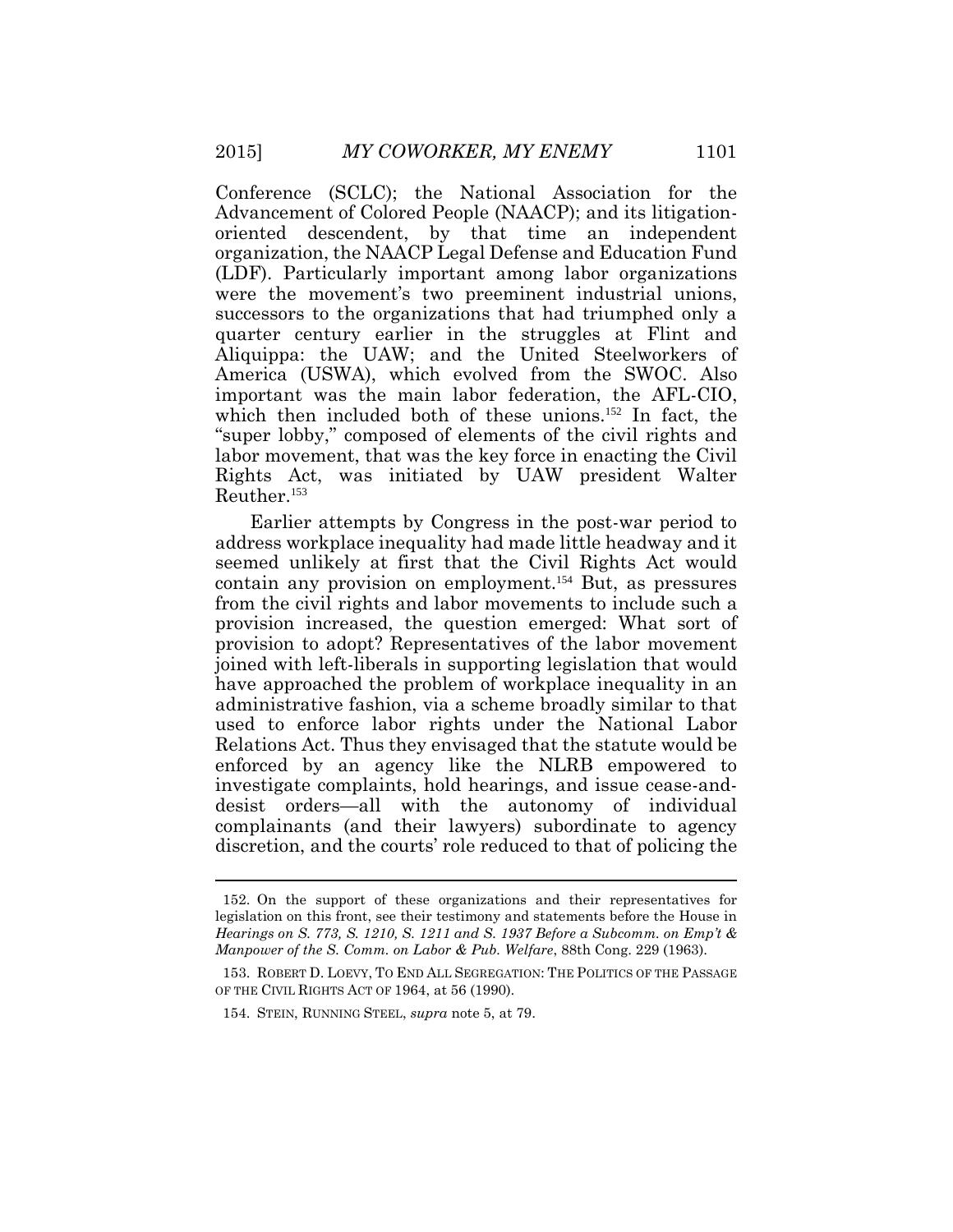agency's use of its discretion. Beyond this, they contemplated a program to address workplace inequality (if not a single statute) that would eschew concern for individual bias and discrimination in favor of an emphasis on the structural underpinnings of the problem, including automation, deindustrialization, and other threats to employment and labor standards, and would feature proactive, structural remedies as well.<sup>155</sup>

To some degree, the unionists' support for such an approach reflected self-interests, as leaders of the big unions were keenly aware of their own checked history on issues of race and employment and were wary of how far the new law might go in imposing liability on their organizations if it hewed to the concepts of individual rights and discrimination. But to a very considerable degree, their interests in an administrative and structural approach to workplace inequality were also rooted in a genuine concern about the dysfunctions and liabilities that might inhere in the alternative approach that was in the offing, and a wariness about reforms that might enhance employers' power. <sup>156</sup> Union leaders were genuinely opposed to workplace inequality, not least because it undermined the worker solidarity in which many of them believed and on which the very existence of their organizations depended.<sup>157</sup>

There were precursors to labor's program. The first important foray of the federal government into this field (not counting the largely moribund statutes enacted to enforce the Civil War Amendments), the creation in 1941 of a Fair Employment Practices Commission, or FEPC, was largely the result of a campaign led by prominent black labor leader,

<sup>155.</sup> *See* MORENO, *supra* note 150, at 204-09; *see also* ANTHONY S. CHEN, THE FIFTH FREEDOM: JOBS, POLITICS, AND CIVIL RIGHTS IN THE UNITED STATES, 1941–1972, at 209 (2009); STEIN, RUNNING STEEL, *supra* note 5, at 77-78.

<sup>156.</sup> *See* DOBBIN, *supra* note 18, at 37; *see also* STEIN, RUNNING STEEL, *supra* note 5, at 76-78 (discussing the influence of race and unemployment on S. 1937, 88th Cong. (1963)).

<sup>157.</sup> GRAHAM, *supra* note 150, at 139. These sentiments are reflected in the testimony of George Meany, president of the AFL-CIO, and David MacDonald, president of the USWA. *Hearings on S. 773, S. 1210, S. 1211 and S. 1937*, *supra* note 152, at 151-56, 158-59.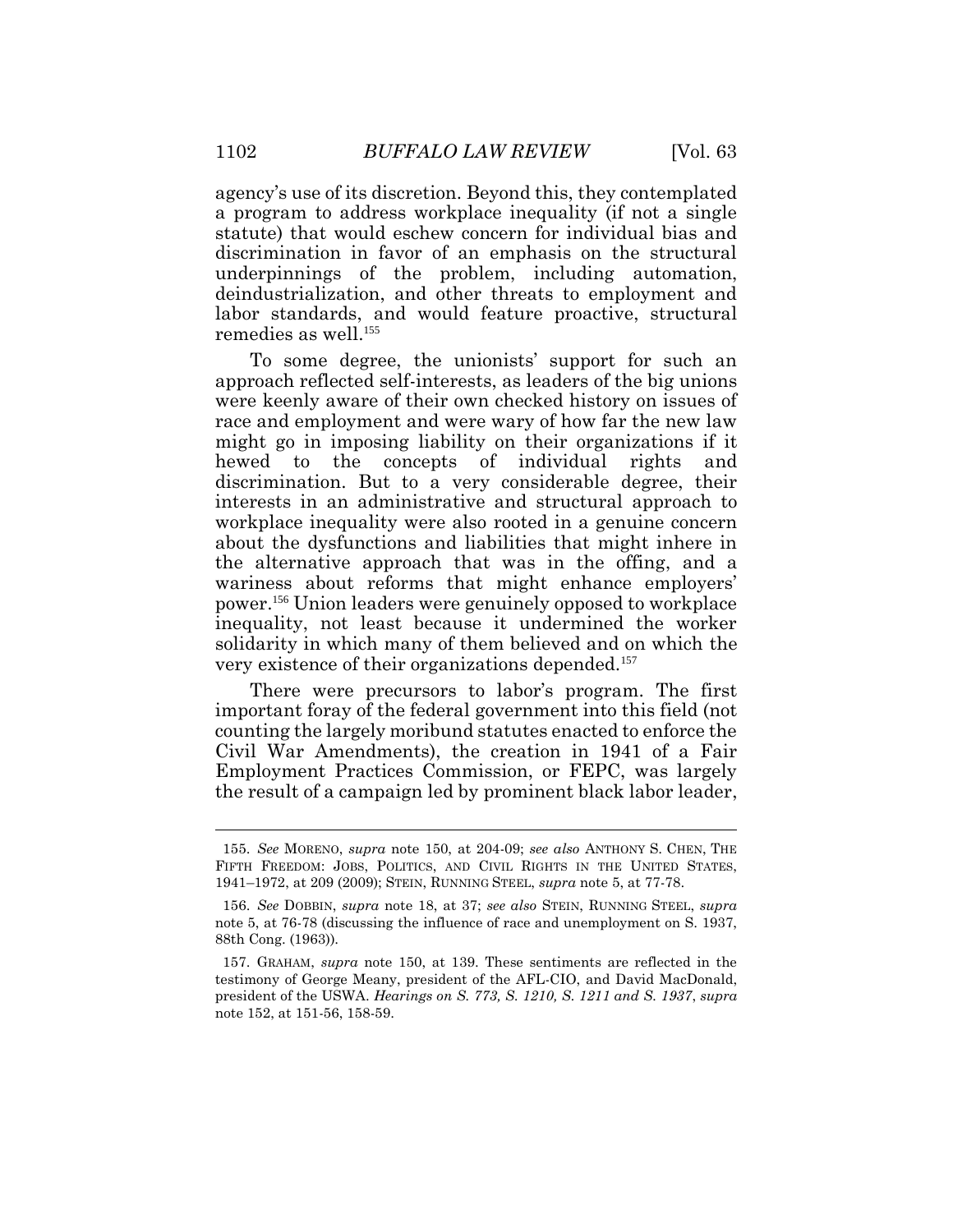A. Philip Randolph, president of the Brotherhood of Sleeping Car Porters. Established by executive order, this first FEPC foundered because it lacked enforcement authority, jurisdictional reach, and political legitimacy.<sup>158</sup> An approach to workplace inequality somewhat more similar to that advocated by labor in the early 1960s had been instituted almost two decades earlier by the State of New York, whose moderately effective state FEPC was modeled on the NLRB.<sup>159</sup> Labor's support for structural reforms to address workplace inequality was also anticipated by political proposals and arguments in the lead up to debates about the 1964 legislation. Among these were precautions from Labor Secretary, Willard Wirtz, and from Leon Keyserling, the main author of the original National Labor Relations Act, who warned against the dangers of an approach to workplace inequality that did not feature structural reforms.<sup>160</sup>

Labor's program was encoded in legislation sponsored by Senator Hubert Humphrey (who ultimately shepherded Title VII through the Senate). Humphrey's bill, S. 1937, would have established an administrative agency very similar to the NLRB with both an administrator (like the NLRB's general counsel) charged with enforcing the law, and a fiveperson adjudicative board (similar to the NLRB itself, as distinct from the agency). The agency would have had the authority to investigate instances in which employers (or unions) infringed on the "equal employment opportunity of any individual," and to sanction such acts directly by means of cease-and-desist orders, back pay, and disqualification from government contracts.<sup>161</sup> The bill also called for "a nationwide effort...to secure equal employment opportunity by the affirmative and conscious efforts of government, employers, unions, and others."<sup>162</sup> In hearings on his bill in the House, Humphrey specifically described the legislation as a necessary response to workplace inequality (the plight of the "Negro American") in a time of escalating

<sup>158.</sup> GRAHAM, *supra* note 150, at 10-11.

<sup>159.</sup> *Id.* at 19-22.

<sup>160.</sup> *See id.* at 83-84, 101-02; *see also* STEIN, RUNNING STEEL, *supra* note 5, at 75.

<sup>161.</sup> *See* Equal Employment Opportunity, S. 1937, 88th Cong. §§ 3-6 (1963).

<sup>162.</sup> *Id.* § 2.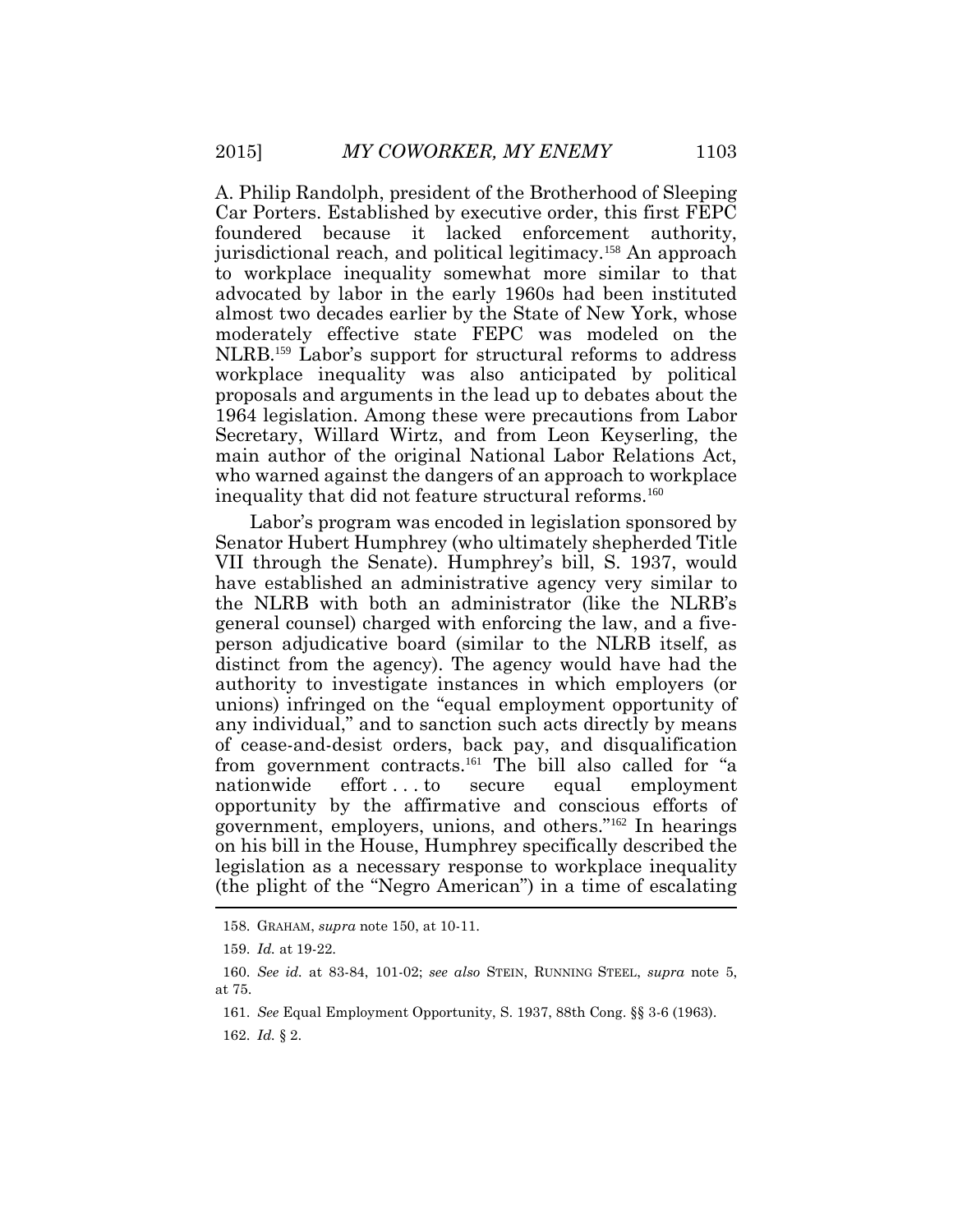deindustrialization. He urged that the problem of workplace inequality must be confronted "in its totality," including "practices not directly related to overt discrimination." Invoking the substance of the structural approach alluded to in the bill, he made clear his view the new agency created by the legislation would be expected to work with many other state and federal agencies to address not only discrimination but the broader problem of a lack of good jobs for black workers.<sup>163</sup>

Labor supported Humphrey's bill over the alternatives, which eschewed its administrative and structural approach. AFL-CIO president George Meany explained his preference for S. 1937 by telling the House Subcommittee on Employment and Labor that the bill's failure to mention "discrimination" was a good thing, for "[w]e are today considering more than just discrimination . . . . We are thinking in terms of repairing those ill practices which have been prevalent for a century."<sup>164</sup> Walter Reuther, who commanded considerable respect in the civil rights movement, submitted a statement to the Subcommittee that expressed his support for S. 1937 in similar terms. Reuther insisted that the problem of workplace inequality was such that "we need to do more than merely treat the specific grievances of a few brave souls who file a complaint." Rather, "what we need . . . is a greatly improved economic climate, a climate of full employment," and thus a response that included support not only for Keynesian stimulation but public works, "manpower" initiatives, and the like. He therefore supported the Humphrey bill because it would encourage such affirmative steps to maintain a healthy labor  $market.<sup>165</sup>$ 

The Humphrey bill was doomed by conservative opposition to its ambitious program and a preference among civil rights supporters and congressional moderates for legislation founded on the concepts of litigation and

<sup>163.</sup> *Hearings on S. 773, S. 1210, S. 1211 and S. 1937*, *supra* note 152, at 135-46.

<sup>164.</sup> *Id.* at 157.

<sup>165.</sup> *Id.* at 168-69.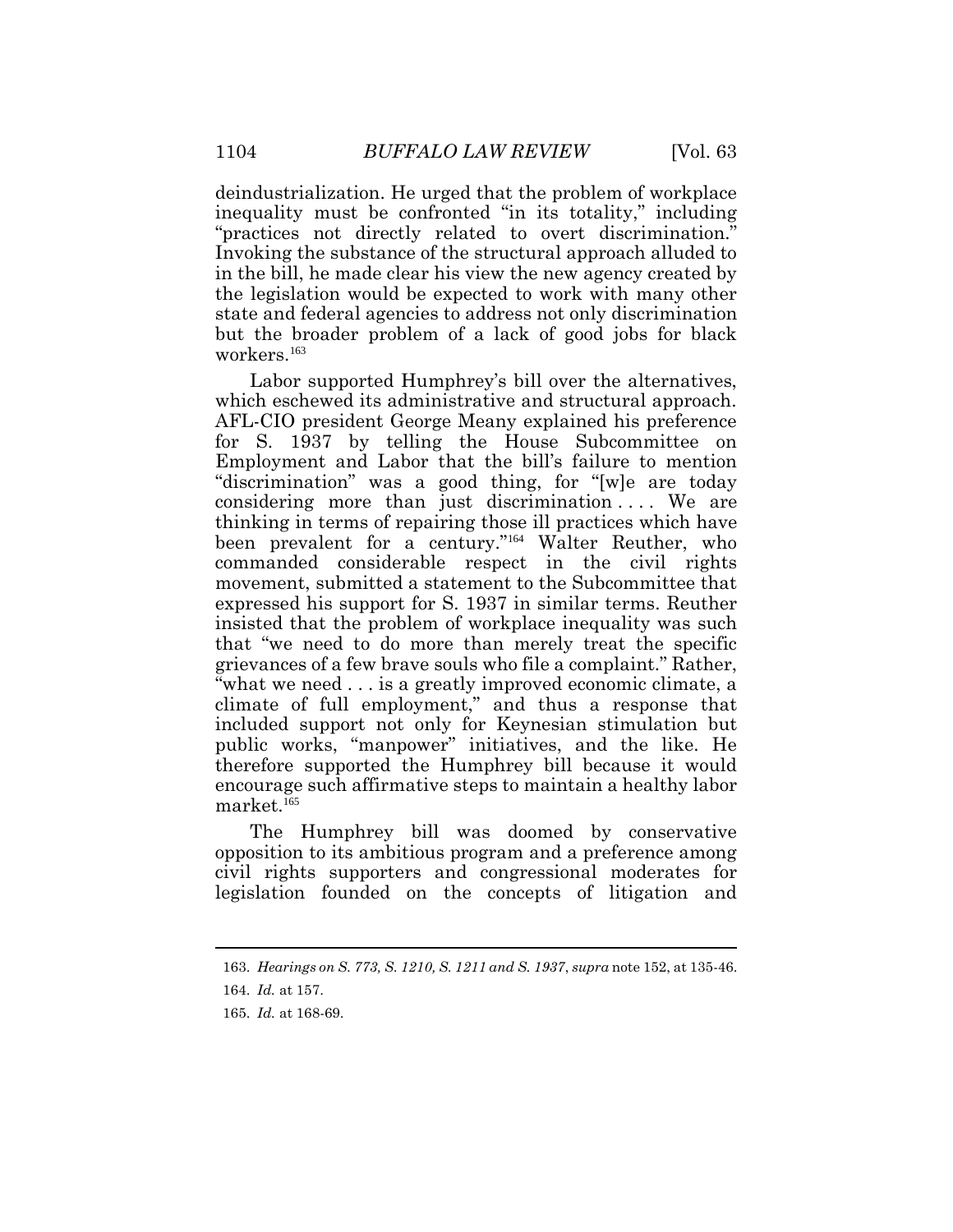individual discrimination.<sup>166</sup> The bill that did become law, H.R. 7152, embodied a set of compromises, many of them brokered by Senator Everett Dirksen, a moderate Republican, that thoroughly repudiated the agenda in Humphrey's bill.<sup>167</sup> To some extent, the preferences embodied in the law that was adopted reflected an inertial predilection for the typical approach to workplace inequality embraced by state fair employment practice commissions (of which there were around twenty at the time), albeit watered down to remove their investigative and cease-and-desist prerogatives.<sup>168</sup> The Humphrey bill and its approach also suffered, ironically, from resentments about the success of the NLRB as a vehicle for advancing labor rights. With complete disregard for the outrageous antics on the part of businesses that had made the NLRB's aggressive enforcement practices necessary in the first place, congressional conservatives criticized the idea of a federal employment agency modeled after the NLRB by resurrecting arguments they had deployed in the 1930s and 1940s regarding that agency's supposed congenital unfairness.<sup>169</sup>

Another reason that the structural, administrative approach yielded to the individual rights, litigation-based approach, as Judith Stein points out, is that it also clashed with the politics and social premises of the larger liberal establishment, whose embrace of the War on Poverty (launched while the Civil Rights Act was moving through Congress) reflected a growing preference to confront social inequality, not in structural terms, but as the product of personal factors, like deficient education and a "culture of poverty," and inadequate aggregate economic demand.<sup>170</sup> In

<sup>166.</sup> *See* STEIN, RUNNING STEEL, *supra* note 5, at 84; *see also* CHEN, *supra* note 155, at 172-73, 184-90.

<sup>167.</sup> For a discussion of Everett Dirksen's amendments to Humphrey's bill, see STEIN, RUNNING STEEL, *supra* note 5, at 81-86.

<sup>168.</sup> *See* GRAHAM, *supra* note 150, at 129-32.

<sup>169.</sup> *See id.* at 130-31. On the course and character of these earlier attacks on the NLRB, see generally JAMES A. GROSS, THE RESHAPING OF THE NATIONAL LABOR RELATIONS BOARD (1981).

<sup>170.</sup> *See* STEIN, RUNNING STEEL, *supra* note 5, at 72-76. On liberalism's conceptualization of employment policy in Keynesian, rather than structural,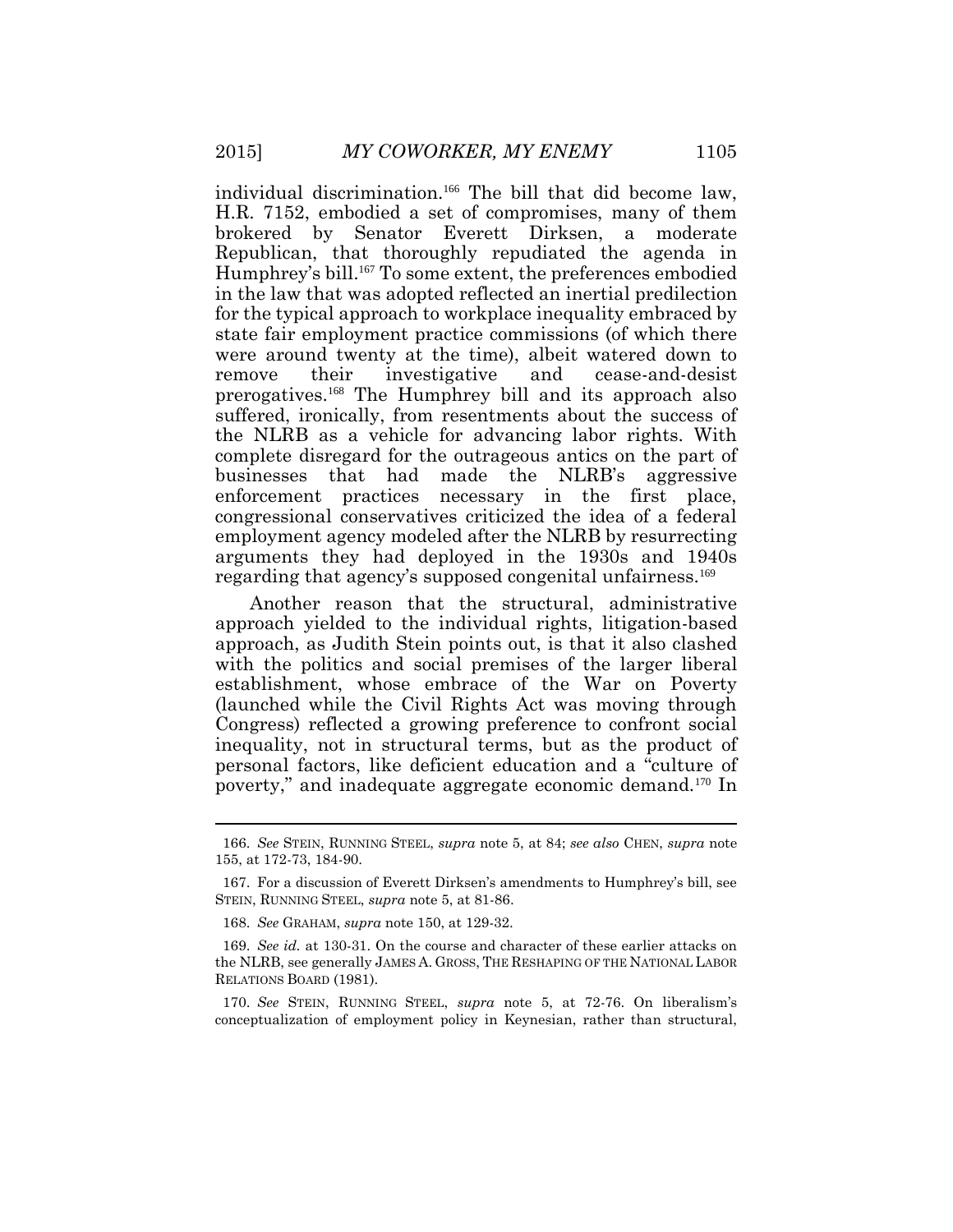other words, for liberal elites and their supporters in Congress and the White House, the problem of workplace inequality, like that of inequality more generally, was increasingly one of "human relations, where morality and democracy demanded the abolition of actions based upon prejudice." <sup>171</sup> Structural factors might be important, but mainly as mediated by the dynamics of discrimination and individual aggrievement. Although some civil rights leaders did agree with labor on the need for structural reform, the movement as a whole did not join with labor in pressing for a more comprehensive approach to workplace inequality. Their main concern was getting any functional bill enacted.<sup>172</sup>

These dynamics were fully embodied in the statute that was finally adopted. A remarkably thin, even intellectually weak, document, the new law fully embraced the idea of discrimination against individuals as the central problem of workplace inequality, as it invested individuals with the right to sue if denied employment or otherwise discriminated against in the employment context on the basis of race, color, religion, sex, or national origin. Critically, the law did little to actually define what was meant by workplace discrimination.<sup>173</sup> Although the statute created an Equal Opportunity Employment Commission (EEOC), unlike the NLRB, the Agency initially lacked any authority whatsoever to adjudicate violations of the law; indeed, the Agency could not even sue in cases of discrimination.<sup>174</sup> And although amendments in 1972 granted the EEOC authority to sue on behalf of individuals, the Agency remains structured in a way that leaves it unable to prosecute more than a few dozen such cases each year.<sup>175</sup> Even today, enforcement of the statute is

- 172. *Id.* at 79-80.
- 173. DOBBIN, *supra* note 18, at 34-37.

175. Congress accomplished this change via the Equal Employment Opportunity Act. In fiscal year 2013, the EEOC filed only seventy-eight

terms, see GARY MUCCIARONI, THE POLITICAL FAILURE OF EMPLOYMENT POLICY, 1945–1982, at 7, 20-22, 34-44 (1990).

<sup>171.</sup> STEIN, RUNNING STEEL, *supra* note 5, at 78.

<sup>174.</sup> As enacted, Title VII empowered the EEOC to seek a voluntary settlement in cases where a violation of the law occurred. If such efforts failed, a complainant would be left to sue in her own behalf.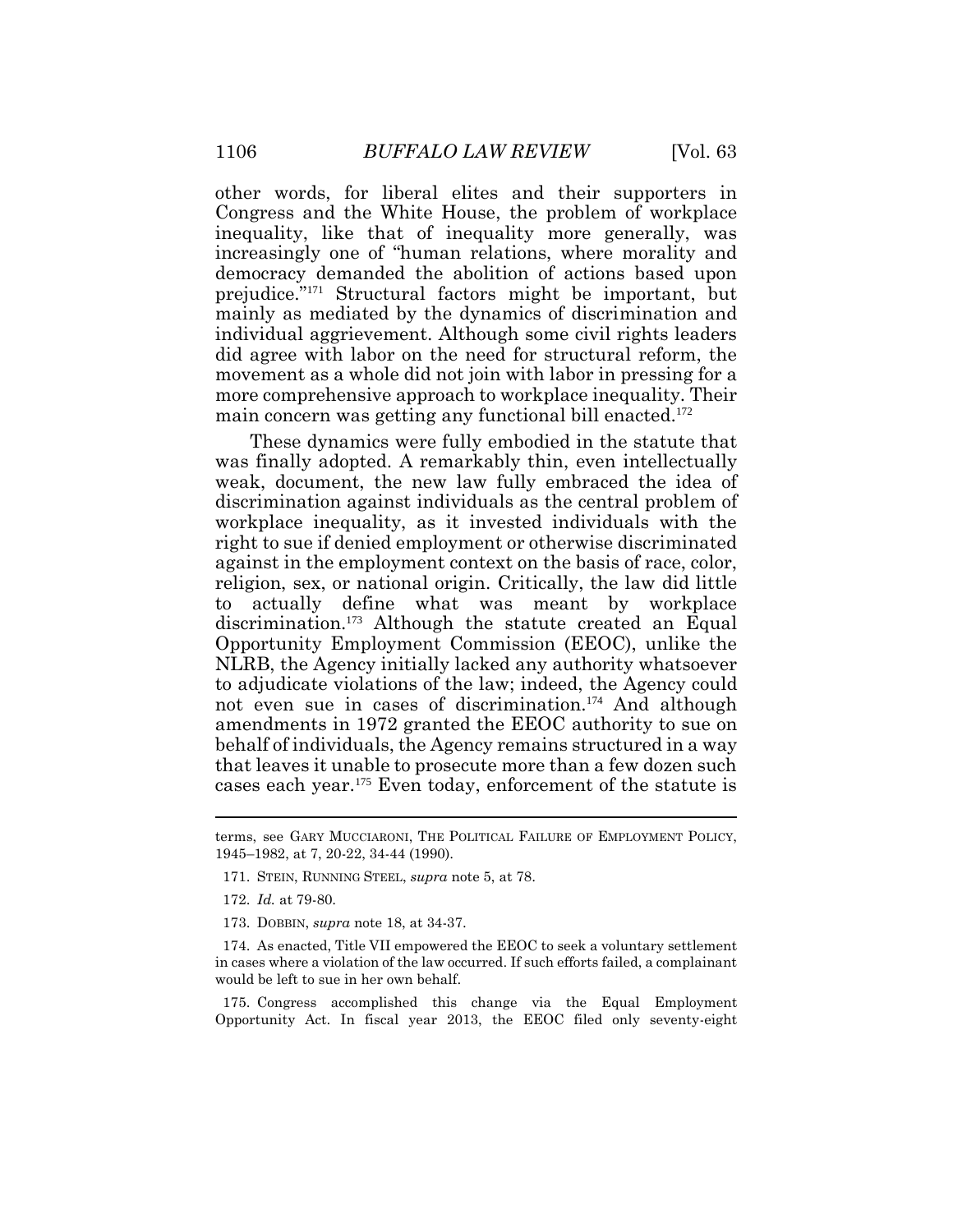almost completely dependent on voluntary compliance backed by the threat of private litigation.<sup>176</sup> And because of the way it was designed without something like the NLRB positioned to actively enforce the law and with a reliance on private litigation to enforce its norms, Title VII implicitly nominates employers and their managers as the parties best endowed with the relevant information and necessary power to implement its norms.<sup>177</sup>

The statute makes absolutely no provision for instituting the kinds of structural reforms that at the time it was enacted already seemed essential to advancing the interests of the workers it was enacted to help. The law's singular orientation to discrimination divested it of any capacity to tackle overarching structural realities that formed the landscape of workplace inequality. Instead, "Title VII translated labor issues into discourses about a bias unrelated to the changing economy." <sup>178</sup> It affirmed dualisms—for example, the racist versus the non-racist, the sexist versus the non-sexist—that "simplified social reality." <sup>179</sup> Ironically, while the new law explicitly prohibited segregation in employment, as a matter of policy, it actually segregated "racial and economic policies" from each other.<sup>180</sup>

In other words, by framing the grievances of workers in terms of discrimination, the statute left untended the more fundamental threat facing these men and women in the form of aggregate job losses occasioned by automation, deindustrialization, and other structural changes then overtaking the American economy. The economy of the late 1950s and early 1960s was more tenuous than many now

180. *Id.* at 69-70.

enforcement suits involving Title VII claims. *EEOC Litigation Statistics, FY 1997 through FY* 2014, EEOC, http://www.eeoc.gov/eeoc/statistics/enforcement/ litigation.cfm (last visited Aug. 28, 2015).

<sup>176.</sup> In fact, in its early years of operation, the EEOC was substantially dependent on civil rights lawyers connected to the NAACP to do its work. *See* FRYMER, *supra* note 121, at 41-42.

<sup>177.</sup> DOBBIN, *supra* note 18, at 40.

<sup>178.</sup> STEIN, RUNNING STEEL, *supra* note 5, at 70.

<sup>179.</sup> *Id.*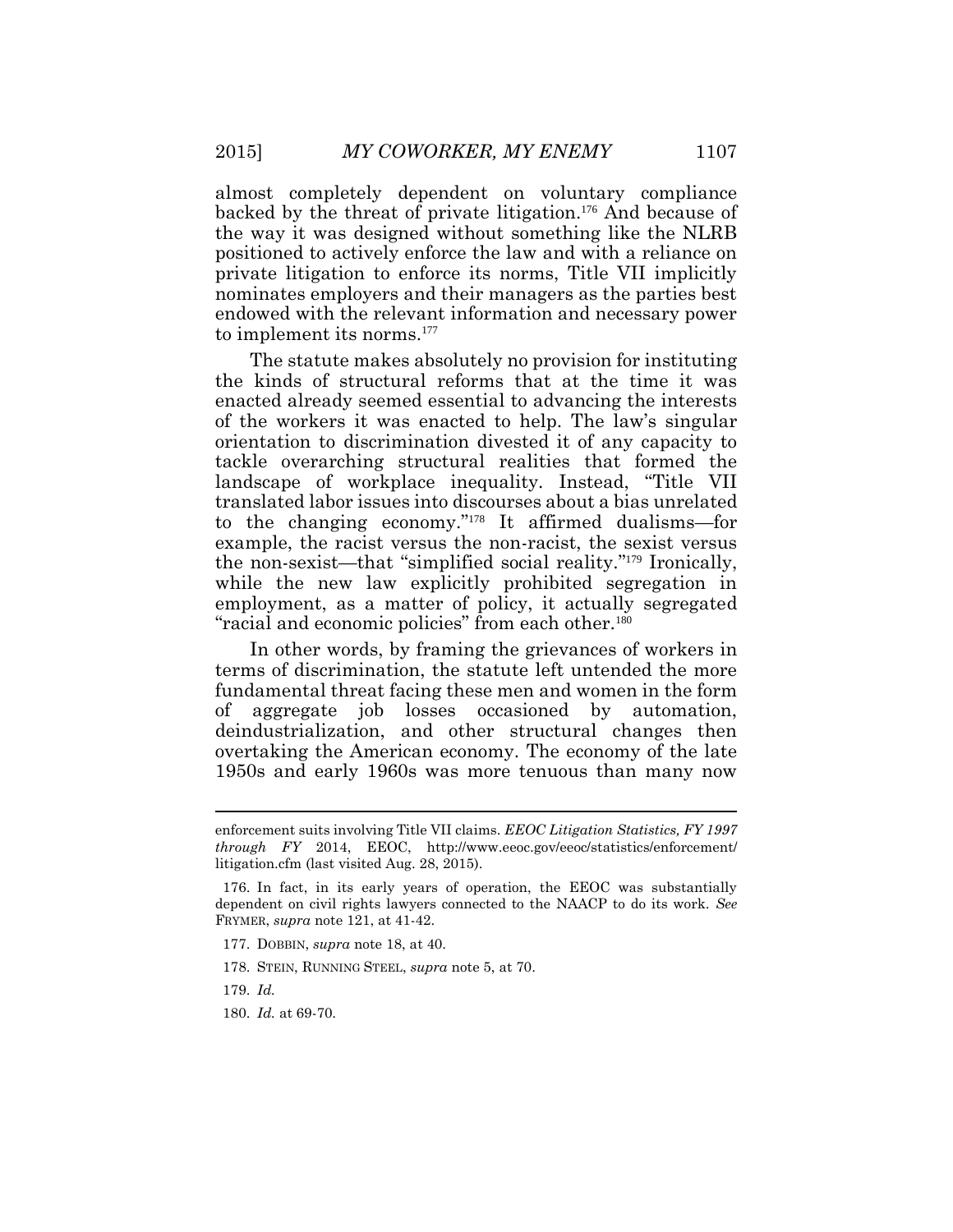appreciate. But for a time the boom of the late 1960s, built on escalating social spending and both the Keynesian and laborforce-reducing effects of the Cold War and the Vietnam War, improved labor market conditions and concealed the dangers. But by the early 1970s, the job market was rapidly deteriorating and the entire working class began a descent into a period of sustained retrenchment which has lasted into this century.<sup>181</sup> Black workers, ostensibly the main beneficiaries of Title VII, would suffer worse than most, not least because all hopes for the development a program of comprehensive workplace equality—let alone a campaign to protect all workers from impeding structural changes—had essentially been lost with the enactment of Title VII. Liberalism had struck a new course.<sup>182</sup>

As Stein points out, building conflicts over jobs were shaped not only by the terms of Title VII, but by other forces, including the fact that even as Title VII was passed, the civil rights movement was then morphing into an institution dominated by lawyers and other professionals, as well as by race militants who frequently possessed no particular program at all. For the civil rights lawyers, many were wellschooled in conventional, adversarial litigation as they were ignorant of workplace politics and administrative practice the idea of tackling the problem of workplace inequality with anything other than private litigation was unappealing; and of course there was the added fact that such a regime would favor them professionally.<sup>183</sup> Most fundamentally, as legal historian Risa Goluboff points out, by the 1960s the civil rights establishment, and civil rights lawyers in particular, were well along in rejecting class as a salient component of their activism—and well-disposed to subordinate class to

<sup>181.</sup> *Id.* at 87-88.

<sup>182.</sup> As Stein points out, after Title VII was enacted, Humphrey attempted to convince President Lyndon Johnson to augment its discrimination and individual rights approach with structural interventions. In a clear harbinger of the new direction of liberalism, Johnson declined. A later attempt to amend the law to align it more closely with S. 1937 failed. *Id.* at 87. So did an extended effort, also spearheaded by Humphrey, to pass a full employment bill in the late 1970s. *See* JEFFERSON COWIE, STAYIN' ALIVE: THE 1970S AND THE LAST DAYS OF THE WORKING CLASS 270-88 (2010).

<sup>183.</sup> *See* STEIN, RUNNING STEEL, *supra* note 5, at 91, 102-06, 116-17.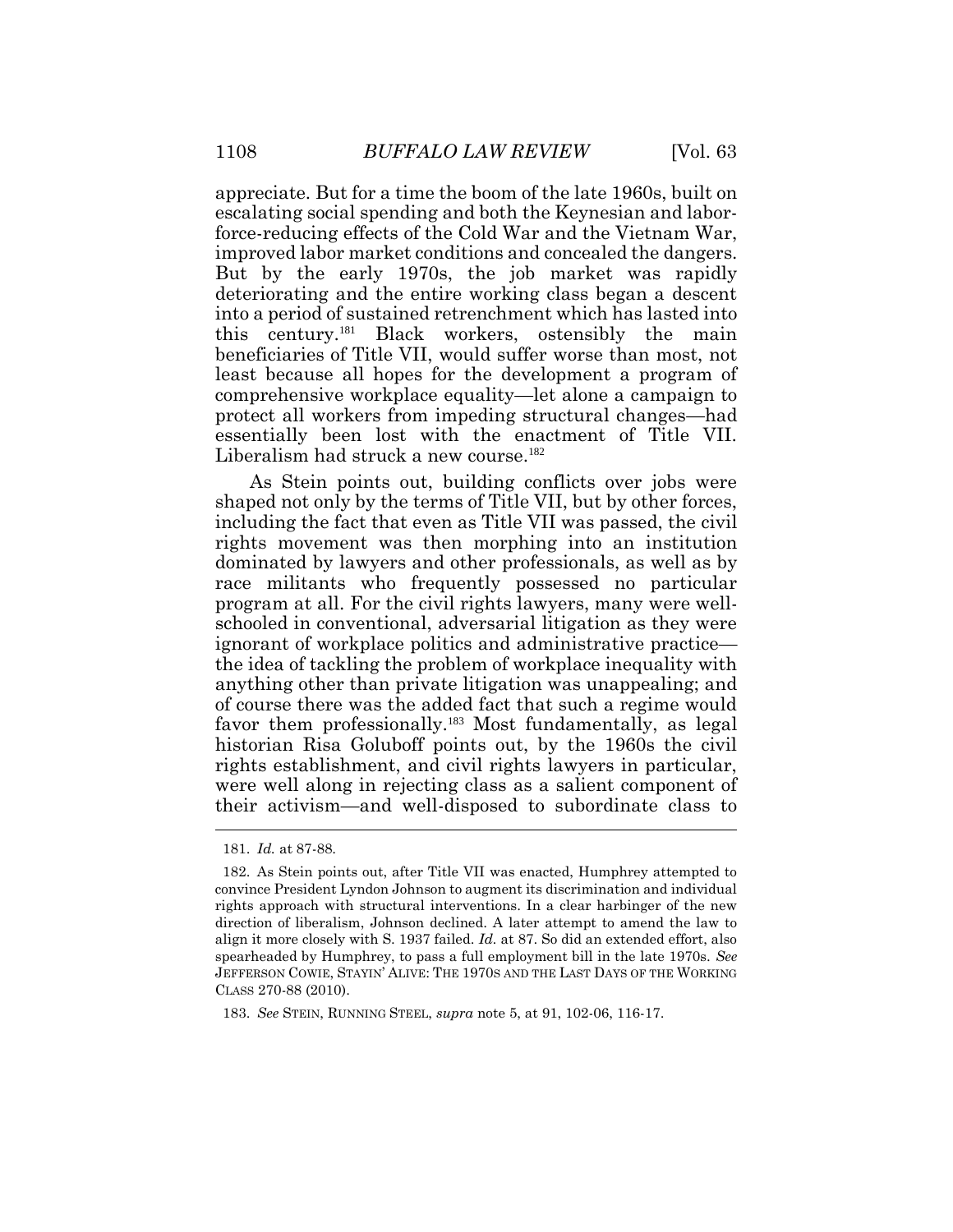race.<sup>184</sup> For their part, militants in the movement increasingly hewed to a position which anticipated the "New Left's" reckless, self-justificatory maxim that unions were inherently dysfunctional and reactionary.<sup>185</sup> And both elites and activists in the civil rights movement during this period were increasingly keen on the racialization of social problems generally. This, too, was the functional corollary of their growing indifference and hostility to the labor movement sentiments that would soon manifest within the women's movement as well.<sup>186</sup> Not only did Title VII itself reflect a change in the meaning of postwar liberalism; it was born into, and further shaped by, this world in which the political significance of labor and class was rapidly diminishing.

In this political and economic context, it was inevitable that the statute's imprisonment to the concept of discrimination would give rise to another set of dysfunctions: as black workers pressed individual discrimination claims (sometimes aggregated among groups of workers) in a deteriorating job market which featured fewer and fewer opportunities for promotions, or even positions of any kind, they inevitably aggravated conflicts between themselves and white workers. And although these claims typically implicated employers as authors of discriminatory policies (something that, as early opponents of Title VII's approach predicted, sometimes annoyed and alienated employers that were actually inclined to support workplace reforms), they conspicuously relieved the business community of any obligations to support the kinds of structural reforms that might improve the employment situation of all workers. Worse, the conflict that the pursuit of discrimination claims in this context inspired among workers reduced worker solidarity, which then weakened the unions which had served (however imperfectly) as their strongest means of institutional support—and which, ironically, had played such an important role in securing the passage of the civil rights law in the first place. Moreover, the idea of cleansing the workplace of discrimination—conceived, again, in simplistic, individualist terms—was quickly subordinated to

<sup>184.</sup> Goluboff, *supra* note 5, at 1979.

<sup>185.</sup> STEIN, RUNNING STEEL, *supra* note 5, at 90-91.

<sup>186.</sup> *See id.* at 89-91.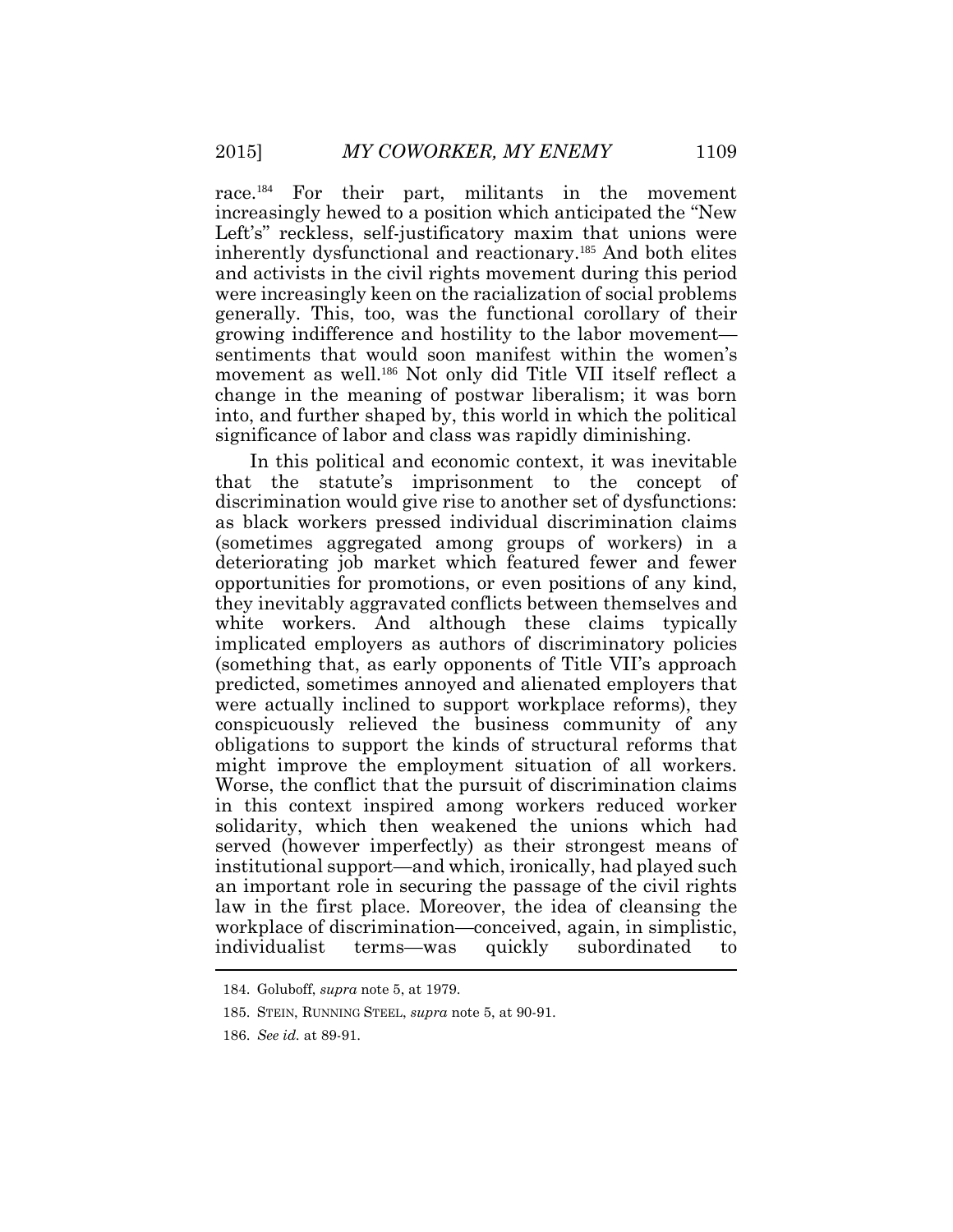managerial interests. In these ways, as the next Part shows, Title VII facilitated the triumph of bureaucratic control over worker solidarity.

## III. TITLE VII AND THE TRIUMPH OF BUREAUCRATIC CONTROL OVER WORKER SOLIDARITY

Several years after Title VII came into effect, Alfred Blumrosen, recently advisor to the EEOC and civil rights lawyer with the Justice Department, authored a book in which he strongly defended the Agency and the law against criticisms concerning their effectiveness and the wisdom with which they were conceived. Blumrosen was particularly keen to refute the charge that the statute was misconceived in its reliance on private lawsuits. He advanced a number of arguments to support this claim, including an assertion that dependence on administrative processes was a "hallmark" of the ineffective, state-level workplace employment agencies that preceded the EEOC; and the idea that invocation of the NLRB as a superior organizational template was inapt, not least because of the institutional weaknesses of the civil rights movement compared to the labor movement.187 Most striking, though, was Blumrosen's claim that an administrative approach to workplace inequality would place an agency "in loco parentis for the victims of discrimination" and, as such, would have instituted a kind of "paternalism" of the sort that underlay "monstrous" injustices in American history and offended the precepts of a "pluralistic" society.<sup>188</sup> What Blumrosen failed to comprehend—what his own complementary faith in civil rights liberalism and the pluralist potential of American society likely concealed from him—was that, for workers, the more immediate threat of paternalism inhered not in agency actions, but in the employment relationship itself; and that the very law he was defending as a bulwark against paternalism was in fact abetting its resurgence in a particularly incipient form and at the direct expense of worker solidarity.

Over the last several decades, the congenital tendencies of Title VII to undermine worker solidarity not only  $\overline{a}$ 

<sup>187.</sup> ALFRED BLUMROSEN, BLACK EMPLOYMENT AND THE LAW 3-50 (1972).

<sup>188.</sup> *Id.* at 48-49.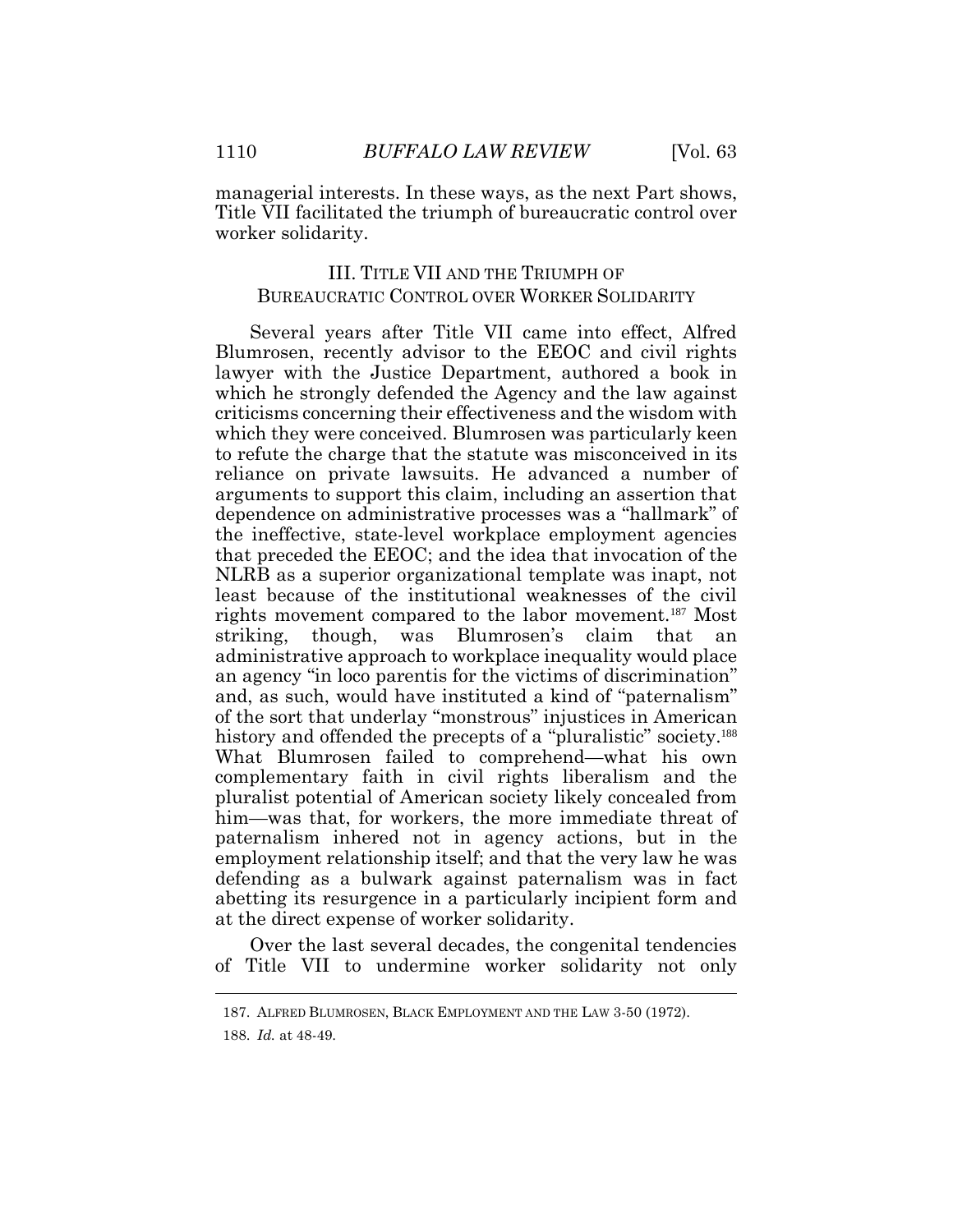continued to unfold, but converged with other tendencies in law, which have only increased over this period, to affirm and enhance bureaucratic control in the workplace. For over the last few decades, Title VII has entrenched employers—the very institutions and people whose practices were most responsible for workplace inequality in the first place—as the main line of protection for workers against discrimination. Although evident in many subtle ways, this process can be seen most clearly in two successive developments: in litigation surrounding seniority plans in the 1960s and 1970s; and beginning in the 1970s, in the way the law has evolved to govern claims of workplace harassment, and in the way employers responded to legal changes in this realm.

## A. *Seniority Plans, Bureaucratic Control, and the Fracturing of Workplace Solidarity*

From the very outset, efforts to effectuate Title VII devolved into struggles between groups of workers over scarce resources, particularly in what were then the major centers of remunerative working class employment and the anchors of the postwar labor movement—manufacturing and basic industry. In line with Stein's thesis, these increasingly dysfunctional conflicts could be traced to the statute itself. Not only did Title VII's individualist, antidiscrimination orientation prefigure conflict among workers; in this context more than any, the statute established itself as a key instance in the larger evolution of post-war liberalism, marked by a turn away from the very idea of rational industrial planning, as well as an indifference, at best, to the devastating consequences of automation, deindustrialization, and a renewed rapaciousness among the business class.<sup>189</sup>

The most important battleground in the early stages of this unfortunate struggle was the contest over seniority plans, which proliferated in the post-war workplace and were ubiquitous in union shops when Title VII became effective.<sup>190</sup>

<sup>189.</sup> *See* JUDITH STEIN, PIVOTAL DECADE: HOW THE UNITED STATES TRADED FACTORIES FOR FINANCE IN THE 1970S (2010) [hereinafter STEIN, PIVOTAL DECADE]; STEIN, RUNNING STEEL, *supra* note 5.

<sup>190.</sup> DOBBIN, *supra* note 18, at 55.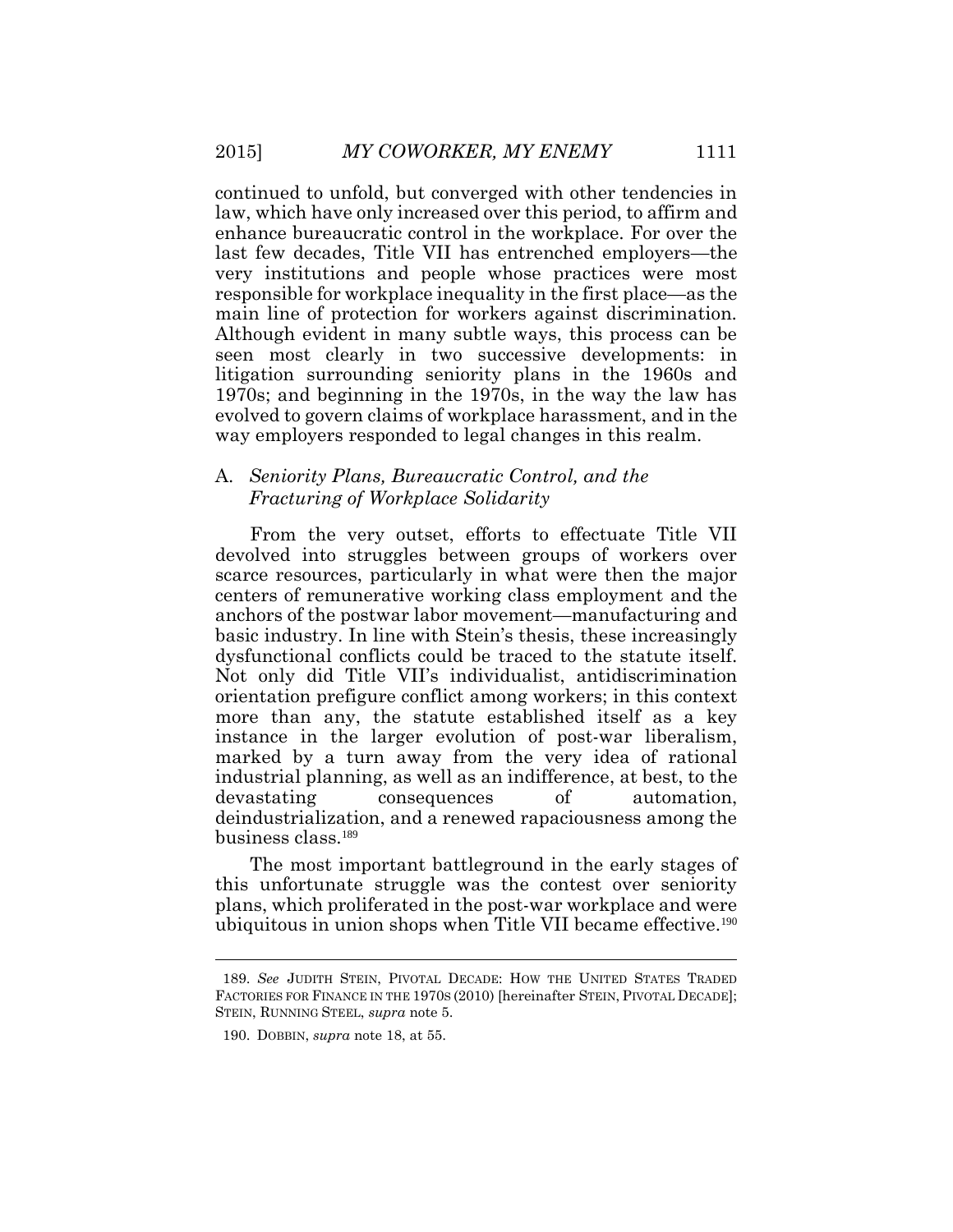Seniority plans were a marker of workers' successful participation, through unions, in the construction of elements of bureaucratic control that benefited themselves. In part because of pressure from unions, which typically secured such plans in their collective bargaining agreements, Title VII was enacted with some accommodation for seniority.<sup>191</sup> Section 703(h) of the statute bars liability where differences in the terms or conditions of employment are the product of a *bona fide* seniority or merit plan. The gravamen of *bona fides*, or rather the lack thereof, is whether the plan was adopted with a prohibited, discriminatory purpose, like benefiting white workers over blacks, or men over women even if adopted prior to the enactment of Title VII. If lacking in such prohibited purpose, the plan is legitimate even if its effects are discriminatory.<sup>192</sup>

On its face, this doctrine actually seems overly burdensome to plaintiffs. For whether they intended to or not, many unions and employers had been complicit, mainly via collective bargaining, in instituting seniority plans that left minorities and women at a disadvantage. Because they tended to be hired more recently, many minorities and women lacked overall seniority and were thus more exposed to across-the-board layoffs. Where seniority was administered in separate "lines" among different departments, as was often the case, others found themselves deterred from transferring out of lower paying departments because doing so required that they lose accrued seniority and thus suffer diminution of pay and heightened risks of layoff. Moreover, many seniority plans with such effects had been established years, even decades, earlier; and if ever there had been clear evidence of discriminatory purpose in establishing them, such evidence could almost never be produced by plaintiffs.<sup>193</sup> The situation seemed to warrant both a more flexible conception of discrimination and a remedy uniquely suited to these problems, in particular the institution of some sort of remedial or "rightful place" seniority which would reassign workers to rectify the

<sup>191.</sup> GRAHAM, *supra* note 150, at 139-40.

<sup>192.</sup> *See* Int'l Bhd. of Teamsters v. United States, 431 U.S. 324, 353-54 (1977).

<sup>193.</sup> *See* FRYMER, *supra* note 121, at 40; MORENO, *supra* note 150, at 238-44; STEIN, RUNNING STEEL, *supra* note 5, at 45-46.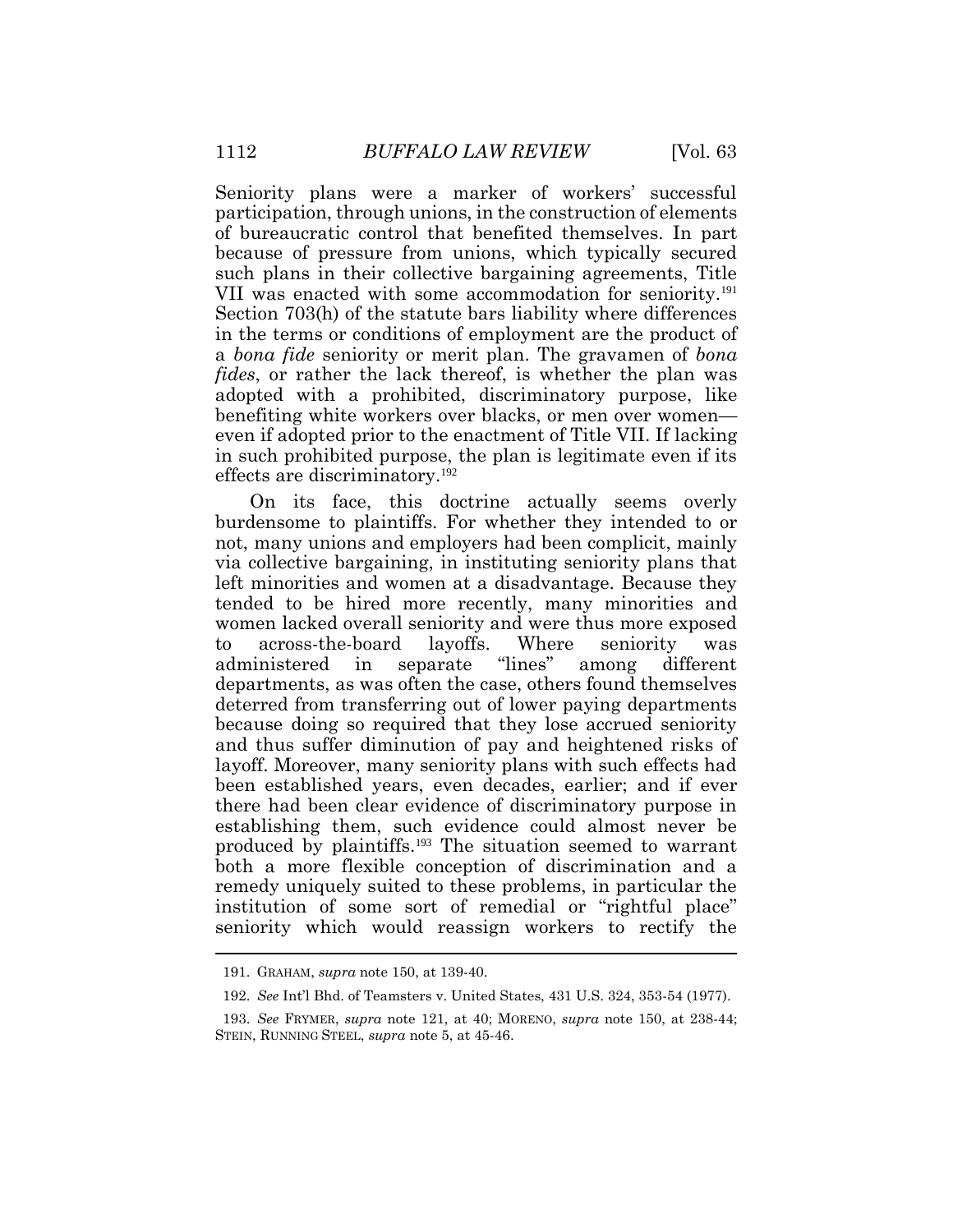discriminatory effects of seniority plans that lacked *bona fides*. Such an approach had not been anticipated in the text of Title VII. In order for it to be adopted required creative manipulation of Title VII's substantive and procedural norms and legal and political pressure on the EEOC and the courts. In this regard, the efforts of liberal lawyers, like the LDF's Jack Greenberg, and crusaders like Herbert Hill—a civil rights lawyer with the NAACP who displayed a rather consuming dislike for organized labor—proved essential and effective in prodding first the EEOC and then the courts.<sup>194</sup>

To this day, both a flexible notion of discrimination and the concept of remedial seniority strike most liberals as entirely appropriate ways of undermining white or male "privilege" in the workplace. But in practice, the true equities proved controversial in ways that few liberals have been inclined to admit. For in ways that leftist critics could certainly have anticipated when Title VII was enacted, claims involving seniority inevitably arose in the context of diminishing employment opportunities; and remedial seniority often meant the imposition of significant costs on workers who had nothing to do with the enactment of these plans.<sup>195</sup> In other words, the very dynamic that trapped many minorities and women in less advantageous seniority lines portended that *intra-class* conflict and acrimony would follow from any effort to address this problem with the tools provided by Title VII.

In several important instances in which remedial seniority was first employed—in cases from the steel and lumber industries involving discrimination against black workers—its dubious politics were laid bare by the complexities of job classification, training, and rank, and by the complex political realities on the ground.<sup>196</sup> These cases include *Paperworkers v. Local 189* and *Quarels v. Philip* 

<sup>194.</sup> FRYMER, *supra* note 121, at 40-41; STEIN, RUNNING STEEL, *supra* note 5, at 105-06, 112, 116; FRYMER, *supra* note 121, at 40-41.

<sup>195.</sup> On the nature of this problem and the legal principles that evolved around it, see *Title VII—Seniority—The Relevant Scope of Inquiry for Determining the Legality of the System*, 31 VAND. L. REV. 151 (1978).

<sup>196.</sup> One of these cases is familiar to students of discrimination law: Local 189, United Papermakers v. United States, 416 F.2d 980, 984 (5th Cir. 1969); *see also* Quarles v. Philip Morris, Inc., 279 F. Supp. 505 (E.D. Va. 1968).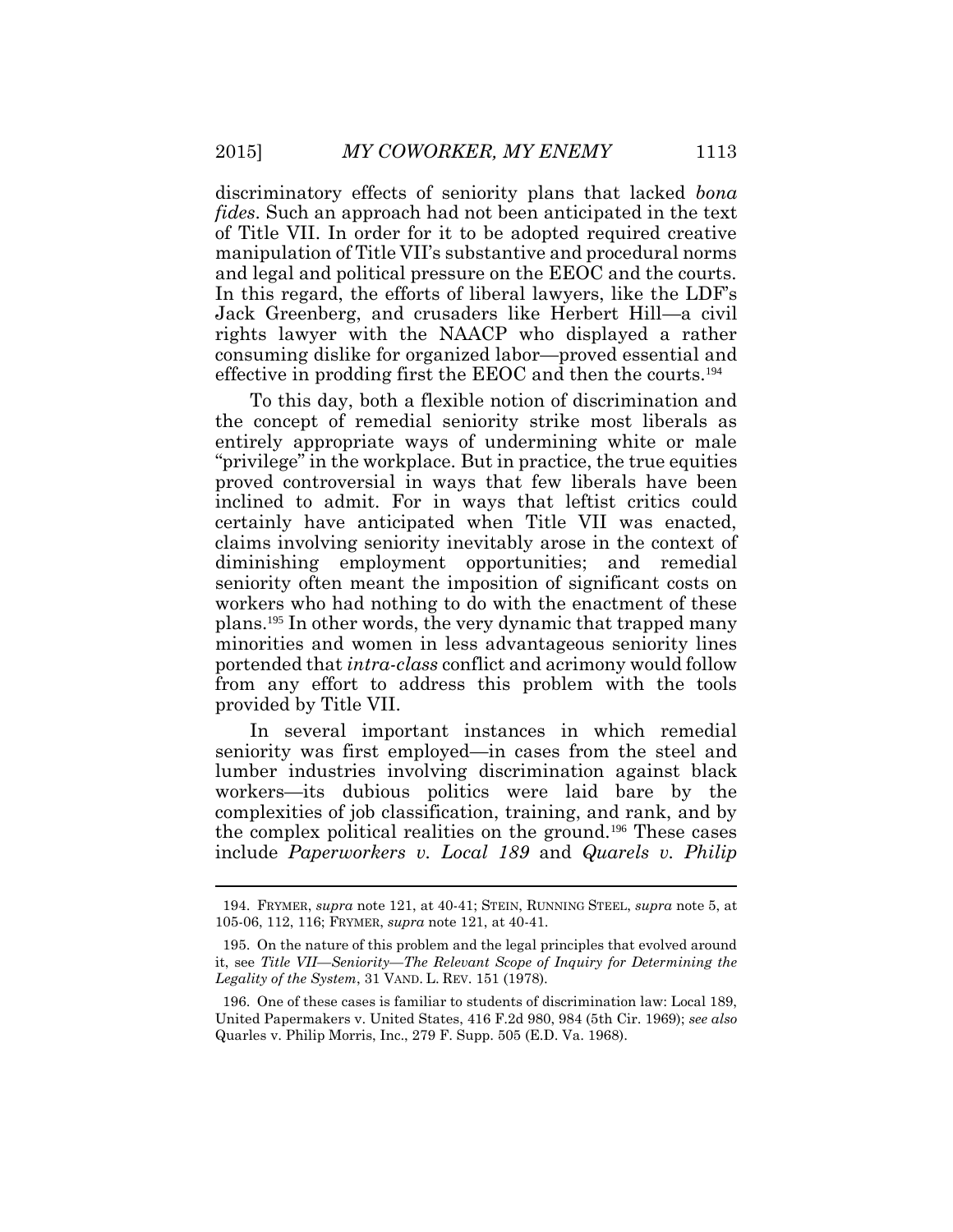*Morris*, which are celebrated by civil rights lawyers and scholars as high points in the aggressive application of Title VII. However, in such cases, as Stein makes very clear, the attempt to fashion workable remedies ended in something of a debacle. Complicated schemes imposed by the judges and endorsed by EEOC and civil rights lawyers not only exacerbated racial conflict among workers, but also failed to consistently profit their supposed beneficiaries. Indeed, such was the cumbersome nature of these remedies that quite a few older *black* workers were expressly disadvantaged by their imposition. Perhaps worse, Title VII's narrow conception of workplace inequality guaranteed that the remedies would be indifferent to the broader and longer-term consequences of automation and offshoring and the resulting escalation of job scarcity that made seniority important to workers in the first place.<sup>197</sup>

In this context, the one thing that the law did accomplish was to "enhancele] corporate power."<sup>198</sup> For despite the fact that the companies were primarily responsible for instituting such discriminatory plans in the first place, remedial remedies imposed almost nothing on their interests. In fact, the companies actually benefited from the conflict generated by the remedies, as this exacerbated fractures and tensions among their workers.<sup>199</sup> Amidst the litigation and political conflict surrounding the remedies, employers could occasionally position themselves as protectors of some workers while generally remaining aloof from the conflicts that arose between groups of workers. As a consequence, remedial seniority reflected what Stein calls a "perverse" kind of liberalism "defined as gains for . . . some members of the working class at the expense of other[s]."<sup>200</sup> Workplace inequality thus became a problem among workers, not between employers and workers. Tragically, things need not have gone this way. For in hindsight, this whole business of seniority seemed like exactly the kind of complicated problem that would have been much better confronted, not by adversarial litigation built around claims of discrimination,

200. *Id.* at 185.

<sup>197.</sup> STEIN, RUNNING STEEL, *supra* note 5, at 110-45.

<sup>198.</sup> *Id.* at 117.

<sup>199.</sup> *Id.* at 117.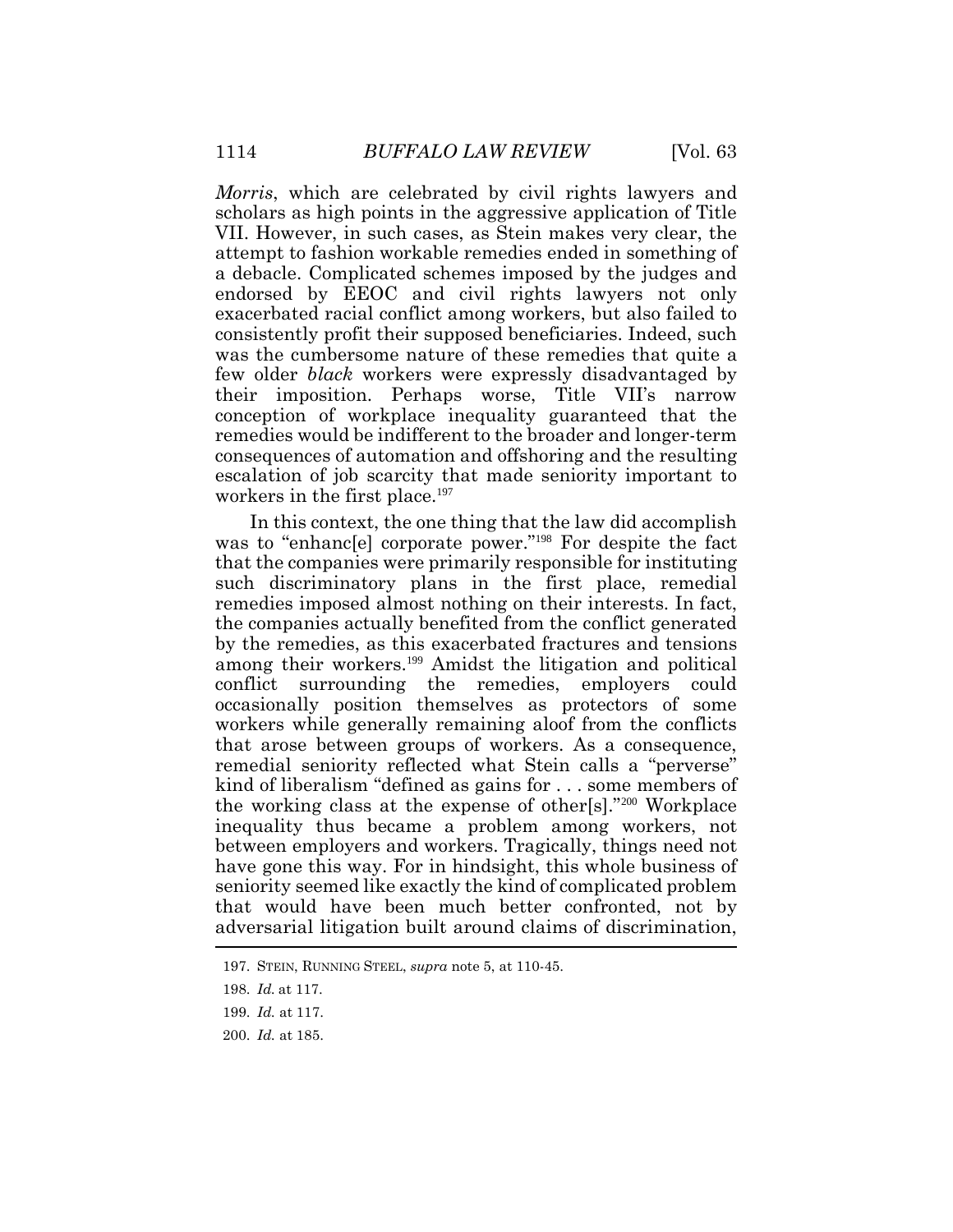but by the combination of negotiation, expert administration, and most of all structural reforms, that labor's critics of Title VII had said should have been applied to the problem in the first place.

The flexible notion of discrimination on which the remedial seniority cases depended was, at root, the idea that discrimination could be established via a process of burden shifting in the absence of explicit proof of such animus. In 1971, the Supreme Court seemed to give impetus to remedial seniority when it validated this so-called "disparate impact" theory of discrimination.<sup>201</sup> In 1976, in *Franks v. Bowman Transportation*, the Court also endorsed the idea of remedial remedies for discriminatory seniority plans even in cases involving competition for scarce resources.<sup>202</sup> But the very next year the Court moved in a different direction when it decided *International Brotherhood of Teamsters v. United*  States.<sup>203</sup> The case involved minority truckers' claim that, having been earlier shunted into a lower paying department, they were disproportionately affected by a policy that caused them to forfeit accumulated seniority when they transferred into a more favorable department. The court rejected the claim and the associated remedy, evidencing a concern that a retroactive remedy might be excessively unfair to incumbent workers (in the case at hand, workers already laid off). In essence, the Court directed lower courts and the EEOC to be more careful in balancing the competing interests and equities before imposing remedial seniority.<sup>204</sup>

The Court quickly extended its ruling in *Teamsters*. In *United Airlines v. Evans*, it applied the reasoning of *Teamsters* to a case where the offensive discrimination, though no longer in practice, had occurred after Title VII was enacted.<sup>205</sup> In 1989, in *Lorance v. AT&T Technologies*, the Court clarified the relevance of disparate impact theory in discrimination cases when it ruled that in the absence of

<sup>201.</sup> Griggs v. Duke Power Co., 401 U.S. 424, 431-32 (1971).

<sup>202.</sup> Franks v. Bowman Transp. Co., 424 U.S. 747, 774-75 (1976).

<sup>203.</sup> *See* Int'l Bhd. of Teamsters v. United States, 431 U.S. 324, 353-54 (1977).

<sup>204.</sup> *Id.* at 355-56.

<sup>205.</sup> United Airlines v. Evans, 431 U.S. 553, 558-59 (1977).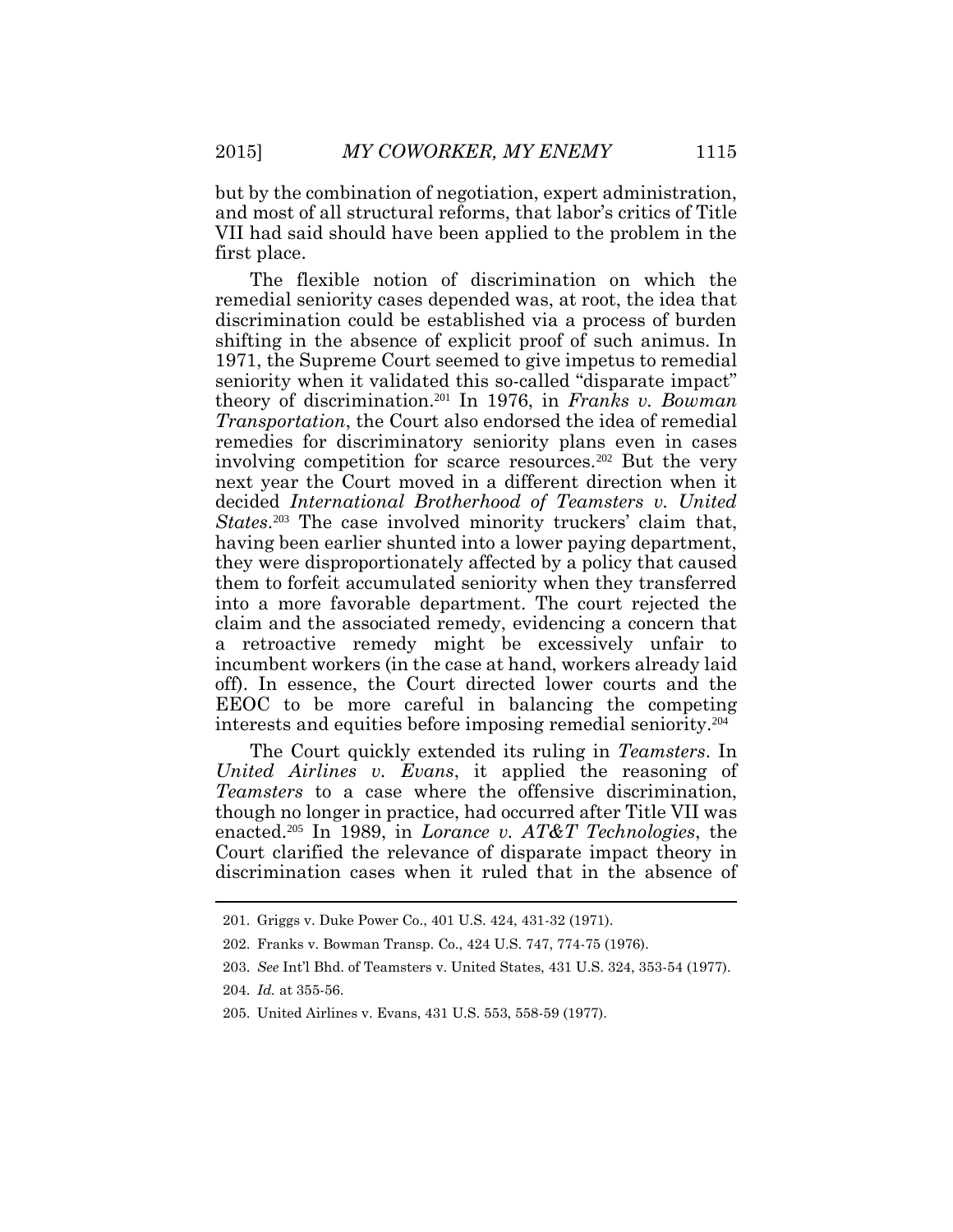"discriminatory purpose, the operation of a seniority system cannot be an unlawful employment practice even if the system has some discriminatory consequence."<sup>206</sup> In the wake of these and similar decisions, successful challenges to seniority plans that are not manifestly the product of intentional discrimination are essentially impossible. However, any inclination to celebrate this development as an ironic and belated nod to worker solidarity by conservative judges runs up against not only the injustices that many minority and women workers endured, but the fact that most pernicious implications of Title VII's problematic encounter with seniority had already reshaped the political landscape of labor rights.

By the time *Teamsters* was decided, the *institutional* solidarity between the labor movement and the civil rights movement, which may have actually strengthened in the struggle to enact the civil rights law, was much eroded, the victim in large part of conflicts over seniority.<sup>207</sup> Scores of Title VII suits alleging discrimination by unions, many of them seniority cases filed with the support of the LDF, had been decided in the federal courts; and over the same period, unions had been subjected to thousands of charges of discrimination before the EEOC.<sup>208</sup> "Civil rights lawyers besieged unions with lawsuits."<sup>209</sup> Unions' litigation costs skyrocketed, and some were even driven into bankruptcy.<sup>210</sup> These developments undoubtedly contributed to some increase in diversity in union ranks, particularly among the smaller trade unions (many of them old AFL unions) that were traditionally more discriminatory; but the political and social costs were extremely high. Worker solidarity suffered enormously while liberals and civil rights advocates increasingly saw, in conflicts over seniority, proof that unions were the embodiment of white, male, majoritarian excesses.

<sup>206.</sup> Lorance v. AT&T Tech., Inc., 490 U.S. 900, 905 (1989) (quoting Trans World Airlines, Inc. v. Hardison, 432 U.S. 63, 82 (1977)).

<sup>207.</sup> FRYMER, *supra* note 121, at 41-42.

<sup>208.</sup> *Id.* at 88-89.

<sup>209.</sup> *Id.* at 94.

<sup>210.</sup> *Id.* at 90-94.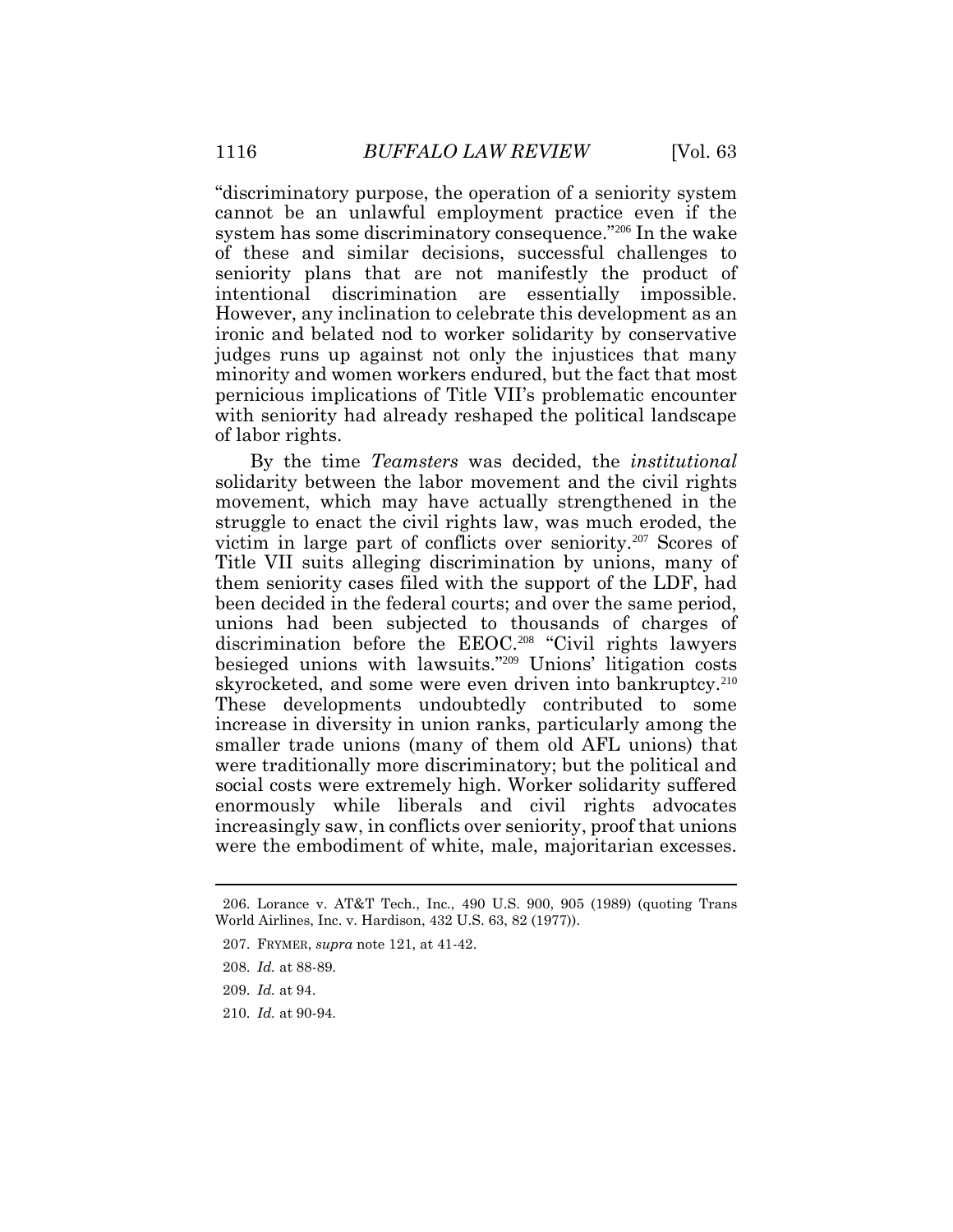In this way, the campaign to institute and defend remedial seniority became a cornerstone in liberalism's substantial repudiation of the very idea of unionism.<sup>211</sup> In perfect alignment with the class biases of the liberal elites, whose own burgeoning endowments were increasingly beyond criticism, the beleaguered white working man became the very image of race and gender "privilege." Neither institutional nor rank-and-file solidarity could survive well in such a context. Amidst these developments, in the words of historian Jefferson Cowie, the divide between the labor movement and the civil rights movement became "an unbridgeable chasm."<sup>212</sup>

In the meantime, the campaign against seniority plans also abetted employers' bids to reassert control within the workplace. This occurred in two ways. First, the political and economic costs of defending the plans contributed directly to a weakening of the labor movement, rendering unions less able to resist employers on the shop floor and in contract negotiations, and less able to assert themselves politically. In a telling display of how thoroughly its power had been diminished, the labor movement suffered a devastating defeat in its bid to secure modest but much needed reforms of the labor law in 1977 and 1978.<sup>213</sup> Second, the seniority plans, whatever their defects, were themselves very substantial impositions on employer control—indeed, in many ways, they represented the quintessence of postwar labor's success in limiting employers' prerogatives over the all-important issues of layoffs and tenure. Legal and political attacks on the plans thoroughly undermined their legitimacy, to the point that the very word seniority came to serve liberal commentators as shorthand for union racism

<sup>211.</sup> As important as seniority in this larger conflict over the meaning and direction of postwar liberalism was not so much the matter of seniority but rather the right of minority workers in unionized workplaces to pursue interests and avenues of protest contrary to the positions taken by their union's leadership. The key case on the question is *Emporium Capwell Co. v. W. Addition Cmty. Org.*, 420 U.S. 50 (1975). For a discussion of the case, the political conflicts surrounding it, and their central role in this larger conflict over the meaning of liberalism, see Reuel E. Schiller, *The Emporium Capwell Case: Race, Labor Law, and the Crisis of Post-War Liberalism*, 25 BERKELEY J. EMP. & LAB. L. 129 (2004).

<sup>212.</sup> COWIE, *supra* note 182, at 237.

<sup>213.</sup> *Id.* at 288-96.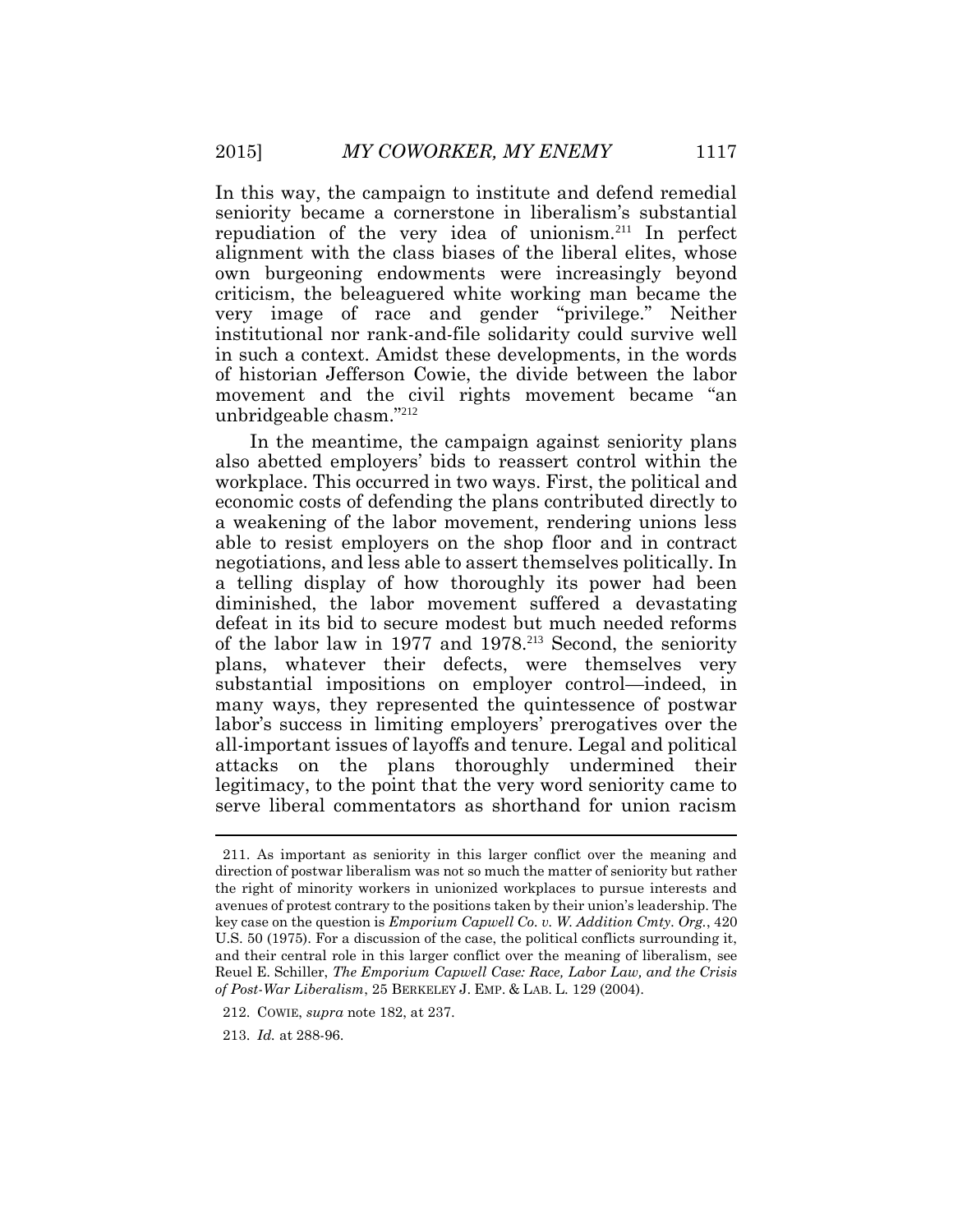and sexism. In the balance, the whole concept of collective bargaining suffered.

Even as these political and ideological dynamics unfolded, the conflict over seniority was almost entirely mooted by the very problem which labor's critics of Title VII had feared would arise if workplace inequality were not confronted on a structural level: the dramatic retrenchment of employment conditions in the very industries where seniority plans proliferated and where the labor movement was anchored. In the steel industry, home to over a halfmillion workers in the 1960s, diversity was advanced by a series of consent decrees, including a landmark 1974 agreement which undertook to settle several hundred claims of discrimination involving seniority plans, among other things, that had been lodged by blacks, Hispanics, and women, against nine major steel companies.<sup>214</sup> But by the late 1970s, the entire industry was in freefall, as bedrock companies like Jones & Laughlin, Republic, and Bethlehem, battered by a political economy that eschewed any semblance of industrial planning, began their long slides into liquidation and dismemberment. Although blacks' entry into higher paying jobs increased, overall black employment in steel fell from over 38,000 in 1974 to less than 10,000 in 1988; and the consent decrees, which affected 350,000 workers in 1974, applied to only  $135,000$  in  $1988.<sup>215</sup>$  Just as critics had worried would happen, the reality of employment discrimination had shifted from a question of how to assign job opportunities, to a tragic dispute about whom should be  $fired.<sup>216</sup>$ 

## B. *Workplace Harassment, the Corrosion of Worker Solidarity, and the Extension of Bureaucratic Control*

Even before litigation surrounding seniority plans had fully faded, the tendency inherent in Title VII to undermine

 $\overline{a}$ 

<sup>214.</sup> On the consent decree and its limitations, see BRUCE NELSON, DIVIDED WE STAND: AMERICAN WORKERS AND THE STRUGGLE FOR BLACK EQUALITY 279-84 (2001); *see also* United States v. Allegheny-Ludlem Indus., Inc., 517 F.2d 826, 834-39 (5th Cir. 1975).

<sup>215.</sup> STEIN, RUNNING STEEL, *supra* note 5, at 177-95.

<sup>216.</sup> COWIE, *supra* note 182, at 243.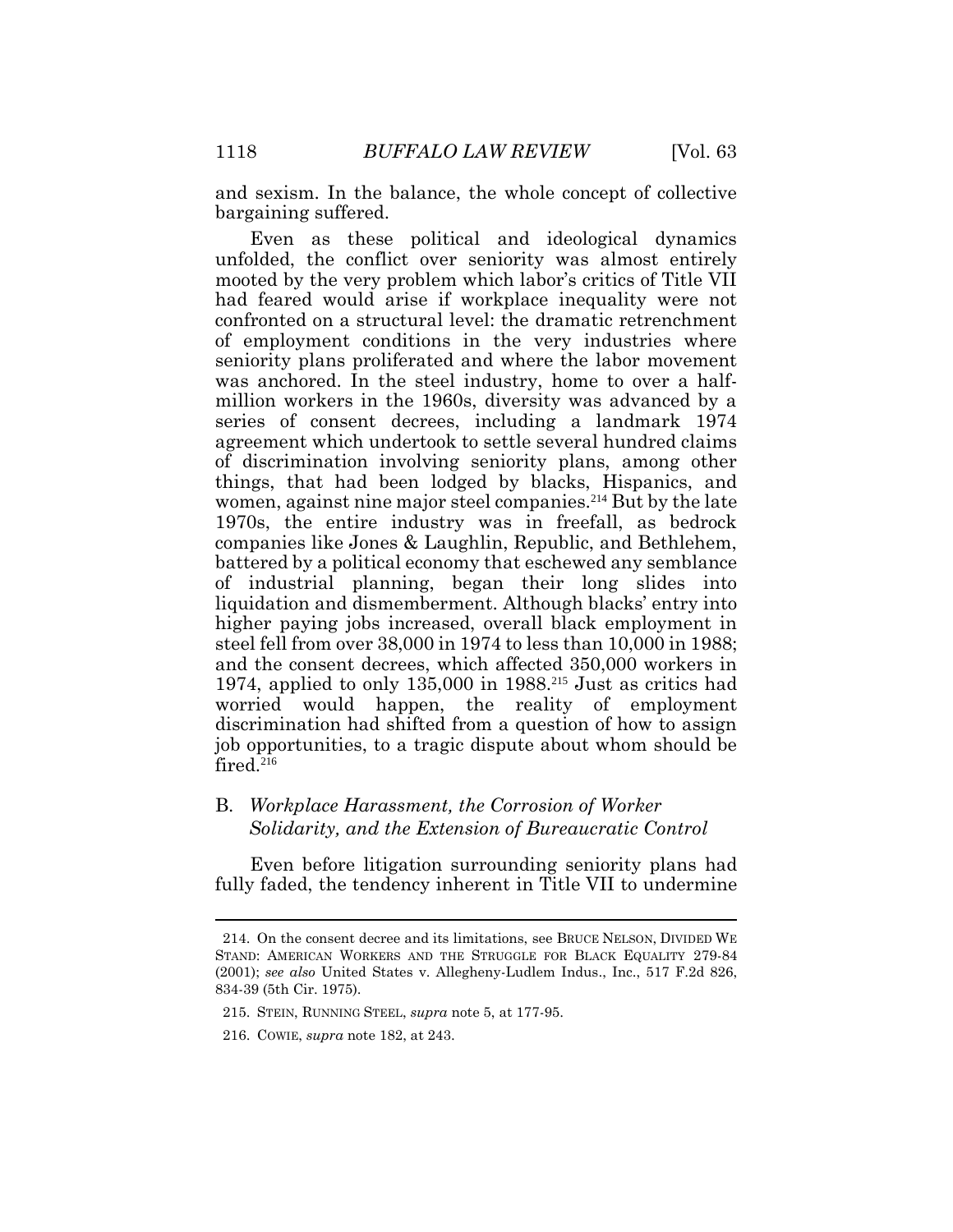worker solidarity began to coalesce in another realm: in causes of action premised on workplace harassment based on attributes, including race, sex, religion, and national origin, that are protected by the Act. Typically described as "abusive working environment" or "hostile environment" cases, these claims can be founded on the actions of employers themselves, or their supervisors. But their perverse implications are most fully realized in the way they regulate conduct between coworkers. Like the treatment of seniority systems, the operationalization of anti-harassment norms has directly corroded worker solidarity, primarily by positioning employers as protectors of workers against each others' ostensibly abusive behaviors. Even more so than remedial seniority, this corrosion of solidarity has entailed the expansion of bureaucratic control.

Although the intellectual foundations of harassment claims were laid out in the 1970s by a number of scholars, lawyers, and activists, foremost among them was Catherine MacKinnon, who concerned herself primarily with sexual harassment.<sup>217</sup> MacKinnon's prominence is justified, given that her definition of sexual harassment was eventually adopted by the Supreme Court.<sup>218</sup> But MacKinnon's writings on the subject are also exemplary in another way. Although MacKinnon's 1979 book on sexual harassment is very effective in showing the real harms that sexual harassment inflicts on women, the book, along with the rest of MacKinnon's scholarship, is devoid of any concern at all for the way prosecuting and preventing harassment under Title VII might actually dramatically enhance employer sovereignty in the workplace at the expense of class solidarity.<sup>219</sup> Indeed, by her indifference to this question, MacKinnon embodies a tendency evident earlier among civil

<sup>217.</sup> *See* DOBBIN, *supra* note 18, at 192-93; Schultz, *The Sanitized Workplace*, *supra* note 14, at 2079-82. Among other important figures in articulating and publicizing the concept of sexual harassment, see CARROLL M. BRODSKY, THE HARASSED WORKER (1976); LIN FARLEY, SEXUAL SHAKEDOWN: THE SEXUAL HARASSMENT OF WOMEN ON THE JOB (1978).

<sup>218.</sup> Meritor Sav. Bank v. Vinson, 477 U.S. 57, 65-69 (1986).

<sup>219.</sup> CATHARINE A. MACKINNON, SEXUAL HARASSMENT OF WORKING WOMEN: A CASE OF SEX DISCRIMINATION (1979).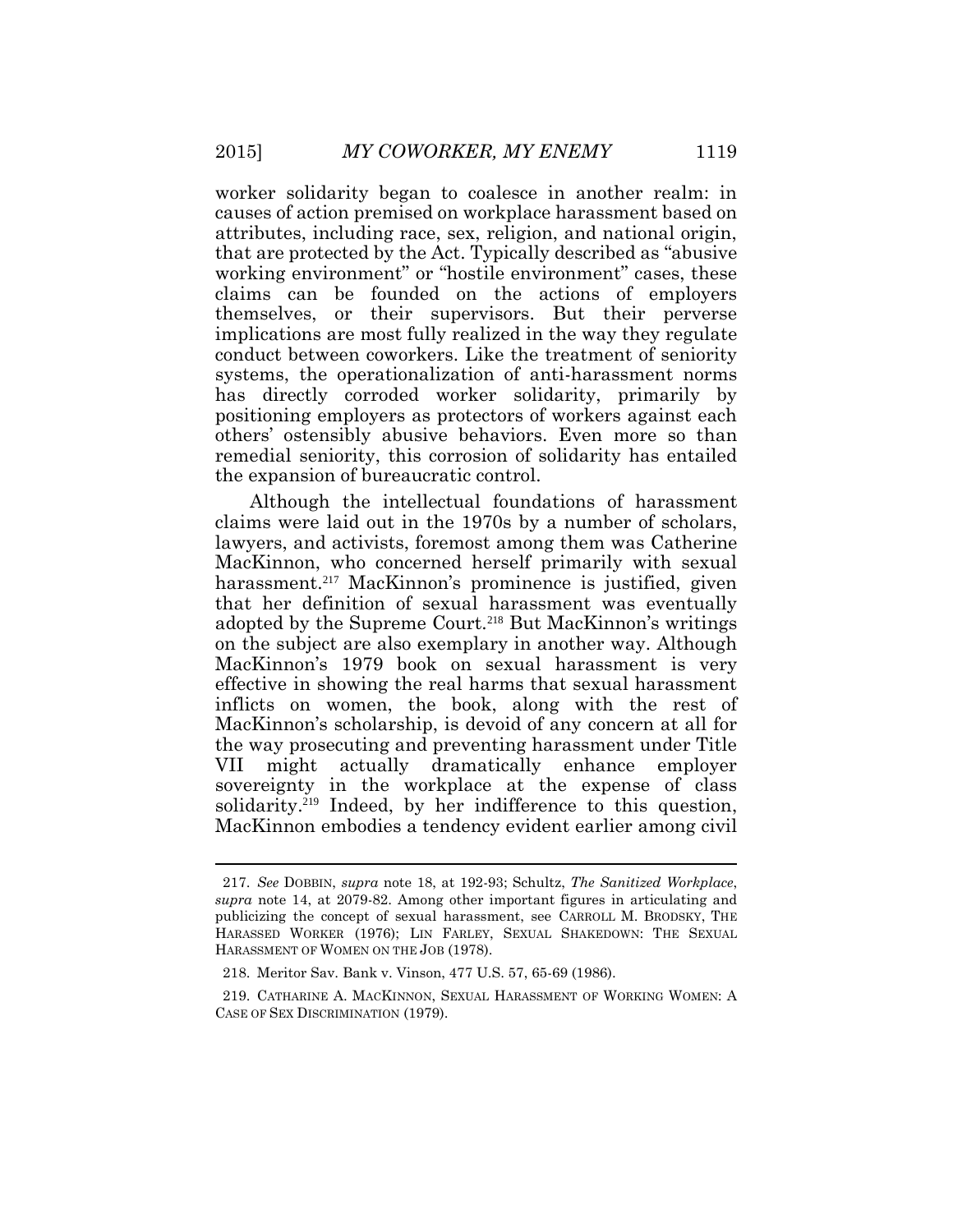rights lawyers, but also common among feminists, to subordinate concerns about social class and collective interests generally to identity politics and notions of individual rights. Ironically, this move, which reduces the concept of class conflict and struggle to its own terms (for many of this ilk, class is cognizable primarily as "classism"), is conspicuous for the way it leaves unchallenged the class interests and sensibilities of those who embrace it.<sup>220</sup>

To be sure, elite lawyers were not the only figures behind the development of this concept. Among others who were important in validating the concept of sexual harassment were unions and union officials, including Kathleen Nolan of the Screen Actors Guild.<sup>221</sup> Nor is this the only connection between the concept and the labor movement. For when employers eventually set out to police against harassment in the workplace, they frequently modeled their rules and procedures on union grievance machinery developed after the Second World War.<sup>222</sup> Although also quite ironic, in light of the ultimate implications of harassment policies, these genetic connections to the labor movement reflect something we have already seen both in our general review of the history of control and in our discussion of seniority: the limited ways in which organized labor in the postwar period participated in the construction of bureaucratic control.

The idea of protecting workers from harassment at the hands of their fellow workers is commendable. And the doctrines that emerged, like the move against discriminatory seniority, were concerned with a real problem in the workplace, one that involves not only the more familiar (and more influential) subject of sexual harassment, but also racial and other kinds of harassment.<sup>223</sup> Our earlier review of

<sup>220.</sup> On the conflicted place of class in postwar feminism generally, see DOROTHY SUE COBBLE, THE OTHER WOMEN'S MOVEMENT: WORKPLACE JUSTICE AND SOCIAL RIGHTS IN MODERN AMERICA 227-28 (2005).

<sup>221.</sup> DOBBIN, *supra* note 18, at 193.

<sup>222.</sup> *Id.* at 91-97, 105-06.

<sup>223.</sup> The EEOC actually receives more charges involving claims of racial harassment than it does charges involving sexual harassment. *Compare Charges Alleging Race and Harassment*, *FY 1997–FY 2014*, EEOC, http://www.eeoc.gov/ eeoc/statistics/enforcement/race\_harassment.cfm (last visited Oct. 30, 2015), *with*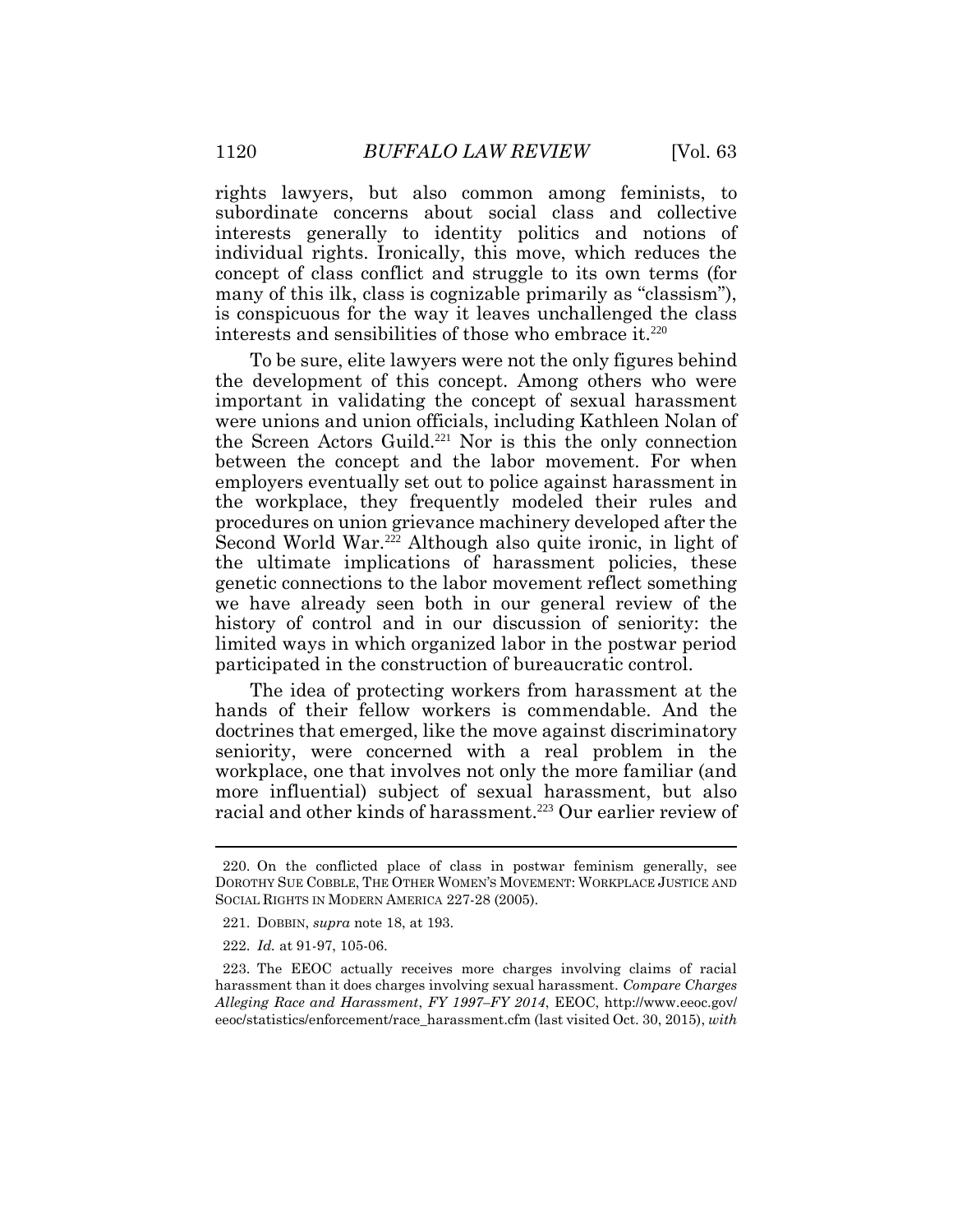the history of Title VII anticipates, though, that the problem is not with the basic goals of harassment law but with how the law is framed and how it actually operates. In this instance, the relevant doctrines evolved in ways that have, in the guise of affirming the duty of employers to prevent and mitigate harassing activity, directly entrenched the role of employers as protectors of workers from each other and, in the balance, extended bureaucratic control.

How this occurs varies somewhat depending on the form of harassment, as harassment claims are of two types. Employers may be liable if they or their supervisors demand favors in exchange for workplace benefits—so-called *quid pro quo* or "tangible benefit" harassment.<sup>224</sup> And they may also be liable where they either create or suffer the existence of conduct that creates a "hostile work environment."<sup>225</sup> While *quid pro quo* harassment is, of its nature, virtually always limited to claims involving sex, hostile work environment claims may implicate race, color, religion, and national origin, as well as sex. The hallmark of a harassment claim is a pattern of abusive conduct, not limited to physical acts, but possibly based on verbal conduct as well. In general, the conduct must be both subjectively unwelcome and, from the standpoint of a reasonable person, objectively abusive; it must also be "severe or pervasive" to the point that it

*Charges Alleging Sexual Harassment FY 2010–FY 2014*, EEOC, http://www.eeoc.gov/eeoc/statistics/enforcement/sexual\_harassment\_new.cfm

<sup>(</sup>last visited Oct. 20, 2015). In fact, although first endorsed by courts in the context of sexual harassment in 1976—and not at first embraced by all courts—the concept of workplace harassment has been recognized in the context of national origin harassment as early as 1971. *See* Rogers v. EEOC, 454 F.2d 234, 238 (5th Cir. 1971) (noting Congress's purpose of eliminating ethnic and racial discrimination); Williams v. Saxbe, 413 F. Supp. 654, 657-58 (D.D.C. 1976) (finding sex discrimination when male supervisor took retaliatory actions against female employee because she rejected his sexual advances). For early cases rejecting sexual harassment claims under Title VII, see, for example, *Corne v. Bausch & Lomb, Inc.*, 390 F. Supp. 161, 163 (D. Ariz. 1975).

<sup>224.</sup> Meritor Sav. Bank v. Vinson, 477 U.S. 57, 65 (1986).

<sup>225.</sup> These two types of liability are elaborated by the Supreme Court in an early case validating hostile work environment claims. *Id*. at 64-68, 73.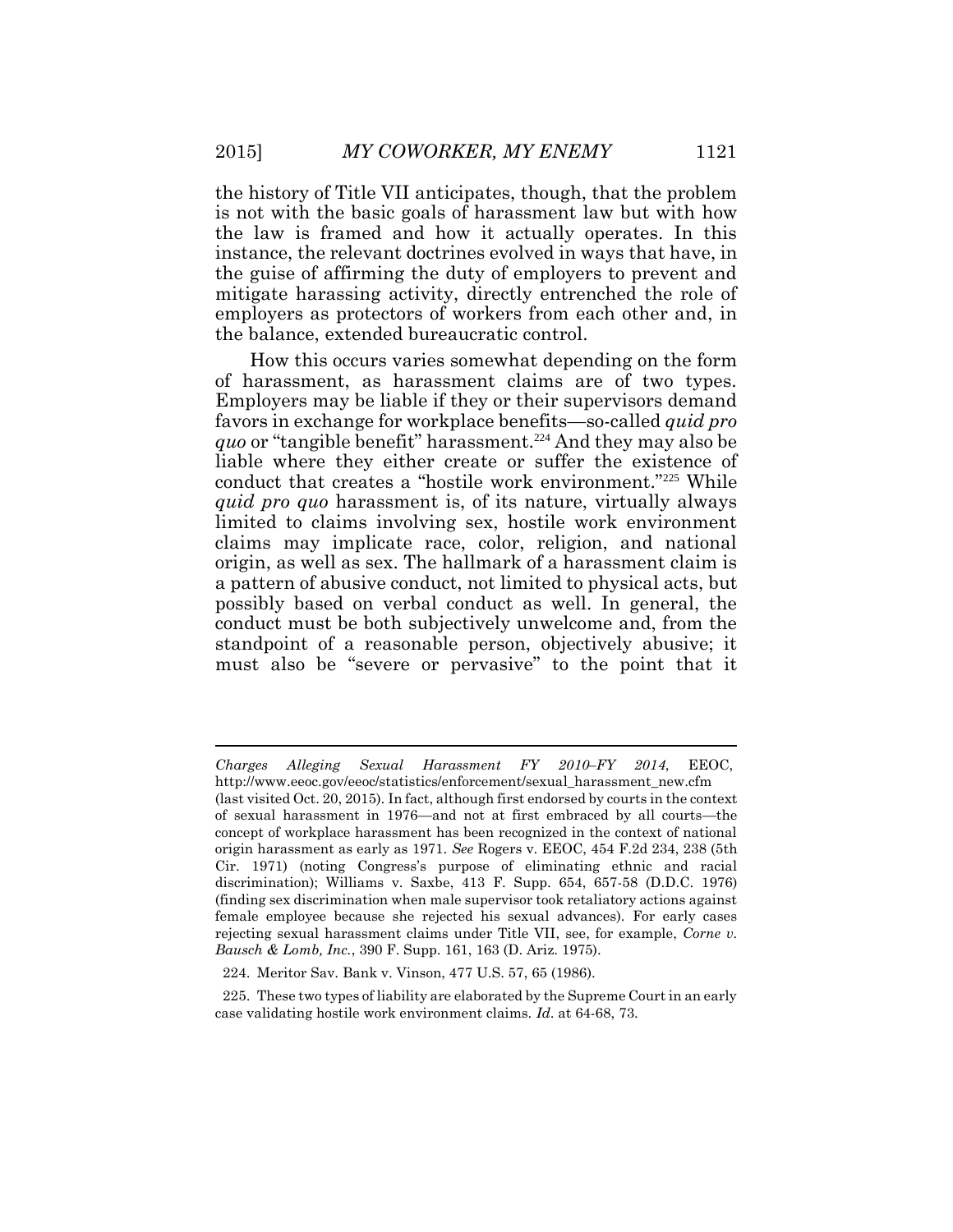significantly impairs the victim's ability to work or their wellbeing.<sup>226</sup>

Although Title VII imposes liability on employers as entities—not on individual workers, even those of high rank—employers are liable for the conduct of their employees under an agency theory. However, how this plays out depends on who authors the offensive conduct. Two Supreme Court cases decided together in 1998, *Burlington Industries v. Ellerth* and *Faragher v. City of Boca Raton*, proved important in firming up doctrine, particularly where the actions of managers and supervisors are implicated.<sup>227</sup> According to *Ellerth* and *Faragher*, liability is strictly imposed, unless the employer can prove by a preponderance of evidence that it had taken reasonable and timely steps to "prevent and correct" harassment, and the employee making the claim of harassment "unreasonably failed" to make use of available remedial procedures.<sup>228</sup>

Inherent in this affirmative defense is that an employer can diminish its exposure to liability by enacting rules barring workplace harassment, establishing procedures by which victims of harassment can lodge complaints, and acting diligently in cases where complaints are filed to remedy the harassment and prevent its recurrence. In the language of *Ellerth* itself, an employer will avoid liability if it "exercised reasonable care to prevent and correct" the harassment and the plaintiff failed to avail herself of these preventative or corrective measures.<sup>229</sup> The preventative measures generally must entail some formal policy barring harassment, as well as a complaint procedure.<sup>230</sup> Significantly, courts judge the sufficiency of the employer's corrective response not only by its promptness but also with regard to whether it is sufficiently punitive under the

<sup>226.</sup> Harris v. Forklift Sys., Inc., 510 U.S. 17, 21-23 (1993).

<sup>227.</sup> *See* Faragher v. City of Boca Raton, 524 U.S. 775 (1998); Burlington Indus., Inc. v. Ellerth, 524 U.S. 742 (1998).

<sup>228.</sup> *Ellerth*, 524 U.S. at 764-65; *Faragher*, 524 U.S. at 807-08.

<sup>229.</sup> *Ellerth*, 524 U.S. at 765.

<sup>230.</sup> *See Faragher*, 524 U.S. at 807-08; Gordon v. Shafer Contracting Co., 469 F.3d 1191, 1195 (8th Cir. 2006).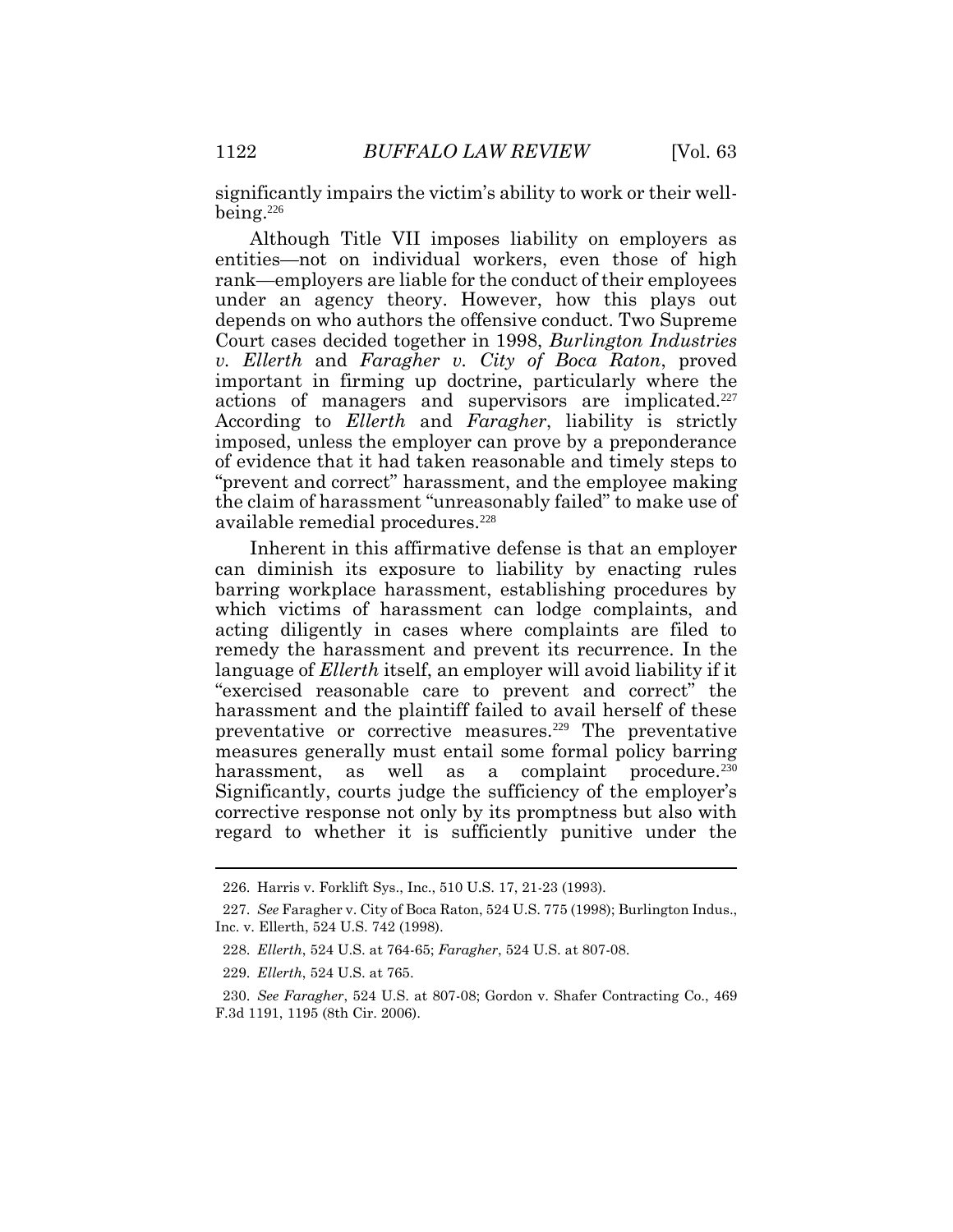circumstances.<sup>231</sup> And, with ironic implications which we will explore below, courts have likewise taken quite seriously the injunction that workers who fail to avail themselves of these procedures essentially forfeit their harassment claims.

Hostile environment claims are treated somewhat differently where the harassment comes not from the employer or a supervisor, but a coworker of equal or nearly equal rank.<sup>232</sup> In fact, harassment claims involving complaints against coworkers are more common than those involving supervisors.<sup>233</sup> In dictum, the *Faragher* Court endorsed a negligence standard for such cases employed at the time by most courts and the EEOC itself. The employer is liable if it "knew or should have known" of the harassment and failed to rectify the problem.<sup>234</sup> Although the affirmative defense is not directly applicable, and although the mere existence of such rules may sometimes increase an employer's exposure, with claims involving coworkers, too, an employer may avoid liability by having in place effective policies banning workplace harassment and by deploying

[t]o establish a hostile work environment claim, the plaintiff must establish that: (1) he is a member of a protected class; (2) he was exposed to unwelcome harassment; (3) the harassment was based on a protected characteristic of the plaintiff; (4) the harassment affected a term, condition, or privilege of employment; and (5) the employer knew or should have known about the harassing behavior, but failed to take proper action to alleviate it.

Arraleh v. Cty. of Ramsey, 461 F.3d 967, 978 (8th Cir. 2006) (citing Al-Zubaidy v. TEK Indus., Inc., 406 F.3d 1030, 1038 (8th Cir. 2005)).

<sup>231.</sup> *See, e.g.*, Loughman v. Malnati Org., Inc., 395 F.3d 404, 408 (7th Cir. 2005); Jackson v. Quanex Corp., 191 F.3d 647, 664 (6th Cir. 1999).

<sup>232.</sup> The Supreme Court has recently narrowed the definition of supervisors for purposes of harassment claims under Title VII. Vance v. Ball State Univ., 133 S. Ct. 2434, 2447-50, 2454 (2013).

<sup>233.</sup> At least, this is true of sexual harassment claims. *See* SOC'Y FOR HUMAN RES. MGMT., SEXUAL HARASSMENT SURVEY 6 (1999).

<sup>234.</sup> *Faragher*, 524 U.S. at 799 (quoting Morrison v. Carleton Woolen Mills, Inc., 108 F.3d 429, 438 (1st Cir. 1997)); *see also* Montgomery v. Am. Airlines, Inc., 626 F.3d 382, 392 (7th Cir. 2010); Cross v. Prairie Meadows Racetrack & Casino, Inc., 615 F.3d 977, 984-85 (8th Cir. 2010). More specifically, courts have generally held that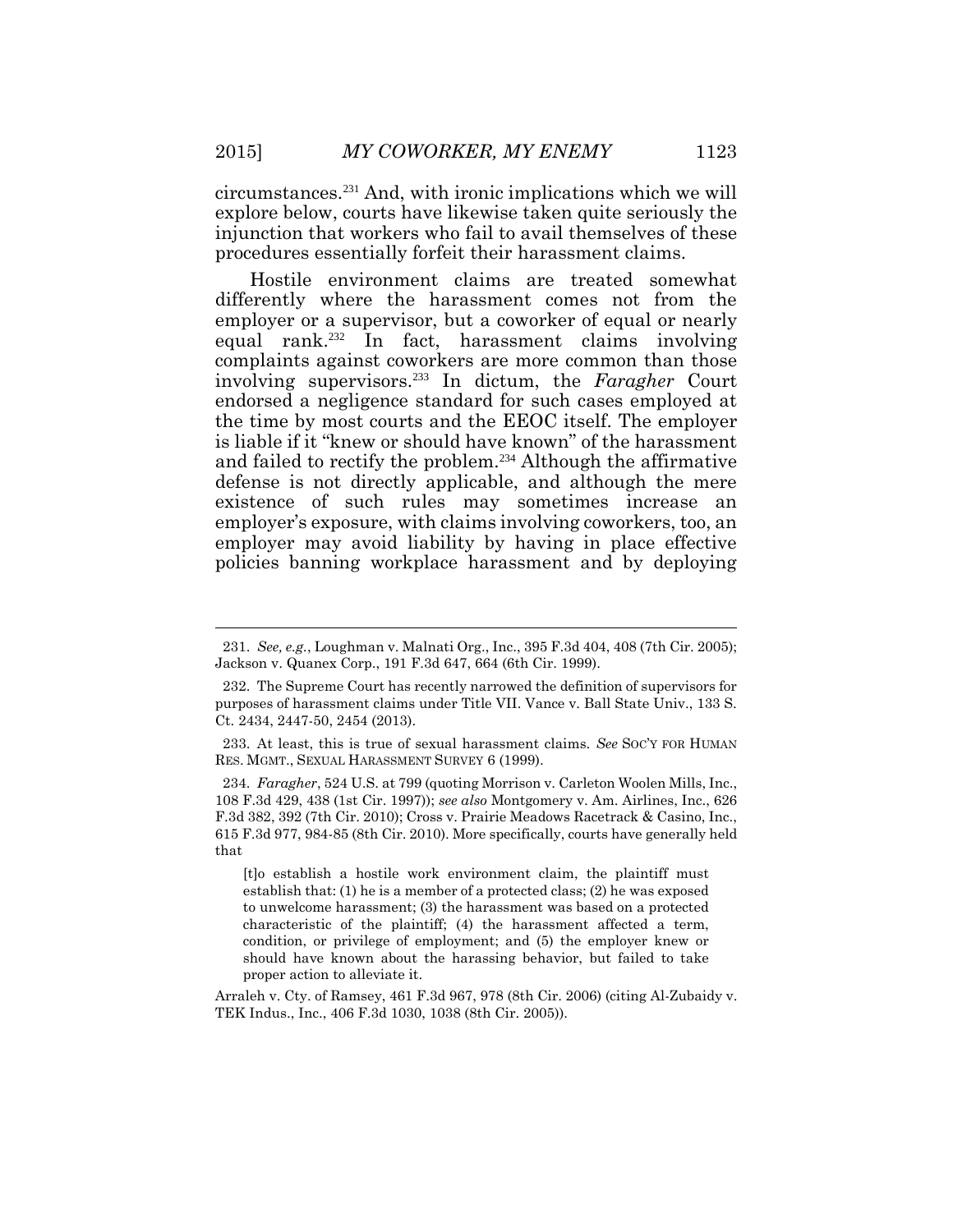them in cases where harassment has occurred.<sup>235</sup> Importantly, as is also true in cases involving supervisors, an employer is more likely to avoid liability if it inflicts serious punishment on the harasser, and such punishment is likewise evaluated for its deterrent effect.<sup>236</sup>

The advantages to an employer having in place a system for preventing and correcting harassment are further enhanced if the employer also institutes mandatory employer training programs in which workers are apprised of the employer's policies on harassment and their respective rights and duties.<sup>237</sup> In fact, courts have indicated that the mere existence of anti-harassment policies is not enough, and that training is essential to an effective defense.<sup>238</sup> Moreover, EEOC enforcement guidelines effectively encourage employers to adopt written policies barring harassment and outlining complaint procedures, to distribute these periodically, and to train "all employees to ensure that they understand their rights and responsibilities" under these policies.<sup>239</sup> Similarly, EEOC administrative rules on sexual harassment emphasize that "[p]revention is the best tool" and that employers should "take all steps necessary to prevent sexual harassment from occurring, such as affirmatively raising the subject, expressing strong disapproval, developing appropriate sanctions, informing employees of their right to raise and how to raise the issue of

<sup>235.</sup> *See, e.g.*, Waldo v. Consumers Energy Co., 726 F.3d 802, 820-21 (6th Cir. 2013); Peace-Wickam v. Walls, 409 F. App'x. 512, 520-22 (3d Cir. 2010); Ocheltree v. Scollon Prods., 335 F.3d 325, 334 (4th Cir. 2003). On the potential for unenforced rules, not backed by training, to increase an employer's exposure to liability, see, for example, *Mathis v. Phillips Chevrolet, Inc.*, 269 F.3d 771, 777 (7th Cir. 2001).

<sup>236.</sup> *See, e.g.*, Nichols v. Azteca Rest. Enters., Inc., 256 F.3d 864, 875-76 (9th Cir. 2001); Knabe v. Boury Corp., 114 F.3d 407, 413 (3d Cir. 1997).

<sup>237.</sup> *See* Kolstad v. Am. Dental Ass'n, 527 U.S. 526, 545 (1999); *Peace-Wickham*, 409 F. App'x. at 520-22; *Ocheltree*, 335 F.3d at 334-35.

<sup>238.</sup> *See, e.g.*, Hill v. Children's Vill., 196 F. Supp. 2d 389, 399-400 (S.D.N.Y. 2002); Miller v. Woodharbor Molding & Millworks, Inc., 80 F. Supp. 2d 1026, 1029-30 (N.D. Iowa 2000).

<sup>239.</sup> U.S. EEOC, No. 915.002, V(C)(1), ENFORCEMENT GUIDANCE ON VICARIOUS EMPLOYER LIABILITY FOR UNLAWFUL HARASSMENT BY SUPERVISORS (1999), http://eeoc.gov/policy/docs/harassment.html.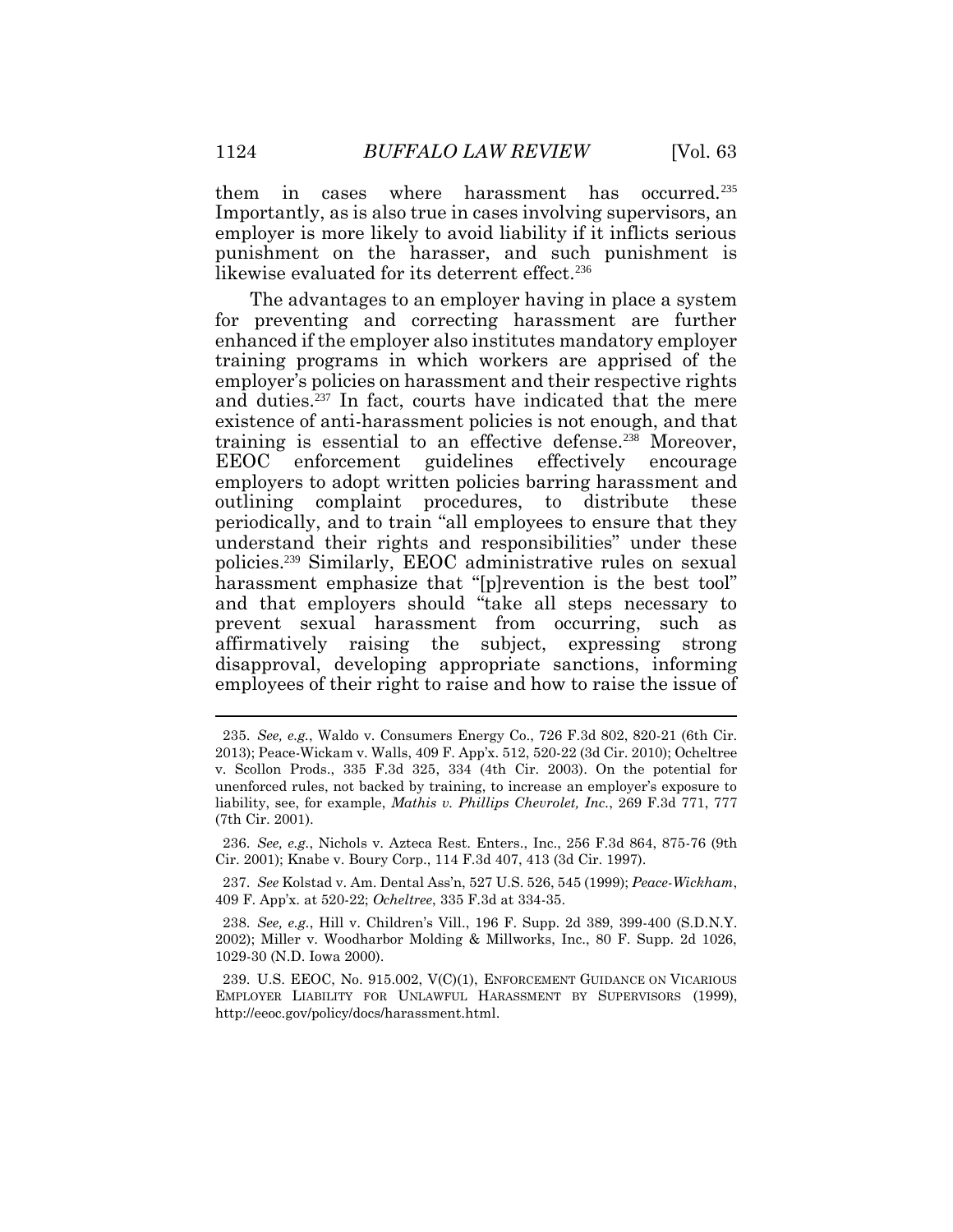harassment under title VII, and developing methods to sensitize all concerned."<sup>240</sup> Finally, by law, some states encourage employers to provide some form of harassment training.<sup>241</sup>

Even before *Ellerth* and *Faraghe*r were decided, a majority of employers—and virtually all large employers had already adopted anti-harassment policies.<sup>242</sup> Today, they are nearly universal. This effort to fight "bias with bureaucracy," to quote Frank Dobbin, represents the very essence of bureaucratic control.<sup>243</sup> The policies, which are often inserted in employee handbooks, are invariably embodied in formal, quasi-legal documents that, like law itself, purport by their very existence to govern workers' behavior. As we have already mentioned, they often employ complaint procedures modeled after grievance mechanisms in union contracts, albeit with none of the democratic representation implied in collective bargaining agreements.<sup>244</sup>

Although invariably presented as essential tools for complying with the law and safeguarding workers, these policies are, at root, expressions of control. This is particularly evident with regard to policies on sexual harassment. As Vicki Schultz, among others, has pointed out, from the very outset, MacKinnon herself spearheaded a drive to define sexual harassment in a way that essentially equated sexism with sexuality.<sup>245</sup> Although obviously not entirely compatible with the law, this expansive vision of

243. DOBBIN, *supra* note 18, at 101.

245. *See* Schultz, *The Sanitized Workplace*, *supra* note 14, at 2081-83.

<sup>240.</sup> 29 C.F.R. § 1604.11(f) (2014).

<sup>241.</sup> Michael W. Johnson, *Harassment and Discrimination Prevention Training: What the Law Requires*, 55 LAB. L.J. 119, 122 (2004).

<sup>242.</sup> As Frank Dobbin points out, in this respect, the Court in those cases merely "ratified procedures that 95 percent of employers already had in place." DOBBIN, *supra* note 18, at 4; *see also* Deborah L. Brake, *Retaliation in an EEOC World*, 89 IND. L.J. 115, 132 (2014).

<sup>244.</sup> *Id*. at 197-99. To be sure, unions can cause employers to bargain over harassment rules and procedures and union contracts do sometimes cover these issues, but as union representation has retreated such contracts have become very rare.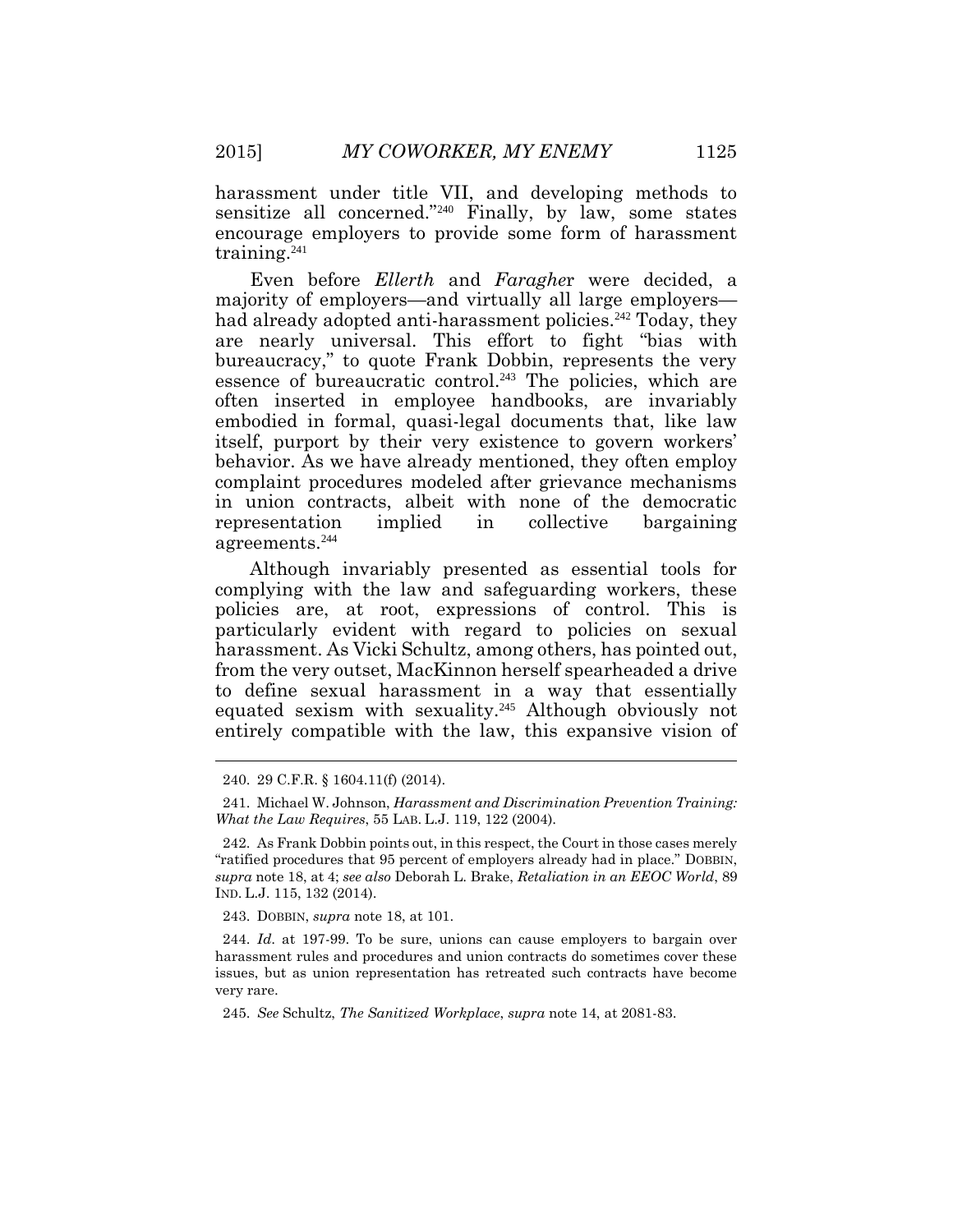sexual harassment has very much informed the meaning of the concept for the media and the public.<sup>246</sup> More importantly, it has also defined the way the concept has been understood and operationalized by many employers, who, as Schultz documents, often go far beyond what the law requires in controlling workers' conduct: categorically banning sexual jokes and innuendos, flirting, and "insensitive" behavior in general.<sup>247</sup> In the interest of prohibiting sexual harassment, a substantial number of employers bar all amorous relationships between workers, including those of equal rank.<sup>248</sup>

An important respect in which anti-harassment policies go quite beyond the kind of bureaucratic control envisaged by Edwards is in the way they are administered in training.<sup>249</sup> As Dobbin argues, as early as the 1960s, many employers had already begun to institute "sensitivity" and "diversity"

248. According to one recent survey, over 40% of employers had some kind of policy banning workplace romances. *Workplace Romance Survey*, SOC'Y FOR HUM. RESOURCE MGMT. (Sept. 14, 2013), www.shrm.org/research/surveyfindings/ articles/pages/shrm-workplace-romance-findings.aspx; *see also* Schultz, *The Sanitized Workplace*, *supra* note 14, at 2124-29; Dana Wilkie, *Workplace Is No Place for Romance*, HR MAG., Dec. 2013, at 13 (referencing the SHRM Workplace Romance Survey: "more than one in 10 (12 percent) [of employers] won't even allow workers in different departments to pair up."). Human Resource and Management publications often specifically counsel the adoption of such policies as a means of evading liability. *See, e.g.*, Nolan C. Lickey et al., *Responding to Workplace Romance: A Proactive and Pragmatic Approach*, 8 J. BUS. INQ. 100, 110-17 (2009); Cindy M. Schaefer & Thomas R. Tudor, *Managing Workplace Romances*, 66 SAM ADVANCED MGMT. J. 4, 4-6, 8 (2001); *Romance in the Workplace Poses Possible Legal Problems*, FAIR EMP. PRAC. GUIDELINES, July 1, 2001, at 5. A search of the internet yields numerous examples of human relations consultant companies that encourage employers to guard against such relationships and adopt policies restricting them. *See, e.g.*, *Managing Office Romance: Does Your Company Need an Anti-Fraternization Workplace Policy?*, AVONTIS (Feb. 9, 2012, 3:28 PM), www.avontisgroup.com/blog?p=104; *Non-Fraternization—Do You Have an HR Policy?*, INSIGHT PERFORMANCE (Mar. 29, 2010), http://insightperformance.com/non-fraternization-do-you-have-an-hrpolicy.

249. *See generally* RICHARD EDWARDS, *Bureaucratic Control: Policy No. 1.1*, *in* CONTESTED TERRAIN: THE TRANSFORMATION OF THE WORKPLACE IN THE TWENTIETH CENTURY 130, 130-62 (1979).

<sup>246.</sup> *See id*. at 2083-84.

<sup>247.</sup> *See id*. at 2091-92, 2094-99.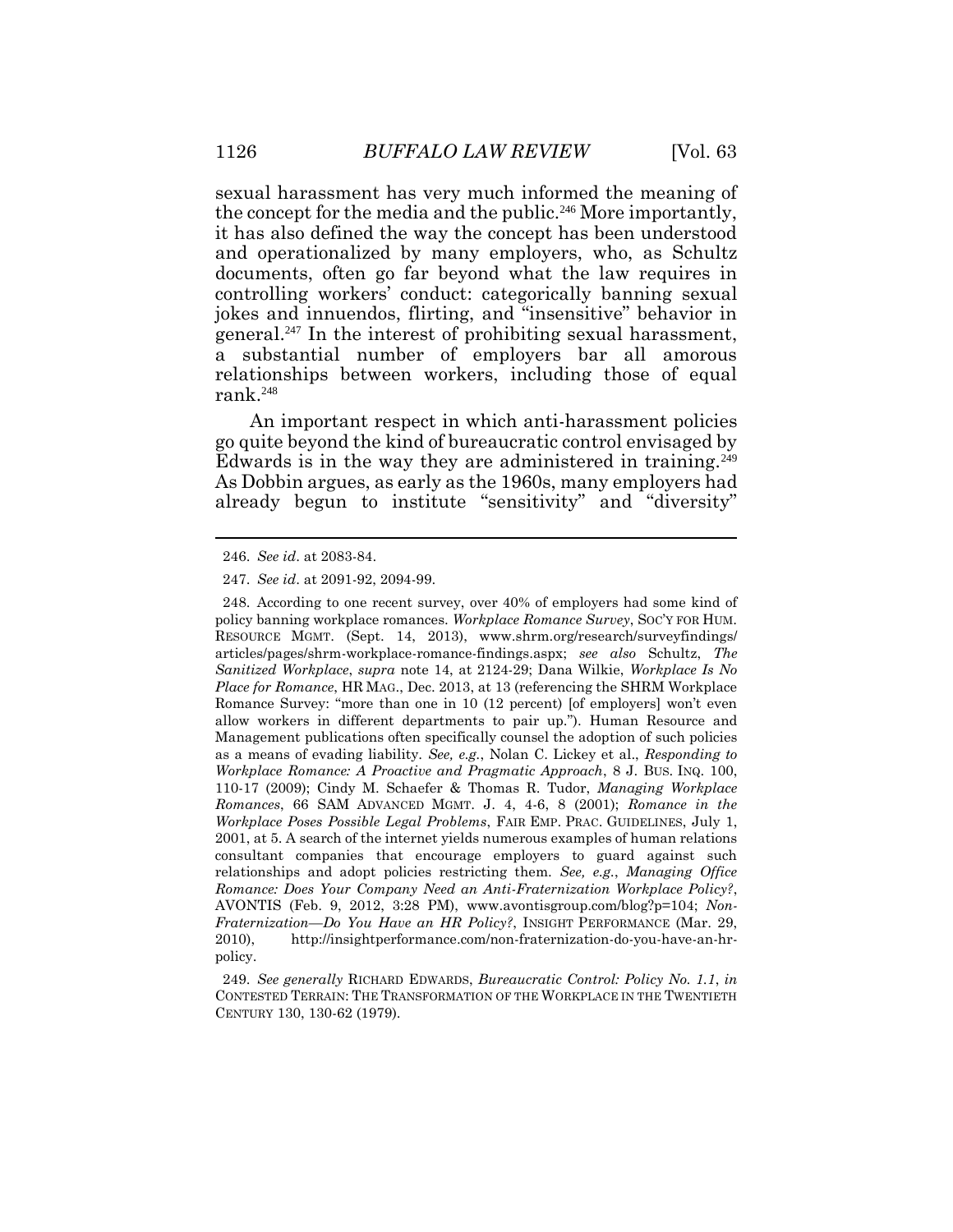training, although at the time mainly for supervisors and managers, and mainly with an emphasis on race.<sup>250</sup> By the 1990s, these programs encompassed sexual harassment.<sup>251</sup> By the late 1990s, sexual harassment had become their focus; 70**%** of corporations had harassment training systems in place and the programs were applied broadly to all employees.<sup>252</sup> In fact, in proof of a different way that capitalism has shaped Title VII's approach to workplace inequality, an industry has emerged to provide employers with an assortment of live trainers, training videos, and online programs.<sup>253</sup> An important point to note in weighing their dysfunctions is that there is very little evidence that these training programs actually reduce rates of harassment and some evidence to suggest that they have important negative effects in this regard, including promoting backlash, a de-legitimated concept of harassment, and a false sense of remediation.<sup>254</sup>

In the name of discouraging harassment in general, these training sessions are designed to impose on workers a program of continuous self-monitoring, underpinned by implicit norms of suspicion and adversity. This approach, which Schultz calls the "cultural sensitivity" approach in contrast to the "zero-tolerance" approach, <sup>255</sup> is particularly pernicious in that its mandate of self-monitoring and selfdiscipline (as Edwards noticed of bureaucratic control in general) explicitly shifts the employer's project of workplace control onto workers themselves. Each worker oppresses herself, with no direct compensation for doing so. Indeed, employers frequently impose on all workers, not just managers and supervisors, an obligation that they report to management any acts of harassment they know about or

<sup>250.</sup> *See* DOBBIN, *supra* note 18, at 144-46.

<sup>251.</sup> *See id*. at 147-49.

<sup>252.</sup> *See id*. at 191; *see also* Schultz, *The Sanitized Workplace*, *supra* note 14, at 2094-95 n.96.

<sup>253.</sup> *See* Susan Bisom-Rapp, *Fixing Watches With Sledgehammers: The Questionable Embrace of Employee Sexual Harassment Training by the Legal Profession*, 24 T. JEFFERSON L. REV. 125, 126, 133 (2002).

<sup>254.</sup> For a review of the literature on this question, see *id.* at 142-44.

<sup>255.</sup> Schultz, *The Sanitized Workplace*, *supra* note 14, at 2099-103.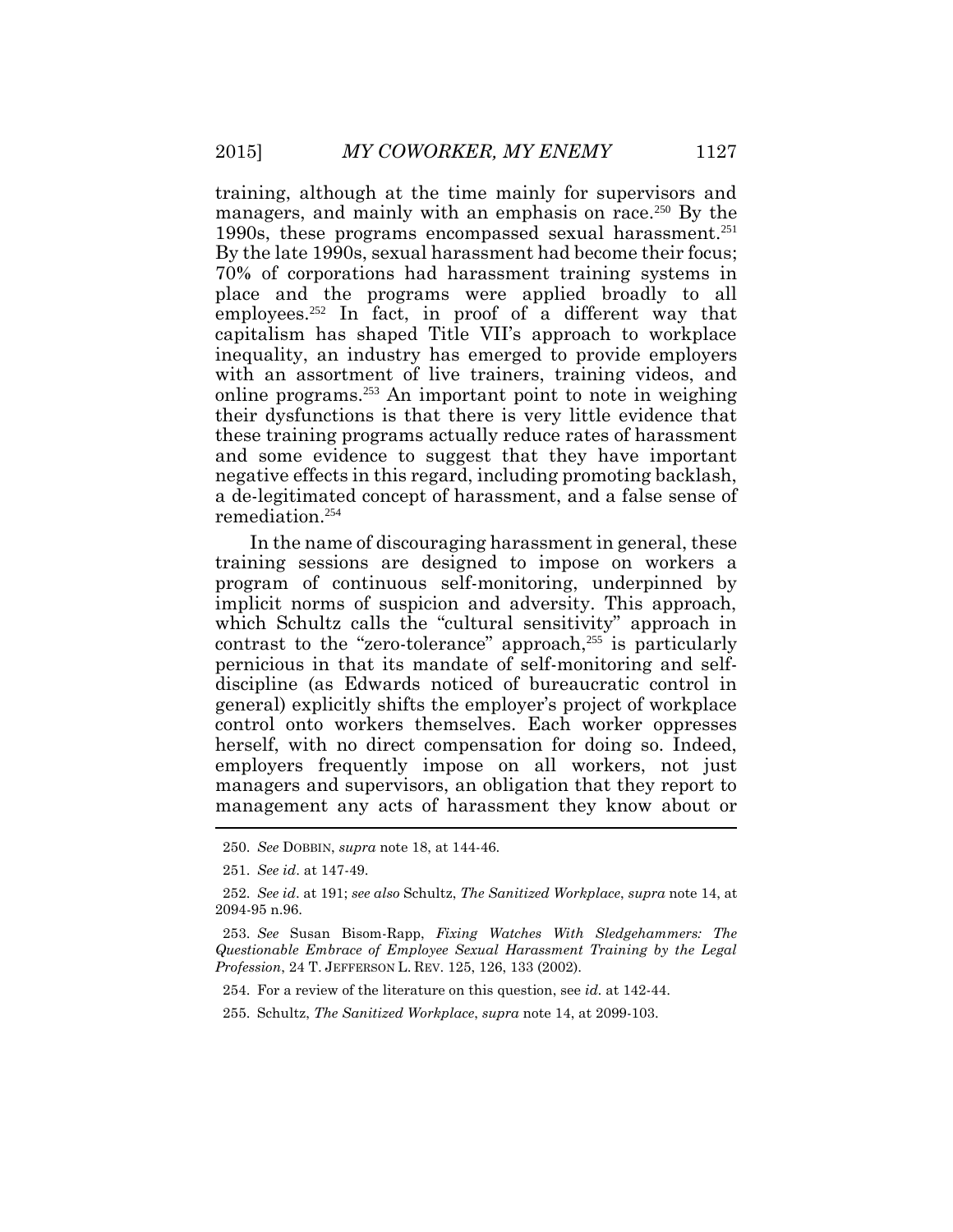even suspect to have occurred. In ironic throwback to one of the most pernicious methods of union busting, such mandatory reporting rules effectively require that workers spy on each other. With similar irony, the practice parallels the stratagem by which employers seek to nominate workers as supervisors or managers in order to cleave them from other workers, to deprive them of the protections of the National Labor Relations Act and, sometimes, to frustrate workers' attempts to construct functional bargaining units.<sup>256</sup>

The potential for these practices to violate the labor law, though significant, is but one aspect of a broader conflict between workplace harassment rules and worker solidarity. Even where they do not violate the labor law, such rules preempt interactions that are, even if not immediate expressions of worker solidarity, quite often the foundation of truly solidary behavior. Both statistical and qualitative research, as well as anecdotal observations, confirm that intimate contact between workers in the workplace is absolutely integral to successful union organizing.<sup>257</sup> Flirting, horseplay, joke-telling, bull sessions, and other activities that are prohibited in the name of mitigating harassment, form part of the fabric out of which rank-and-file solidarity must be woven. These activities are integral for precisely the same reasons that make them unprofessional and deviant: of their nature, they establish among workers an identity, a set of interests, and an ethos all independent of the employer's, and they provide a space in which workers can develop and express trust and familiarity. These dynamics are crucial, for although organizing drives are not as physically dangerous

<sup>256.</sup> To be sure, employer rules that impinge on workers' protected rights to engage in "concerted activity," which includes but is not necessarily limited to forming, joining, or assigning in the running of a union, may well be prohibited by the National Labor Relations Act. *See* Guardsmark, LLC v. NLRB, 475 F.3d 369, 372-74, 380-81 (D.C. Cir. 2007). Beyond the fact that such rights have become notoriously difficult to vindicate is the broader problem that such rules may impinge on conduct that is not protected because it is attenuated from protected concerted activity, but is nonetheless important to the development of solidarity.

<sup>257.</sup> For both a review of the research on this question as well as specific research in support of this thesis, see Kate Bronfenbrenner & Robert Hickey, *Changing to Organize: A National Assessment of Union Strategies*, *in* ORGANIZING AND ORGANIZERS: REBUILDING LABOR 17 (Ruth Milkman & Kim Voss, eds., 2004).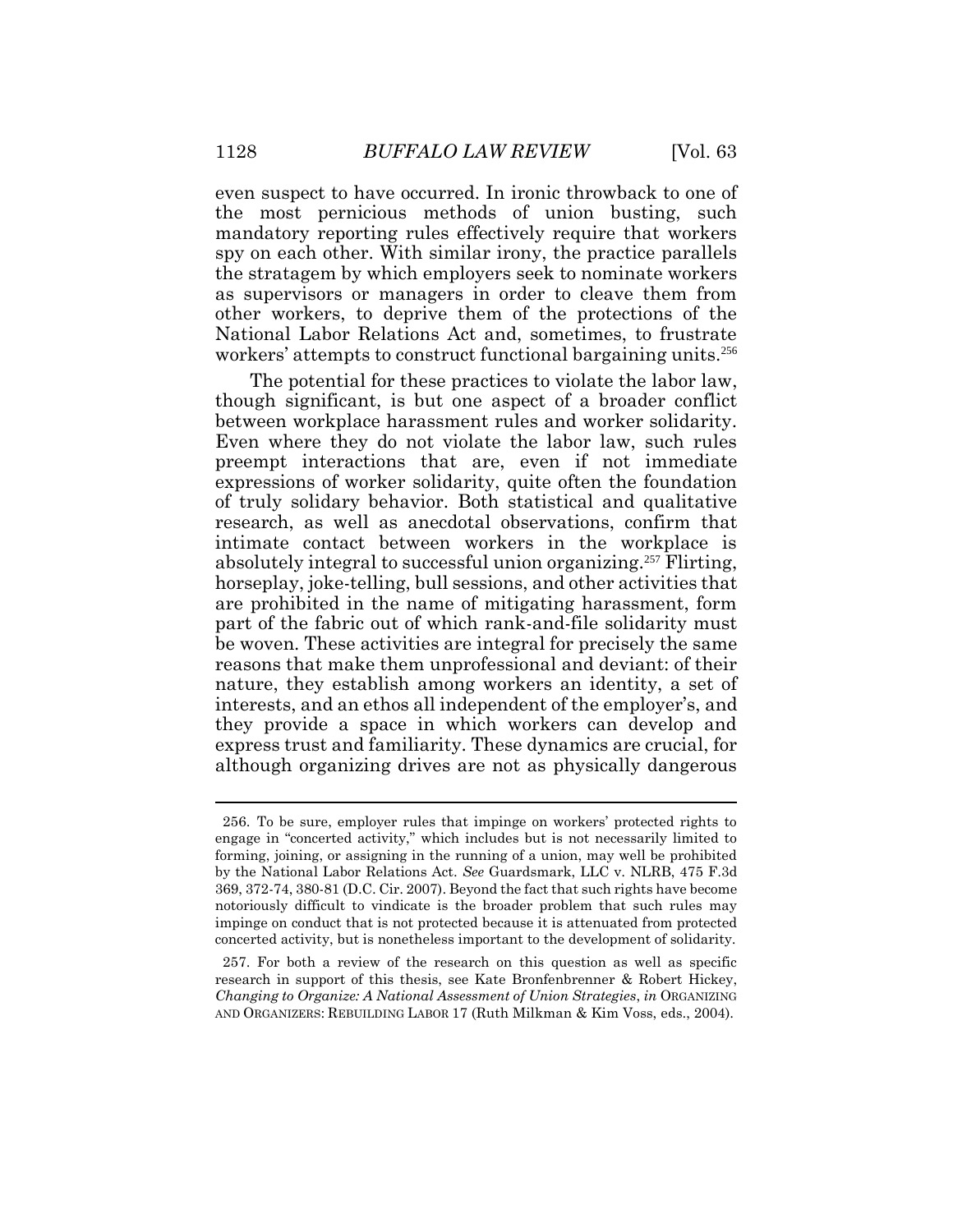as they were in the 1930s, they remain contentious and risky affairs. Employers are adept at cultivating anti-union "solidarity" among anti-union workers.<sup>258</sup> Union supporters are regularly harassed, disciplined, or fired by employers.<sup>259</sup> And the labor law, weakened doctrinally and by the erosion of the very solidarity it purports to protect, often affords few effective remedies in these cases.<sup>260</sup> In such a context, it is absolutely essential that workers forge bonds of the kind that are difficult to build where the workplace has been, in Schultz's words, so sanitized.

It goes without saying that jokes and bull sessions and such are not always conducive to constructive forms of worker solidarity; that they can indeed be oppressive to women and minorities; and that in this fashion, they can also undermine solidarity. Nevertheless, the more important point is that even the best workplace harassment rules are not devised by employers with any idea of maintaining a foundation of worker solidarity. Quite the contrary: even in their most justifiable form, these rules inevitably affirm the authority of the employer as the protector of workers from each other's dysfunctions and depredations. Such is essential to their basic structure and grammar: workers— "employees," "associates," and "team members"—are prohibited from inflicting various harms on others, on pain of the employer stepping in and disciplining, even firing the offending worker. Workers are each other's enemies, and employers, their protectors. Often enough, this dynamic is further heightened by wrapping the rules in the language of "diversity" and "inclusion," the importance of "teamwork," and the value of a "safe" environment—paternalistic rhetoric that is the modern cognate of the old "company family concept."

<sup>258.</sup> Robert A. Penney, *Workers Against Unions: Union Organizing and Anti-Union Countermobilizations*, *in* REBUILDING LABOR: ORGANIZING AND ORGANIZERS IN THE NEW UNION MOVEMENT, *supra* note 257, at 88-95.

<sup>259.</sup> *See* JOHN T. DUNLOP, U.S. DEP'T. OF LABOR, U.S. DEP'T. OF COMMERCE, FACT FINDING REPORT: COMMISSION ON THE FUTURE OF WORKER-MANAGEMENT RELATIONS 84-85 (1994); Michael Goldfield, *Labor in American Politics—Its Current Weakness*, 48 J. POL. 2, 9-10 (1986).

<sup>260.</sup> *See* Paul Weiler, *Promises to Keep: Securing Workers' Rights to Self-Organization Under the NLRA*, 96 HARV. L. REV. 1769, 1787-94 (1983); *see also* GROSS, BROKEN PROMISE, *supra* note 13.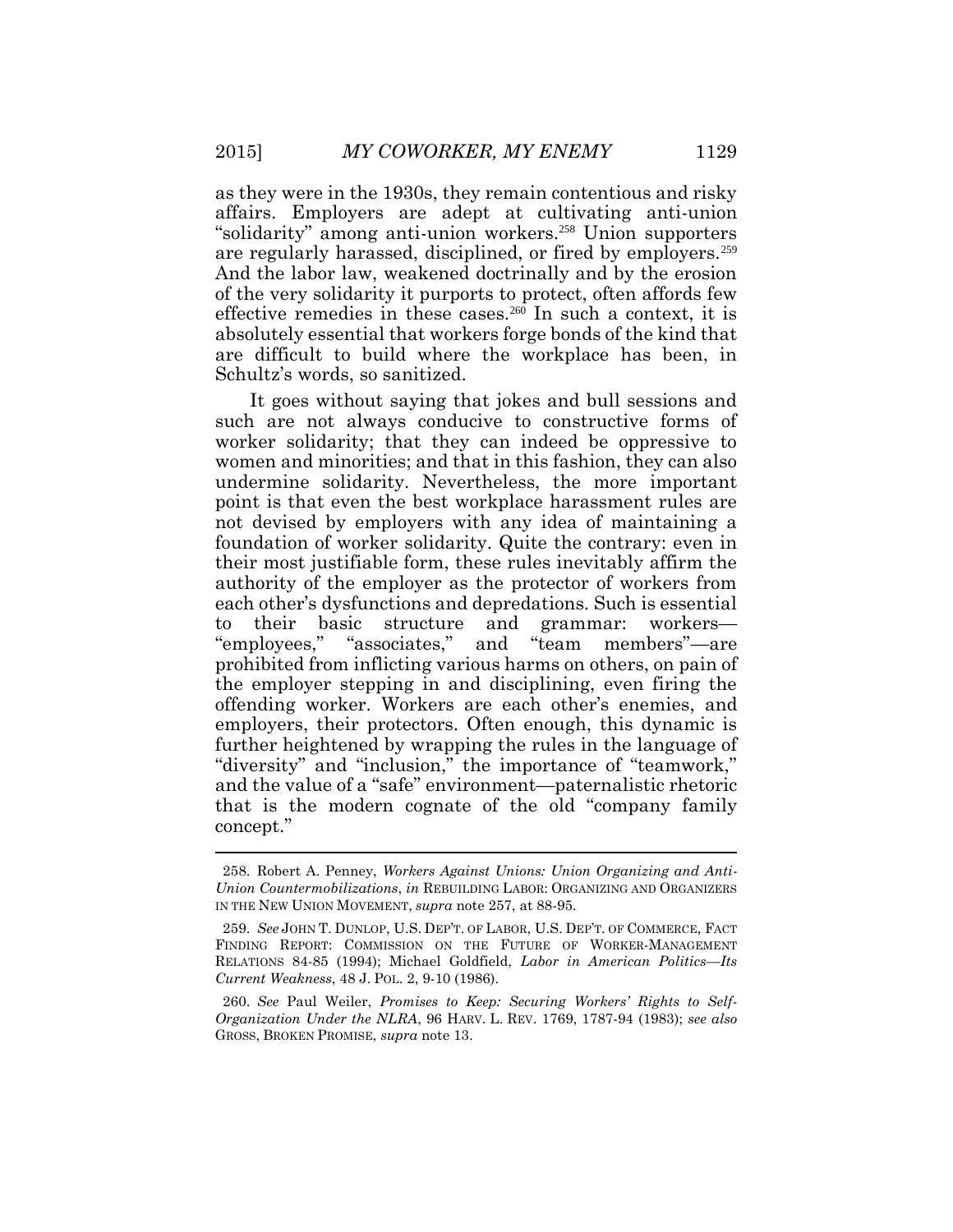All of this conceals the fact that, although these rules ostensibly benefit workers, and although they may indeed accrue to workers' advantage in many cases, their most direct beneficiary is the employer. In fact, harassment training sessions themselves are important displays of employer sovereignty over workers, not least because they are mandatory, "captive audience" affairs, and their scheduling and content remain entirely within the control of the employer. Typically inane and annoying, they too allow the employer to present itself as an agent for protecting workers against one another in the course of asserting its prerogative to rule the workplace. Often based, like harassment rules, on overly-broad views of what is prohibited by the law and conveyed with the intent to scare their audience with the prospect of job loss, these sessions enhance divisions among workers in very palpable ways.<sup>261</sup>

These practices are all hallmarks of a program of bureaucratic control that is most fully realized when the rules are actually deployed to discipline or fire workers outright. Although recent data is not available, it appears that employers typically discipline the targets of harassment complaints, despite the fact that many such complaints involve conduct that would not actually give rise to a viable claim against the employer.<sup>262</sup> The indecorous image of a worker being escorted out of the workplace because she has been fired for harassment—or even that of a worker being compelled to attend remedial training sessions—may well advance some laudable goal, including the deterrence of harassment by others. But this image also reaffirms the basic sovereignty of the employer in the workplace and their position as defender of workers from each other. Whatever benefits are realized come at the expense of all workers being

<sup>261.</sup> For instance, one veteran anti-harassment trainer describes how almost every harassment training video she is familiar with attempts to "scare" workers into compliance, and how the nearly inevitable result of this is heightened conflict between workers and a more divided workforce. Rita Risser, *Sexual Harassment Training: Truth and Consequences*, 53 TRAINING & DEV., Aug. 1999, at 21, 23. On the intent to frighten workers in these sessions, see Schultz, *The Sanitized Workplace*, *supra* note 14, at 2100-01.

<sup>262.</sup> At least, this appears to be the case with sexual harassment complaints. *See* Schultz, *The Sanitized Workplace*, *supra* note 14, at 2104-05.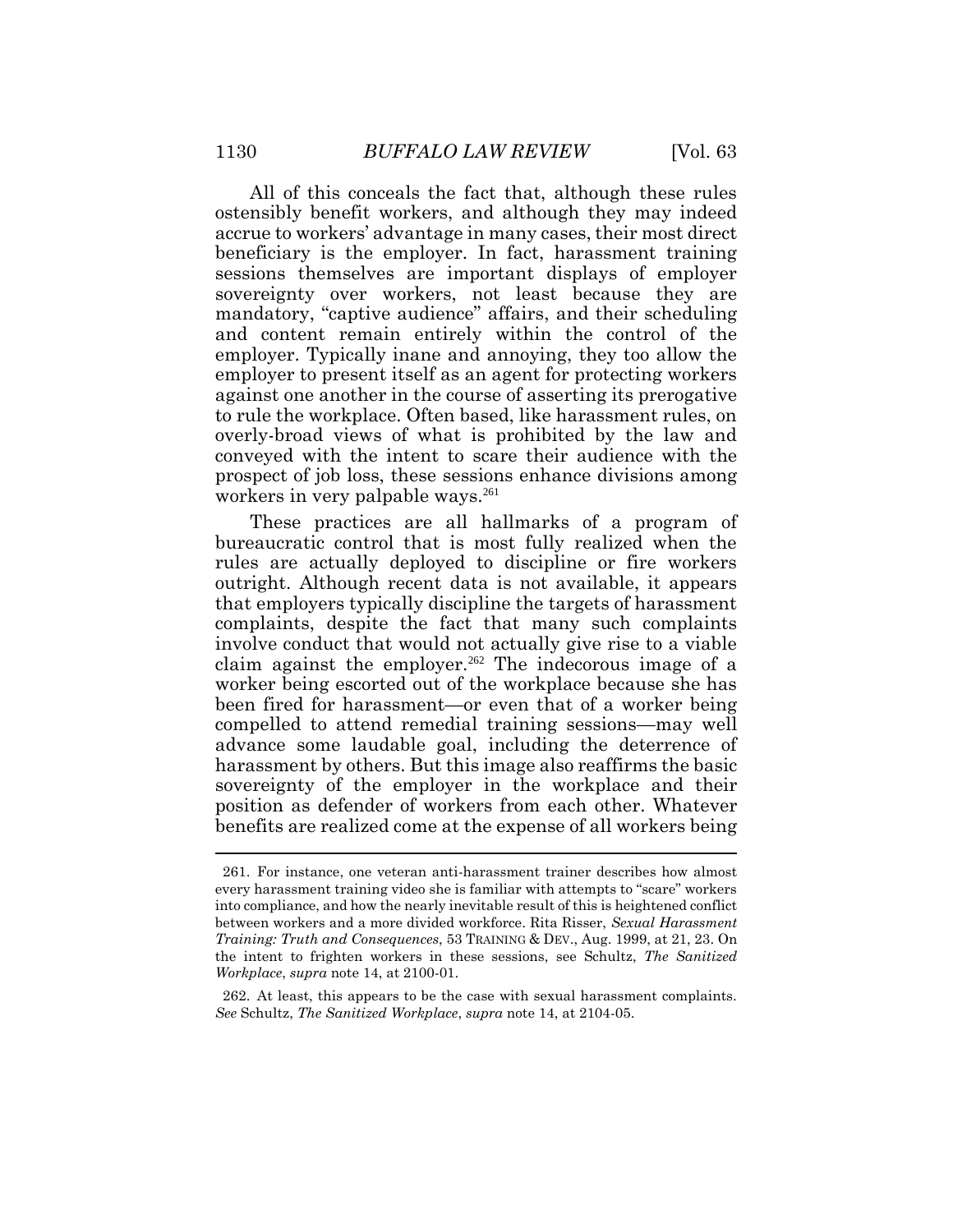subject to a telling display of the awesome power that employers possess—in this instance, backed, apparently, by the law, which rewards employers for swift and punitive action.<sup>263</sup>

The prerogative that harassment charges provide employers to discipline or fire workers underlies another, very specific way in which this legal regime abets the erosion of worker solidarity. Such charges are often invoked by employers to justify disciplinary action against workers where this otherwise appears to constitute illegal discrimination or coercion in violation of section 7 and section 8 of the National Labor Relations Act. Often, such claims are dismissed as pretexts by the NLRB, but not always.<sup>264</sup> In 2005, a majority panel of the Board overturned a ruling by an administrative law judge and let stand the discharge of a worker who was active in union organizing on the basis of the employer's claim that the worker had violated its sexual harassment policy. It did so despite its own acknowledgement that the employer was also motivated by an unlawful intent to violate the worker's rights under the labor law—and also, as a dissenting member complained, despite ample evidence that the horseplay that constituted the violation was rampant in the workplace and generally tolerated.<sup>265</sup> In 2000, another Board majority overturned an administrative law judge to uphold an employer's discipline of two workers, despite acknowledged evidence that it was motivated by unlawful anti-union animus, because the majority concluded that the workers' use of foul language to describe managers and workers who were unsupportive of the union was "intimidating and scaring the women."<sup>266</sup>

265. Krystal Enters. Inc., 345 N.L.R.B. 227, 227-31 (2005).

266. Fixtures Mfg. Corp., 332 N.L.R.B. 565, 566 (2000). In particular, they credited the employer's assertion that the women:

<sup>263.</sup> *See* Estelle D. Franklin, *Maneuvering Through the Labyrinth: The Employers' Paradox in Responding to Hostile Environment Sexual Harassment— A Proposed Way Out*, 67 FORDHAM L. REV. 1517, 1549-57 (1999); Mark McLaughlin Hager*, Harassment as a Tort: Why Title VII Hostile Environment Liability Should Be Curtailed*, 30 CONN. L. REV. 375, 412 (1998).

<sup>264.</sup> *See, e.g.*, Ozburn-Hessey Logistics, LLC, 359 N.L.R.B. 109, (May 2, 2013); United Parcel Serv., 327 N.L.R.B. 317, 319-21 (1998); Radisson Muehlebach Hotel, 273 N.L.R.B. 1464, 1475-76 (1985).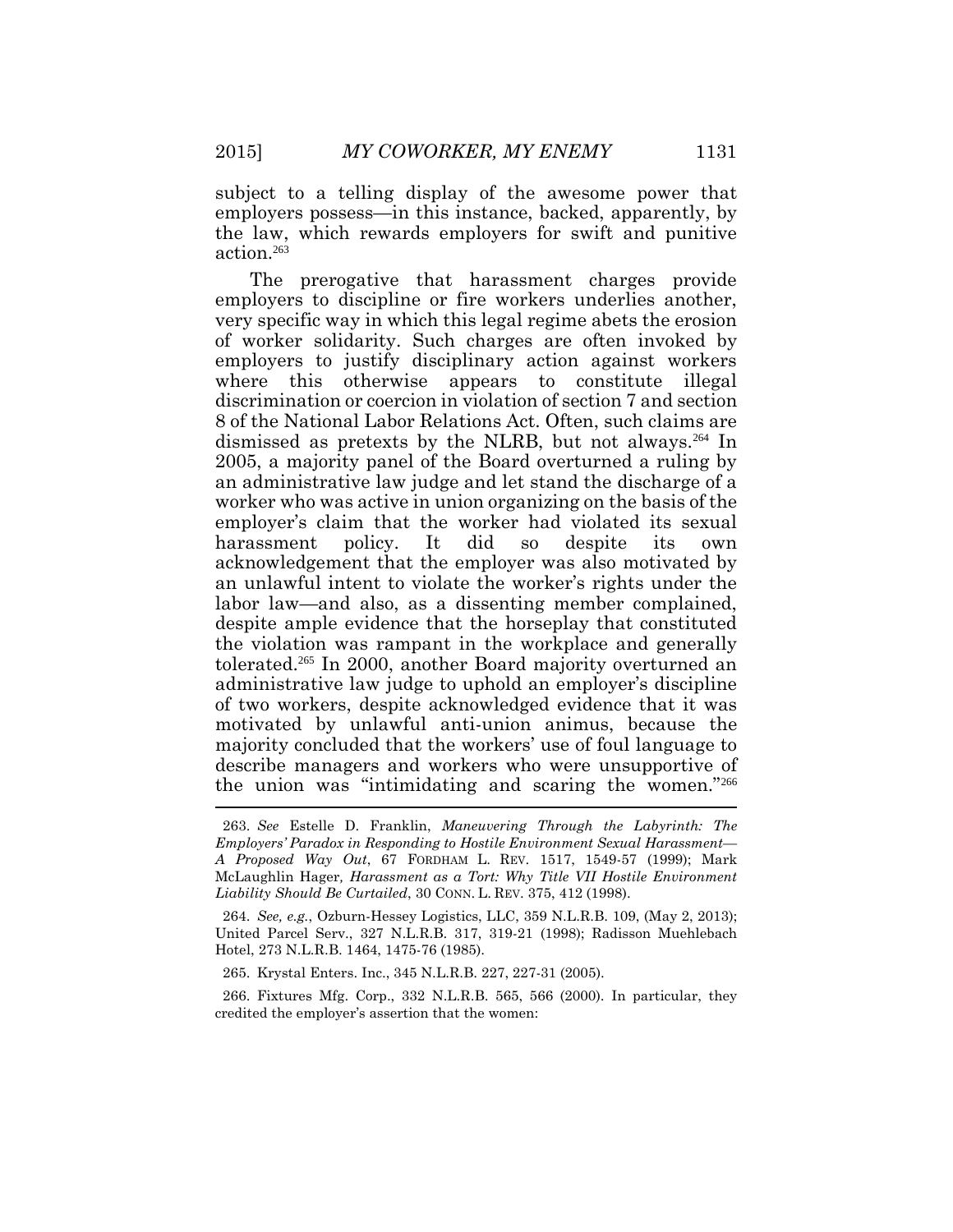Again, a dissenting member (the same, actually, as in the 2005 case) noted that the employer appeared to have little interest in enforcing its harassment policy—except to justify disciplining these workers.<sup>267</sup>

These critical observations about the pernicious functions of anti-harassment programs are consistent not only with Edwards' investigations, but also with the conclusions of sociologists who contend that diversity policies and procedures are implemented in ways that routinely align with the interests of employers. Consistent with Dobbin's account of how employers appropriated and bureaucratized the project of workplace equality, a number of researchers find that anti-harassment policies have often been embraced by employers as "good for business."<sup>268</sup> A closer look at how these programs operate reveals why this is so.

Although very little research has been done on the actual nature of harassment (or "diversity") training—in part because access is so difficult to obtain—what has been managed is instructive.<sup>269</sup> For instance, Susan Munkres' study of supervisor training revealed that the "trainers take it as a given that the supervisors will not engage in

*Id.*

were offended by his [a worker named Sheall] calling employees "mother fucking chicken shits" and various members of management "chicken shit" and "mother fucking chicken shit." Lackey also testified that several women complained to her about Hoff's "foul language." They told her Hoff was "obscene," that they did not like to hear what he was saying, that they were "offended," and that "they felt threatened by him." They told Lackey that they heard Hoff saying "[Y]ou can see who's got the fucking balls—they wear the [Union] pins."

<sup>267.</sup> *Id*. at 566 n.14. *Cf*. NAPA Ambulance Serv., Inc., Case 20-CA-26832, 1997 WL 33316037 (N.L.R.B. Div. of Judges) (Apr. 15, 1997) (noting that the employer took necessary and proper steps to enforce its sexual harassment policy).

<sup>268.</sup> *See, e.g.*, Meredith Ann Newman, *Sexual Harassment and Productivity: It's Not Just a U.S. Problem*, 19 PUB. PRODUCTIVITY & MGMT. REV. 172, 178-79 (1995); Jana L. Raver & Michele J. Gelfand, *Beyond the Individual Victim: Linking Sexual Harassment, Team Processes, and Team Performance*, 48 ACAD. MGMT. J. 387, 395 (2005).

<sup>269.</sup> On the paucity of research and difficulties in conducting it, see Susan A. Munkres, *Claiming "Victim" to Harassment Law: Legal Consciousness of the Privileged*, 33 LAW & SOC. INQUIRY 447, 453 (2008).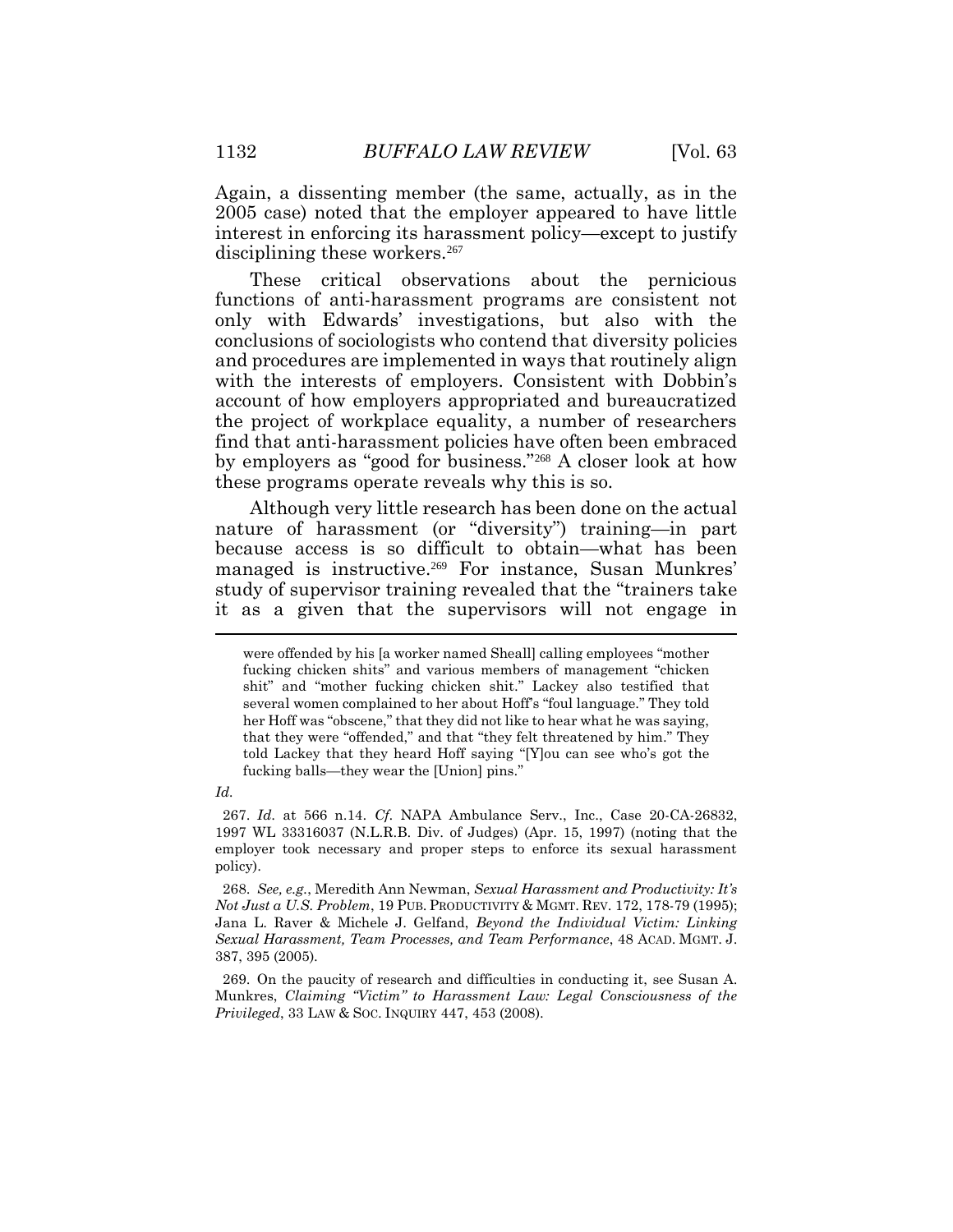harassment or discrimination"; instead, they exhorted the supervisors to control their subordinates.<sup>270</sup> Significantly, the trainers led their subjects to see "supervisors as rightspromoters rather than ... workers as rights-claimants."<sup>271</sup> Although Munkres argues that this represented a positive step in subverting the "resistance" of supervisors, <sup>272</sup> for us her findings are significant in showing how such training is geared to affirming hierarchy and authority.

Lauren Edelman argued early on (before the advantages to employers of harassment training and rules had been clearly affirmed by courts), on the basis of a survey of several hundred employers, that employers approach their obligations under Title VII with the aim of "minimiz[ing] law's encroachment on managerial power," and that they achieve this via their institutional capacity to "mediate" the meaning of the law in how they manage compliance. $273$ Consistent with Judith Stein's criticism, Edelman contends that this prerogative stems in large part from the law's ambiguity and the way it was designed to depend on private litigation for enforcement.<sup>274</sup> Moreover, Edelman's later survey (with two co-authors) of procedures at a small sample of large employers in the early 1990s found that the procedures functioned as a means of privatizing civil rights in a manner that ultimately subordinated "legal goals" to "managerial goals," including that of "attaining a productive business environment with good working relationships and high employee morale."<sup>275</sup> Edelman's subsequent examination of managerial literature, this time after *Ellerth*  and *Faragher* (and with a different group of co-authors) found more evidence of the re-articulation of anti-harassment and civil rights norms to advance managerial interests.<sup>276</sup> The main concern for Edelman and her coauthors in every one of these works was the potential "dilution" of legal rights. But

<sup>270.</sup> *Id*. at 454-56.

<sup>271.</sup> *Id*. at 448, 454-58.

<sup>272.</sup> *Id*. at 456-58.

<sup>273.</sup> Edelman, *Legal Ambiguity*, *supra* note 18, at 1535-36.

<sup>274.</sup> *See id*. at 1536-41.

<sup>275.</sup> Edelman et al., *Internal Dispute Resolution*, *supra* note 18, at 511, 529.

<sup>276.</sup> Edelman et al., *Diversity Rhetoric*, *supra* note 18, at 1615-18.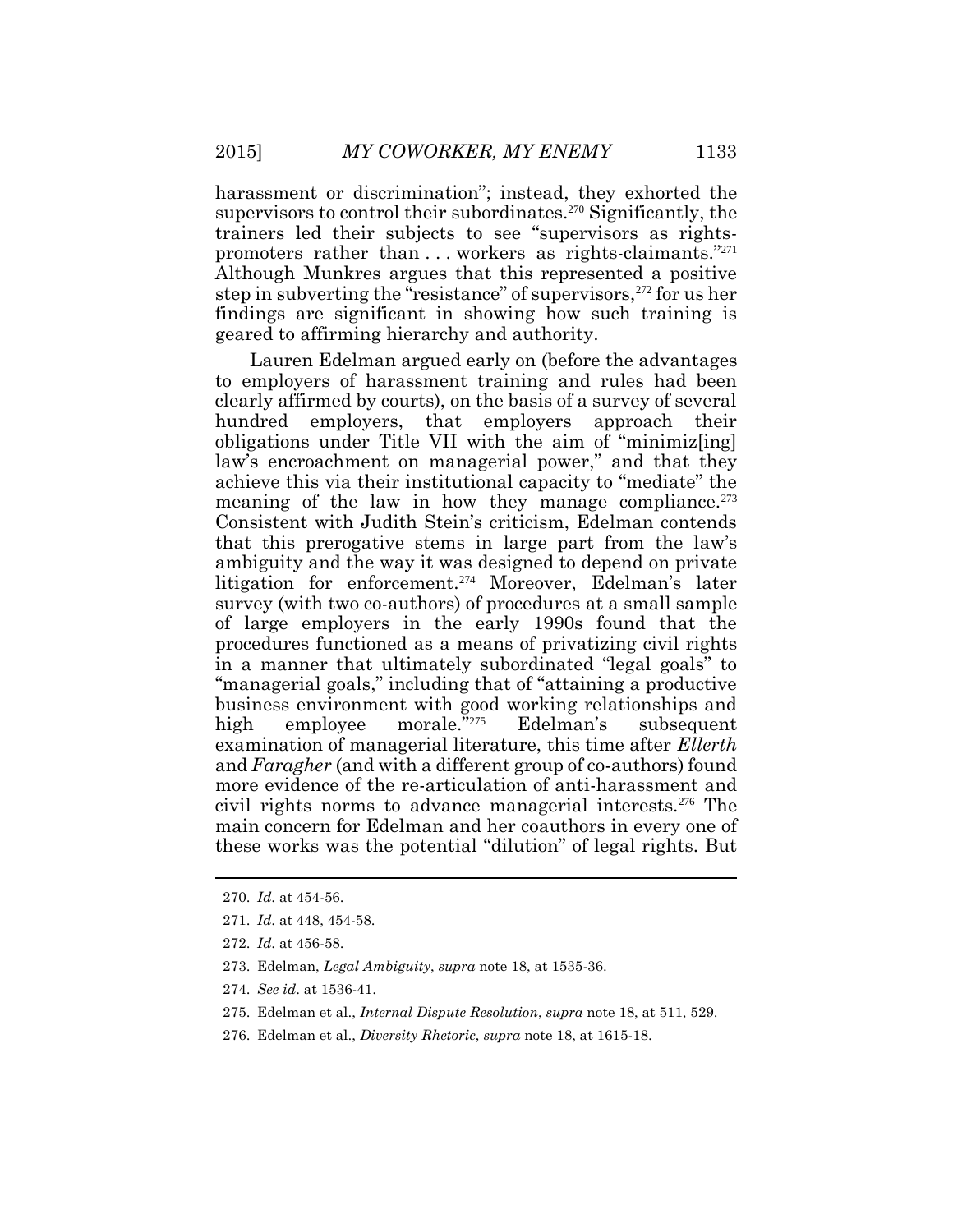what interests us is how this research confirms the intuition that employers consistently reduce the mandates of harassment law to their own interests and their own program of bureaucratic control of the workplace.

It might be tempting to say in response to these criticisms that the real problem lies with the fact that harassment policies and training programs may be used by employers in defending against harassment claims in the first place, and not with the law as such. But this is actually not so. For it is difficult to imagine a system of liability in coworker harassment cases that would not feature such defenses and in turn inspire these responses among employers. It is at least difficult to contemplate a system of this kind that is also remotely fair and yet consistent with the adversarial and individualistic character of the entire Title VII regime. Indeed, as Dobbin has argued, in rough alignment with Edwards' thesis, Title VII prefigured the devolution of the authority to decide when and how to enforce the law to managers, or "personnel experts," precisely because the drafters of the Act eschewed the activist, independent administrative approach, modeled on the NLRB and championed by labor officials, in favor of one that is not only adversarial and individualistic but institutionally unable to operationalize its norms without managers playing this central role.<sup>277</sup>

For Dobbin, this all reflects "the paradox of a weak state" marked by the fragmentation of government power and the relative lack of authority of government compared to corporations.<sup>278</sup> But as critical theorist Franz Neumann once observed, the idea of the weak State distracts from an appreciation of its true role in class society as a capable guardian of capitalist interests and ideology, and an arbiter of competing claims among the powerful: "The liberal state has always been as strong as the political and social situation and the interests of society demanded . . . . It has been a strong state precisely in those spheres in which it had to be

<sup>277.</sup> DOBBIN, *supra* note 18, at 5-6.

<sup>278.</sup> *See id*. at 6-7.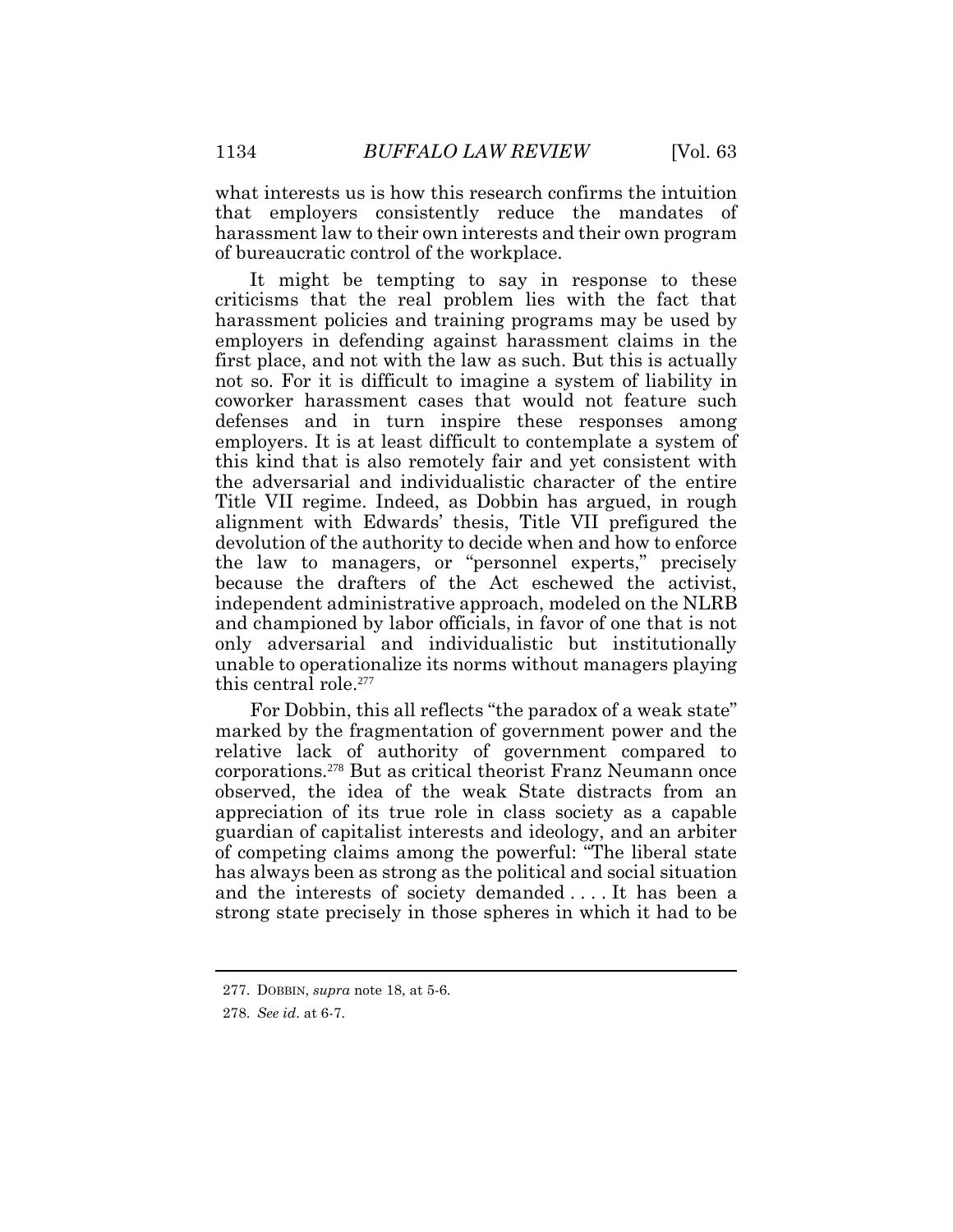strong and in which it wanted to be strong."279 In this light, Dobbin's more specific point, that the peculiar structure of the state in America "opened the government to invasion" by those seeking influence, rings truer.<sup>280</sup> So does Stein's suggestion that this legacy of Title VII reflects exactly the values of those who successfully worked to shape its meaning.281 In other words, the law was designed by its champions in Congress, the White House, and the Civil Rights movement with at least an indifference to how it might aggrandize the power of employers. And this is what has happened.

## **CONCLUSION**

## LIBERALISM AGAINST LABOR

In the opening chapter of his popular 1991 book, *Which Side Are You On?*, labor lawyer and journalist Thomas Geoghegan reflects bitterly on mainstream liberalism's quiet contempt for the very notion of worker solidarity.<sup>282</sup> Liberals, even self-professed radicals, he said, "have more in common with Reagan" than with the labor movement, while Lane Kirkland, then president of the AFL-CIO and much reviled by labor radicals for his conservatism, was nevertheless "outside the American consensus in a way that even Abbie Hoffman never was."283 Indeed, Geoghegan then quotes with obvious approval a radical friend's observations on Kirkland's predecessor George Meany, an even more conservative man who was the very personification of the postwar bureaucratization of the labor movement: "You know, I feel much closer to Meany, whom I despise, than a lot of the liberals. He might be right-wing, but if the crunch really came, you could count on Meany, like you couldn't

<sup>279.</sup> FRANZ NEUMANN, *The Change in the Function of Law in Modern Society*, *in* THE DEMOCRATIC AND THE AUTHORITARIAN STATE 22, 22 (1957).

<sup>280.</sup> DOBBIN, *supra* note 18, at 19.

<sup>281.</sup> *See id.* at 44-49, 52-55.

<sup>282.</sup> *See generally* THOMAS GEOGHEGAN, WHICH SIDE ARE YOU ON? TRYING TO BE FOR LABOR WHEN IT'S FLAT ON ITS BACK (2004).

<sup>283.</sup> *Id.* at 7.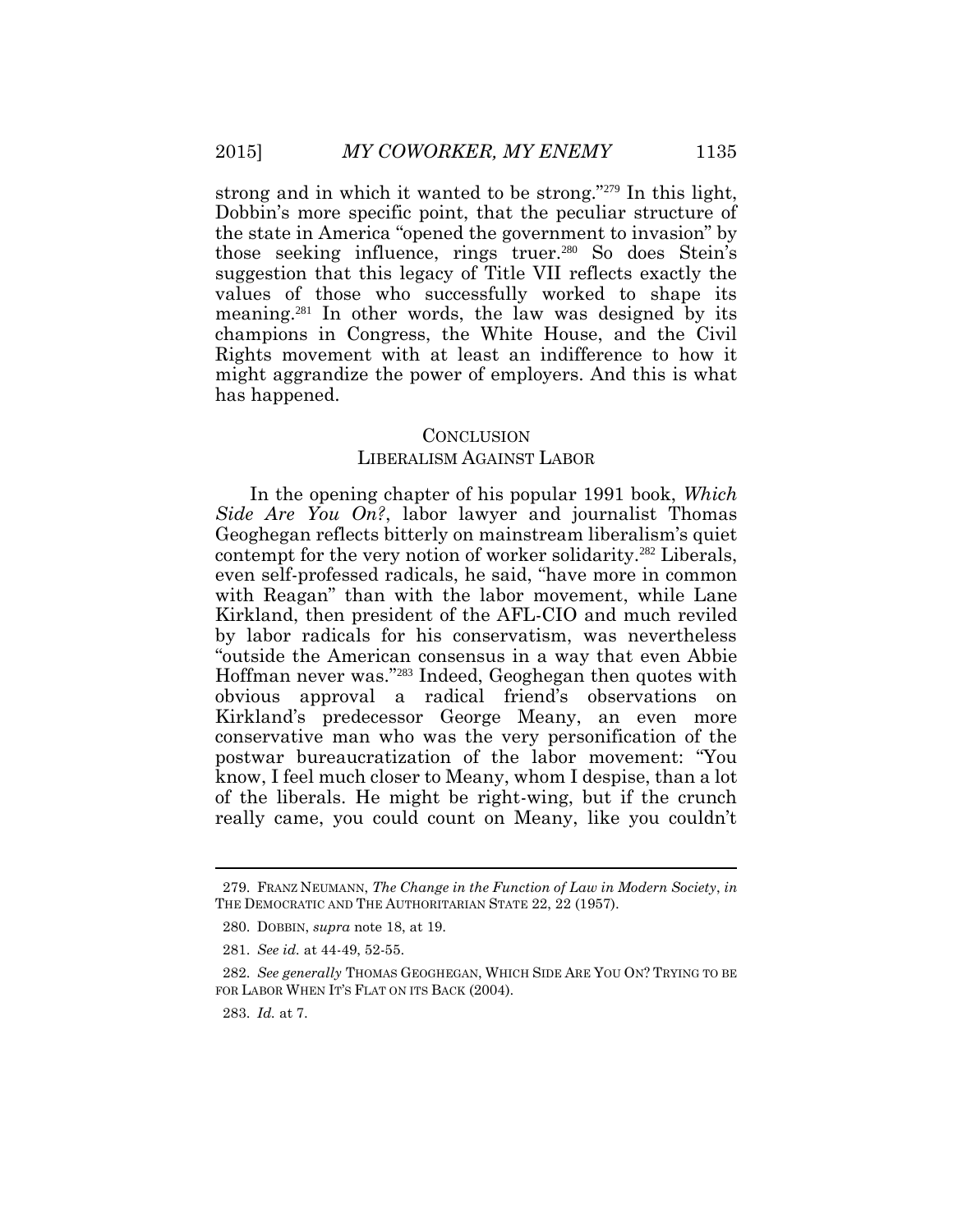count on any liberals . . . ." <sup>284</sup> For Geoghegan, liberalism's apathy to solidarity is congenital—"Emerson, Thoreau, all these guys are scabs."<sup>285</sup>

The genealogy of American liberalism's hostility to solidarity is something this Article certainly speaks to. By the most obvious markers, worker solidarity has definitely been in decline in this country for some time. Since Title VII was enacted, union membership in America has declined to levels not seen since the 1920s—falling from nearly 35% of the private sector, non-agricultural workforce in 1954 to only 7.5% in 2013.<sup>286</sup> Major strikes, which annually averaged in the hundreds from the 1930s into the mid-1970s, have diminished nearly to the point of disappearance, with only a few dozen, at most, in recent years.<sup>287</sup> A major reason for this is that strikes often end in failure—so often, in fact, that employers frequently bait unions into striking for the purpose of replacing strikers with strikebreakers.<sup>288</sup> Union organizing activity has also faltered, as has organizing success. In the early 1960s when Title VII came about, unions won nearly 60% of NLRB-sponsored representation elections; by the 1980s, that figure slipped below 50%. <sup>289</sup> And while the success rate for unions has rebounded in recent years, this

289. *See* DUNLOP, *supra* note 259, at 81 Exhibit III-1.

<sup>284.</sup> *Id.* 

<sup>285.</sup> *Id.*

<sup>286.</sup> On declining union membership, see MAYER, *supra* note 116, at 22-23 tbl.A1; LAWRENCE MISHEL ET AL., ECON. POL'Y INST., THE STATE OF WORKING AMERICA 269 fig.4AC (12th ed. 2012), http://www.stateofworkingamerica.org/ subjects/wages/?reader; BUREAU OF THE CENSUS, STATISTICAL ABSTRACT OF THE U.S.: 1980, at 429 no. 714 (101st ed. 1980); Goldfield, *supra* note 259, at 3 fig.1; *News Release*, BLS (Jan. 24, 2014, 10:00 AM), http://www.bls.gov/news.release/ archives/union2\_01242014.pdf.

<sup>287.</sup> On declining strikes, see *News Release*, BLS (Feb. 12, 2014, 10:00 AM), http://www.bls.gov/news.release/archives/wkstp\_02122014.pdf; *see also* BUREAU OF THE CENSUS, STATISTICAL ABSTRACT OF THE U.S.: 2001, at 410 no.636 (121st ed. 2002); BUREAU OF THE CENSUS, STATISTICAL ABSTRACT OF THE U.S.: 1991, at 423 no.694 (111th ed. 1991).

<sup>288.</sup> *See* Ruth A. Bandzak, *The Strike as Management Strategy*, 26 J. ECON. ISSUES 645, 653-54 (1992); *see also* TOM JURAVICH & KATE BRONFENBRENNER, RAVENSWOOD: THE STEELWORKERS VICTORY AND THE REVIVAL OF AMERICAN LABOR 37-38 (1999).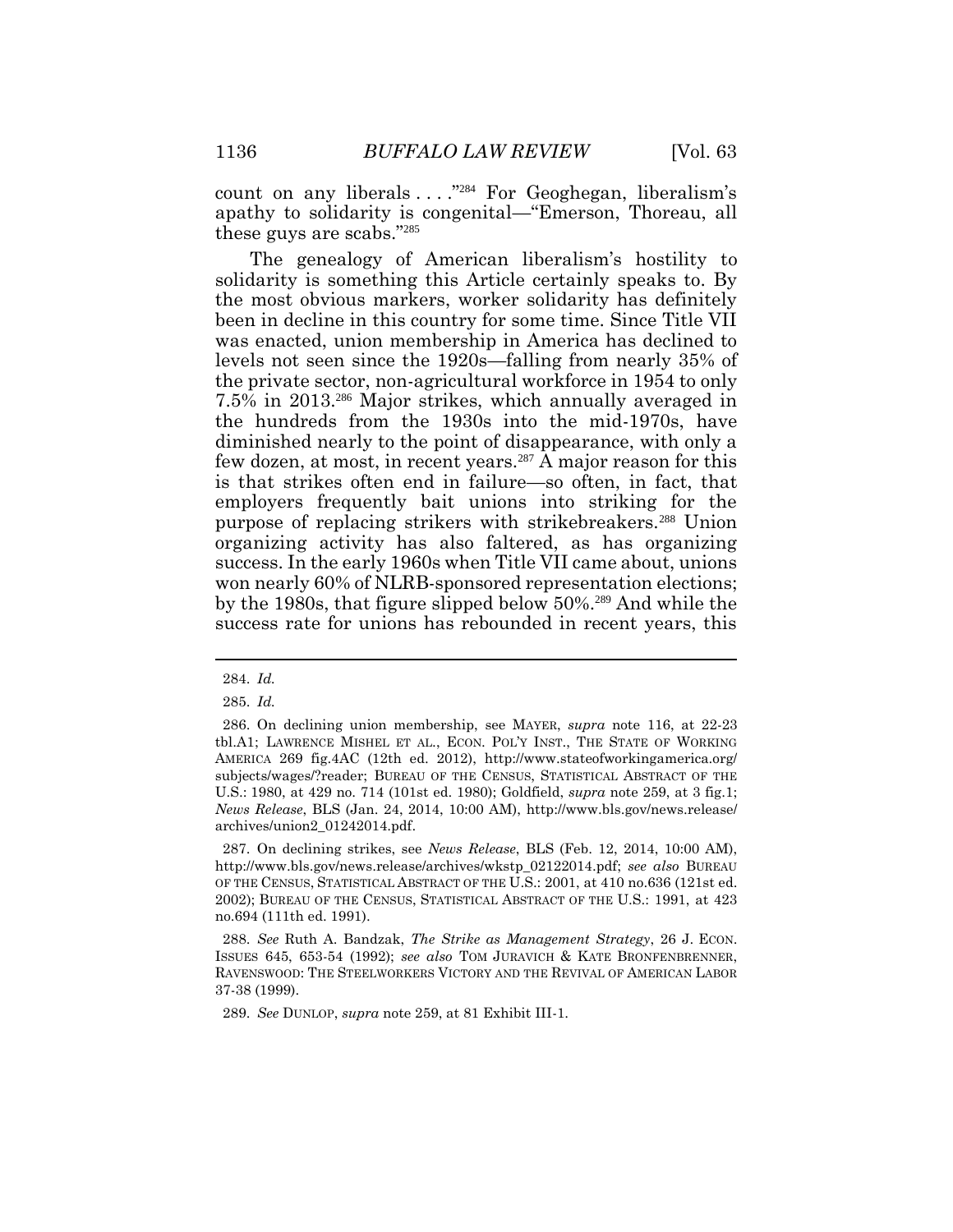actually reflects deeper difficulties in organizing, as the number of elections has fallen to less than half the number in 1990 and less than one-quarter the number in the early 1960s.<sup>290</sup>

As the simultaneous deterioration in labor standards and the social and political standing of the working class since the 1970s make clear, this retreat of labor activism has little to do with the notion, implicit in arguments about the obsolescence of unions and such, that exploitation and alienation in the workplace have been largely conquered.<sup>291</sup> Rather, just as the explosive unionization in the 1930s and 1940s reflected the crisis of hierarchical and technical forms of control during that era, what has happened over the last several decades reveals, above all, employers' success in reestablishing their control of the workplace. To be sure, a number of other factors have obviously contributed to the retrenchment of unionism and labor activism, including deindustrialization, a hostile political and legal climate, a renewed offensive by employers, and the institutional deficiencies of the labor movement.<sup>292</sup> And other factors no doubt have altered the way employers pursue such control. But as our review of the history of employer control makes very clear, effective worker solidarity is a crucial mediating factor in deciding workers' ability to challenge employers' sovereignty and contest the terms of exploitation. These observations lead us back to Title VII. A postwar workplace in which bureaucratized union governance imposed on worker solidarity, while nonetheless continuing to rely on it to hold in check employers' appetite for control, has been replaced by one in which the realization of Title VII's program much more completely undermines the foundations

<sup>290.</sup> *See id.*; 74 NLRB ANN. REP. 125 tbl.13 (2009). *Compare* 30 NLRB ANN. REP. 192 tbl.10 (1966), *with* NLRB, *Disposition of Election Petitions Closed in FY14*, https://www.nlrb.gov/news-outreach/graphs-data/petitions-and-elections/ disposition-election-petitions-closed-fy14 (last visited Sept. 7, 2015).

<sup>291.</sup> *See* MISHEL ET AL., *supra* note 286, at 181 tbl.4.2, 184 tbl.4.3, 186 tbl.4.4, 189 tbl.4.5; CARMEN DENAVAS-WALT ET AL., U.S. DEP'T OF COMMERCE, U.S. CENSUS BUREAU, INCOME, POVERTY, AND HEALTH INSURANCE COVERAGE IN THE UNITED STATES: 2012, at 5 fig.1, 7 tbl.1, 13 fig.4, 18 tbl.5 (2013).

<sup>292.</sup> For a review of this question, see LICHTENSTEIN, STATE OF THE UNION, *supra* note 119, at 212-45 (2002); Goldfield, *supra* note 259, at 6-8.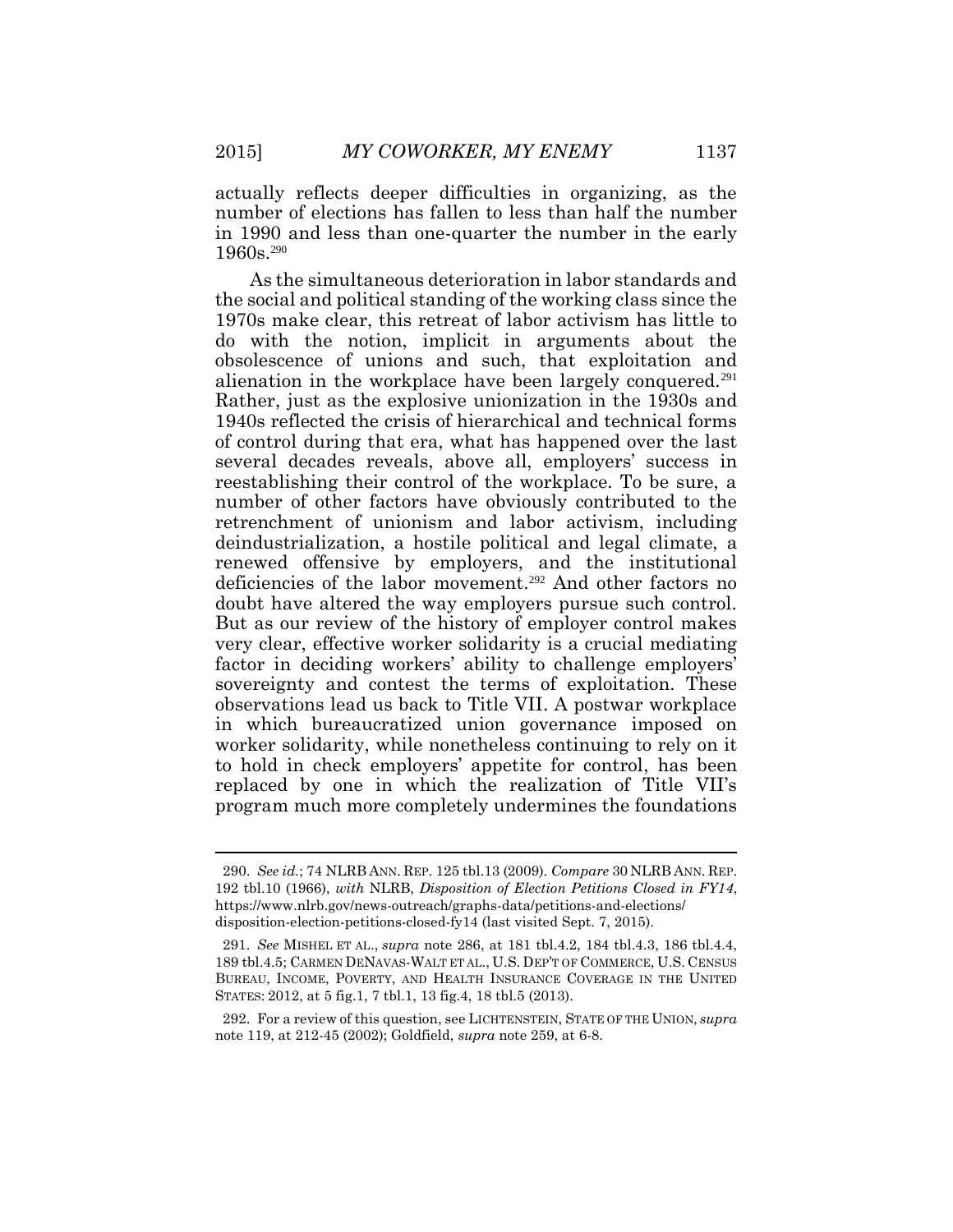of worker solidarity while directly legitimating and promoting the most pernicious forms of employer control.

This conclusion has important implications for debates about the relationship between employment law and the rights of individual workers, on the one hand, and labor law and labor rights, on the other. Employment law scholars have long claimed that the expansion of individual rights in the workplace, spearheaded by the passage of Title VII, has negated the need for labor law, unions, and other collective modes of advancing workers' interests in the workplace. More recently, liberal scholars in this vein have taken to arguing that such laws' program of individual rights could be used to accomplish what the labor law no longer seems able to do: to nurture, support, and ultimately reinvigorate the labor movement.<sup>293</sup> Others have argued more prosaically that employment laws like Title VII inevitably advance the cause of collective labor rights simply by rolling back employers' prerogatives to discipline or fire individual workers.<sup>294</sup> What this Article suggests is that employment law, and Title VII in particular, have not so much negated the need for unions and labor law as helped erode their foundations; that the idea of using such laws to reinvigorate the labor movement is misconceived; and that impositions on the doctrine of employment-at-will via laws like Title VII are not necessarily zero-sum deductions from employers' power in the workplace.

In fact, far from augmenting the labor law, what Title VII has actually done is invert the logic of the labor law in the course of serving very different interests. Although not a radical regime by any means, the National Labor Relations Act was enacted with the express intention of diminishing employer sovereignty in the interest of worker solidarity. It accomplished this in both functional and highly symbolic ways, including by limiting employers' speech and forcing them to suffer the return to the workplace of people they had fired for concerted activity, as well as requiring employers to bargain in good faith with workers over the terms and conditions of employment. Title VII, as we have seen, has

<sup>293.</sup> *See, e.g.*, Benjamin I. Sachs, *Employment Law as Labor Law*, 29 CARDOZO L. REV. 2685, 2687, 2721, 2744 (2008).

<sup>294.</sup> For a critical review of this perspective, see LICHTENSTEIN, STATE OF THE UNION, *supra* note 119, at 207-11.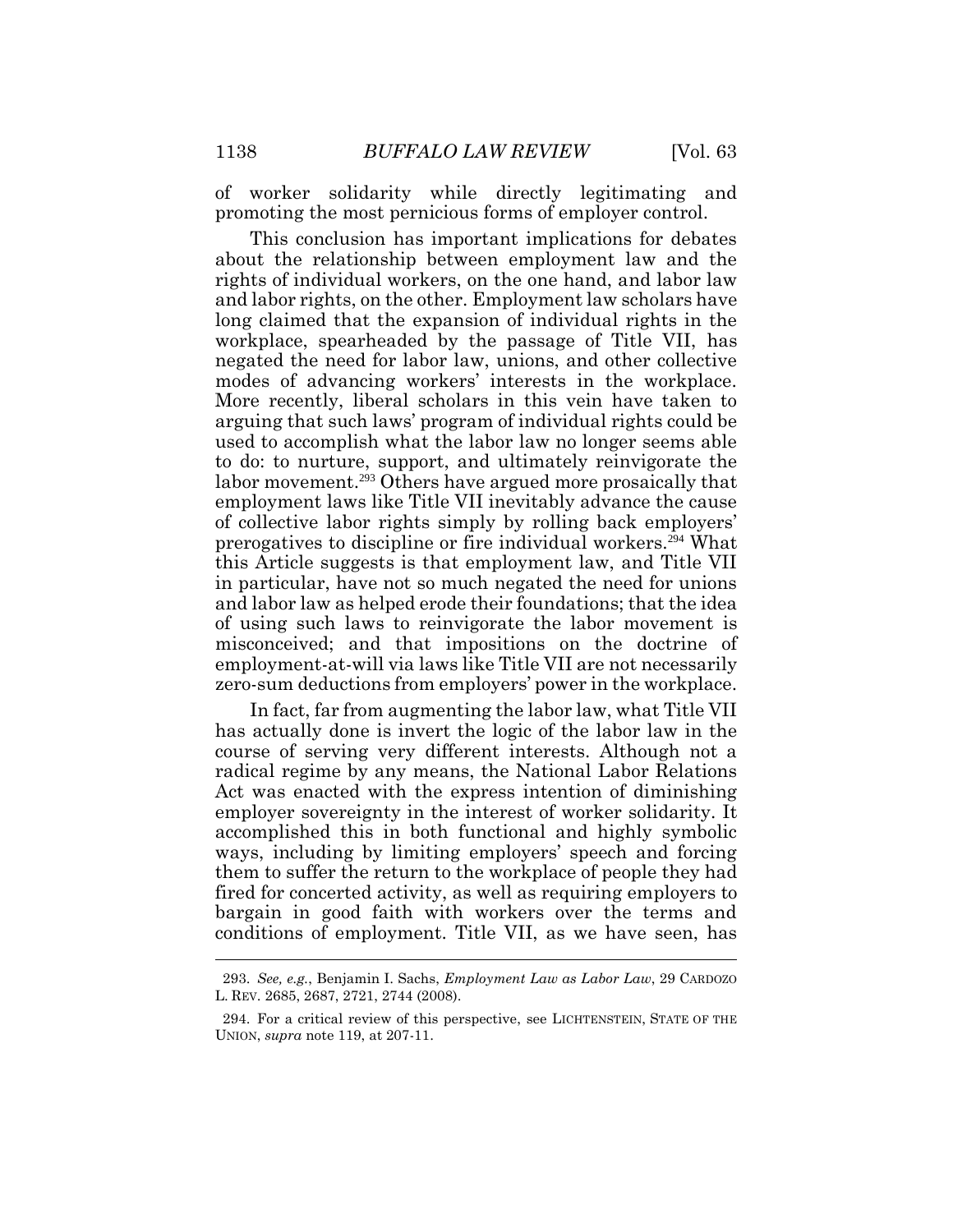served opposite ends in opposite ways. Enacted with a narrow view of the kind of employer control it would endeavor to restrain, an even narrower view of how this might be accomplished, and an indifference to how, in fact, its program might actually augment employers' power, Title VII has indeed affirmed and justified employers' sovereignty to the detriment of worker solidarity. It is the embodiment in law and policy of Geoghegan's depiction of liberalism.

Liberalism, in turn, has subordinated class to an individualistic and legalistic framework of workers rights thus its attempt to reduce class to a species of bias, an artifact of discrimination cognizable in the uselessly subjective and absurdly symmetrical concept of "classism." The roots of this turn have come into clearer focus in recent years. Historians, including Jefferson Cowie, have documented how the same contest between civil rights liberals and representatives of organized labor that shaped Title VII, culminated in the years that followed in a realignment of the Democratic Party and postwar liberalism more generally, along lines that favored identity politics and the claims of minorities and women, over class politics and the interests of organized labor and the working class.<sup>295</sup> Not coincidentally, the 1970s and 1980s, in which Title VII devolved into a venue of employer control and an engine of conflict among workers, were also a period in which the ethos of liberalism changed, jettisoning an earlier accommodation with class consciousness and collective interests in favor of a program, defined, like Title VII itself, by individualism, private litigation, and a therapeutic sensibility.<sup>296</sup> In this political and cultural context, labor rights and worker solidarity proved easy targets for employers, politicians, and judges. It was no coincidence either that the period after Title VII "brought forth a dual movement: the revolution in minority and women's occupational rights took place at the same time as the counter-revolution in labor rights."<sup>297</sup>

The developments described in this Article are at once an expression of this political realignment and a particular

<sup>295.</sup> *See* COWIE, *supra* note 182, at 236-37; STEIN, PIVOTAL DECADE, *supra* note 189.

<sup>296.</sup> *See* COWIE, *supra* note 182, at 213-21.

<sup>297.</sup> *Id*. at 239.